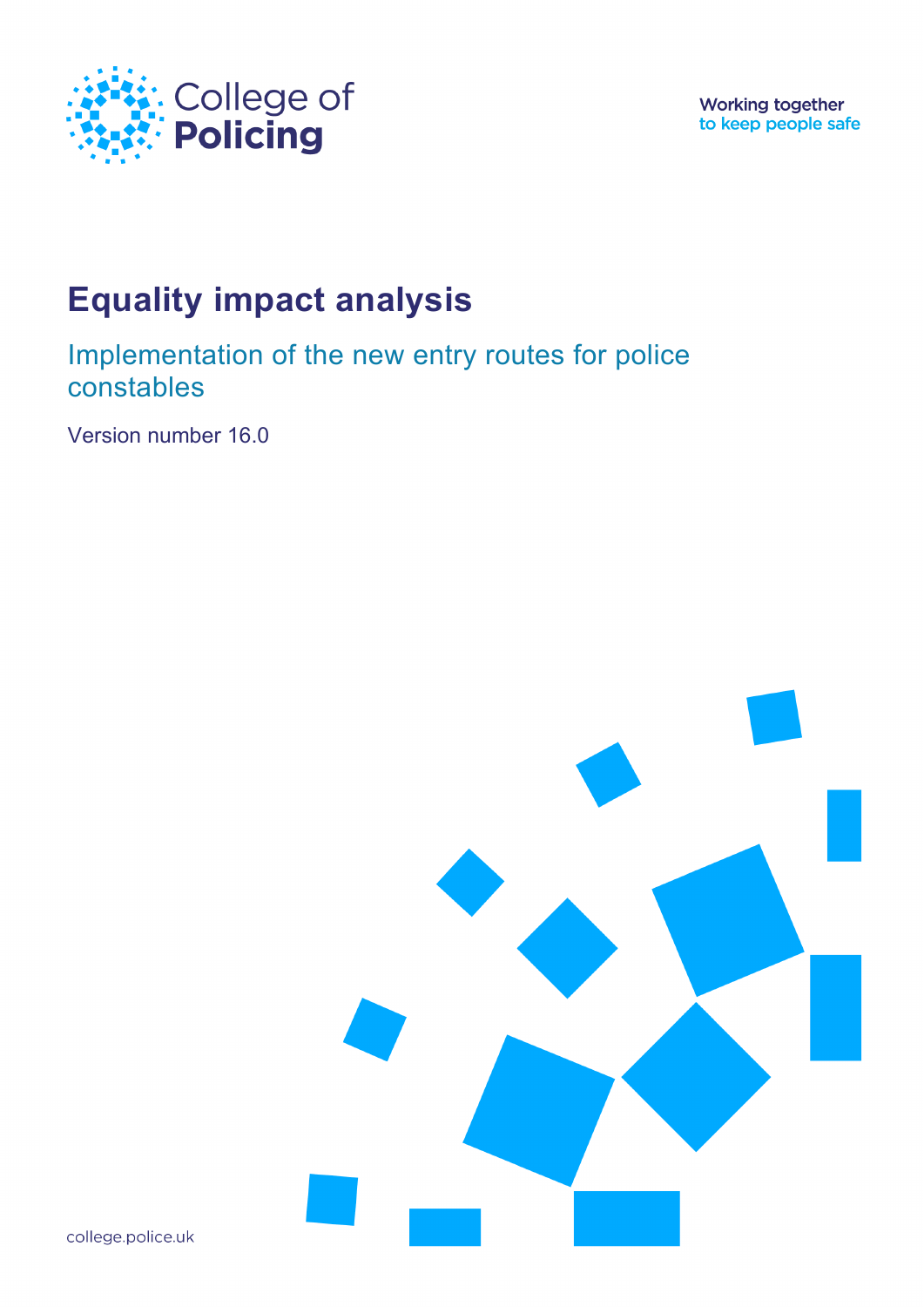College of Policing Limited Leamington Road Ryton-on-Dunsmore Coventry, CV8 3EN

Publication date: October 2021

© – College of Policing Limited (2021)

You may copy, republish, distribute, transmit and combine information (excluding all images and logos) featured in this this publication with other information, free of charge in any format or medium, under the terms of the Non-Commercial College Licence v1.1. To view this licence, visit **[college.police.uk/non-commercial-college](https://www.college.police.uk/non-commercial-college-licence)[licence](https://www.college.police.uk/non-commercial-college-licence)**

Under this licence, you must reproduce the information accurately and not use it in a way that misleads others, misrepresents, suggests any official status, or suggests that the College endorses you or your work. Where College information is being republished or distributed to others, the College must be identified as the source of the information and its copyright status acknowledged with the following attribution statement: © – College of Policing Limited.

Under this licence, you may not adapt, modify, translate or summarise any part of this publication, nor use the information in any manner that is primarily intended for, or directed towards, commercial advantage or private monetary compensation.

If you wish to use College information for purposes not permitted under this licence, then, unless expressly permitted by law, you must first obtain permission from the College. Any licence applications or enquiries regarding this publication should be sent to us at **[contactus@college.pnn.police.uk](mailto:contactus@college.pnn.police.uk)**

Where we have identified any third-party copyright information, you will need to obtain permission from the copyright holders concerned.

We're committed to ensuring that all of our documents are fully accessible. To enquire about obtaining this document in a different format, please email: **[contactus@college.pnn.police.uk](mailto:contactus@college.pnn.police.uk)**

Any other enquiries regarding this publication please email us at **[PolicingEQF@college.pnn.police.uk](mailto:PolicingEQF@college.pnn.police.uk)**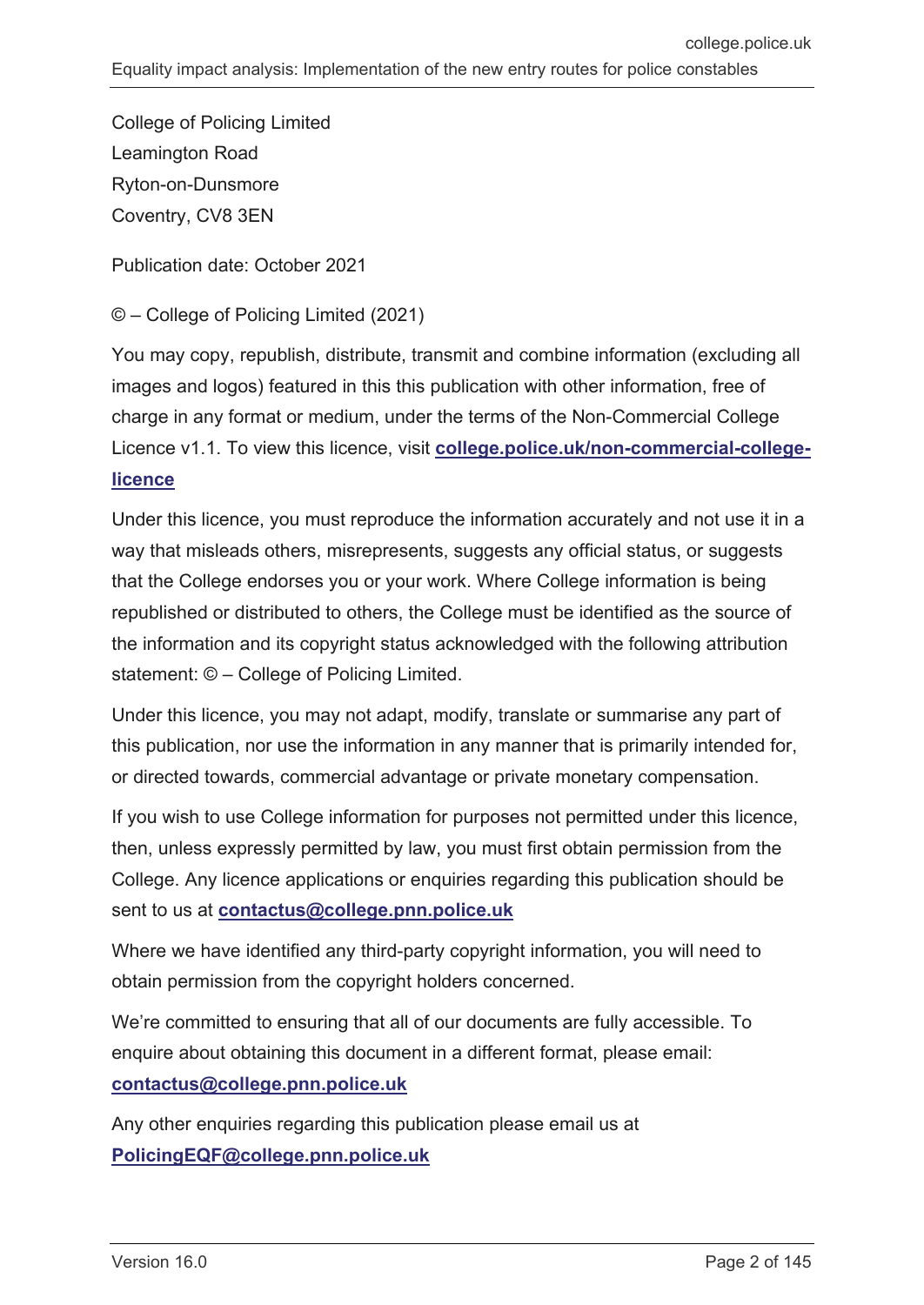# <span id="page-2-0"></span>Table of changes

| <b>Version</b>                                                                     | <b>Modification made</b>                                                                                                                                                                                           | Month and year |  |  |
|------------------------------------------------------------------------------------|--------------------------------------------------------------------------------------------------------------------------------------------------------------------------------------------------------------------|----------------|--|--|
| 16.0                                                                               | New and amended paragraphs: 13, 15, 18, 21, 39,<br>43, 50-52, 61-62, 66, 147, 149-154, 165, 192, 216,<br>222, 229, 239-240, 262-265, 267                                                                           | October 2021   |  |  |
| 15.0                                                                               | New and amended paragraphs: 7-8, 15, 20, 24, 36-<br>38, 40-43, 53, 89, 91, 93, 94-99, 121-125, 133, 137-<br>138, 142-145, 154, 158-159, 175-184, 187-199, 203,<br>210, 234-241, 264-267<br>Appendices reconfigured | April 2021     |  |  |
| For previous versions of the EIA please email<br>PolicingEQF@college.pnn.police.uk |                                                                                                                                                                                                                    |                |  |  |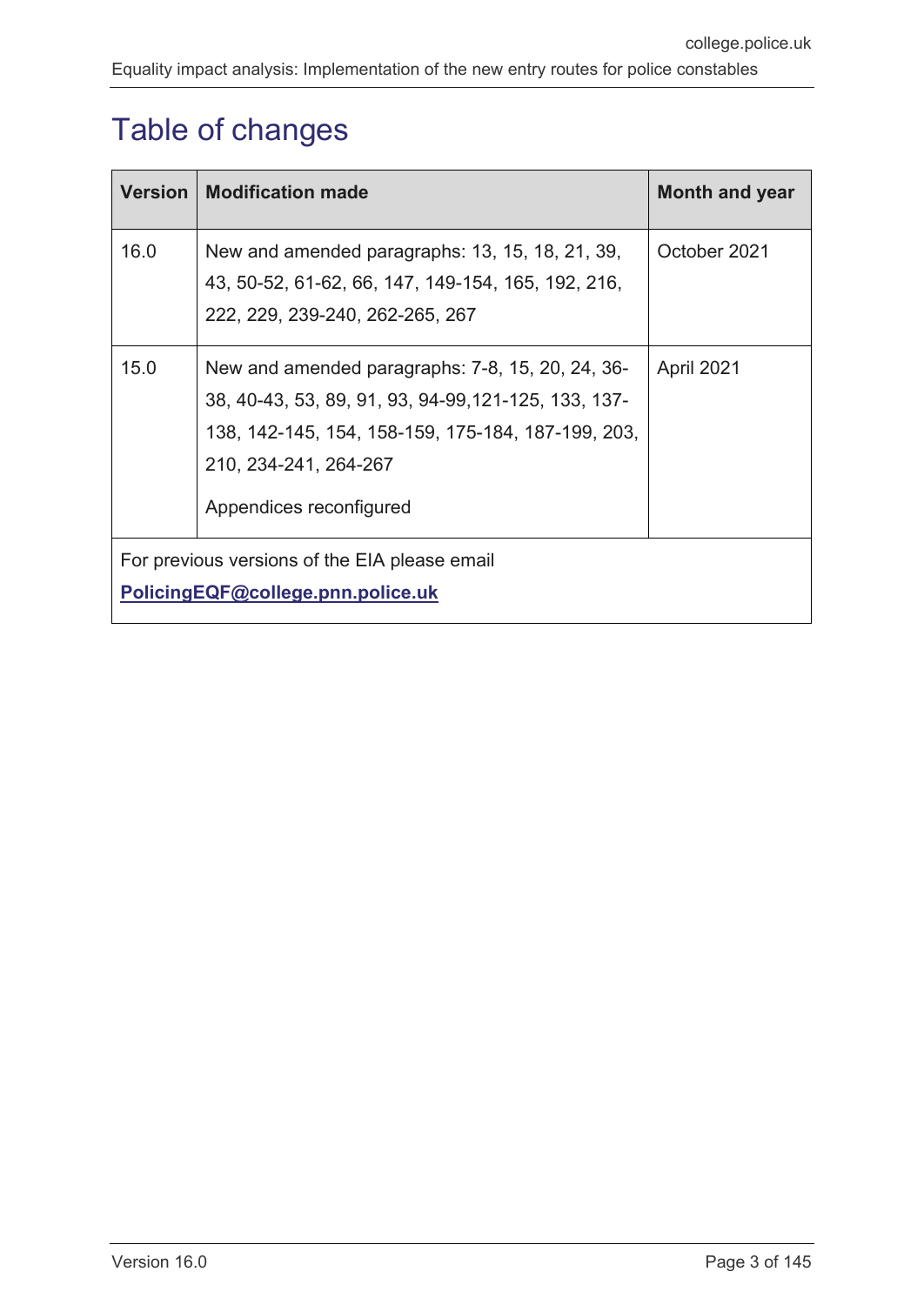# **Contents**

| Appendix 3: Example initiatives to promote inclusion, by protected    |  |
|-----------------------------------------------------------------------|--|
| Appendix 4: Review of College-led diversity data collection 2020  116 |  |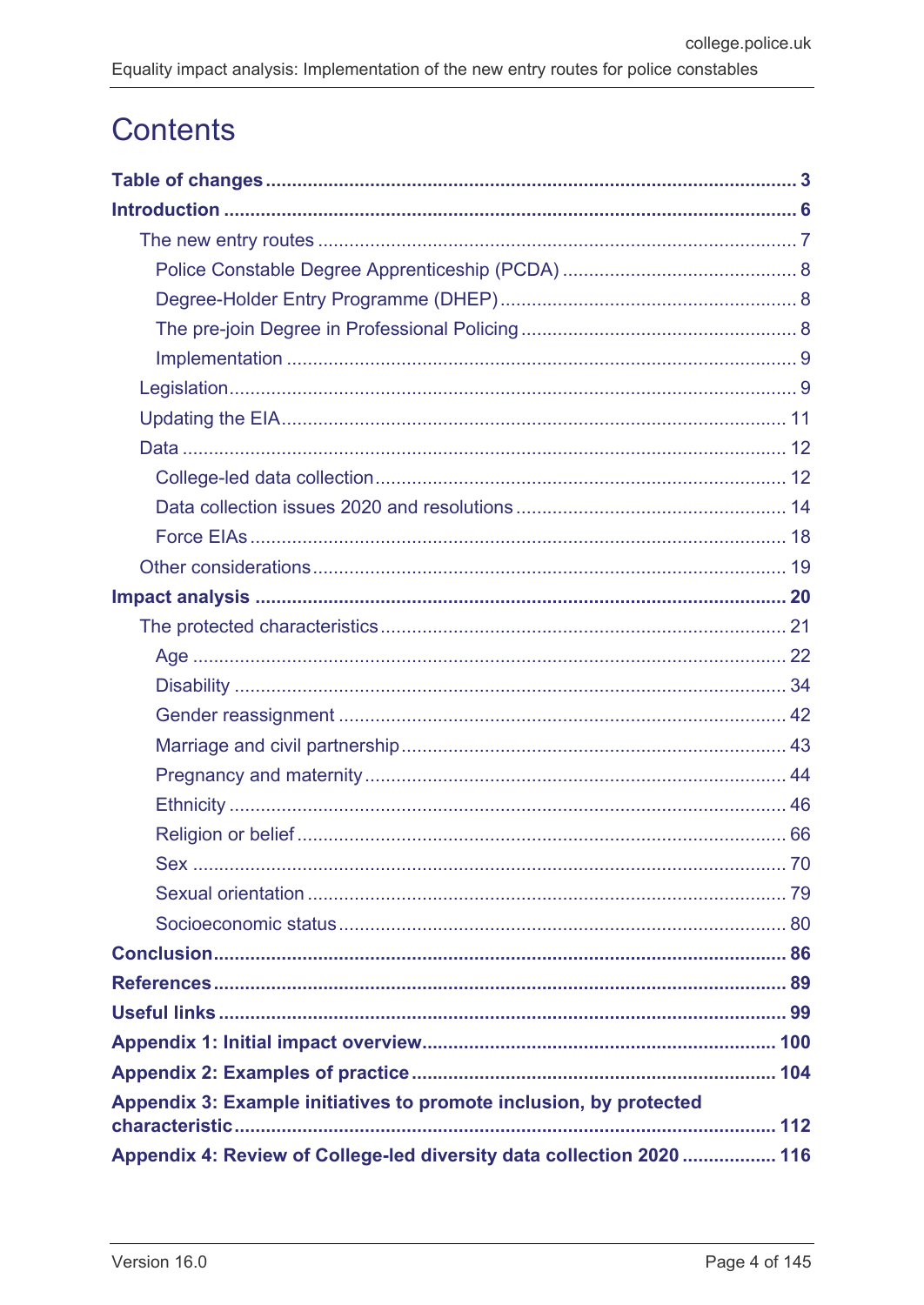| Appendix 5: Home Office Police Workforce Census entry route additions 140 |  |
|---------------------------------------------------------------------------|--|
|                                                                           |  |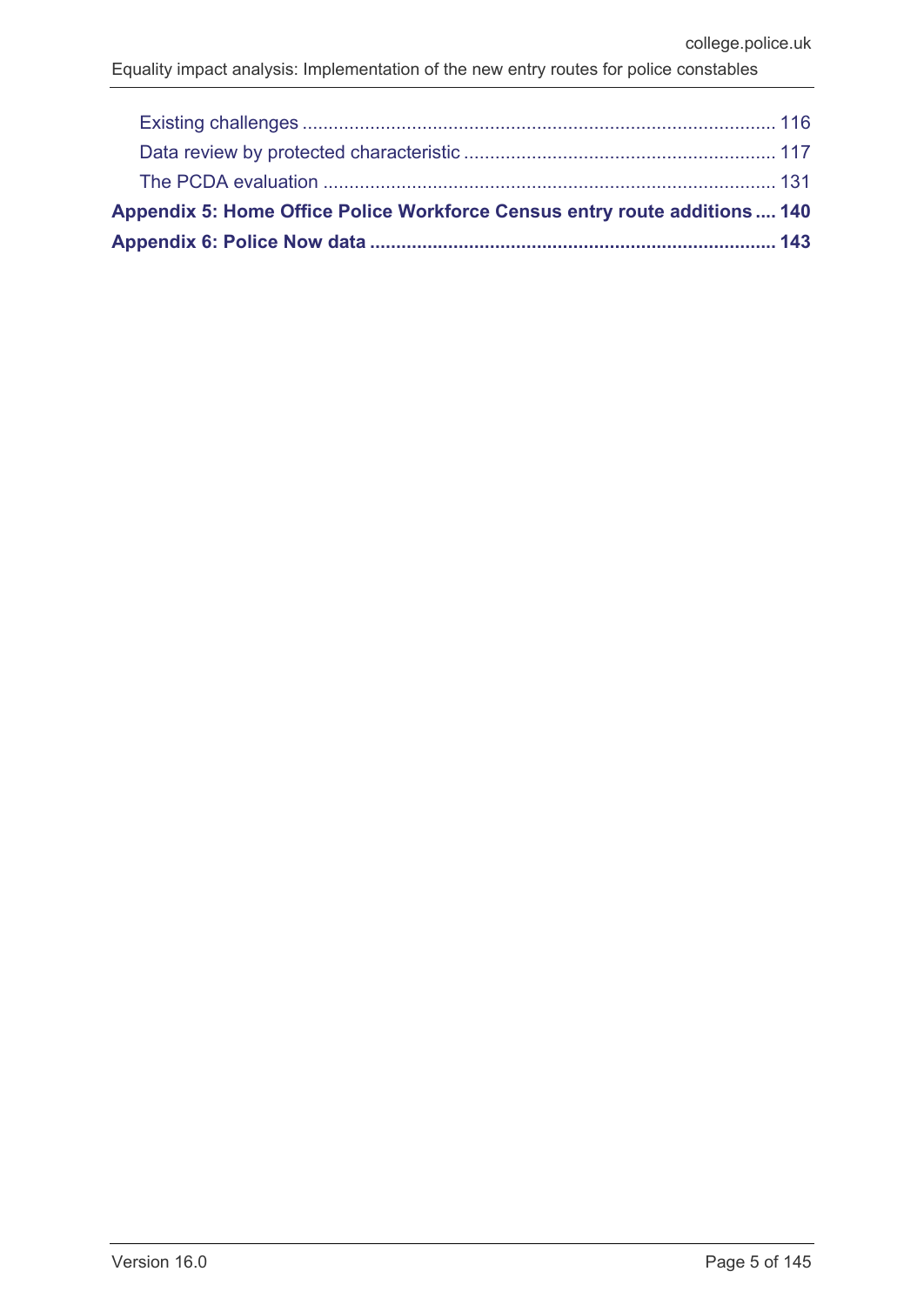# <span id="page-5-0"></span>**Introduction**

- 1. The ambition of the National Police Chiefs' Council (NPCC) and the Association of Police and Crime Commissioners (APCC) is that 'IBJv 2025 policing will be a profession with a more representative workforce that will align the right skills, powers and experience to meet challenging requirements'. [1](#page-5-1) This ambition is included in the [Policing Vision.](https://www.npcc.police.uk/documents/Policing%20Vision.pdf) The **[Policing](https://www.npcc.police.uk/documents/Policing%20Vision.pdf)  [Vision](https://www.npcc.police.uk/documents/Policing%20Vision.pdf)** presents the policing plan and shapes decisions around workforce development, including how police forces use resources to help keep people safe and provide an effective, accessible and value-for-money service that can meet the challenges of the modern policing landscape.
- 2. The Policing Vision emphasises the critical reliance of the police service on the quality of its people, and establishes the principle that policing needs 'to be delivered by a professional workforce equipped with the skills and capabilities necessary for policing in the  $21<sup>st</sup>$  $21<sup>st</sup>$  century'.<sup>2</sup> The new entry routes for police constables were developed in partnership with our stakeholders to meet these objectives. They have been designed to ensure that officers are given the skills and knowledge required to prevent crime, protect the public and secure public trust, both now and in the future.
- 3. A key component of the Policing Vision is that the police service is representative of the communities it serves. It is essential that we try to understand whether certain initiatives, such as the new Policing Education Qualifications Framework (PEQF) entry routes for police constables, have an impact on workforce demographic and the attraction, recruitment, progression and attrition of those with protected characteristics.[3](#page-5-3) That is the purpose of this equality impact analysis (EIA).
- 4. The police service is working with diligence and passion to promote diversity, equality and inclusion. Forces are engaging with the community and forging connections with groups who had not previously considered policing as a

<span id="page-5-1"></span><sup>1</sup> NPCC/APCC. (2016). 'Policing vision 2025' [internet]. Available from

npcc.police.uk/documents/Policing%20Vision.pdf [Accessed February 2019] <sup>2</sup> Ibid

<span id="page-5-3"></span><span id="page-5-2"></span><sup>&</sup>lt;sup>3</sup> For more information on the protected characteristics, please refer to paragraph 8.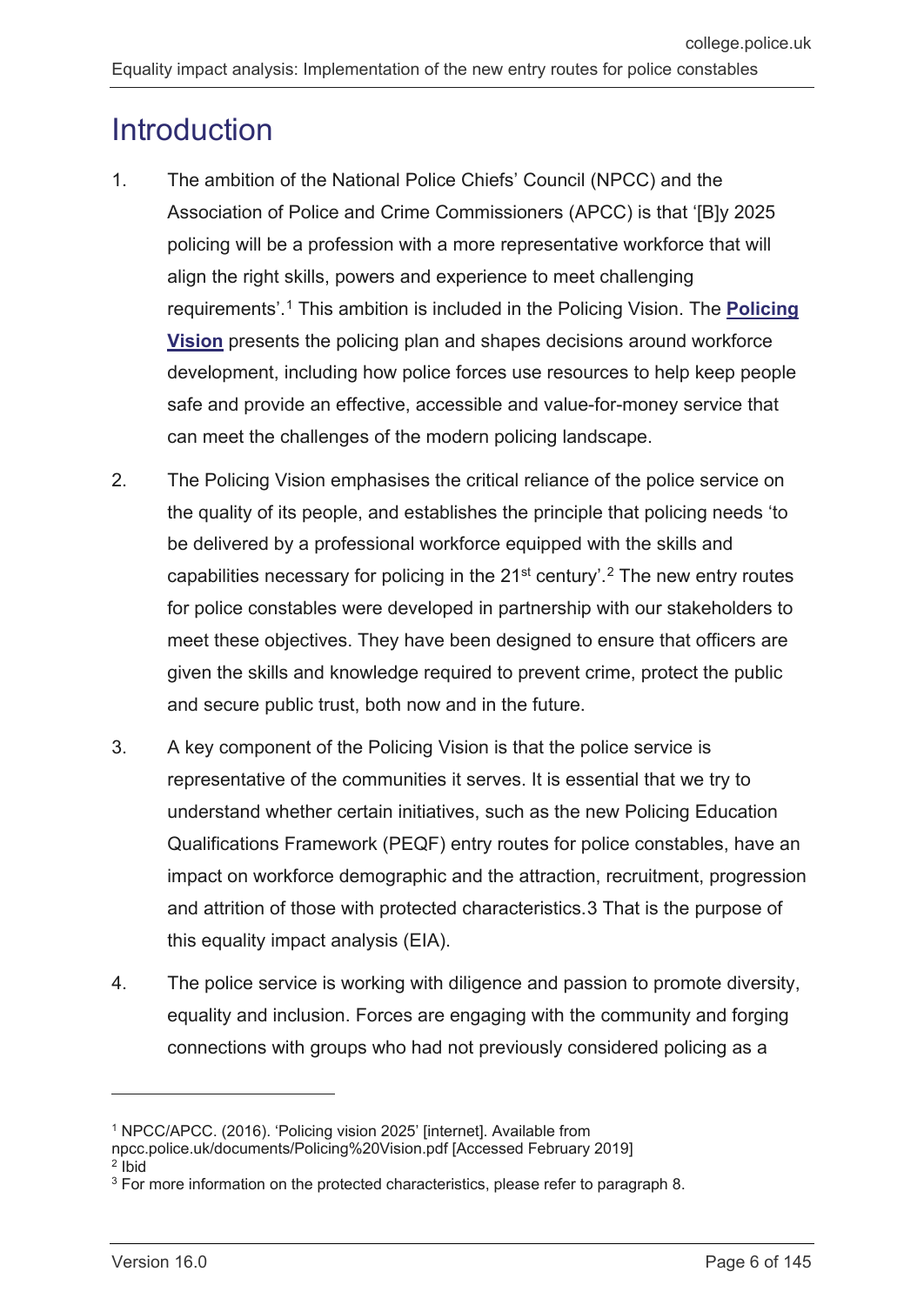career. We are proud to support forces in their work to secure a fair, inclusive and representative police service.

- 5. The impact of the new entry routes on the demographic diversity of the police workforce will depend on a number of variables, some of which are not within the College's control. Forces and higher education institutions (HEIs) will play a significant part in the successful introduction of programmes and their outcomes, such as recruitment, retention and attrition. It is important that each implementing force considers how it will identify, monitor and address any possible disadvantage against a protected group or other inequality issues.
- 6. The EIA process is designed to ensure that as policies develop and change, they do not have a negative or discriminatory impact on protected groups. When implementing the new entry routes, forces and HEIs are required to develop their own EIAs, evidencing how diversity, equality and inclusion are embedded in their delivery infrastructure. This is a core requirement that must be met as part of the College's quality assurance process.
- 7. Many forces are proactive and progressive in the monitoring of workforce data to ensure equality of opportunity. Introducing new entry routes makes a comprehensive understanding of workforce demographic essential. Analysis of workforce data will direct the force to any disproportionality or underrepresentation. Findings should be included in the force's EIA. Data collection initiatives used to support equality analysis are explored later in this document.

## <span id="page-6-0"></span>The new entry routes

8. Modern policing is constantly facing new challenges. The communities served by the police are increasingly diverse and complex, with differing needs and priorities. The nature of crime is also evolving, taking on new forms and presenting different threats to the public. The constable role sits at the heart of effective policing. It is a dynamic and challenging role that requires high levels of professional knowledge and skills, across a range of complex and challenging situations and contexts. Among numerous other skills, constables need to have a high level of emotional intelligence, strong behavioural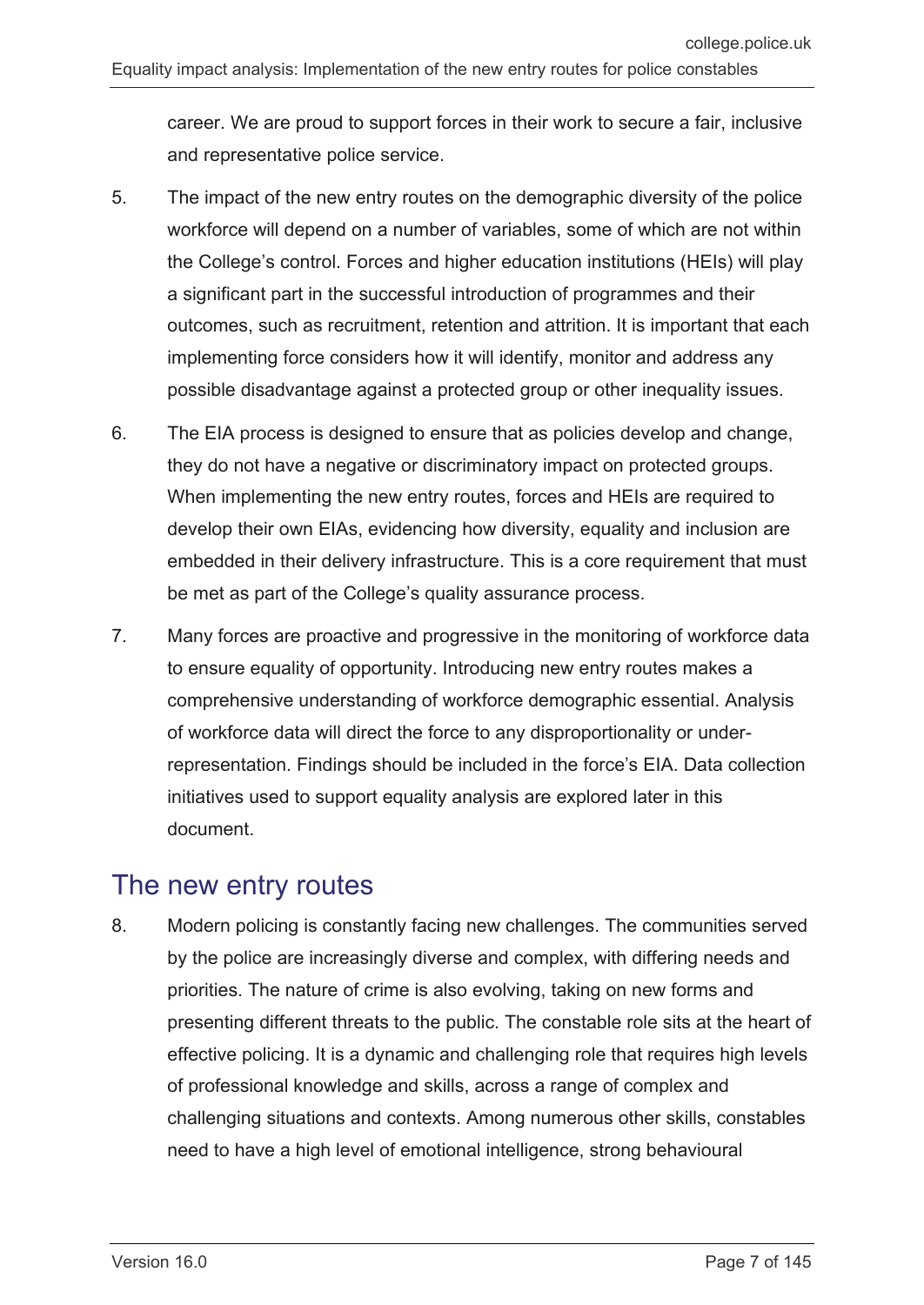interpretation skills, and an ability to analyse and resolve rapidly evolving events.

- 9. The new entry routes were developed with our stakeholders, to provide new recruits with the skills and knowledge necessary for modern policing. The programme offers a breadth and depth of training that acknowledges the complexity of the constable role. The new curriculum is designed to help improve new recruits' ability to think critically, to reflect and deliberate effectively, to exercise judgement, to challenge accepted norms, to work with a high degree of autonomy, to communicate effectively and to be independent decision makers. These skills and attributes align with vocational level 6 learning.
- 10. The new framework is comprised of three new national entry routes into the policing profession in England and Wales.

### <span id="page-7-0"></span>Police Constable Degree Apprenticeship (PCDA)

11. This entry route is a professional degree-level apprenticeship, enabling new recruits to join the police service as an apprentice police constable. Students will complete a Degree in Professional Policing Practice during their threeyear programme. The programme combines the academic study and learning opportunities offered in a university degree with the dynamic and practical experience of an apprenticeship.

## <span id="page-7-1"></span>Degree-Holder Entry Programme (DHEP)

12. This is an entry route into the police service for degree-holders whose first degree is not in professional policing. It operates as a graduate entry programme or conversion programme to the profession of policing. Recruits undertake a two-year practice-based level 6 Graduate Diploma in Professional Policing Practice.

## <span id="page-7-2"></span>Degree in Professional Policing (pre-join)

13. This entry route involves completing a knowledge-based Degree in Professional Policing. The degree can be delivered as either a standard threeyear degree programme or a two-year accelerated programme. It is achieved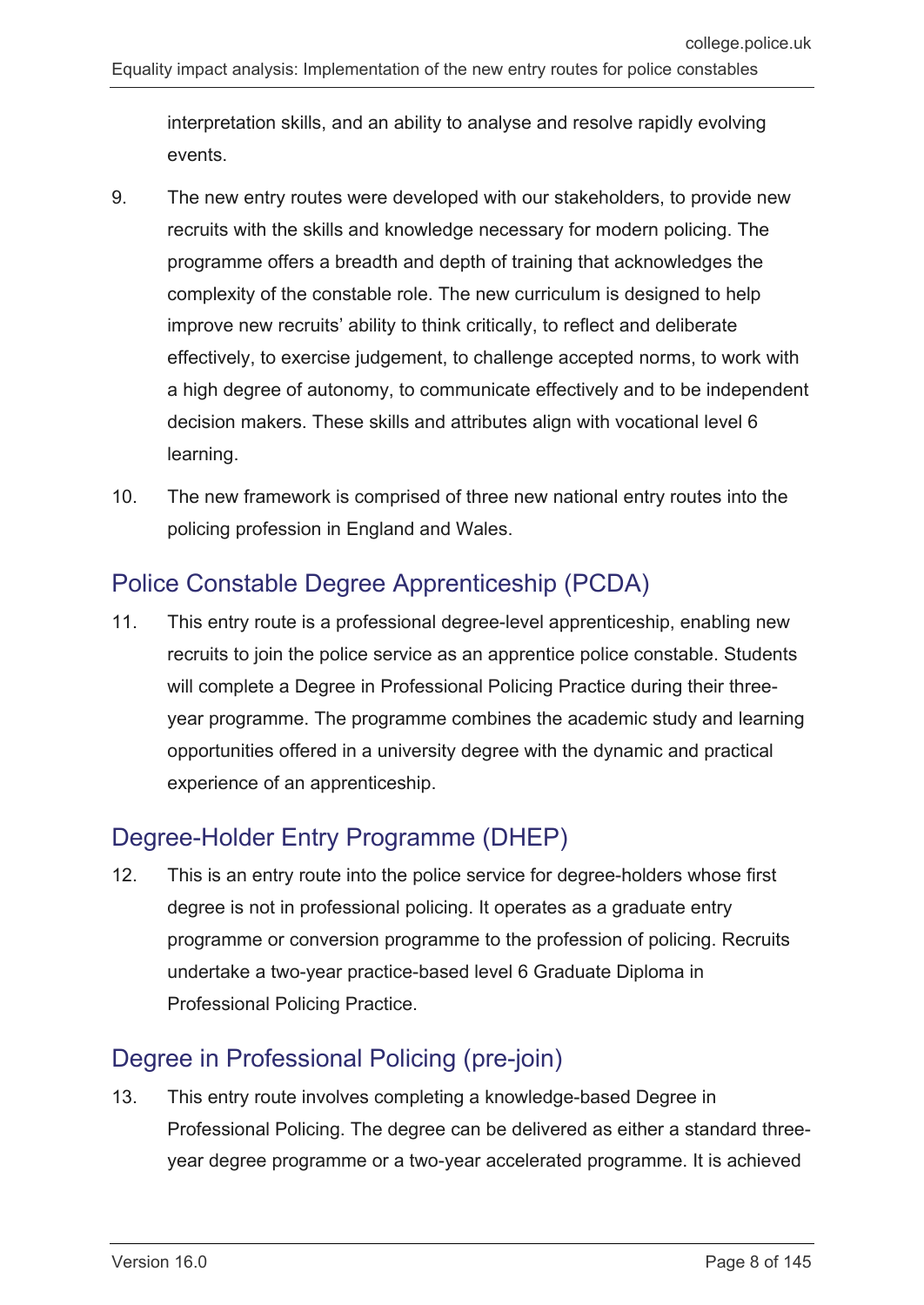prior to recruitment to the police service. It is run by an HEI and the student has no guarantee of recruitment into the police service. Those successful in recruitment to the police service will have acquired, prior to joining, all of the knowledge base relevant to performance of the role. Practice-based operational competence is achieved during the post-join probation period. Forces can choose to work with an education provider to include a practical element during the programme, specifically linked to membership of the Special Constabulary.

14. The Code of Ethics and diversity, equality and human rights considerations are woven into the infrastructure of the curriculum for all three entry routes. The appropriate exercise of police powers and procedures, fairly and without bias, is introduced in initial learning. There are also curriculum areas dedicated to diversity, equality and human rights in professional policing. The curriculum invites the learner to explore key topics, asking them to challenge bias, prejudice, discrimination and stereotyping, and introduces them to professional strategies to address these issues. The course also provides a comprehensive introduction to key pieces of legislation, including the EqA and the Human Rights Act 1998.

## <span id="page-8-0"></span>Implementation

15. As of October 2021, the number of forces who have implemented the PEQF entry routes and the number of universities licensed to deliver the pre-join degree are as follows:

| <b>PCDA</b> | <b>DHEP</b> | <b>DC DHEP</b> | Pre-join |
|-------------|-------------|----------------|----------|
| 34          | 31          | 16             | 39       |

## <span id="page-8-1"></span>Legislation

16. Section 149 of the Equality Act 2010 (EqA), the Public Sector Equality Duty (PSED) requires public bodies who carry out public functions to have due regard to: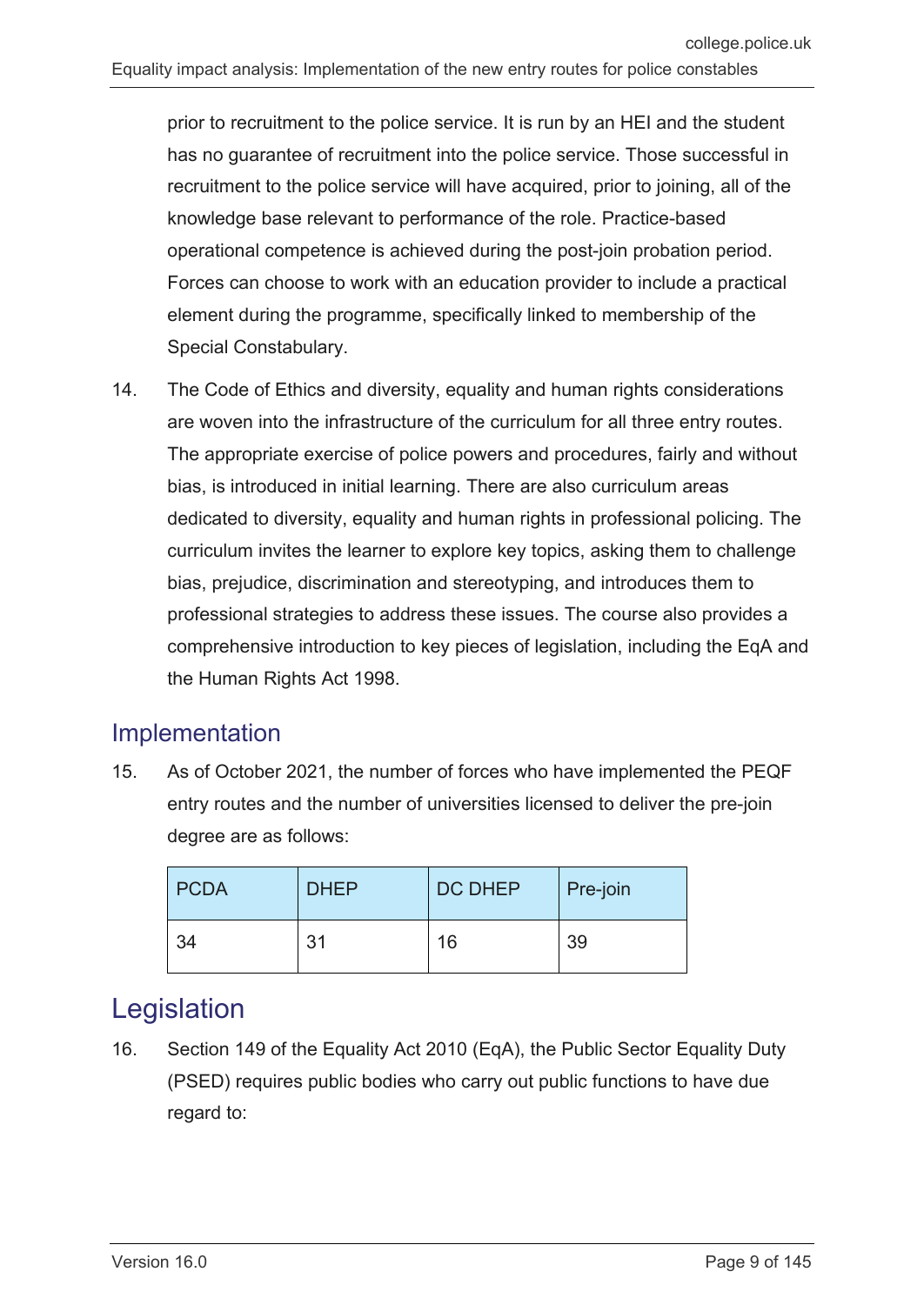- eliminate discrimination, harassment, victimisation and any other conduct that is prohibited by or under the Act
- advance equality of opportunity between people who share a relevant protected characteristic and people who do not share it
- foster good relations between people who share a relevant protected characteristic and people who do not share it

The PSED applies to all nine protected characteristics listed in the EqA:

- age
- disability
- gender reassignment
- **marriage and civil partnership**
- pregnancy and maternity
- race
- religion or belief
- sex
- sexual orientation
- 17. Socioeconomic status is also a factor that can be a basis for inequality. It is provided for under Part 1 of the EqA. The duty is not yet in force in England but has been enacted in Scotland (April 2018) and Wales (March 2021). Through data collection and analysis, forces will be able to ensure that the impact on this characteristic is also considered.
- 18. We are committed to ensuring that the Welsh and English languages are treated equally where applicable, in accordance with the Welsh Language (Wales) Measure 2011. We have developed a **[Welsh Language Scheme](https://assets.college.police.uk/s3fs-public/2021-06/welsh-language-scheme.pdf)** to support Welsh forces in complying with their statutory duty to provide bilingual services to the public in Wales. The scheme has now been implemented.
- 19. Amendments to regulations 10 and 12 of the Police Regulations 2003 came into effect in January 2018, which permitted appointment to a force via the new entry routes. The changes also specified the probationary period of three years for full-time entrants via the Police Constable Degree Apprenticeship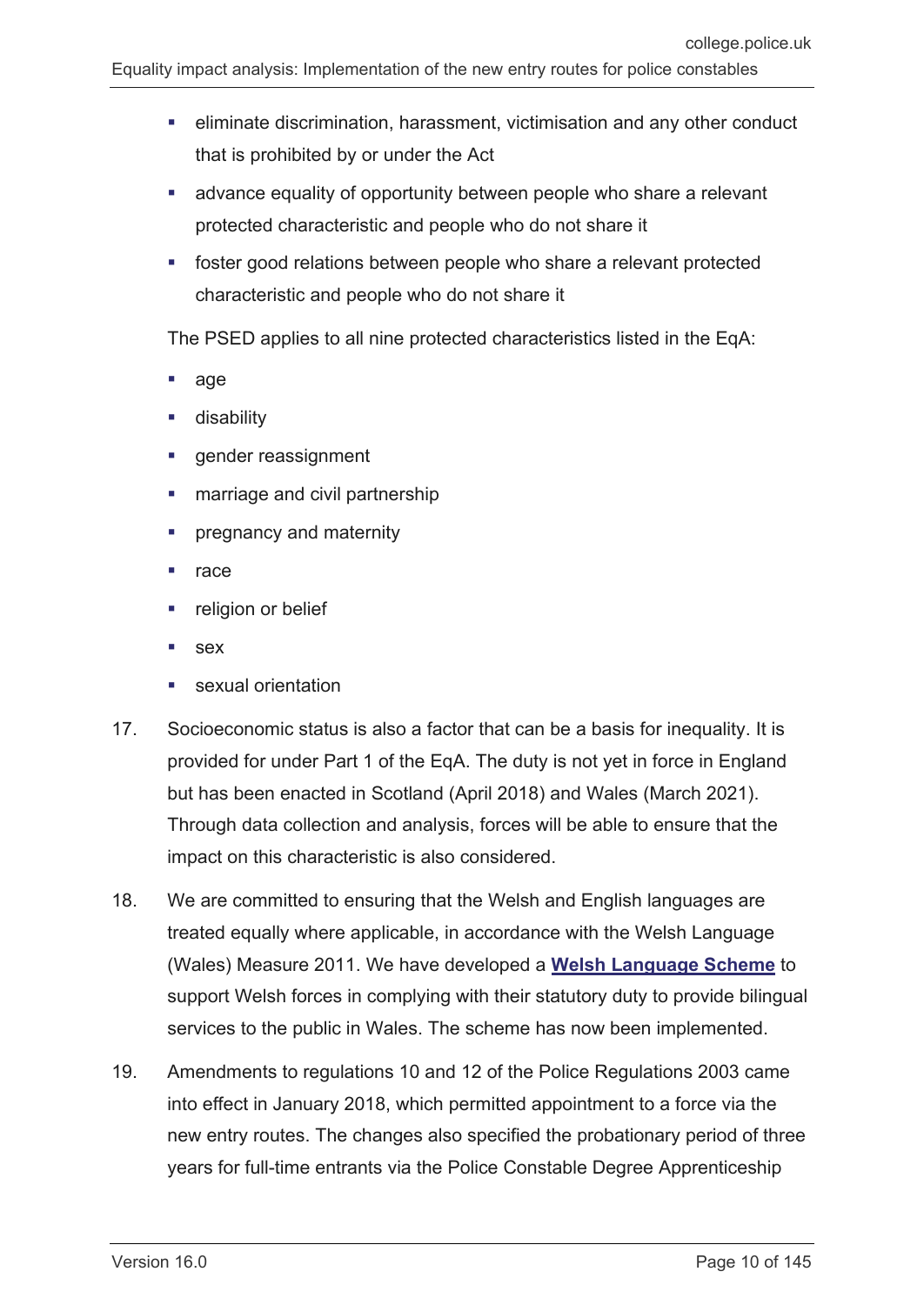(PCDA) route. In 2020, regulation 10 was amended to permit receipt of applications from applicants under the age of eighteen (and over the age of seventeen years), in order to take up appointment on reaching the age of eighteen.

## <span id="page-10-0"></span>Updating the EIA

- 20. The College takes its PSED obligations very seriously. We are committed to supporting forces to achieve the policing vision of a representative workforce and to securing inclusion and equality in the service. Diversity, equality and inclusion considerations are an integral part of the PEQF's decision-making infrastructure, and they influence all aspects of programme development and implementation. This regard is an ongoing and continuous process. Collation of our analysis and relevant updates will be included in revisions to this document, scheduled for publication twice a year or upon each key project update. This EIA will remain a living document. We will include key findings from stakeholder meetings, recommendations, action plans and emerging practice to reflect progress made, as well as any new challenges identified.
- 21. This EIA builds on previous versions. In 2016, when the concept of new entry routes was originally proposed, concerns were raised around whether the introduction of the new entry routes – including a self-funded degree route – would advance or hinder equal opportunity. Between 2017 and 2019, further updates identified potential impacts on a range of protected groups, including age, disability, race, religion or belief, and sex.<sup>[4](#page-10-1)</sup> The 2020 EIA update identified limitations with data collection and initiated collaboration with the Home Office to introduce a solution. In 2021, we were able to include robust data from the Home Office national workforce census in the EIA. Due regard to the equality aims is an ongoing commitment and this EIA serves to document key considerations.

<span id="page-10-1"></span><sup>4</sup> A lack of robust data and other supporting evidence for gender reassignment, marriage or civil partnership, pregnancy and maternity, and sexual orientation did not enable observations to be made about these characteristics.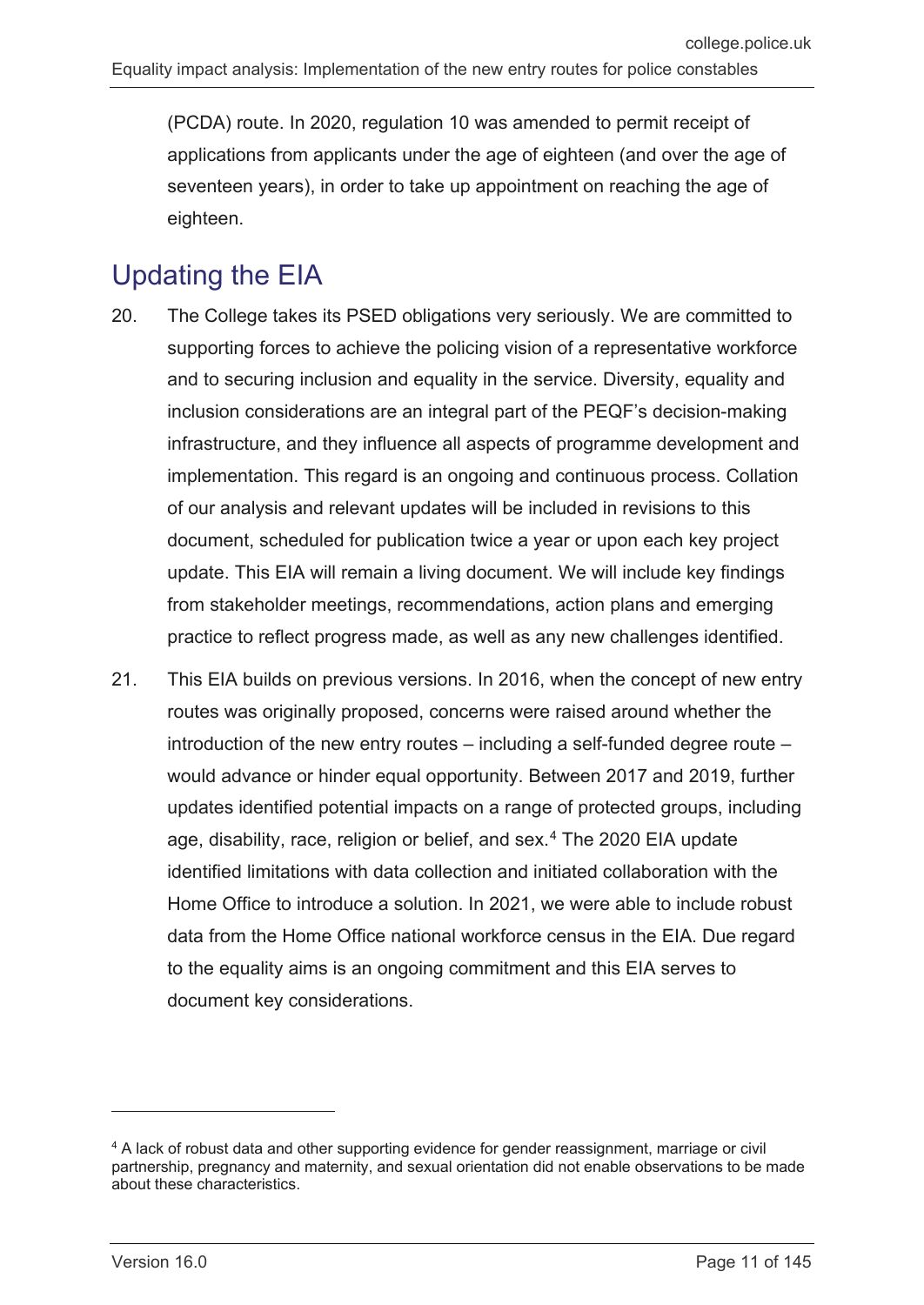22. To support future updates of the EIA, we welcome data, feedback or further evidence from forces and other key stakeholders. If you have any useful information that may help to develop the EIA, please contact us at **[PolicingEQF@college.pnn.police.uk](mailto:PolicingEQF@college.pnn.police.uk)**

## <span id="page-11-0"></span>Data

#### <span id="page-11-1"></span>College-led data collection

- 23. In 2019, we attempted two data collection exercises to understand PEQF's impact on recruitment diversity. The first exercise requested protected characteristic data from forces for all new recruits joining via the PCDA, the DHEP or the Initial Police Learning and Development Programme (IPLDP). Unfortunately, the data returned from forces was inconsistent and limited. The second data collection exercise was carried out as part of the PCDA evaluation and conducted in seven early-adopter forces. Further information can be found in paragraph 36.
- 24. Forces were asked for diversity data for all new recruits on the IPLDP, PCDA and DHEP. This was an early data collection exercise intended to give us an initial understanding of recruitment demographic. Recruitment diversity data for the preceding 12 months was requested in July and August 2019. At that stage, only 11 forces had started implementation and only four had been running the new routes for longer than six months.
- 25. Aggregated returns and review of the data collected in 2019 is included in version 13 of this EIA. Unfortunately, there were significant issues with the quality of that data. We committed to tackling the difficulties encountered and were pleased to see improvements in the 2020 data collection. We are grateful to the forces that returned data for their support and assistance.

#### Data collection issues 2019 and resolutions

26. **Data issue:** No standard collection duration – some forces returned data from the preceding 12 months, others for a few months, others for multiple years.

**Resolution:** We fixed the data collection duration. To make data returns easier and after consultation with forces, a decision was made to parallel the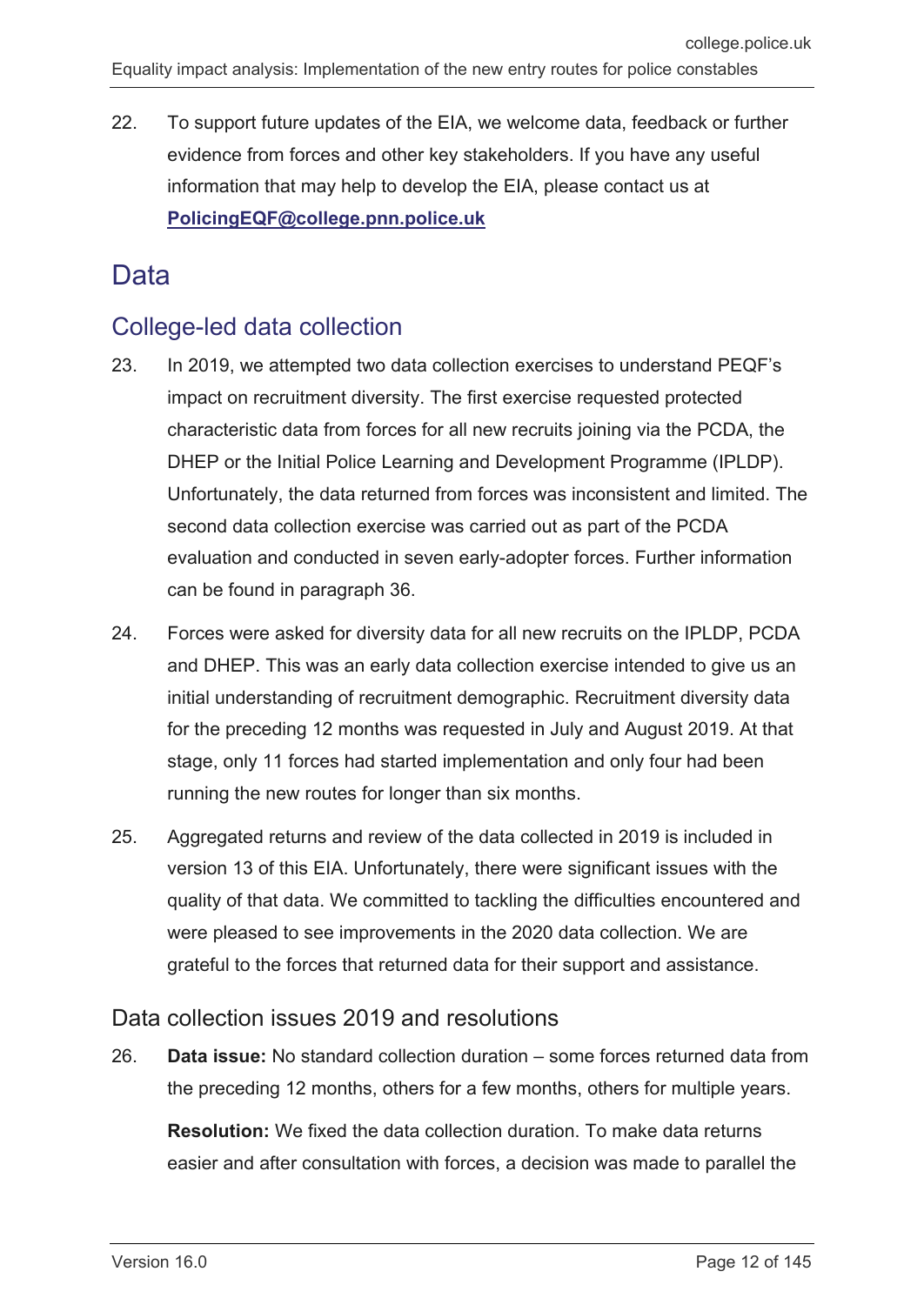Home Office Annual Data Return collection period (1/4/2019 to 31/3/2020). Forces were encouraged to contact us if they had queries or difficulties. A dedicated resource for administering the data collection allowed us to provide assistance to forces from an early stage.

27. **Data issue:** Not all forces returned 'not recruited' data.

**Mitigation:** In accordance with data protection legislation, data is not retained for longer than is necessary. We are unable to influence force record retention times.

28. **Data issue:** The data given against a protected characteristic did not always correspond with the 'total recruited' figure provided. This may have been because some recruits chose not to select any of the categories provided on the data collection form but this information was not shared with us.

**Mitigation:** The data return form was edited so that any disparity between the 'total recruited' and the figure returned against each protected characteristic was automatically flagged. The user would be prompted to either check figures or leave a comment in the notes column provided to explain the disparity. An additional entry category was added to allow the force to return a figure to account for occasions when the candidate gave no information. The committed resource to administering the data collection was able to troubleshoot data issues at an early stage and gave support when required.

29. **Data issue:** Not all forces returned recruited data against all nine protected characteristics. Some forces' methods of collecting diversity data do not correspond with the College data template.<sup>[5](#page-12-0)</sup> As such, forces either were unable to return data against some of the protected characteristics or had to modify the template to fit the categories they collect against. While all data is useful, the potential for variance in categories limits our ability to consolidate data or make comparative analysis.

 $\overline{a}$ 

<span id="page-12-0"></span><sup>&</sup>lt;sup>5</sup> The College PEQF diversity data template is based on the College's biomonitoring form, is developed from ONS standards and is a product of consultation with stakeholders.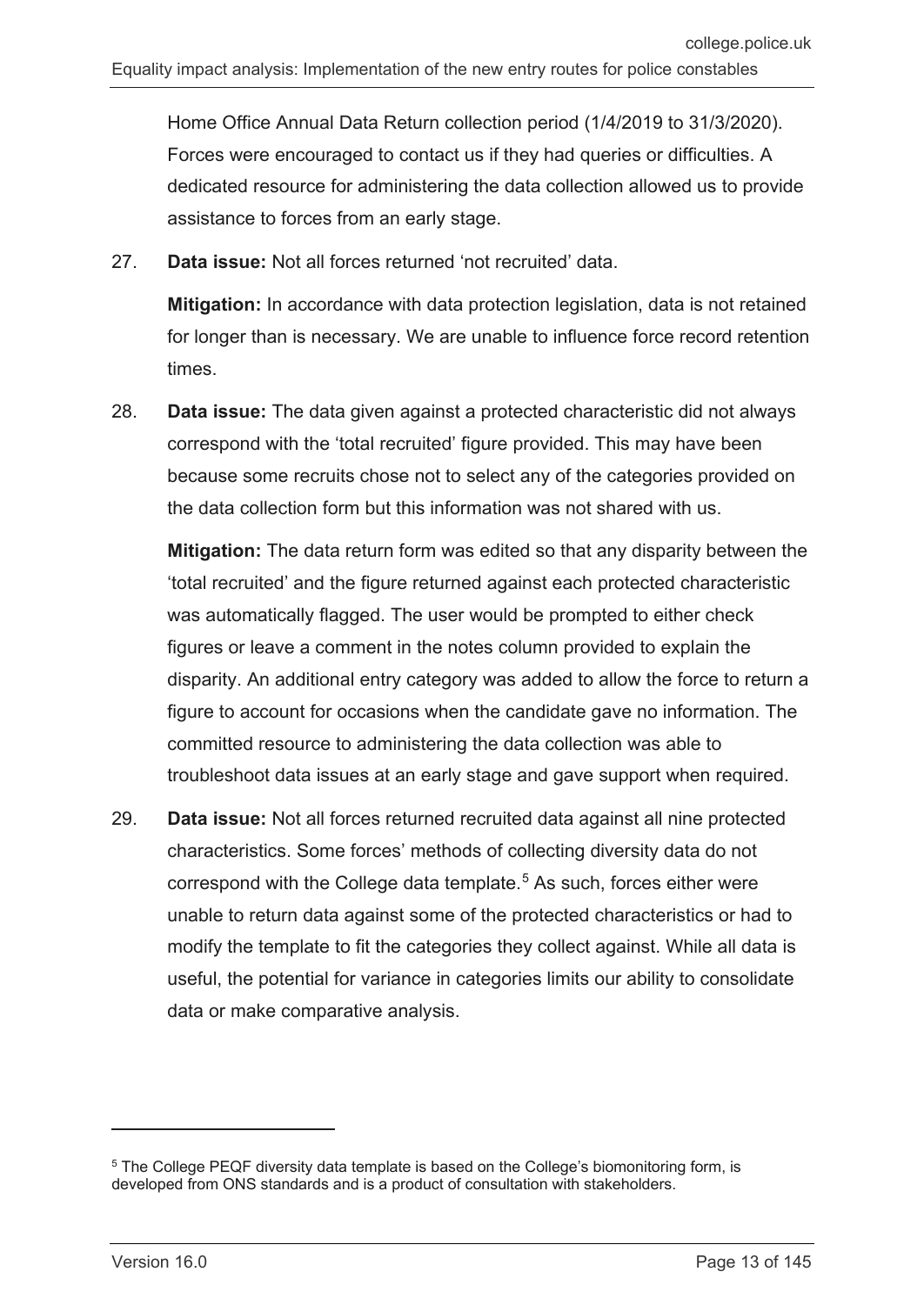currently collect against the standard codes, work has begun in many areas to make that transfer. Forces are aware of the importance of national standardisation for comparative analysis to take place.

### <span id="page-13-0"></span>Data collection issues 2020 and resolutions

- 31. **Data issue:** The 2019 data collection received responses from 27 forces.[6](#page-13-1) The 2020 data collection received 22 responses.<sup>[7](#page-13-2)</sup> While there were 5 fewer responses in the 2020 collection, many of the 2019 responses were unusable due to inconsistency in data returns. Feedback indicated that much of the difficulty in providing a response is the frequency with which forces are asked to meet workforce data requests from multiple agencies.
- 32. **Mitigation:** We received feedback to indicate that much of the difficulty in providing a response is the frequency with which forces are asked to meet workforce data requests from multiple agencies. We have reduced this pressure for forces by working with the Home Office to integrate entry route information into the Home Office Police Workforce Census. The census data will form the basis of subsequent analysis.
- 33. **Data issue:** The data collection period was amended to parallel the Home Office collection to assist forces and to increase the likelihood of our receiving complete returns. This variance prevented us from completing a comparative analysis between this and the previous data collection. Comparative analysis was unlikely to have offered meaningful insight, due to the first data collection having taken place at such an early stage of implementation for many forces.

 $\overline{a}$ 

<span id="page-13-1"></span><sup>&</sup>lt;sup>6</sup> Avon and Somerset, Bedfordshire, Cambridgeshire, Hertfordshire, Cheshire, City of London, Derby, Leicester, Dorset, Devon and Cornwall, Durham, Dyfed Powys, Gloucester, Gwent, Kent, Essex, Lancashire, Lincolnshire, MPS, South Wales, Staffordshire, Surrey, Sussex, Thames Valley, West Midlands, West Yorkshire and Wiltshire.

<span id="page-13-2"></span><sup>7</sup> Avon and Somerset, Cheshire, City of London, Cumbria, Derbyshire, Devon and Cornwall, Dorset, Durham, Dyfed Powys, Gwent, Lancashire, Leicestershire, Merseyside, Northumbria, Nottinghamshire, Staffordshire, Surrey, Sussex, Warwickshire, West Mercia, West Midlands, West Yorkshire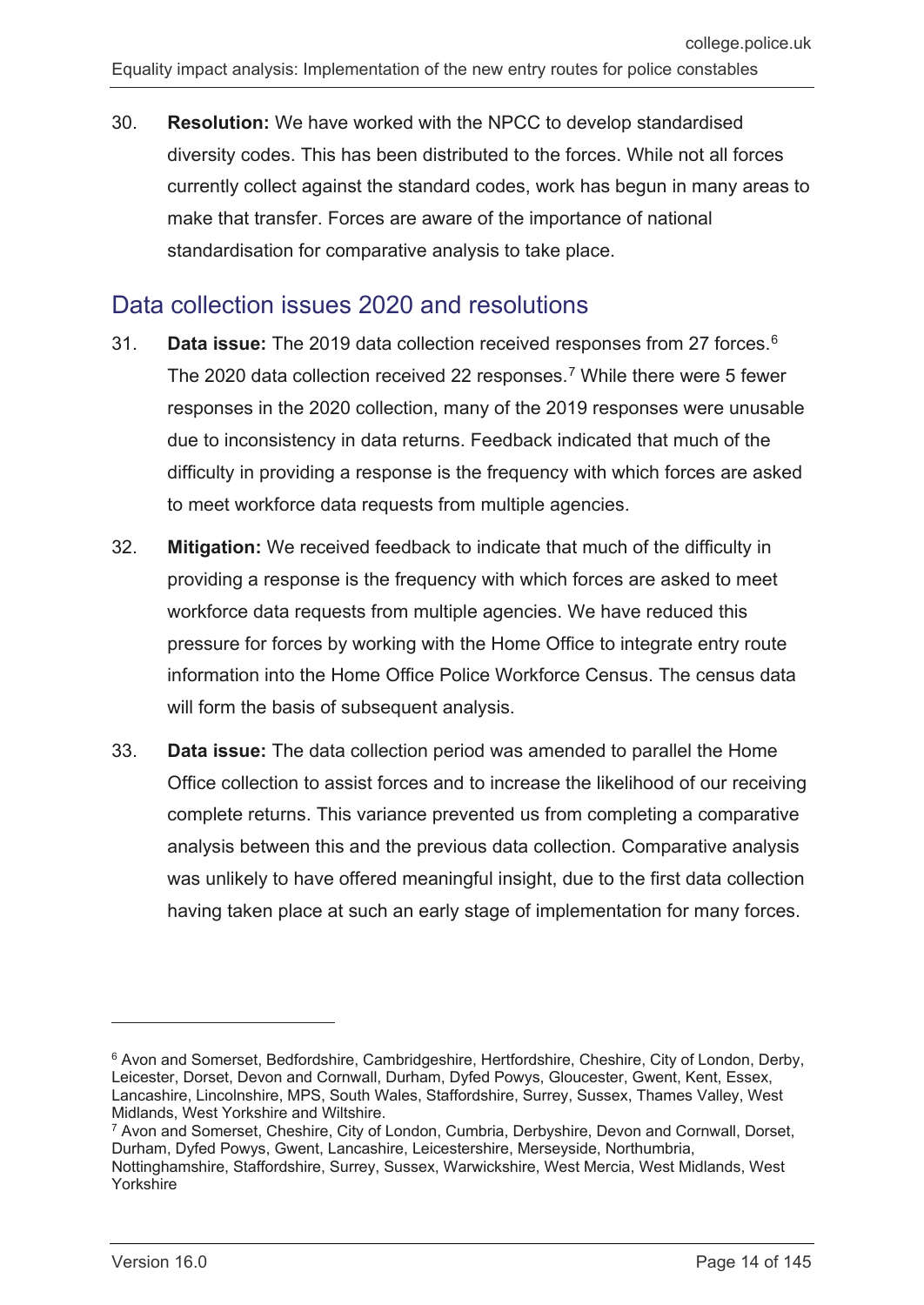- 34. **Mitigation:** As above, we have worked with the Home Office to establish the Police Workforce Census as our method of data collection moving forwards. The census will offer us a higher level of data standardisation and therefore quality assurance. This solution also support forces by reducing the number of data return requests. The census represents a long-term solution to diversity data collection challenges.
- 35. **Data issue:** While we have introduced standardised diversity data codes, forces will need time to apply this standard. As such, some of the standardisation issues encountered for the 2019 data collection will continue to apply for the 2020 collection:
	- Many forces are using different grouping codes for age.
	- Some forces do not collect sex and gender separately.
	- Some forces collect marriage and civil partnership as a single category.
	- Some leavers recorded as 'IPLDP leavers' may, because of the duration of their service, may not have been recruited via IPLDP

#### The Home Office Police Workforce Census

- 36. The Home Office Police Workforce Census is an annual census of all police officers and staff in England and Wales. It is an individual record-level data collection of all workers in the police service. Data is collected from Human Resources and Finance teams in the 43 territorial police forces in England and Wales, as well as the British Transport Police. It provides national, consistent and robust workforce data, comparable with the Home Office Annual Data Return (ADR). It represents a long-term solution to diversity data collection challenges. We worked with the Home Office to include the new entry routes for policing in the 2020 census (see Appendix 5 for the list of entry routes now included). As a recent amendment to the census, the provision of entry route data in the first year of inclusion was voluntary.
- 37. The census has provided data on each of the entry routes for those joining in the 2019/20 financial year by the following characteristics: age, disability, race and sex. From 2021, the census will seek to collect data on more of the protected characteristics, though the quality of data will be dependent on the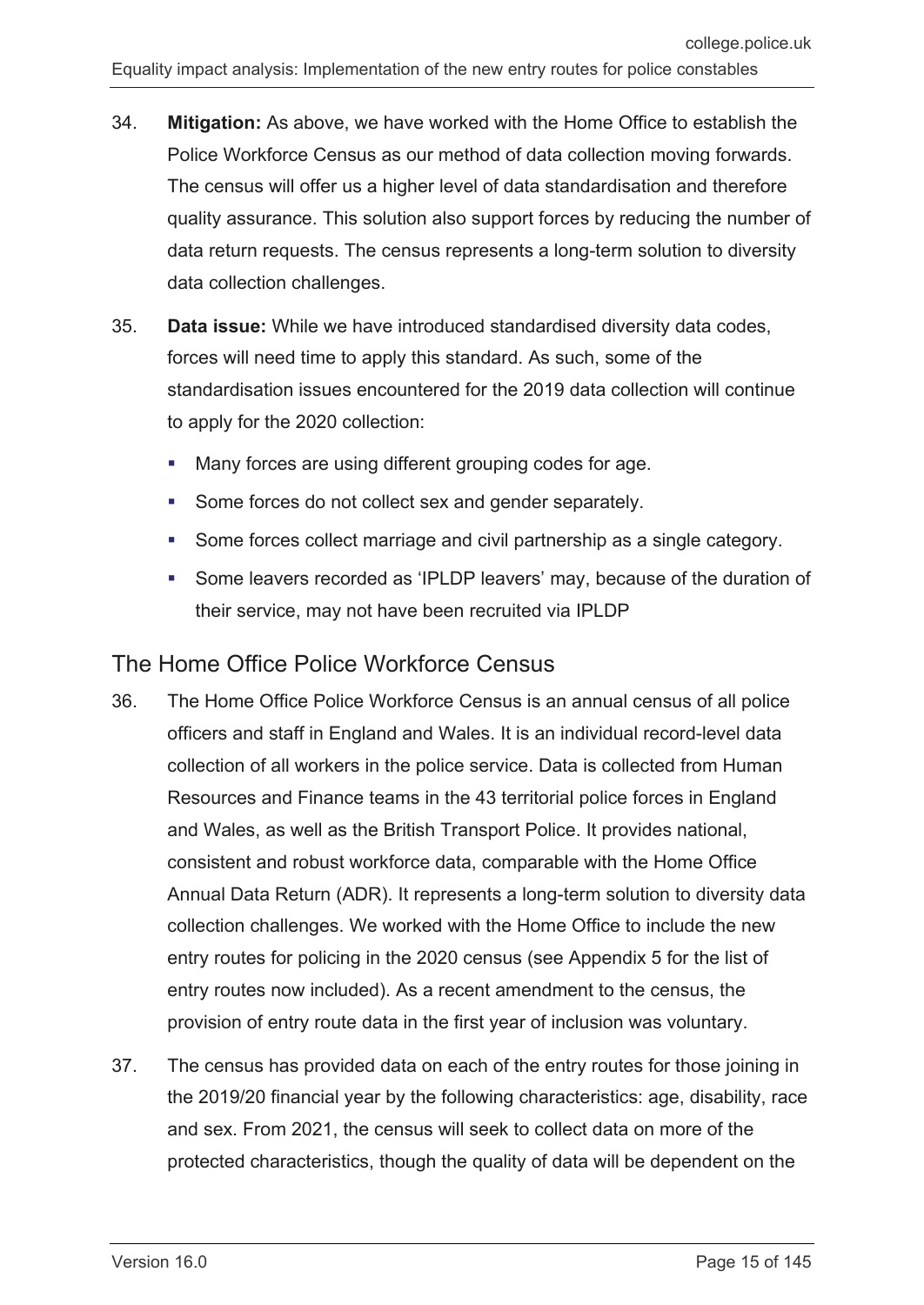information held and submitted by forces. Once incorporated, the census will provide workforce data for each entry route and all protected characteristics.

- 38. The 2020 census received returns from 38 forces. Overall workforce data includes information collected from 8,662 officers in both apprentice and fulltime constables. Improving census completion among the remaining forces is a priority for the Workforce Data Group. A work-stream has been established to achieve 100% completion in 2021, when the submission of new recruit data will also be mandatory.
- 39. We are also undertaking research into the prevalence of information sharing or declaration of protected characteristic information. A robust data collection process needs to be underpinned by a workforce culture that fosters inclusivity and encourages declaration. The workforce should be encouraged to understand the importance of providing protected characteristic information and the significance of this information in supporting the policing community. The 'Safe to Say' campaign and 'Sharing Information' explores these challenges. The guidance will be released soon.
- 40. The College is a key stakeholder in delivering the **[NPCC Diversity, Equality](https://www.npcc.police.uk/documents/edhr/2018/NPCC%20Diversity%20Equality%20Inclusion%20Strategy%20May%202018.pdf)  [& Inclusion Strategy 2018 -](https://www.npcc.police.uk/documents/edhr/2018/NPCC%20Diversity%20Equality%20Inclusion%20Strategy%20May%202018.pdf) 2025**. To achieve our shared vision of a more representative workforce that aligns the right skills, powers and experience to meet challenging requirements, better consistency in data gathering is required across all protected characteristics.<sup>[8](#page-15-0)</sup> The NPCC has pledged to cultivate a better understanding of the composition of the workforce, by ensuring systems are in place that enable workforce data to be collected, collated and analysed across the nine protected characteristics.[9](#page-15-1) Standardised diversity codes have been developed to support future monitoring. We will continue to work with stakeholders to develop more comprehensive national workforce data.

<span id="page-15-1"></span><span id="page-15-0"></span><sup>8</sup> NPCC. (2018). 'Diversity, Equality & Inclusion Strategy 2018 - 2025' [internet]. Available from npcc.police.uk/documents/edhr/2018/NPCC%20Diversity%20Equality%20Inclusion%20Strategy%20 May%202018.pdf [Accessed September 2019]  $9$  Ibid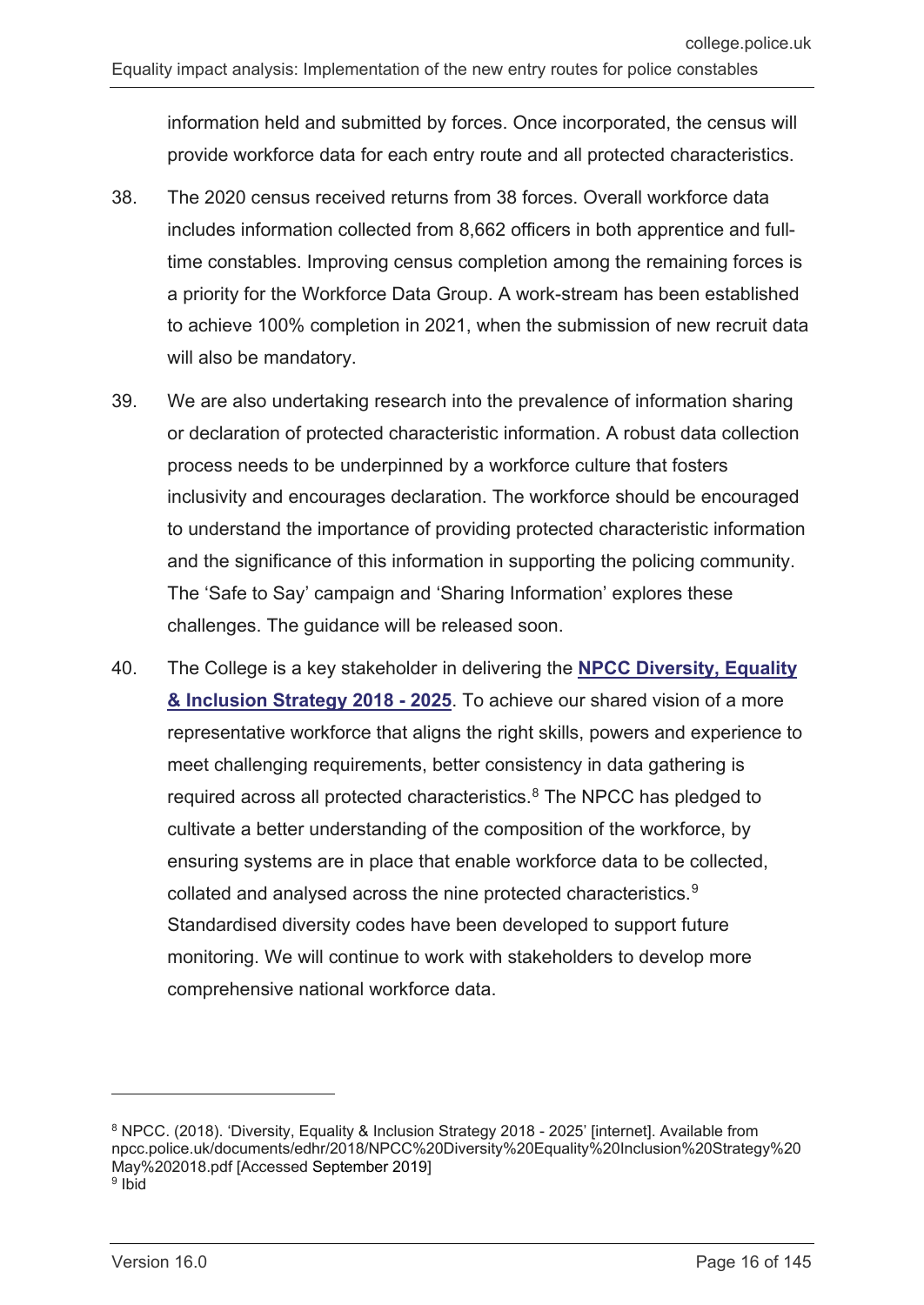#### The College evaluation

- 41. The College is undertaking an evaluation of the PCDA entry route. The evaluation commenced in 2019 and will run until 2023. This will ensure that the first cohort of recruits can be followed through to completion of the PCDA and into their first year as confirmed police constables. The evaluation aims to understand how the PCDA has been implemented and what outcomes have been delivered. Initial research took place in seven forces. This research adopts a mixed-methods approach through a longitudinal survey of new recruits and a series of in-depth interviews with those delivering and experiencing the PCDA. Some of the evaluation's findings will be included here but all initial evaluation outcomes can be found in the project's **[first](https://whatworks.college.police.uk/Research/Documents/PCDA_evaluation.pdf)  [interim report](https://whatworks.college.police.uk/Research/Documents/PCDA_evaluation.pdf)**.
- 42. Following on from work undertaken in 2019, a second evaluation survey has been developed in 2021. The 2021 New Recruit Survey was developed and administered collaboratively with the Home Office and PUP. It provides an invaluable opportunity to understand the student officer experience on a much larger scale and increases the quality of analysis we are able to undertake.
- 43. A survey was delivered to all 43 forces on 24 March 2021. It has been shared with approximately 10,000 officers, accounting for:
	- all new recruits, on any entry route, who joined between 1 February 2020 and 30 November 2020
	- all PCDA and DHEP recruits who joined between September 2018 and February 2020

The survey has achieved a sample of approximately 4,000 officers across the two groups of recent recruits listed above. The survey will provide attitudinal data on the experiences of force and HEI learning, supervision, wellbeing, inclusion, evidence-based policing, problem solving and procedural justice. A wide range of demographic information was also sought from participants, covering the protected characteristics, as well as caring responsibilities, socioeconomic status and highest education qualification. Survey results are currently being analysed and key findings will be included in this EIA.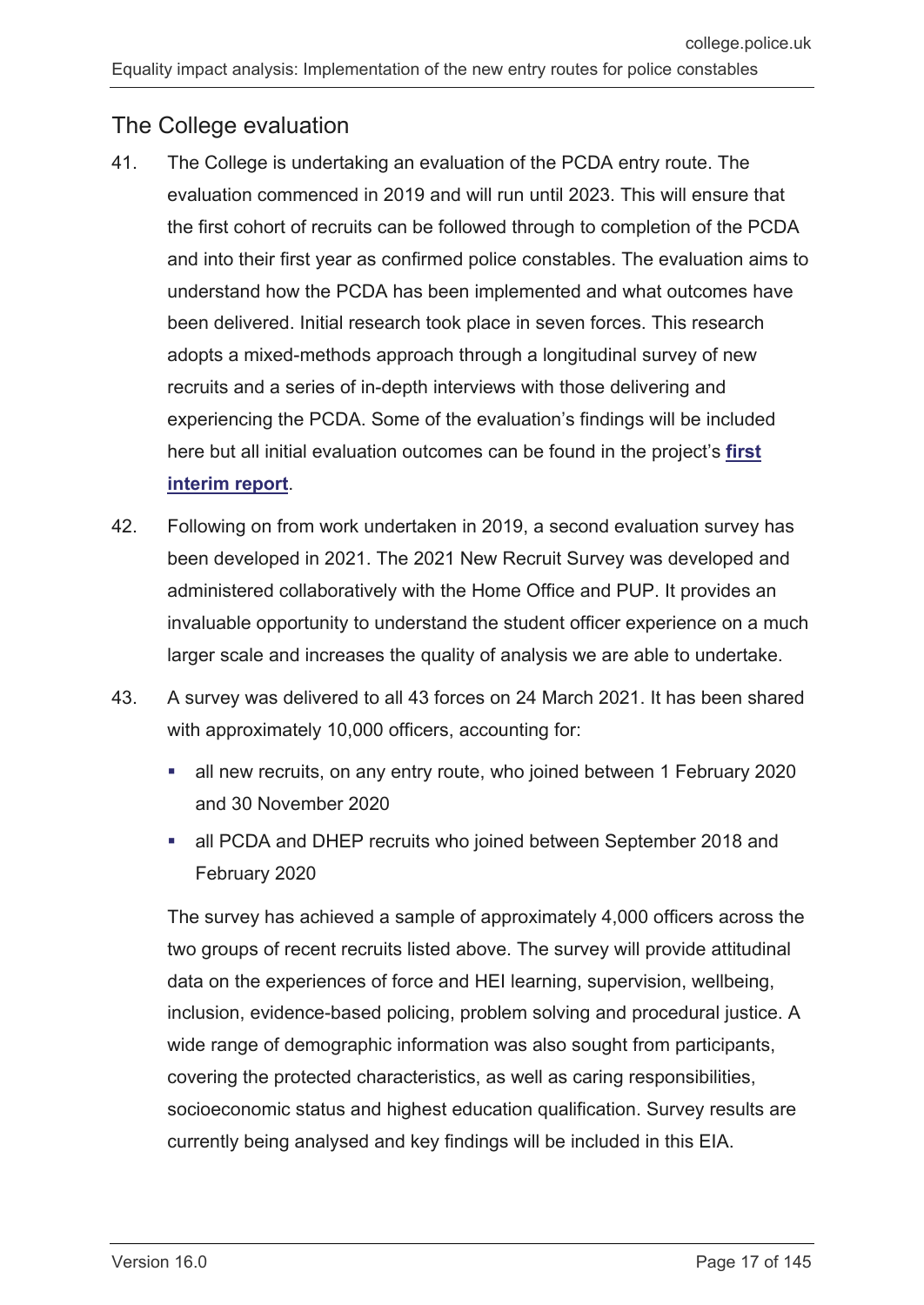#### Stakeholder engagement

- 44. Development of the new entry routes was achieved as a result of invaluable input from a working group composed of diverse representation from key stakeholders. Diversity considerations have been integrated into product development throughout the design phase. Feedback continues to be collected through ongoing engagement with the PEQF Implementation Reference Group (IRG), the Initial Policing Education Board (IPEB) and the PEQF Board. These groups are also made up of a cross-section of representatives from policing and other key stakeholders.
- 45. Stakeholders receive regular 'headline' emails detailing programme updates and implementation concerns. Forces receive ongoing support from our implementation officers and from the College's diversity and inclusion team. We produce guidance and run a variety of workshops, seminars and other events to support implementation. A dedicated knowledge hub<sup>[10](#page-17-1)</sup> has been created for forces to learn more about the EIA process and to share learning with other forces. There is also a dedicated knowledge hub for diversity, equality and inclusion. Forces can use this hub to share resources and examples of effective practice. The PUP and force positive action teams can use these platforms to share learning.
- 46. We welcome data, feedback or further evidence from forces and other key stakeholders. If you have any useful information that may help to develop the EIA, please contact us at **[PolicingEQF@college.pnn.police.uk](mailto:PolicingEQF@college.pnn.police.uk)**

## <span id="page-17-0"></span>Force EIAs

47. Securing a high level of programme maintenance and management will better support policing. Forces and HEIs are required to complete certain core requirements as part of program implementation, to ensure that the new entry routes are governed by PEQF structures. We will request that forces consider the equality considerations of their intended model of delivery and integrate

<span id="page-17-1"></span><sup>10</sup> An information-sharing and collaboration platform.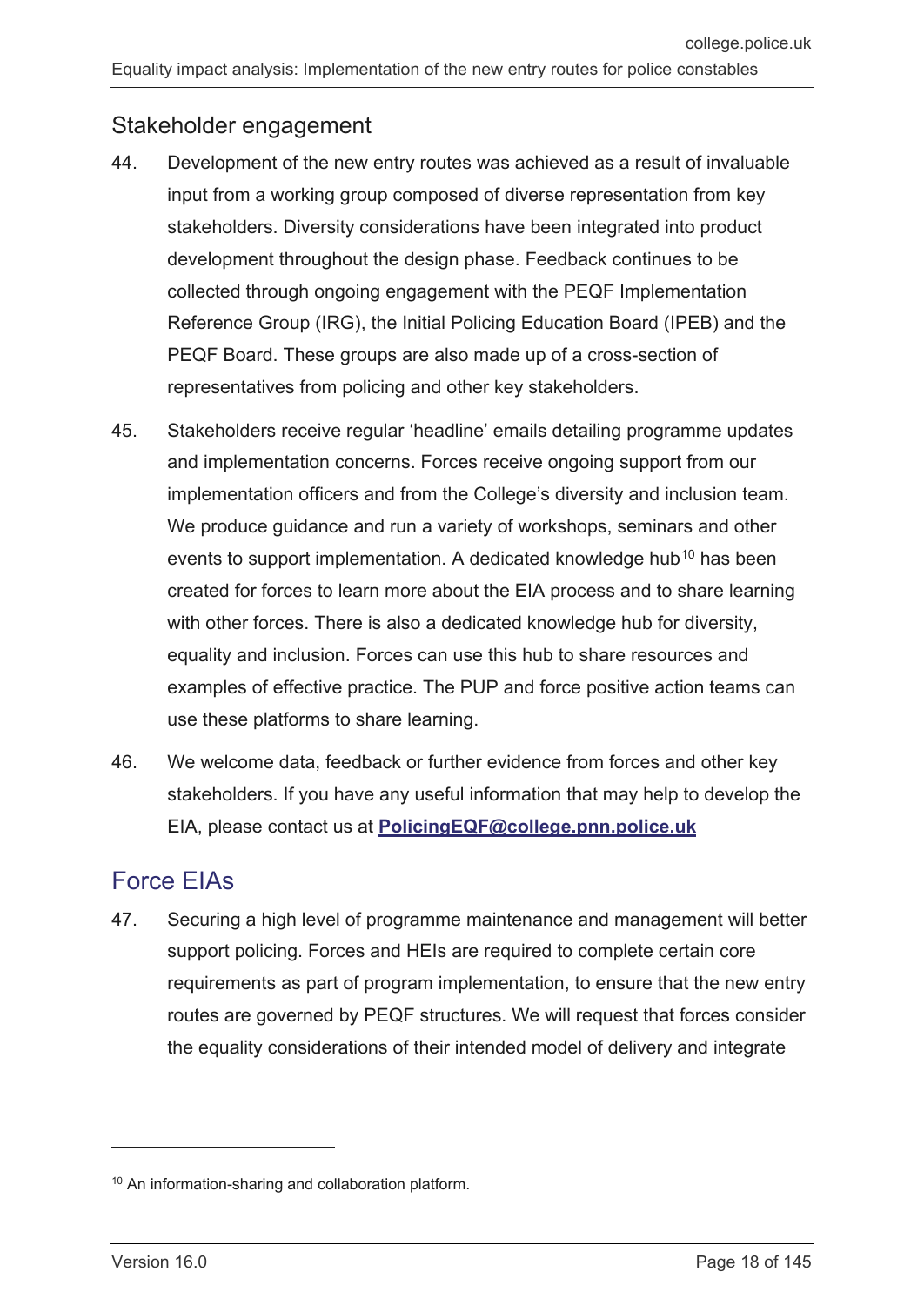these considerations into all aspects of implementation. Forces are asked to consider the following in their EIAs for each new entry route:

- Equality of opportunity for each stage of the entire learner journey, including outreach and engagement with prospective groups and candidates, recruitment and selection, retention and attrition, progression, and success and destination.
- Each of the nine protected characteristics.
- Other characteristics pertinent to the local population, such as socioeconomic status, deprived neighbourhoods, carers, political affiliation and Welsh language.
- Providing information on mechanisms to review, update and monitor the EIA throughout the programme.
- Considering how any existing organisational widening participation strategy has considered this particular programme.
- 48. Forces are given guidance on potential avenues for further investigation and other research to add to their EIAs. This process creates another opportunity for knowledge exchange and shared learning. Examples of effective practice are included in the appendices of this document. We have also developed EIA guidance and an EIA template tailored for PEQF implementation. These are available on shared learning platforms used by the service. Effective practice and other learning will continue to be collated in this document.

## <span id="page-18-0"></span>Other considerations

- 49. The government has pledged to increase police recruitment targets by 20,000 through the PUP. This is in addition to existing vacancies. PUP data can be accessed on the **[Home Office website](https://www.gov.uk/government/statistics/police-officer-uplift-quarterly-update-to-march-2021/police-officer-uplift-england-and-wales-quarterly-update-to-31-march-2021)**.
- 50. COVID-19 has imposed an unprecedented challenge on the police service. During the national 'lockdown', forces continued with implementation and thought dynamically about promoting recruitment in a time of social distancing. Social media and other online platforms were used extensively and in engaging ways. We have been able to support this work. At the request of forces, we adapted our assessment centre provision to an online format to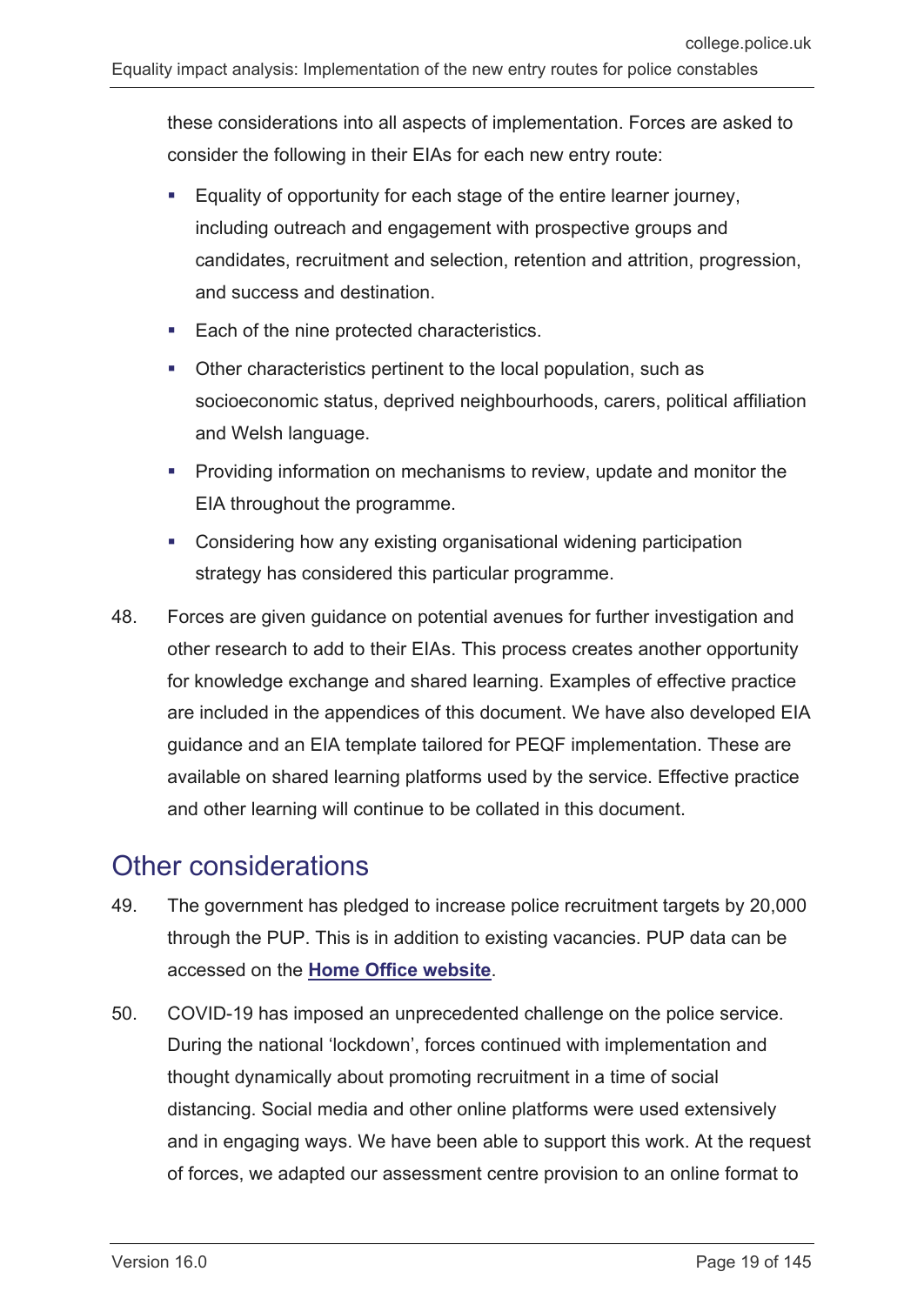support policing and to help safeguard future workforce resourcing. Concerns such as digital access were explored in the online assessment platform's EIA. For further information about the platform, please contact **[recruit@College.pnn.police.uk](mailto:recruit@College.pnn.police.uk)**

- 51. UCAS research indicates that COVID-19 did have an impact on demand for higher education. In spite of concerns that changes in delivery infrastructure would lead to a perception of 'less value for money', demand for higher education increased, with a record 515,650 students with a confirmed place in 2020, a 4% increase from the 2019.[11](#page-19-1) This trend is likely to continue in 2021.[12](#page-19-2)
- 52. Exploration of the impact of COVID-19 on employment in England and Wales and on social mobility is explored in the socioeconomic background section of this EIA.

# <span id="page-19-0"></span>Impact analysis

- 53. The Policing Vision 2025 states: 'Policing is built on our people. There is a need to add critical new skills to the service, get the right mix between officers and staff and be more representative of the communities we serve to achieve our vision'. [13](#page-19-3) It is imperative that any new workforce development initiative supports policing to reach this objective.
- 54. The three new entry routes bring many benefits to policing by:
	- supporting educational equality within the policing profession
	- proactively embedding equality, diversity and human rights considerations as a core function of professional practice

<span id="page-19-1"></span><sup>&</sup>lt;sup>11</sup> UCAS. (2020). 'More students from the most disadvantage backgrounds across the UK are set to start degrees this autumn' [internet]. Available from ucas.com/corporate/news-and-keydocuments/news/more-students-most-disadvantaged-backgrounds-across-uk-are-set-start-degreesautumn [Accessed August 2021]

<span id="page-19-2"></span><sup>12</sup> UCAS. (2021). 'More students ready to take next step despite pandemic' [internet]. Available from ucas.com/corporate/news-and-key-documents/news/more-students-ready-take-next-step-despitepandemic [Accessed September 2021]

<span id="page-19-3"></span><sup>&</sup>lt;sup>13</sup> NPCC/APCC. (2016). 'Policing vision 2025' [internet]. Available from npcc.police.uk/documents/Policing%20Vision.pdf [Accessed February 2019]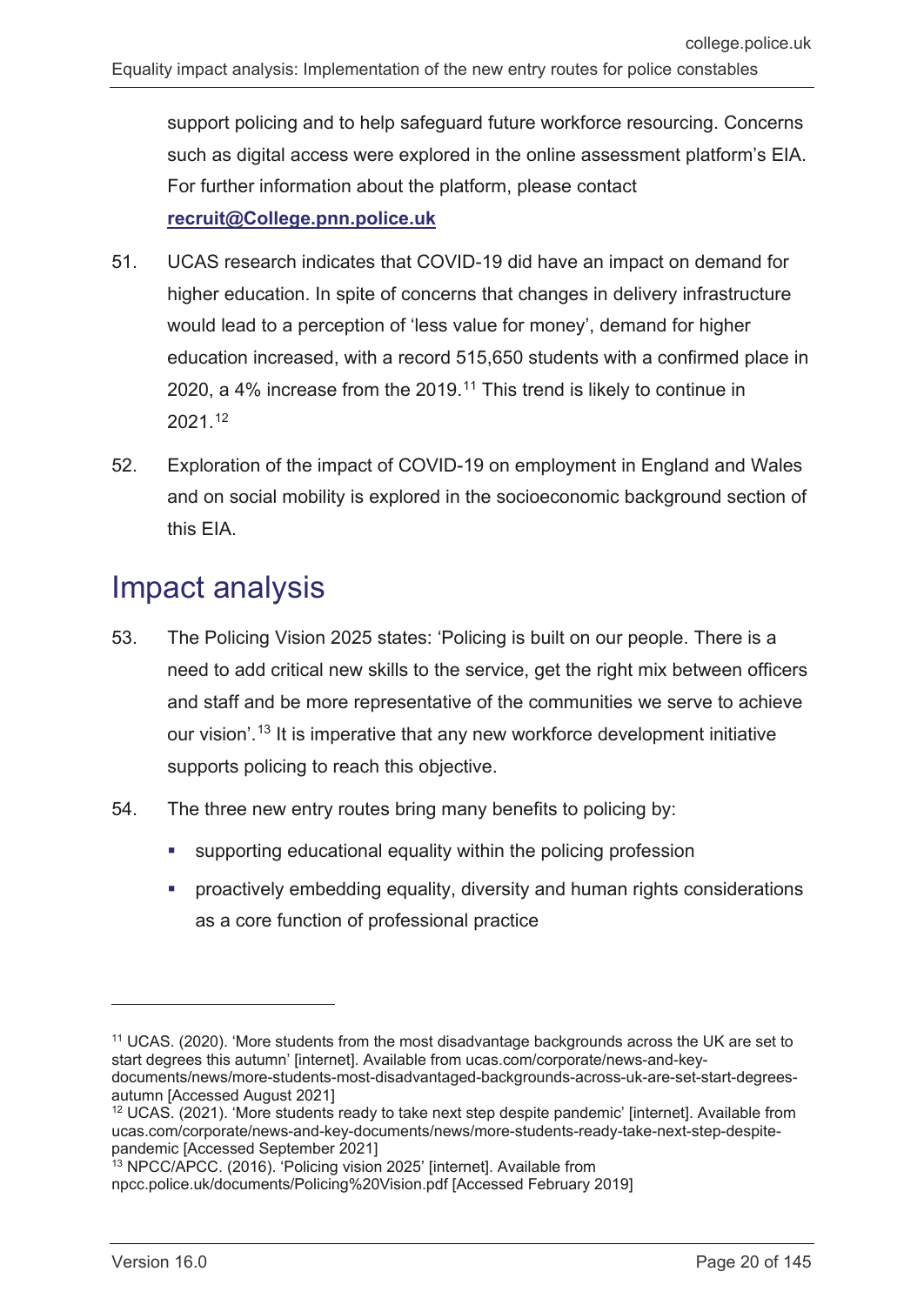- having the potential to attract a more diverse range of candidates than the current level 3 entry route, by leading forces towards professional pathways
- giving potential candidates more choice, which may help widen access to demographically diverse audiences
- giving due regard to all protected groups and building this into the routes' development, implementation and delivery.

## <span id="page-20-0"></span>The protected characteristics

- 55. The College and the police service are committed to meeting the PSED and ensuring that all protected characteristics are given due consideration. We are firm on the point that there is no hierarchy to the protected characteristics. While this EIA explores all of the protected characteristics, the availability of Home Office national workforce data for age, disability, ethnicity and sex has facilitated further exploration of these characteristics. We welcome further data and evidence from forces on all nine protected characteristics to facilitate further analysis.
- 56. It is also important to consider the impact of intersectionality. Intersectionality means recognising that people's identities are shaped by multiple factors (the many personal characteristics that make up an individual). Protected characteristics cannot be treated as discrete identities, as they can quite often overlap when discrimination occurs. An awareness of intersectionality creates a much better understanding of the differences among individuals.
- 57. In addition to the protected characteristics, we are aware of concerns about the impact that the new entry routes may have on different socioeconomic groups. 'Socioeconomic' considers how the combination of 'social' and 'economic' factors, such as class, have the potential to hinder certain groups' prospects. While it is not a protected characteristic, our duty to pay it due regard is given in the EqA. It is included in this EIA to raise awareness and consideration of possible mitigations.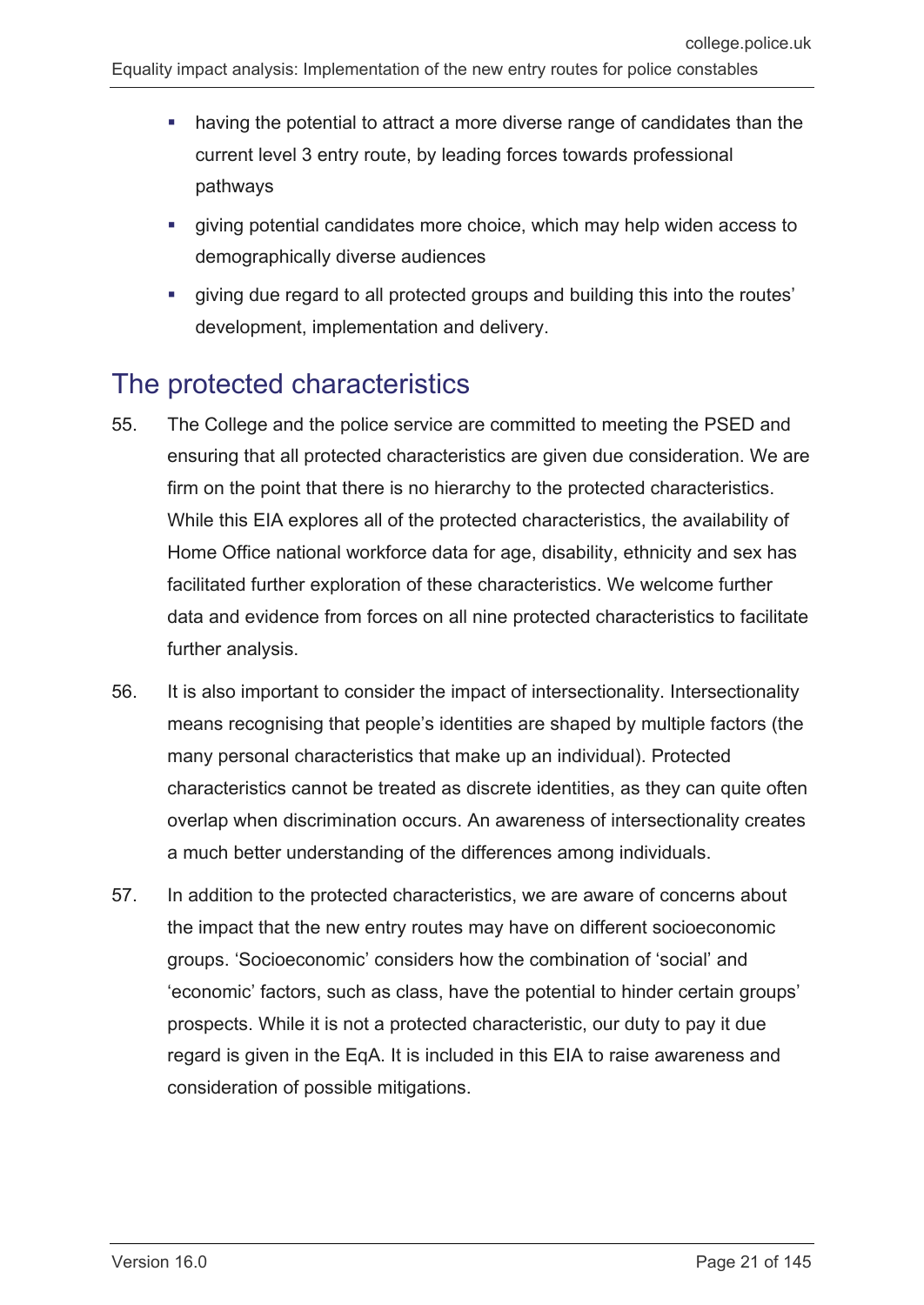## <span id="page-21-0"></span>Age

### PCDA

- 58. **Consideration:** There is a common misconception that apprenticeships are just for younger people. This may discourage those from older age groups from applying for the PCDA.
- 59. **Mitigation:** The age profile of apprenticeship starters changed between 2017/18 and 2018/19. In 2018/19, the figure for new starters under the age of 19 decreased and the figure for those aged over 24 increased. In 2018/19, 46% of apprenticeships were started by people aged over 24.[14](#page-21-1) It is likely that changes to the way that apprenticeships are funded and the introduction of the Apprenticeship Levy in 2017 have led to an older apprentice demographic. This data suggests that the misconceptions surrounding apprenticeships may be on their way to being remedied as awareness of the value of apprenticeships begins to grow. For employers, apprenticeships serve as a unique opportunity to diversify their existing workforce. For an older candidate, the apprenticeship may facilitate a career change or be a valued opportunity to return to employment.
- 60. Forces are encouraged to continue to monitor the age profile of their new recruits. We will work with forces to monitor this data and consider mitigations if there are any obstacles for this protected characteristic.

**Key PSED objective(s) considered[15:](#page-21-2)** Advance equality of opportunity.

61. **Consideration:** The Skills Index 2021 is a national study of the UK's labour market that explores the skills and employment landscape. The report highlights that a third of workers aged over 55 have not received any formal workplace training in the last decade, a much higher proportion than all other

<span id="page-21-1"></span><sup>&</sup>lt;sup>14</sup> Foley N. (2020). 'Apprenticeship statistics' [internet]. House of Commons Library Briefing Note, Number 6113. Available from researchbriefings.files.parliament.uk/documents/SN06113/SN06113.pdf [Accessed April 2020]

<span id="page-21-2"></span><sup>&</sup>lt;sup>15</sup> Readers should note that inclusion of one part of the equality duty in this section is intended only to draw specific attention to a particularly relevant part of the duty. Due regard should be given to all parts of the duty. It is worth adding that the College and the police service are committed to a continuing regard of all components of the equality duty.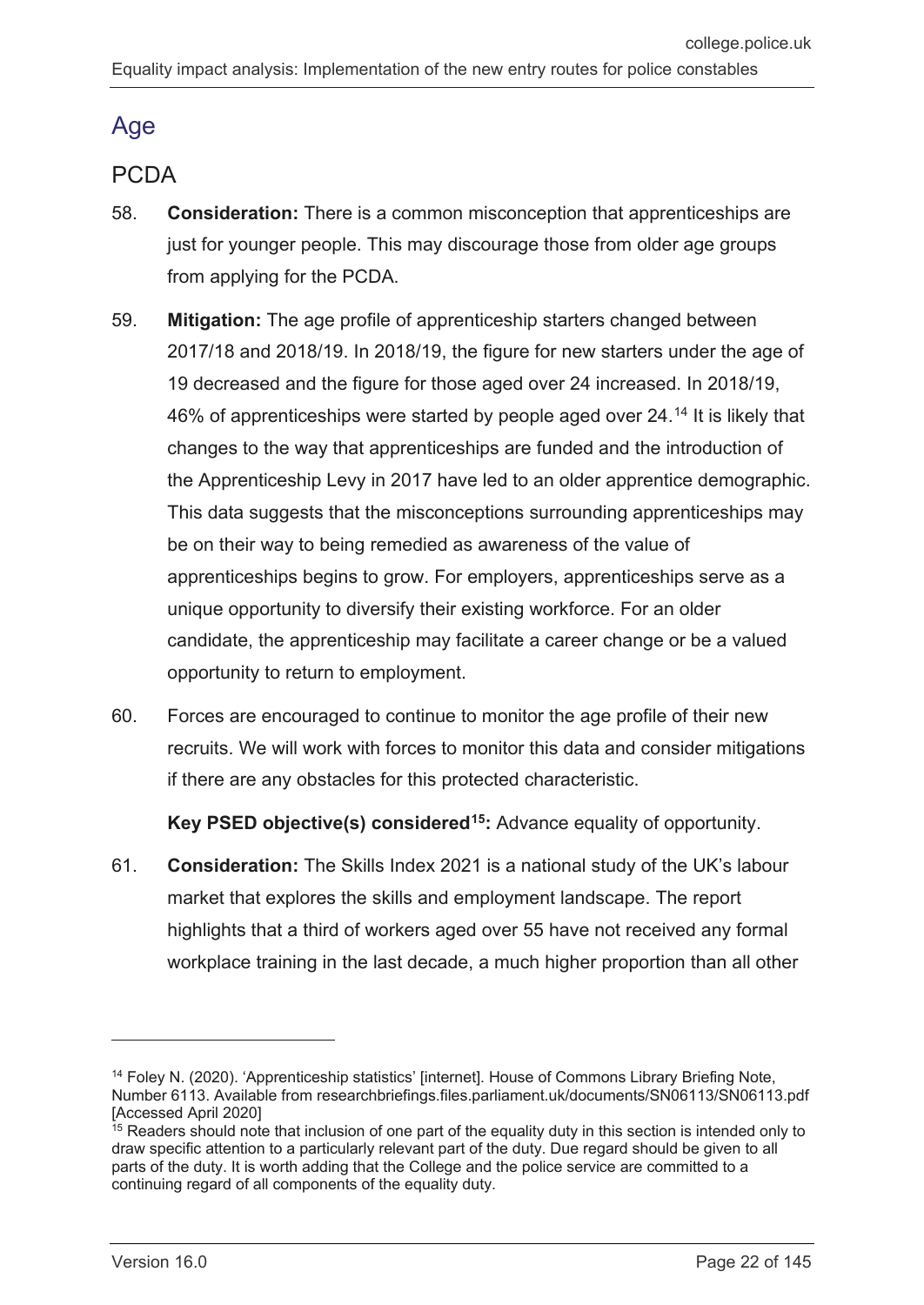age groups.[16](#page-22-0) This is consistent with anecdotal evidence indicating that older workers are often overlooked for training in favour of younger colleagues. This is further compounded by ageist stereotypes about older workers being less willing and less able to develop new skills. Only one in seven firms stated that they would recruit or retrain older workers to tackle skills shortages. The report argues that there is a huge opportunity to fill skill gaps by harnessing the experience of older workers, and that employers need to appreciate this more fully.

62. **Mitigation:** Forces should ensure that they do not allow stereotypes to influence decision making or to create limitations upon older applicants and recruits. Monitoring the age demographic of applicants, recruits and progressing officers will help to ensure that there is no possibility of discrimination and that equality of opportunity is maintained.

**Key PSED objective(s) considered:** Advance equality of opportunity. Eliminate prohibited behaviours.

- 63. **Consideration:** The degree apprenticeship market is highly competitive. Forces have raised concerns that the current minimum age restrictions could mean potential candidates are lost, as other employers may have already made their selections from the recruitment pool.
- 64. **Mitigation:** We have worked with the Home Office and consultation with other stakeholders to amend regulation 10 of the Police Regulations 2003. The amendment allows forces to accept applications from those under the age of 18. The regulatory change will not seek to change the minimum appointment age. However, it will enable forces to accept applications from those at, or near, school leaving age. It will also help to ensure that the PCDA can compete with other career options.

**Key PSED objective(s) considered:** Advance equality of opportunity.

<span id="page-22-0"></span><sup>16</sup> City and Guilds Group. (2021). 'Skills Index 2021' [internet]. Available from cityandguildsgroup.com/-/media/cgg-website/documents/cg-skills-index-reportpdf.ashx?la=en&hash=B04AAEA0DBBF4F4A9203BBF024350A7C1B07257A [Accessed August 2021]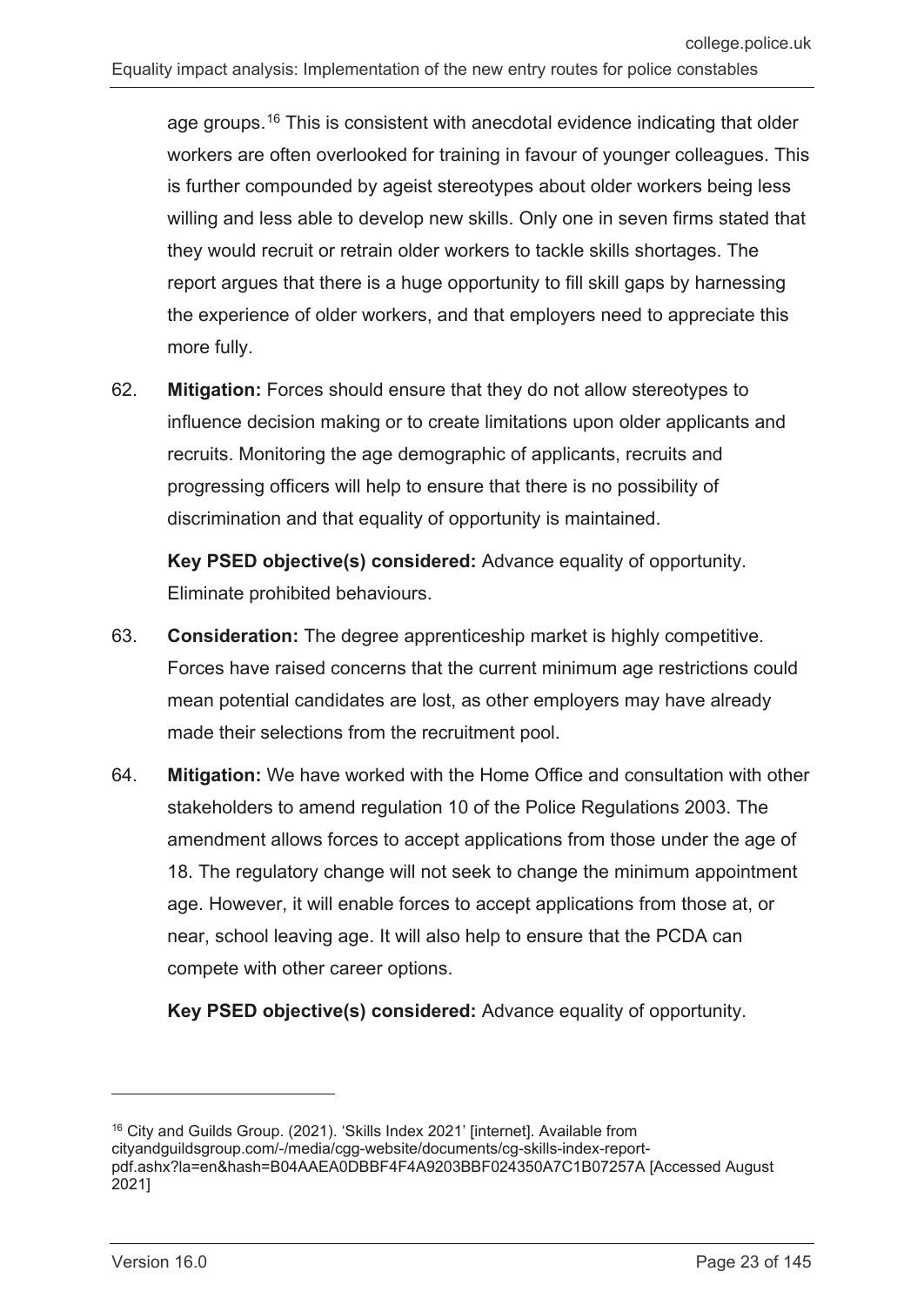- 65. **Consideration:** Salary will be a crucial factor in determining who applies for the PCDA. A lower wage may only be attractive to applicants with fewer financial responsibilities, many of whom are likely to be younger. Conversely, the opportunity to earn while learning and achieve a level 6 degree qualification could be an attractive option for those with more financial responsibilities, who are likely to be older.
- 66. **Mitigation:** The Home Secretary has accepted the recommendations of the NPCC to set the PCDA starting salary between £18,000 and pay point 1  $(E23,586)$ , followed by annual pay increments.<sup>[17](#page-23-0)</sup> This is to allow individual forces to decide the amount that is appropriate to the force area, based on local financial, workforce and job market considerations. The EIAs we have received as part of the quality assurance process confirm that many forces have given this issue serious consideration and have modified starting salaries accordingly.

Forces can determine how the new entry routes are marketed. The PCDA will be a critical factor in terms of influencing the age range of recruits that join through a particular route. As well as setting a wage that the force considers appropriate, forces may wish to orientate their marketing to ensure that a good balance of age groups is catered for.

- 67. Forces may wish to undertake local research to understand what bearing salary had on recruits of different age groups and their decision to join the service.
- 68. **Key PSED objective(s) considered:** Advance equality of opportunity. Fostering good relations.

#### PCDA and pre-join degree

69. **Consideration:** The College could not identify a source confirming the highest level of educational attainment by age group.<sup>[18](#page-23-1)</sup> Some forces have

 $\overline{a}$ 

<span id="page-23-0"></span><sup>&</sup>lt;sup>17</sup> Home Office. (2019). 'Implementation of the police pay award 2018 to 2019' [internet]. Home Office Circular 001/2019. Available from gov.uk/government/publications/circular-0012019-implementationof-the-police-pay-award-2018-to-2019 [Accessed April 2019]

<span id="page-23-1"></span><sup>18</sup> Department for Education. (2017). 'Education and Training Statistics for the United Kingdom 2017'. Available from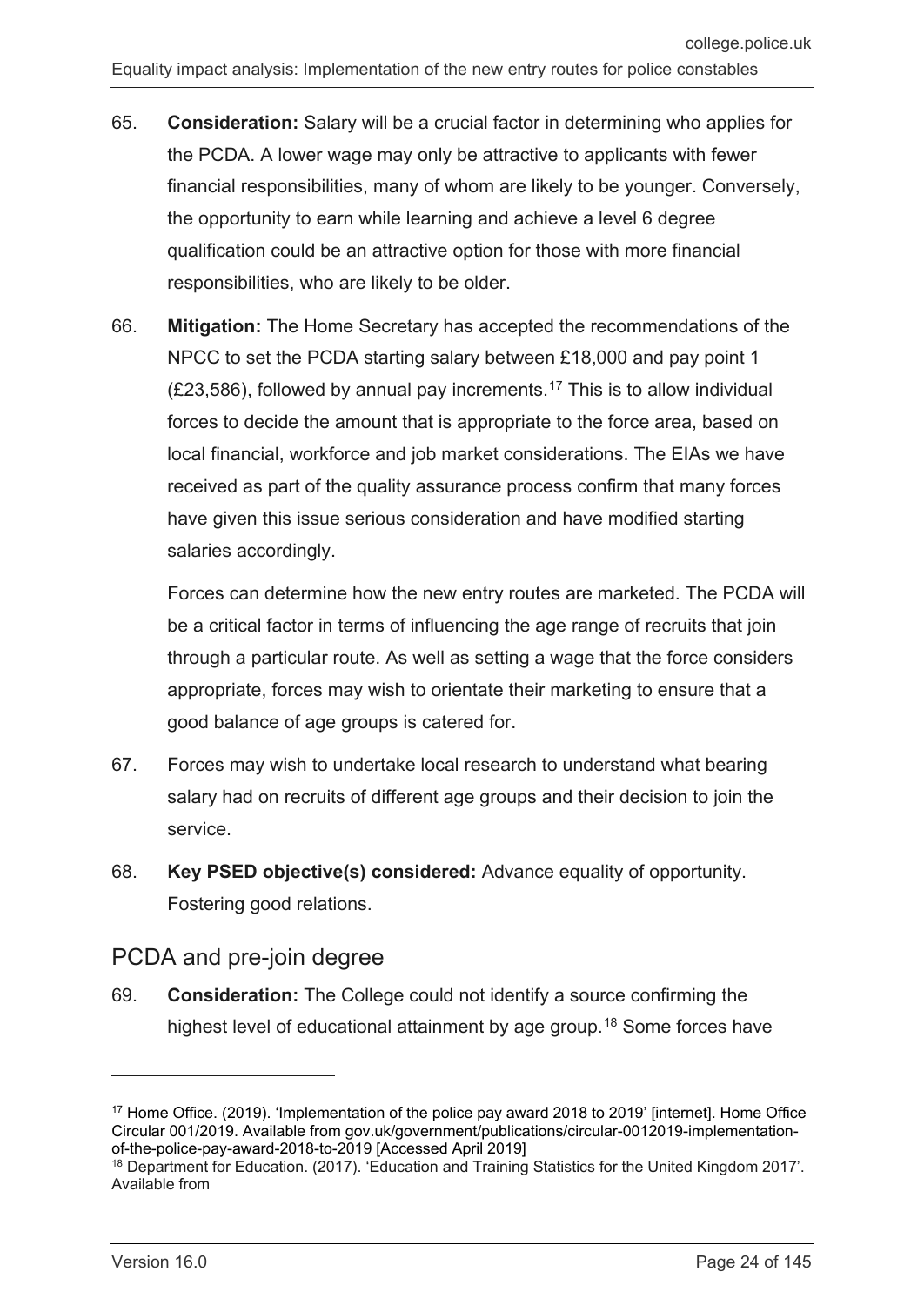expressed concern that older applicants may be less likely to hold a level 3 qualification – a potential HEI entry requirement – and are therefore excluded from applying. The College invites any evidence or associated research that can support our own research in this area.

- 70. **Mitigation:** There is no evidence to indicate that older applicants may be less likely to hold a level 3 qualification. However, recruitment figures – or anecdotal evidence given as feedback from potential applicants – may necessitate mitigating action.
- 71. The EIAs we have received from forces as part of the quality assurance process confirm that for many collaborations, forces are working with their partner HEIs to develop a framework of equivalence, whereby other qualifications or work experience contribute to entry requirements. This mechanism for recognition of prior learning encourages participation by those with untraditional academic or professional backgrounds.
- 72. **Key PSED objective(s) considered:** Advance equality of opportunity.

#### Pre-join (standard)

- 73. **Consideration:** Those with financial commitments may not be able to afford to study for a degree and may not see the pre-join degree as a viable option. This may be true for many older candidates.
- 74. **Mitigation:** Prospective students may be able to access student loans and maintenance grants via the Student Loans Company. HEIs use a range of initiatives to engage older students. As part of our annual quality assurance review process of licensees, we will identify and share examples of emerging practice. The HEI may also offer bursary or scholarship schemes. Each HEI has student support teams who can offer advice and financial guidance.

**Key PSED objective(s) considered:** Advance equality of opportunity.

assets.publishing.service.gov.uk/government/uploads/system/uploads/attachment\_data/file/657821/S FR64\_2017\_Text.pdf [Accessed September 2019]. Figures found for 2015/16 (57.5% of the population aged 17 achieved at least two substantial level 3 passes) but not for previous years.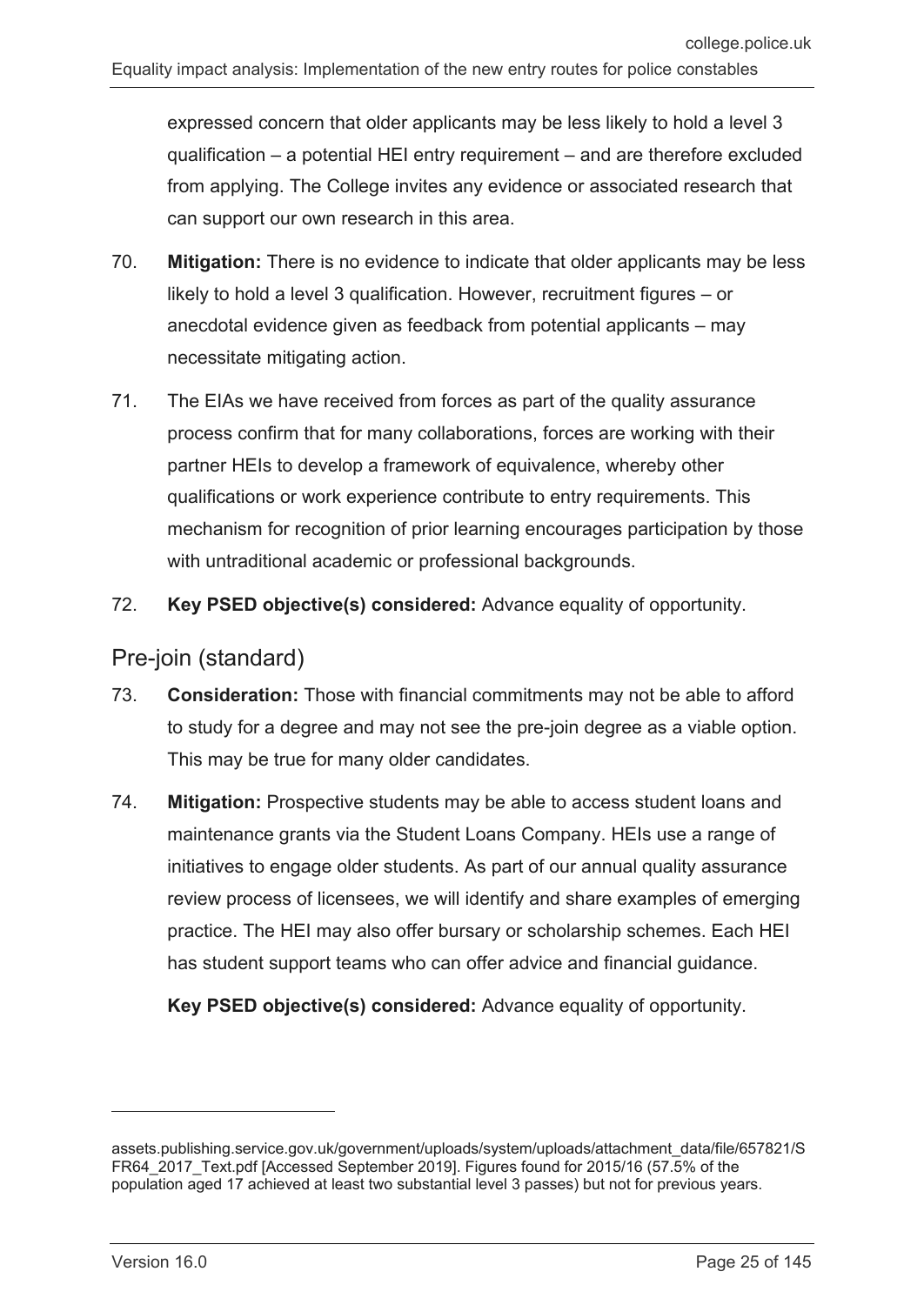#### Pre-join (accelerated)

- 75. **Consideration:** For potential candidates with financial commitments who are concerned about the costs associated with higher education, the two-year accelerated programme may be particularly appealing. The shorter course duration has the potential to be cheaper with lower overall fees, lower associated costs (for example, travel to campus) and a shorter timeframe for living expenses to accrue. The programme also allows the student to move into employment more quickly. This will rest on a number of different variables, for example, if accommodation arrangements are a shared or sole financial responsibility, or whether the student has children.
- 76. **Consideration:** Research indicates that accelerated programmes are appealing to older age groups.[19](#page-25-0) Many of the institutions that piloted accelerated programmes recognised at the outset that offering more flexible learning provision would widen participation.<sup>[20](#page-25-1)</sup> In 2016/17, the proportion of mature students studying for accelerated degrees was 20% higher than the proportion on non-accelerated pathways.[21](#page-25-2)
- 77. **Consideration:** There are social dimensions to learning, which are sometimes referred to as 'consumption benefits'. [22](#page-25-3) These social dimensions may be of particular significance to those in younger age groups, for whom going to university is often their first experience of living away from home. Without their usual social networks, making new social connections will be instrumental to a positive university experience. However, the issue is relevant to all age groups and will depend on whether the student, whatever

<span id="page-25-0"></span><sup>&</sup>lt;sup>19</sup> Outram S. (2009). 'Flexible learning pathfinders: a review of the pilots' final and interim reports' [internet]. Advance HE. Available from advance-he.ac.uk/knowledge-hub/flexible-learning-pathfindersreview-pilots-final-and-interim-reports [Accessed March 2020] <sup>20</sup> Ibid

<span id="page-25-2"></span><span id="page-25-1"></span><sup>&</sup>lt;sup>21</sup> Department for Education. (2019). 'Equality analysis: Accelerated degrees' [internet]. Available from assets.publishing.service.gov.uk/government/uploads/system/uploads/attachment\_data/file/815155/A ccelerated\_degrees\_equality\_analysis\_final\_July\_2019.pdf [Accessed March 2020]

<span id="page-25-3"></span><sup>&</sup>lt;sup>22</sup> Department for Education/Institute for Employment Studies. (2017). 'Accelerated degrees in higher education' [internet]. Available from

assets.publishing.service.gov.uk/government/uploads/system/uploads/attachment\_data/file/595637/A ccelerated\_Degrees\_Literature\_Review.pdf [Accessed March 2020]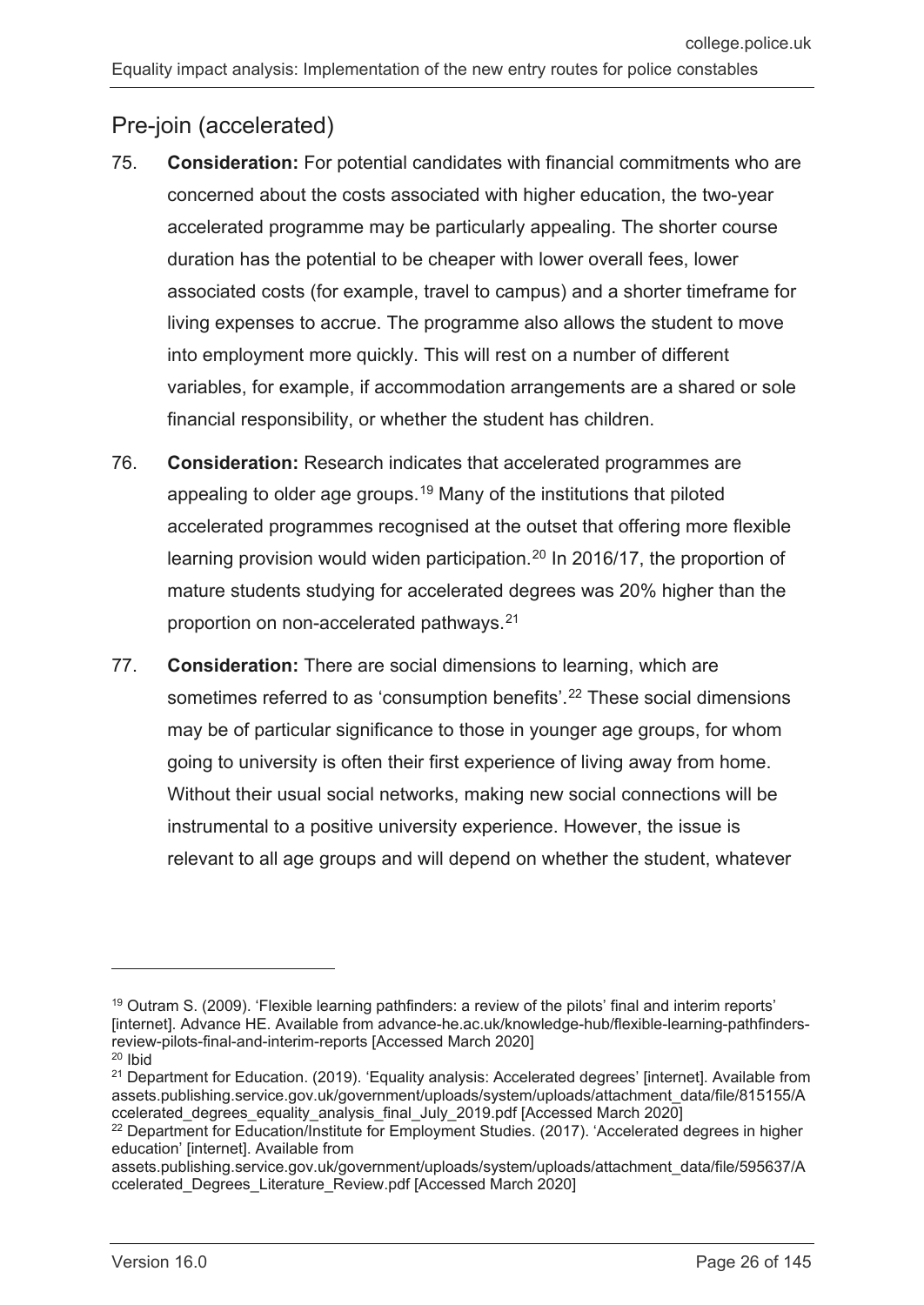their age, sees the social dimension of university life as a key motivator or significant part of attending university.

- 78. The accelerated degree may reduce access to the social benefits of the university experience. The nature of the programme's delivery may mean there is less time for the student to interact with others. The teaching structure means that they may have to attend university at different times to their peers. Intensity of learning may mean that they are unable to engage in wider activities. An accelerated degree may therefore have a negative impact on students – particularly those from younger age groups – whose perception is that the social experience of university is as important as the academic experience.
- 79. **Mitigation:** Many HEIs are offering personal tutor support to their students. This connection will ensure that the student is happy and progressing successfully, and will provide an opportunity for the student to raise any concerns. All HEIs have student support teams who can provide support and guidance. HEIs may want to monitor how often accelerated degree students are engaging with the social aspects of university life and, if engagement is low, create opportunities to allow for more participation. HEIs may also wish to ensure that the process of transitioning to the three-year programme is possible. It is also pertinent to note that this may not be an issue for many students. Each person will come to university with their own motivations and social preferences. Having fewer opportunities to experience the social dimensions of university may not be a loss to some.
- 80. HEIs may wish to ensure that delivery scheduling provides time for students to pursue part-time employment options. This will support all students of all ages but perhaps has particular relevance to older learners with pre-existing financial commitments, or those who have always been in employment and do not wish to stop working.
- 81. HEIs are encouraged to monitor student age profiles. Comparative analysis between accelerated and standard courses may provide useful insights and may allow the HEI to ensure that there are no obstacles preventing access to any age group.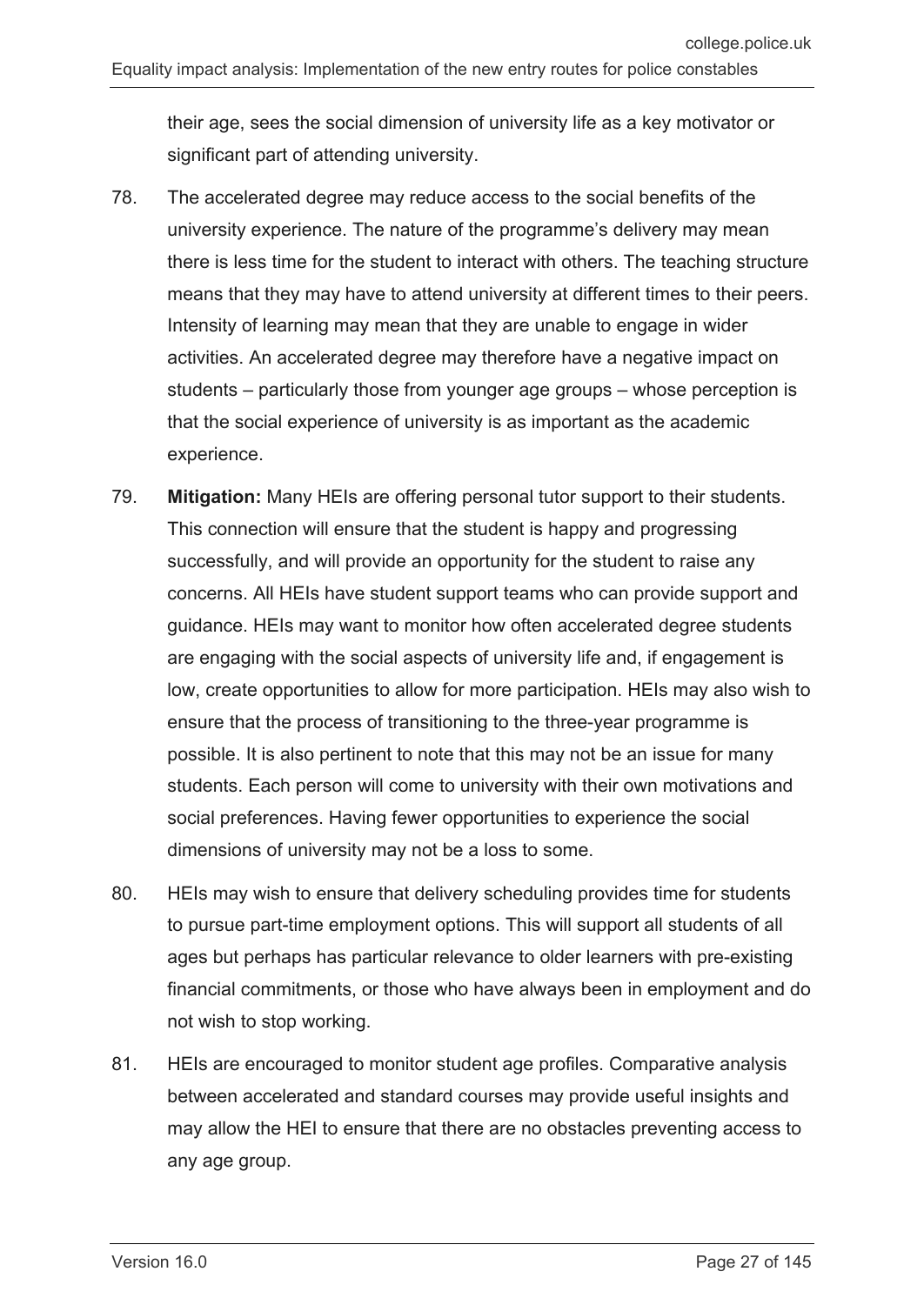#### Pre-join degree and DHEP

82. **Consideration:** Undergraduate study is very popular to those aged under 20. This is likely to be reflected in the pre-join degree's recruitment age demographic. It is worth noting that the second-highest age category for first degree enrolments is 30 years and over. This age category also features the highest increase between 2017/18 and 2018/19, suggesting that higher education is becoming increasingly accessible to older age groups.

| First degree <sup>23</sup> enrolments by age <sup>24</sup> |         |         |  |
|------------------------------------------------------------|---------|---------|--|
| Age group                                                  | 2017/18 | 2018/19 |  |
| 20 and under                                               | 12,210  | 12,690  |  |
| $21 - 24$ years                                            | 8,825   | 9,205   |  |
| $25 - 29$ years                                            | 3,650   | 4,250   |  |
| 30 years and<br>over                                       | 10,400  | 11,235  |  |
| Age unknown                                                | 0       | 0       |  |

83.

84. **Mitigation:** Forces will be encouraged to monitor recruitment age. If recruitment figures indicate a disproportionately low number of entrants from a particular age group, mitigations can be considered to identify potential barriers and obtain balance. These mitigations could include further research into possible causes, as well as targeted marketing and outreach.

As higher education enrolment figures indicate that there may be a higher proportion of younger entrants, forces may wish to integrate this into their marketing and support approaches. Further consideration may be given

<span id="page-27-1"></span><span id="page-27-0"></span> $^{23}$  First degrees are degrees that lead to a bachelor's degree qualification, such as BA or BSc. <sup>24</sup> HESA. (nd). 'Who's studying in HE?' [internet]. Available from hesa.ac.uk/data-andanalysis/students/whos-in-he [Accessed September 2019]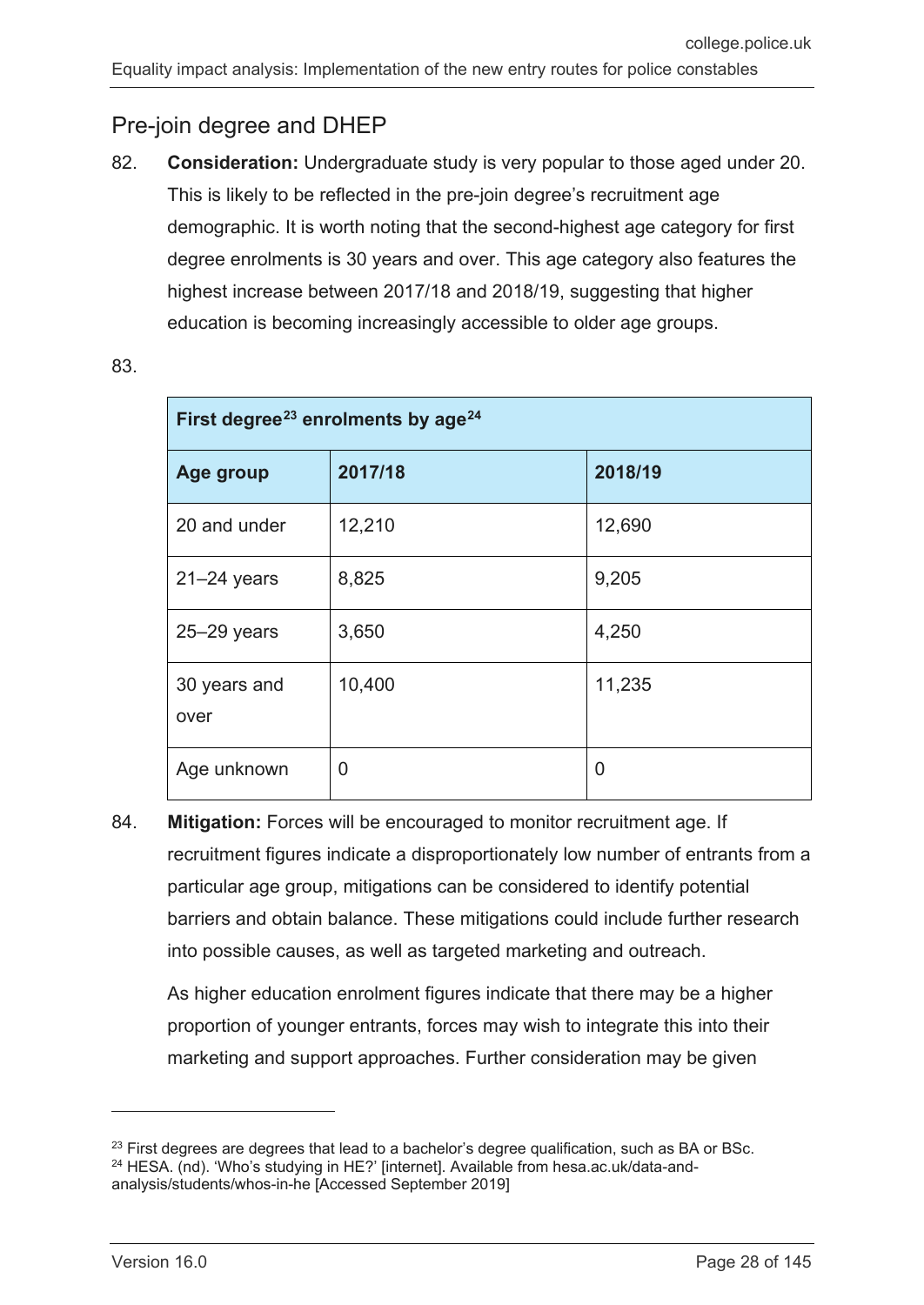towards some of the obstacles that may arise for applications received from candidates aged 25 or over, some of which are reviewed below, and innovative solutions may be implemented.

Although first degrees may be more popular with younger students, the DHEP entry route recognises the skills that degree holders can bring to policing. This is likely to attract a range of ages, from recent graduates to those already in the workplace who are looking to embark on a new career.

#### 85. **Key PSED objective(s) considered:** Advance equality of opportunity.

#### All three routes

- 86. **Consideration:** Individuals who have caring and/or familial responsibilities, many of whom will be aged 25 and above, [25](#page-28-0) may view entering the police service and undertaking additional study as too great a challenge on their time and care commitments.
- 87. The challenges for those with caring responsibilities on the accelerated prejoin degree will differ to those pursuing the three-year programme. This will depend on the nature of the delivery of the accelerated course, for example, whether learning will be condensed into a standard-length academic year or whether delivery timeframes will be extended to accommodate the learning volume. If the latter option requires teaching delivery during school vacation times, the student may have to find and fund alternative care arrangements. They may find that any financial benefit obtained via a shorter degree programme is negated by increased spending on care arrangements. If teaching delivery is to be condensed, the learning intensity may deter some potential candidates with care responsibilities, who may fear that it would not be possible to balance these with the demands of the programme.
- 88. **Mitigation:** Some individuals may require additional support and flexible learning options to ensure they can access learning opportunities. Many HEIs have support in place for such students. Forces are encouraged to seek

<span id="page-28-0"></span> $25$  This is the age at which entry percentages drop, according to the table in paragraph 62.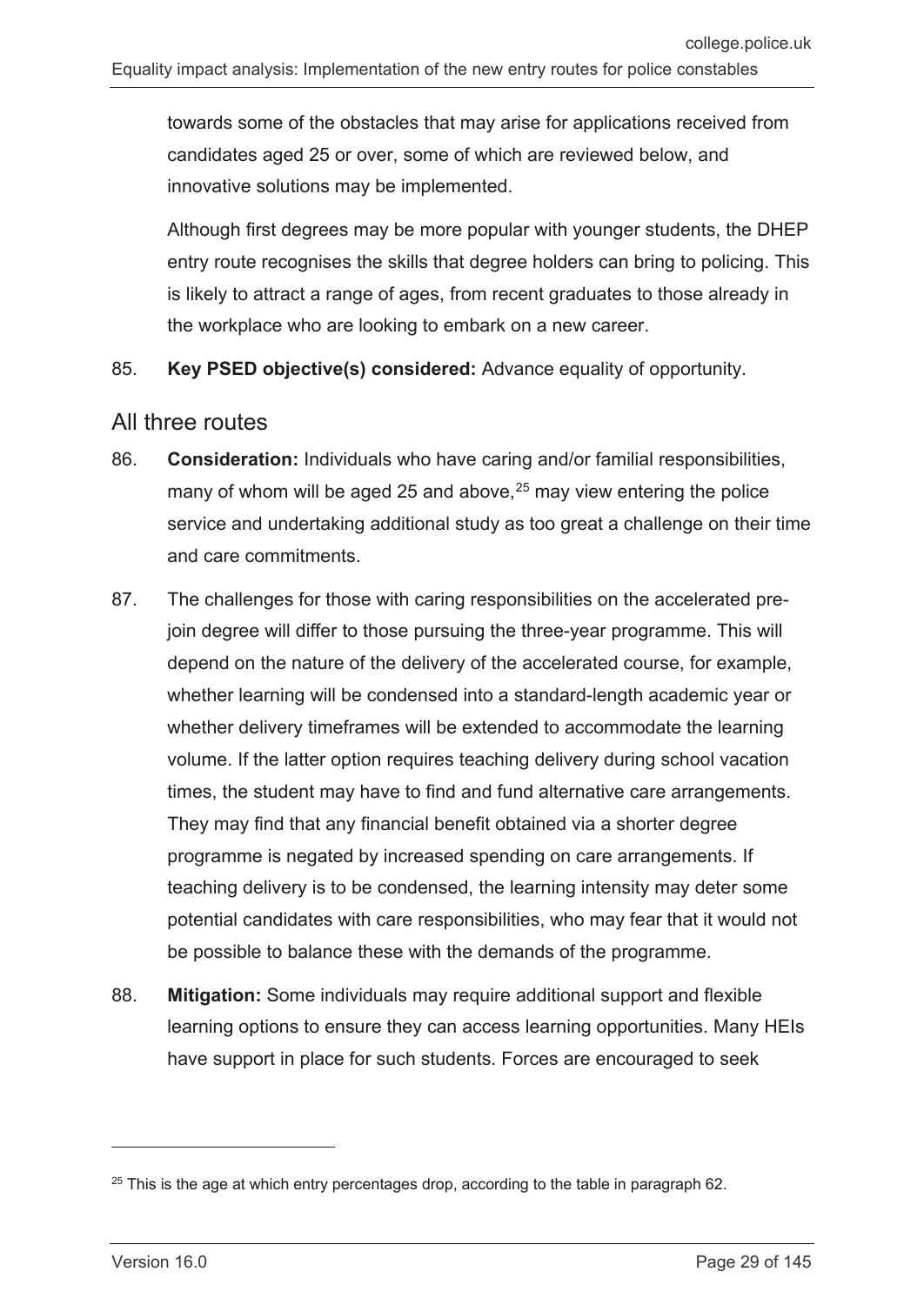relevant information with HEIs and to establish an understanding of their experience of supporting the student journey for those aged over 25.

- 89. For the pre-join routes, some HEIs offer on-site childcare facilities. HEIs may wish to connect with those with caring responsibilities to discuss support options. It is probable that institutions offering the two-year programme will also offer the three-year programme. HEIs may therefore wish to consider creating a mechanism of allowing students to move from the two-year to three-year programme if necessary, to support those who would prefer to transfer. If this is possible, the HEI may wish to ensure that the student is given the guidance required to understand the financial implications of any transition.
- 90. The force may wish to consider whether flexible working or part-time roles are an available option for candidates. We have worked with the Police Federation of England and Wales (PFEW) to revise the national guidance on flexible working. Forces are encouraged to consider research indicating that 97% of parents and carers acknowledge publication of policy documents on flexible working, family-related leave and pay policies as being helpful. The same survey confirms that this increased transparency would make an employer attractive to work for.[26](#page-29-0)
- 91. If the force has a parents network, individuals could be offered guidance and advice from fellow officers and staff via this network.
- 92. **Key PSED objective(s) considered:** Advance equality of opportunity. Foster good relations.
- 93. **Consideration:** There is a wealth of research exploring the motivators for an individual's return to education after an extended period away, as well as the inter-relationship with application, retention and success. Some candidates may believe that they are unable to meet the rigours of a level 6 programme. The role of confidence in lifelong learning is crucial and an absence of self-

<span id="page-29-0"></span><sup>&</sup>lt;sup>26</sup> Working Families. (2019). 'Parents/carers and best-practice employers agree that companies should publish their flexible working and family-related policies' [internet]. Available from workingfamilies.org.uk/news/parents-carers-and-best-practice-employers-agree-that-companiesshould-publish-their-flexible-working-and-family-related-policies/ [Accessed October 2019]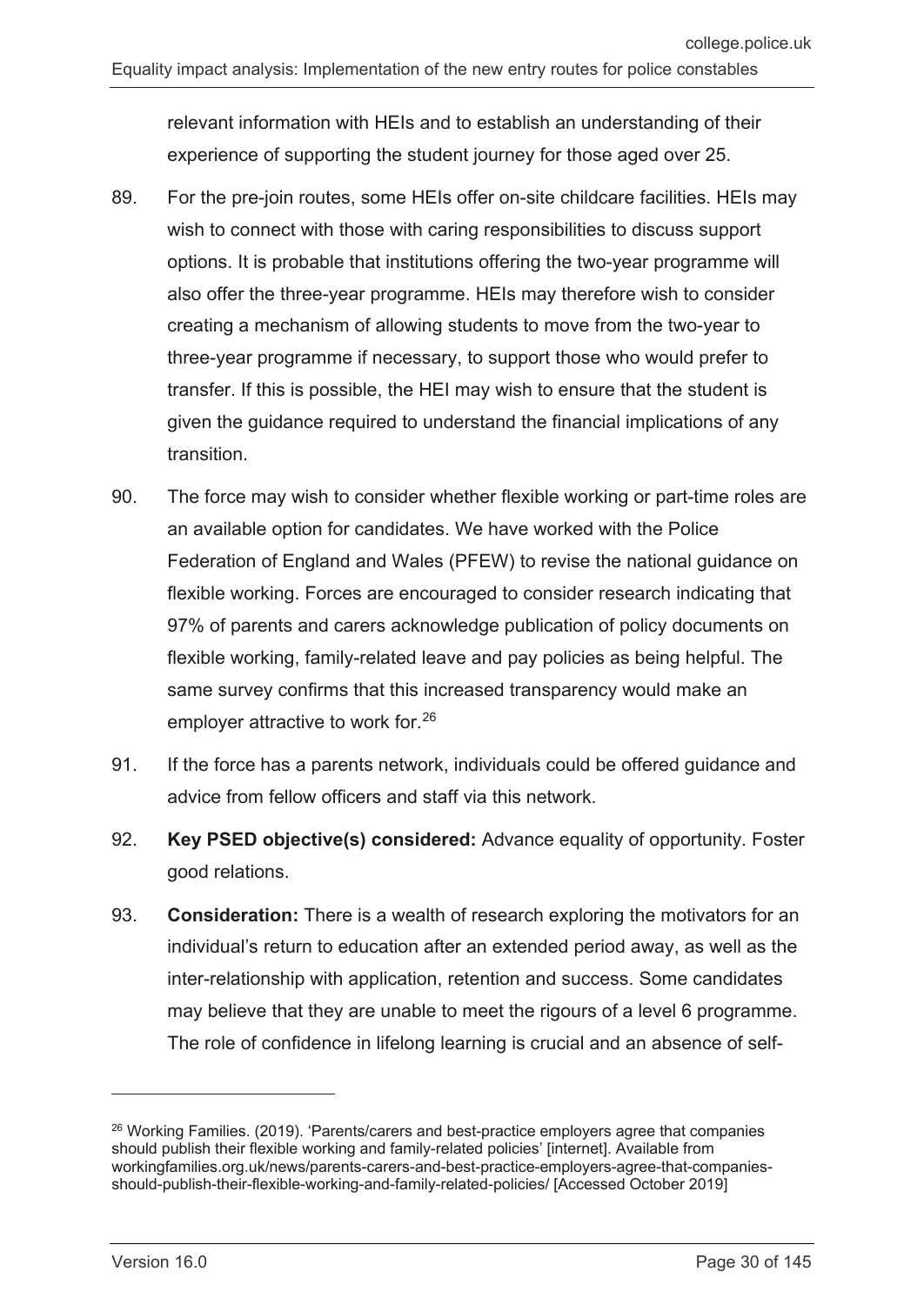belief may inhibit many who would make very capable officers from applying via one of the new entry routes. A continued feeling of inferiority and insecurity may limit a recruited officer's progress.

- 94. These concerns may deter older learners from considering the accelerated degree. Research indicates that there is limited awareness of the accelerated degree and that there is a strong cultural norm of first degrees taking at least three years to complete. $27$  There is a misconception that the accelerated degree entails 'cramming' and a sub-standard higher education experience. Very few potential students are not aware of the flexibility in pace or blended modes of learning offered by many institutions.<sup>[28](#page-30-1)</sup>
- 95. **Mitigation:** Many HEIs have extensive experience in inclusive practices for more mature learners. These can include mentoring, peer support, drop-in sessions and support networks. Forces are encouraged to find out more about these, as well as the level of awareness held by the HEI of the unique challenges experienced by mature learners.
- 96. To help make the accelerated degree accessible to all age groups, HEIs may benefit from ensuring that the programme is well marketed, with guidance given to students of the many benefits of an accelerated pathway.
- 97. Forces may wish to consider liaising with their HEIs to see if advance release of reading lists might be possible. Learners can then place themselves in a position of advantage, allowing them to commence their formal tuition with greater confidence. Many programmes also have integrated study skills modules built into the first year's course provision. Such modules, or special workshops, could be made accessible to recruits. At the very least, the majority of HEIs will have reading lists of study skills books, some of which are aimed specifically at mature students. The force may wish to consider embedding positive dialogues in supervision and improving team support

 $\overline{a}$ 

<span id="page-30-0"></span><sup>&</sup>lt;sup>27</sup> Department for Education/Institute for Employment Studies. (2017). 'Accelerated degrees in higher education' linternet]. Available from

assets.publishing.service.gov.uk/government/uploads/system/uploads/attachment\_data/file/595637/A ccelerated\_Degrees\_Literature\_Review.pdf [Accessed March 2020]

<span id="page-30-1"></span><sup>28</sup> Ibid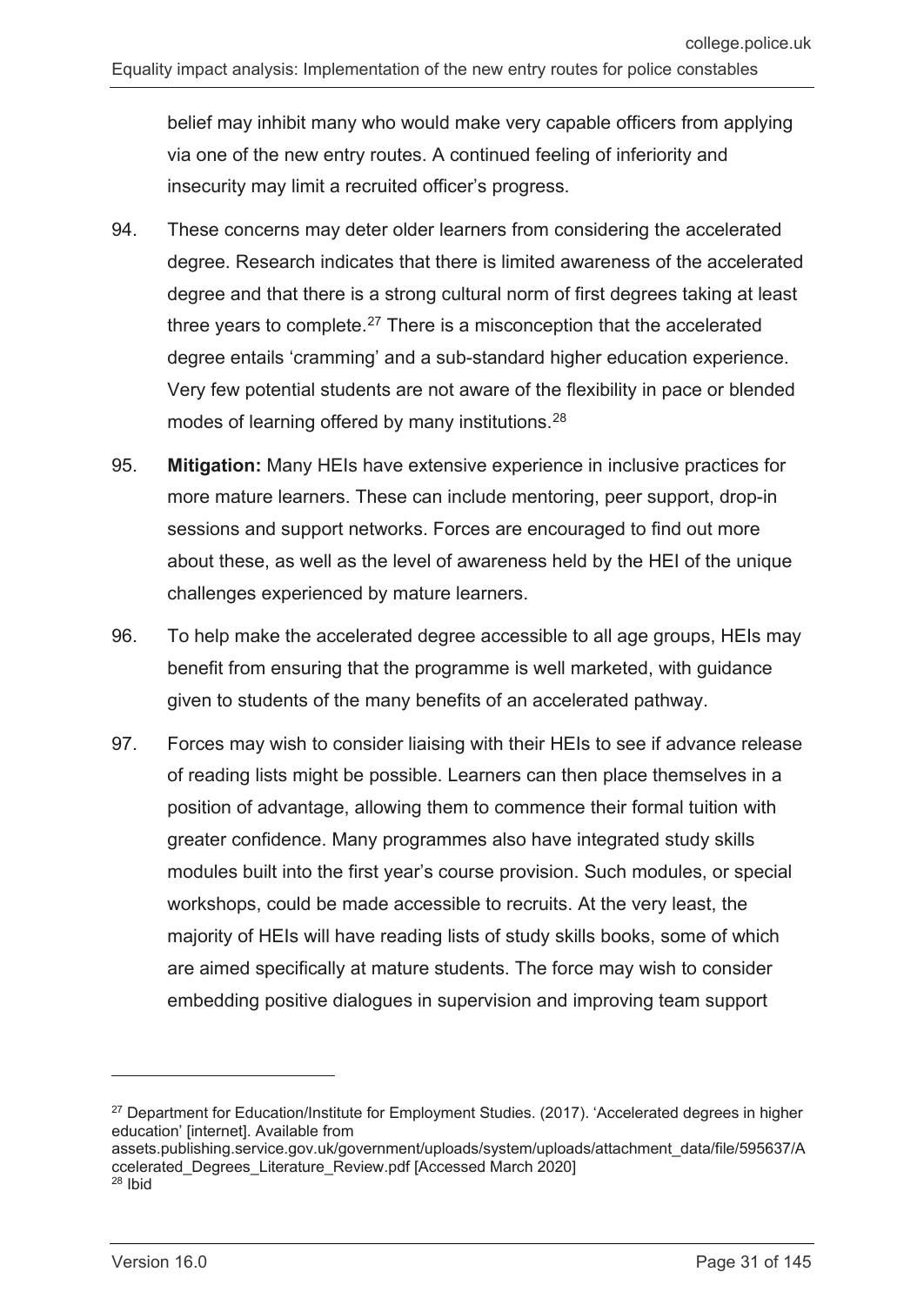mechanisms, for example, via positive feedback, building familiarity and providing support, encouragement and assurance. This support should be ongoing throughout the individual's learning journey.

**Key PSED objective(s) considered:** Advance equality of opportunity. Foster good relations.

#### Data

98. The 2020 Police Workforce Census provided the following data for joiners entering via IPLDP and PEQF (PCDA and DHEP) entry routes:

|                           | <b>Under 26</b><br>(%) | 26 to 40<br>(%) | 41 to 55<br>(%) | Over 55<br>(%) |
|---------------------------|------------------------|-----------------|-----------------|----------------|
| <b>IPLDP</b> $(N=5, 129)$ | 45.2                   | 49.7            | 5.0             | 0.1            |
| <b>PEQF</b> (N=1,968)     | 53.7                   | 43.5            | 2.8             | 0.1            |

99. A further breakdown of the routes provides the following figures:

|                                   | <b>Under 26</b><br>(%) | 26 to 40<br>(%) | 41 to 55<br>(%) | Over 55<br>(%) |
|-----------------------------------|------------------------|-----------------|-----------------|----------------|
| <b>IPLDP</b> $(N=5, 129)$         | 45.2                   | 49.7            | 5.0             | 0.1            |
| <b>PCDA</b> ( $N=1,317$ )         | 54.6                   | 42.1            | 3.2             | 0.1            |
| <b>DHEP</b> (N=651)               | 51.8                   | 46.2            | 2.0             | 0.0            |
| <b>Standard DHEP</b><br>$(N=398)$ | 53.3                   | 45.0            | 1.8             | 0.0            |
| Detective DHEP<br>$(N=16)$        | 18.8                   | 81.3            | 0.0             | 0.0            |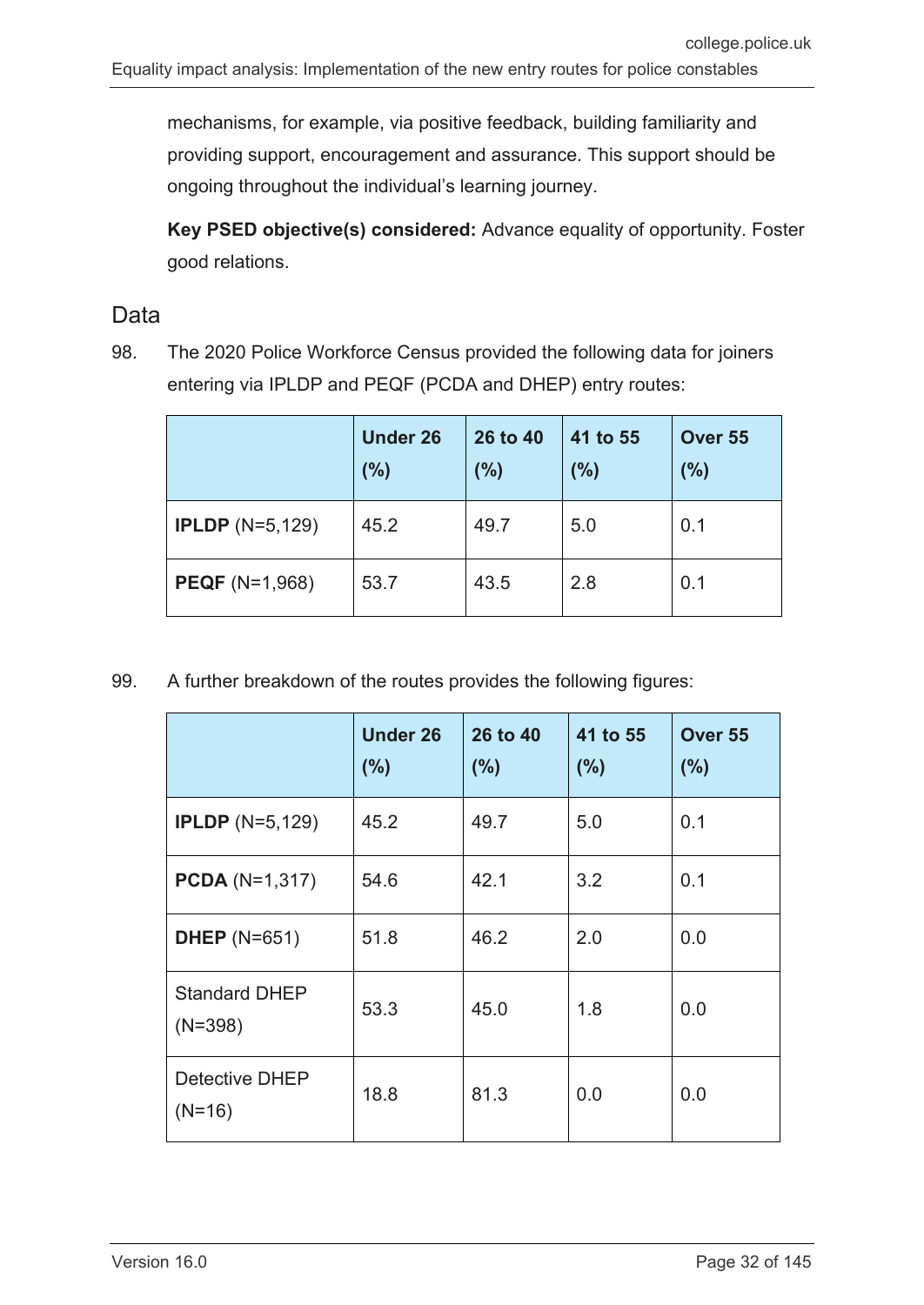|                                                                        | <b>Under 26</b><br>(%) | 26 to 40<br>(%) | 41 to 55<br>(%) | Over 55<br>(%) |
|------------------------------------------------------------------------|------------------------|-----------------|-----------------|----------------|
| Police Now-<br><b>Detective</b><br>Programme <sup>29</sup><br>$(N=95)$ | 27.4                   | 67.4            | 5.3             | 0.0            |
| Police Now-<br>Neighbourhood<br>Programme<br>$(N=142)$                 | 67.6                   | 31.7            | 0.7             | 0.0            |
| Pre-join Degree in<br><b>Professional</b><br>Policing $30(N=19)$       | 100                    | $\overline{0}$  | $\overline{0}$  | $\overline{0}$ |
| <b>Other (N=1,564)</b>                                                 | 21.4                   | 60.2            | 18.0            | 0.4            |
| <b>Total new joiners</b><br>$(N=8,662)$                                | 43.0                   | 50.0            | 6.8             | 0.1            |

100. As above, there are limitations to the workforce census data, as not all forces submitted entry route data. There are also variances between forces in marketing and recruitment approaches that will affect recruitment demographic. The figures provided are not a complete representation of recruitment but is the best data available to us. Police Now have shared

<span id="page-32-0"></span> $29$  Police Now have shared their intake data. This can be found in Appendix 6. Further information about the Police Now programmes can be found on their website: policenow.org.uk/nationaldetective-programme/

<span id="page-32-1"></span><sup>&</sup>lt;sup>30</sup> These entries are anomalies or incorrect submissions, as there would have not been any graduates from a PEQF pre-join degree at the time of the census. These may be policing degrees that have not been licensed by the College.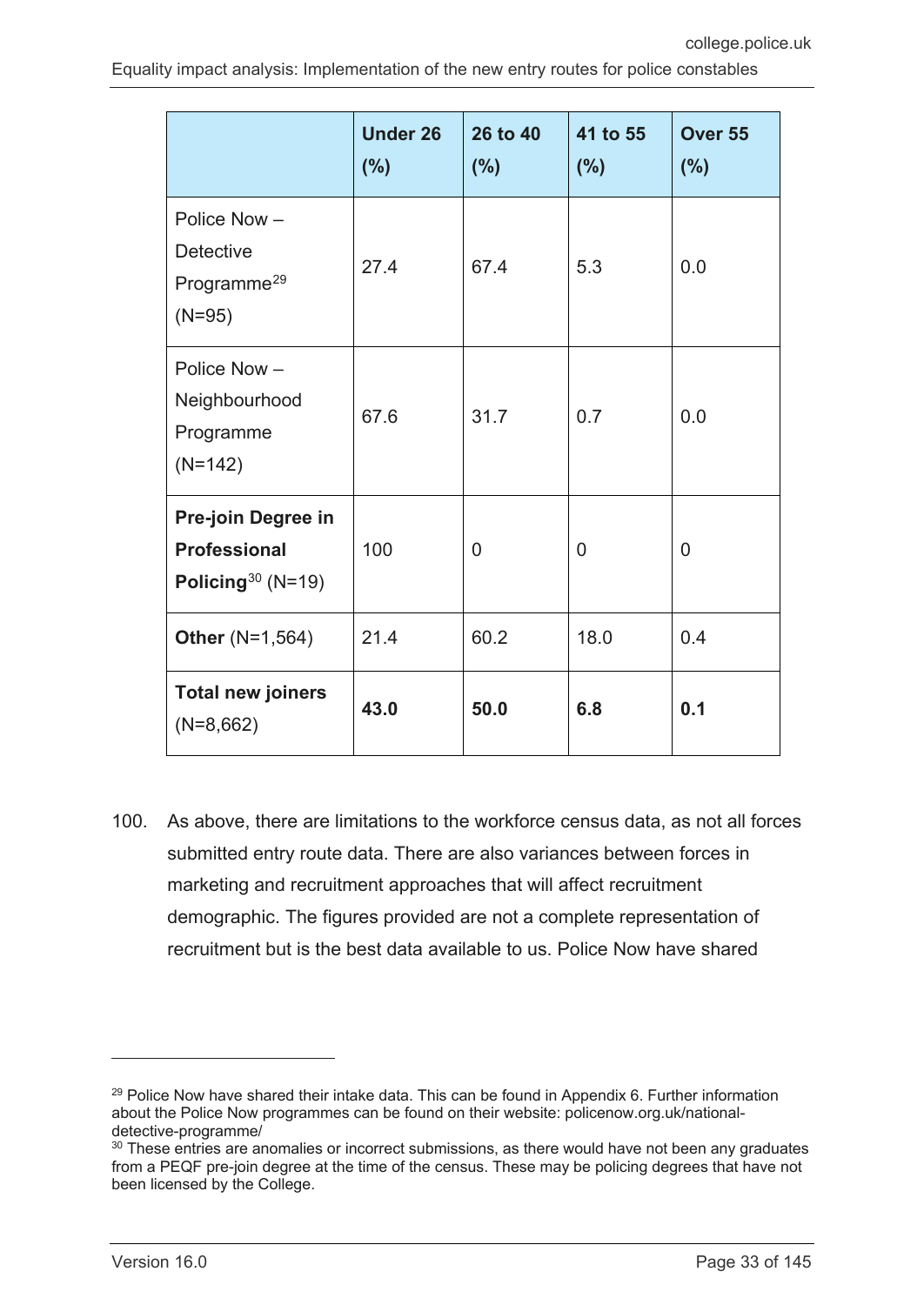thorough data for their programmes for the same time period. This can be found in **[Appendix 6](#page-142-0)**.

- 101. Readers should also note that applying a comparative analysis between IPLDP and PEQF routes to understand a programme's appeal to a particular group is of limited value, as it suggests candidate preference, when entry route would have been incidental to whether the force that the candidate applied to had implemented the PEQF routes.
- 102. The majority of PEQF recruits were under the age of 26. A high proportion of PEQF recruits were in the 26 to 40 age category. The high proportion of PCDA recruits aged 26 to 40 may help to dispel the myth that apprenticeships are solely for those of school leaving age. Both IPLDP and PEQF entry routes had low recruitment figures in the 41 to 55 and over 55 age categories. The programme with the lowest proportion of recruits aged over 41 was the DHEP. A total of 3.1% of PCDA recruits were aged over 41. Unfortunately, there is no published national data on average recruitment age available from previous years with which to compare these figures. However, we do know as at 31 March 2020, over half (56%) of all police officers were aged 40 or under and only 9% of officers were aged 25 and under.
- 103. Forces are encouraged to undertake continued monitoring of the age demographic of PEQF recruitment to assess whether any aspect of the entry routes is an obstacle to participation by those of different age groups.

## <span id="page-33-0"></span>**Disability**

#### All three routes

- 104. There are certain disabilities that preclude someone from becoming a police constable. These are mostly linked to the health requirements of operational policing, and have not changed with the introduction of the new entry routes. Further information about these requirements can be found in regulation 10 of the Police Regulations 2003.
- 105. **Consideration:** Concern has been raised about the potential impacts on the progression and attainment of candidates with neurodiverse conditions. This includes whether the requirements of learning and training at level 6 could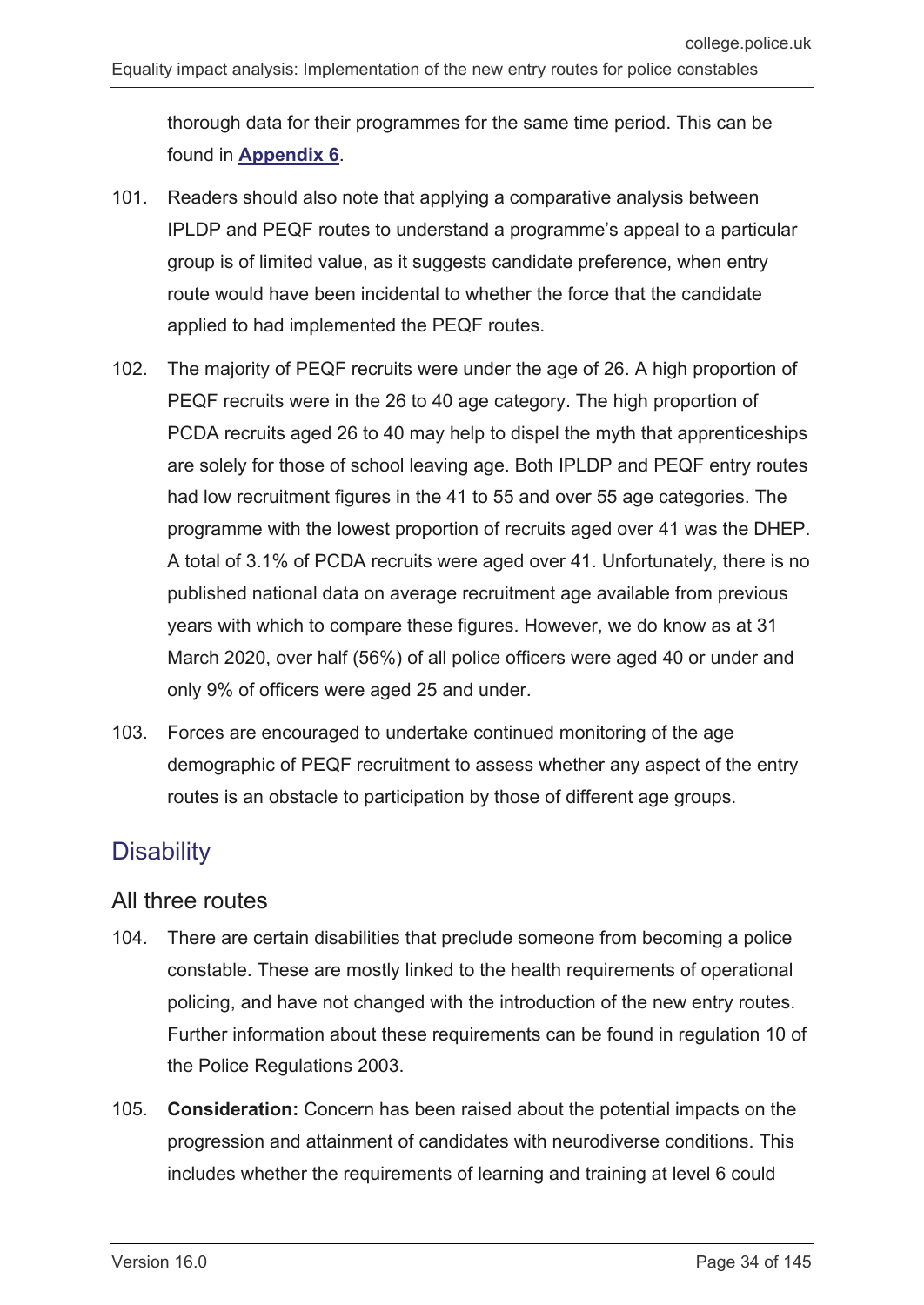prove particularly challenging for these candidates. The table below gives estimates of the prevalence of some neurodiverse conditions in the general population.

106.

| <b>Condition</b> | <b>Estimated prevalence</b>                                      |
|------------------|------------------------------------------------------------------|
| Autism           | 1.1% of the general population $31$                              |
| <b>ADHD</b>      | 5% of the adult population $32$                                  |
| <b>Dyslexia</b>  | 10% of the general population $33$                               |
| <b>Dyspraxia</b> | 10% of the general population, with<br>2% severely affected $34$ |

107. Figures indicate that an increasing number of people with a disability are participating in higher education, with year-on-year increases in first degree enrolments since 2015.

108.

-

| Year    | Total of first degree enrolments by<br>those who share a disability <sup>35</sup> |
|---------|-----------------------------------------------------------------------------------|
| 2015/16 | 3,630                                                                             |
| 2016/17 | 4,325                                                                             |

autism.org.uk/about/what-is/myths-facts-stats.aspx [Accessed March 2020]

<span id="page-34-0"></span><sup>&</sup>lt;sup>31</sup> National Autistic Society. (nd). 'Autism facts and history' [internet]. Available from

<span id="page-34-1"></span><sup>32</sup> ADHD Foundation. (2018). 'Attention Deficit Hyperactivity Disorder: Information for nurse led ADHD clinics and school nurses' [internet]. Available from adhdfoundation.org.uk/wp-

content/uploads/2018/11/Attention-Deficit-Hyperactivity-Disorder-Information-for-Nurse-led-ADHD-Clinics-and-School-Nurses.pdf [Accessed February 2020]

<span id="page-34-2"></span><sup>33</sup> NHS. (2018). 'Overview: Dyslexia' [internet]. Available from nhs.uk/conditions/dyslexia/ [Accessed March 2020]

<span id="page-34-3"></span><sup>&</sup>lt;sup>34</sup> Foundation for People with Learning Disabilities. (nd). 'Dyspraxia' [internet]. Available from mentalhealth.org.uk/learning-disabilities/a-to-z/d/dyspraxia [Accessed March 2020]

<span id="page-34-4"></span><sup>35</sup> HESA. (nd). 'Who's studying in HE?' [internet]. Available from hesa.ac.uk/data-andanalysis/students/whos-in-he [Accessed September 2019]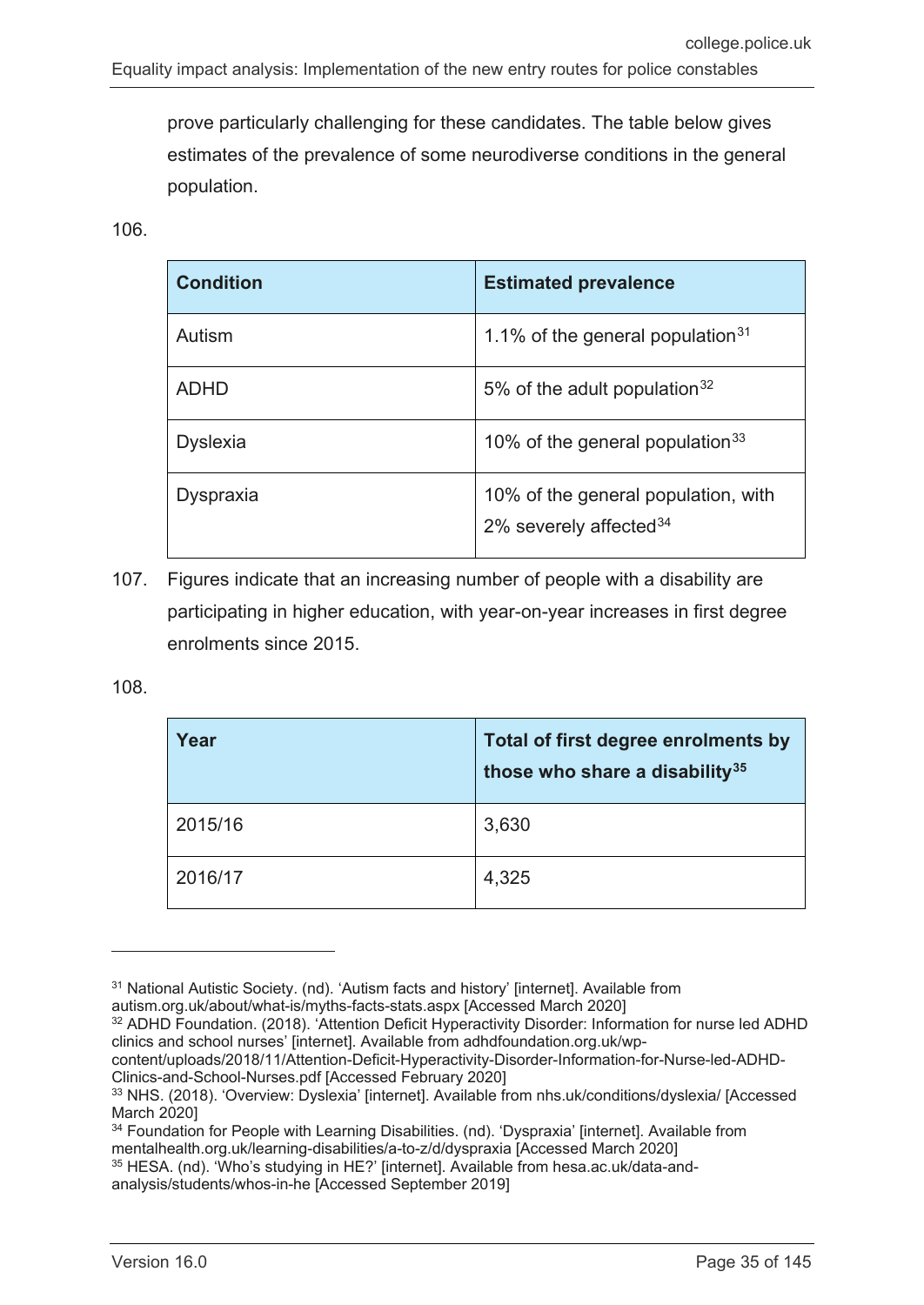| Year    | Total of first degree enrolments by<br>those who share a disability <sup>35</sup> |
|---------|-----------------------------------------------------------------------------------|
| 2017/18 | 5,000                                                                             |
| 2018/19 | 5,375                                                                             |

- 109. A total of 11.8% of apprenticeship starters in 2018/19[36](#page-35-0) had a learning difficulty or disability. This increased to 12.0% in 2019/20.<sup>[37](#page-35-1)</sup>
- 110. **Mitigation:** Forces and HEIs are required to evidence how they will support people with disabilities through the appropriate use of reasonable adjustments. They will be encouraged to review their reasonable adjustment policies to ensure that they are fit for purpose. Key learning about effective practice has been consolidated into the **[workplace adjustment discovery](https://assets.college.police.uk/s3fs-public/2021-08/discovery-report-workplace-adjustments.pdf)  [report](https://assets.college.police.uk/s3fs-public/2021-08/discovery-report-workplace-adjustments.pdf)**. Forces and HEIs should be aware that the reasonable adjustment duty is an anticipatory duty, and that these considerations should be integrated into pedagogy and other learning infrastructure. This includes initiatives such as ensuring that document drafting conforms to style guides for neurodiversity and providing assistive software for coursework completion.
- 111. HEIs have dedicated disability support teams, as well as a range of accessible resources and widening participation programmes. Support mechanisms can include tailored inductions, one-to-one guidance appointments with a disability advisor and assistance with Disabled Students' Allowance (DSA) applications. Working in partnership with HEIs to deliver the PCDA and DHEP may give forces access to a broader range of support for new recruits than is currently available to them. Forces should ask for

<span id="page-35-0"></span><sup>36</sup> Foley N. (2020). 'Apprenticeship statistics' [internet]. House of Commons Library Briefing Note, Number 6113. Available from researchbriefings.files.parliament.uk/documents/SN06113/SN06113.pdf [Accessed April 2020]

<span id="page-35-1"></span><sup>&</sup>lt;sup>37</sup> Foley N. (2021). 'Apprenticeship statistics' [internet]. House of Commons Library Briefing Note, Number 6113. Available from researchbriefings.files.parliament.uk/documents/SN06113/SN06113.pdf [Accessed April 2021]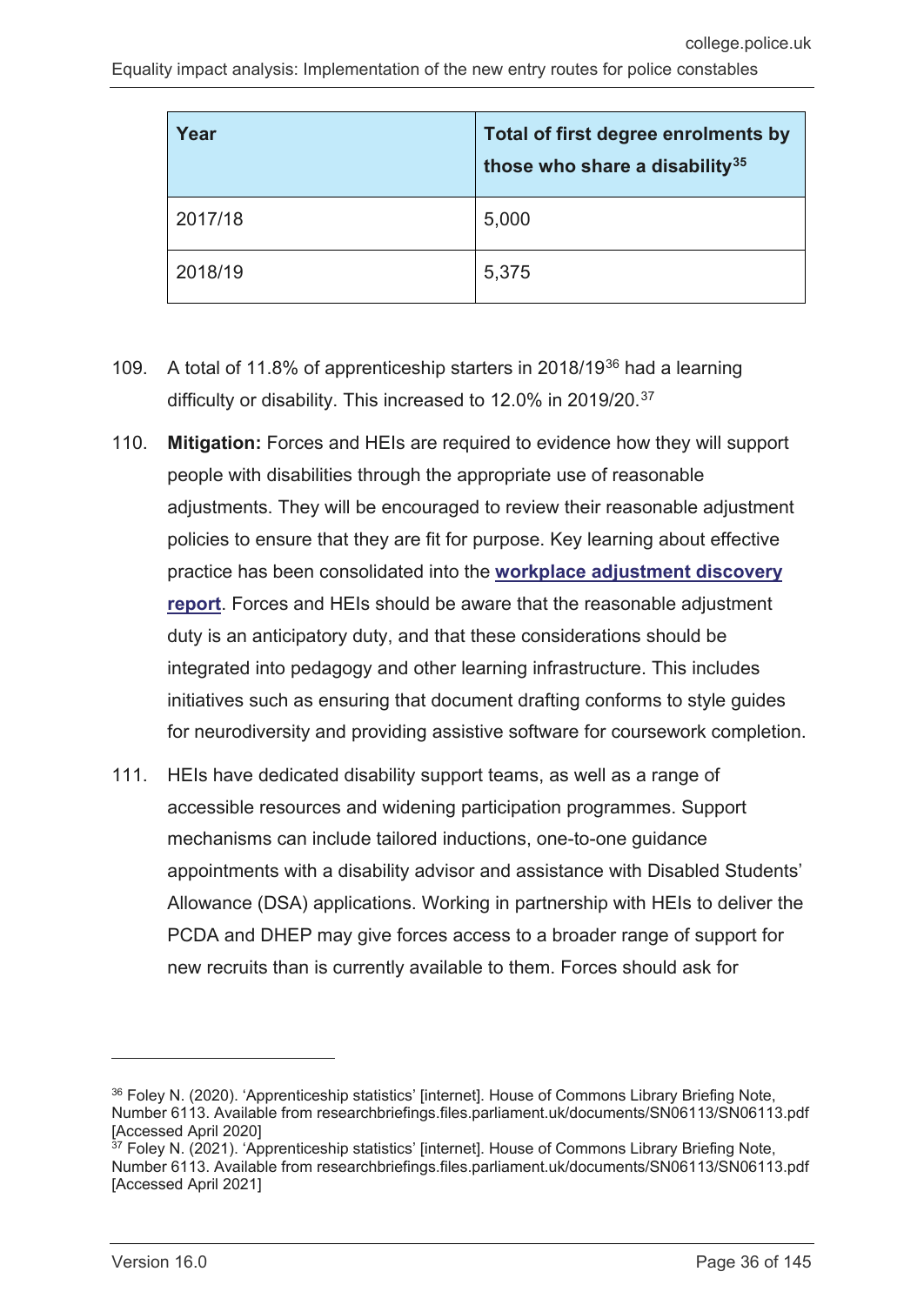evidence from their partner HEI of their commitment to ensuring equality of access for people with a disability.

- 112. The force may wish to encourage relevant staff associations to support new recruits in navigating their policing careers as an officer with a disability. Officers and staff may be upskilled by disability awareness training and by starting honest conversations about disability and inclusion. The force may also wish to direct recruits with a disability to third-party professional development hubs.
- 113. The College is a member of policing's national neurodiversity working group. The group aims to develop an informative and concise resource that will equip forces to provide a consistent, effective and professional service for neurodiverse members of the public. It will also support workforce inclusion. The group's work will include consideration of the progression and retention of neurodiverse officers and staff. They have produced a **[neurodiversity](https://assets.college.police.uk/s3fs-public/2021-06/neurodiversity-glossary-of-terms.pdf)  [glossary of terms](https://assets.college.police.uk/s3fs-public/2021-06/neurodiversity-glossary-of-terms.pdf)** to raise awareness and understanding.
- 114. Current rates of declaration from officers with learning difference or disability are low, and consequently there are no viable national workforce statistics. We understand the importance of robust workforce data collection to facilitate effective equality impact analysis. We are currently working with the NPCC on how to increase declaration rates across all protected characteristics. Combined with the dedicated assessments and resources available from HEIs, this should help to support the early identification of individuals experiencing difficulties.
- 115. **Key PSED objective(s) considered:** Eliminate prohibited behaviours. Advance equality of opportunity. Foster good relations.
- 116. **Consideration:** Research from Mind indicates that as high as 91% of police officers have experienced stress and poor mental health at work.<sup>[38](#page-36-0)</sup> The College does not have access to further analysis that provide correlations with

<span id="page-36-0"></span><sup>&</sup>lt;sup>38</sup> Mind. (2015). 'Police: How to manage your mental wellbeing' [internet]. Available from mind.org.uk/media-a/4168/blue-light-managing-mental-wellbeing-police-2017.pdf?ctaId=/newscampaigns/campaigns/blue-light-support/blue-light-information/mental-wellbeing/slices/managingmental-wellbeing-police/ [Accessed September 2019]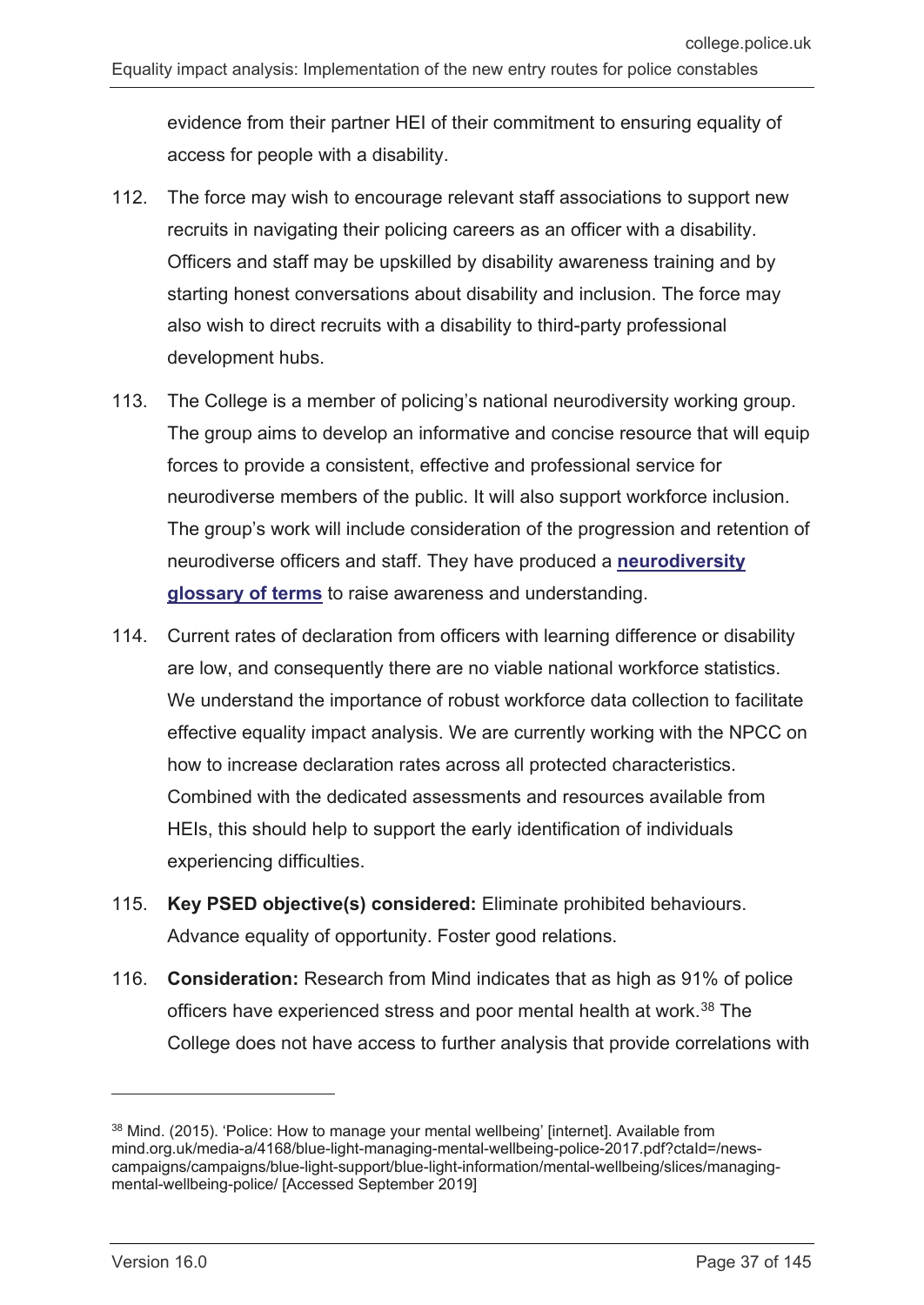age, sex and other protected characteristics. Other research provides evidence of increasing levels of reported mental health issues for students in higher education.<sup>[39](#page-37-0)</sup> This may deter those whose mental health condition is a disability from applying.

- 117. **Mitigation:** Forces should assess their HEI's approaches to mental health support. Many HEIs will offer mental health support facilities, such as counselling, and may have specific policies on student care and mental health. Forces may wish to revisit their staff mental health approaches and ensure engagement with national police wellbeing services, such as **[Oscar](https://oscarkilo.org.uk/)  [Kilo](https://oscarkilo.org.uk/)**. A robust approach that integrates disability confidence and mental health awareness into organisational development and pastoral support will help to present policing and the new pathways as an appealing career option.
- 118. **Key PSED objective(s) considered:** Advance equality of opportunity.

#### Pre-join (accelerated)

- 119. **Consideration:** Concerns regarding level 6 training being particularly challenging to those with a disability, could be exacerbated by the nature of accelerated learning. Some people with a disability may not consider an accelerated degree a viable option for them because of their disability. Learning intensity may be an obstacle to those with learning difference, as many students would benefit greatly from having the time to consolidate learning. Teaching delivery via long teaching sessions may be an obstacle to students with ADHD, who may struggle to focus and maintain concentration for extended periods of time.
- 120. **Mitigation:** These are valid concerns and we will encourage HEIs to monitor student recruitment, progress and other demographic data to identify any potential obstacles for people with a disability. However, they are issues that are not necessarily reflected in the data. The proportion of students with a

<span id="page-37-0"></span> $39$  Yap J. (2018). 'The declining state of student mental health in universities and what can be done' [internet]. Mental Health Foundation. Available from mentalhealth.org.uk/blog/declining-state-studentmental-health-universities-and-what-can-be-done [Accessed September 2019]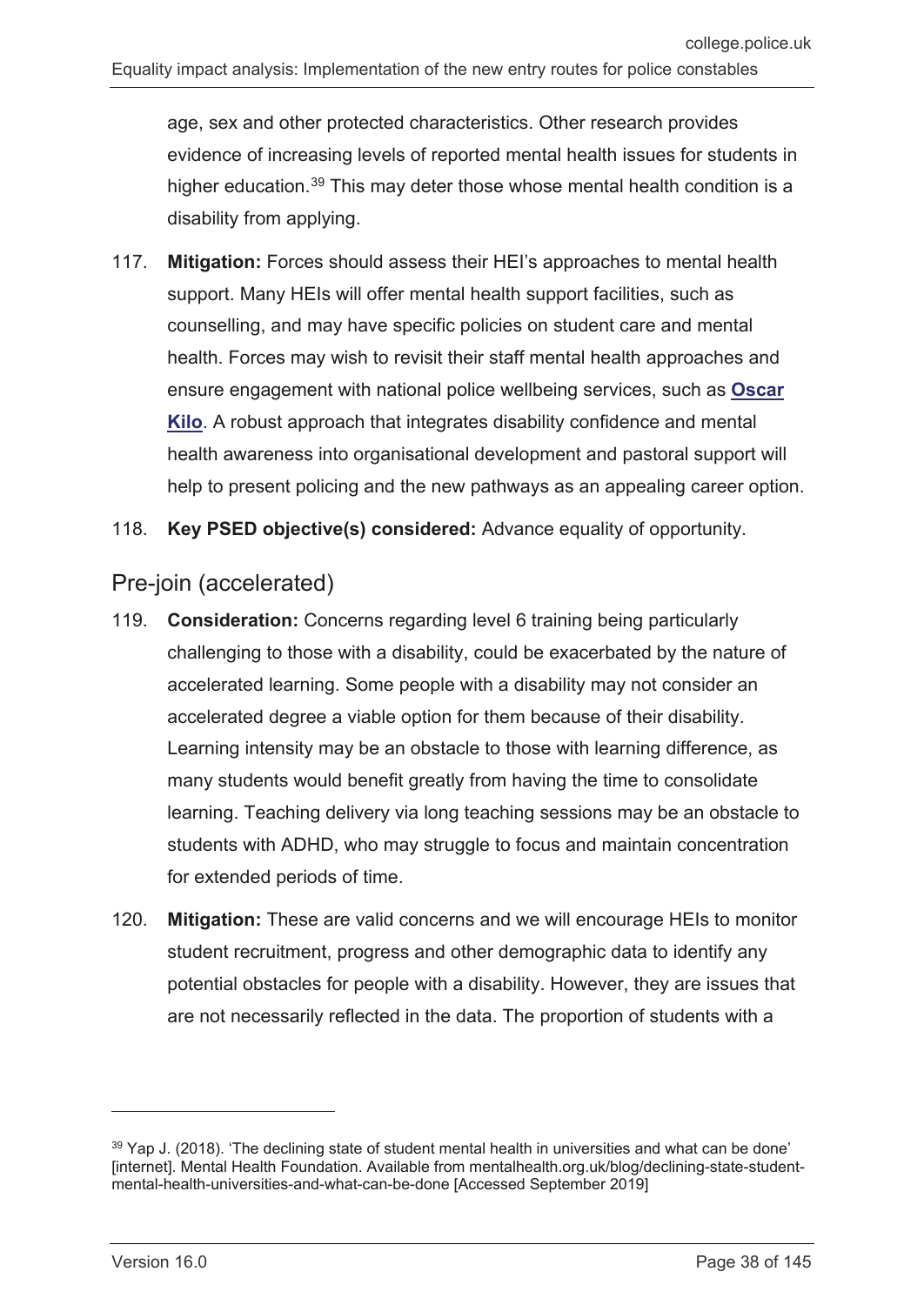disability who were studying for accelerated degrees in 2016/17 was 12%.<sup>[40](#page-38-0)</sup> This is only 1% lower than the proportion of students with a disability who were studying standard degrees.<sup>[41](#page-38-1)</sup>

- 121. All HEIs have a statutory obligation to provide reasonable adjustments for disabled people. It will be our expectation that HEIs integrate the interests of disabled students into pedagogy, curriculum and all other aspects of delivery.
- 122. **Key PSED objective(s) considered:** Advance equality of opportunity.
- 123. **Consideration:** DSA is an annual allowance and is unaffected by the duration of the taught academic year. The maximum amount of support from the onmedical helper component of the DSA is not scaled to the length of the academic year, so standard and accelerated students access the same maximum spend.[42](#page-38-2) Students on accelerated programmes that are taught over an extended academic year will have to ensure they can access support for all taught weeks. While there is some provision for course intensity, this is in connection with part-time learning only.[43](#page-38-3)
- 124. **Mitigation:** All HEIs will have student support facilities and many have teams whose specific function is to support students with a disability. Guidance and advice on applying for the DSA and its use will be given. Many HEIs will meet with the student at the start of term to discuss specific learning needs, put reasonable adjustments in place and draft a learning support plan. Any HEI wishing to introduce an accelerated degree is encouraged to meet with student support teams to ensure that mechanisms are in place to help accelerated degree students with a disability.

**Key PSED objective(s) considered:** Advance equality of opportunity.

<span id="page-38-0"></span><sup>40</sup> Department for Education. (2019). 'Equality analysis: Accelerated degrees' [internet]. Available from assets.publishing.service.gov.uk/government/uploads/system/uploads/attachment\_data/file/815155/A ccelerated\_degrees\_equality\_analysis\_final\_July\_2019.pdf [Accessed March 2020] <sup>41</sup> Ibid

<span id="page-38-2"></span><span id="page-38-1"></span><sup>42</sup> Ibid

<span id="page-38-3"></span><sup>43</sup> UK Government. (nd). 'Help if you're a student with a learning difficulty, health problem or disability' [internet]. Available from gov.uk/disabled-students-allowances-dsas/eligibility [Accessed March 2020]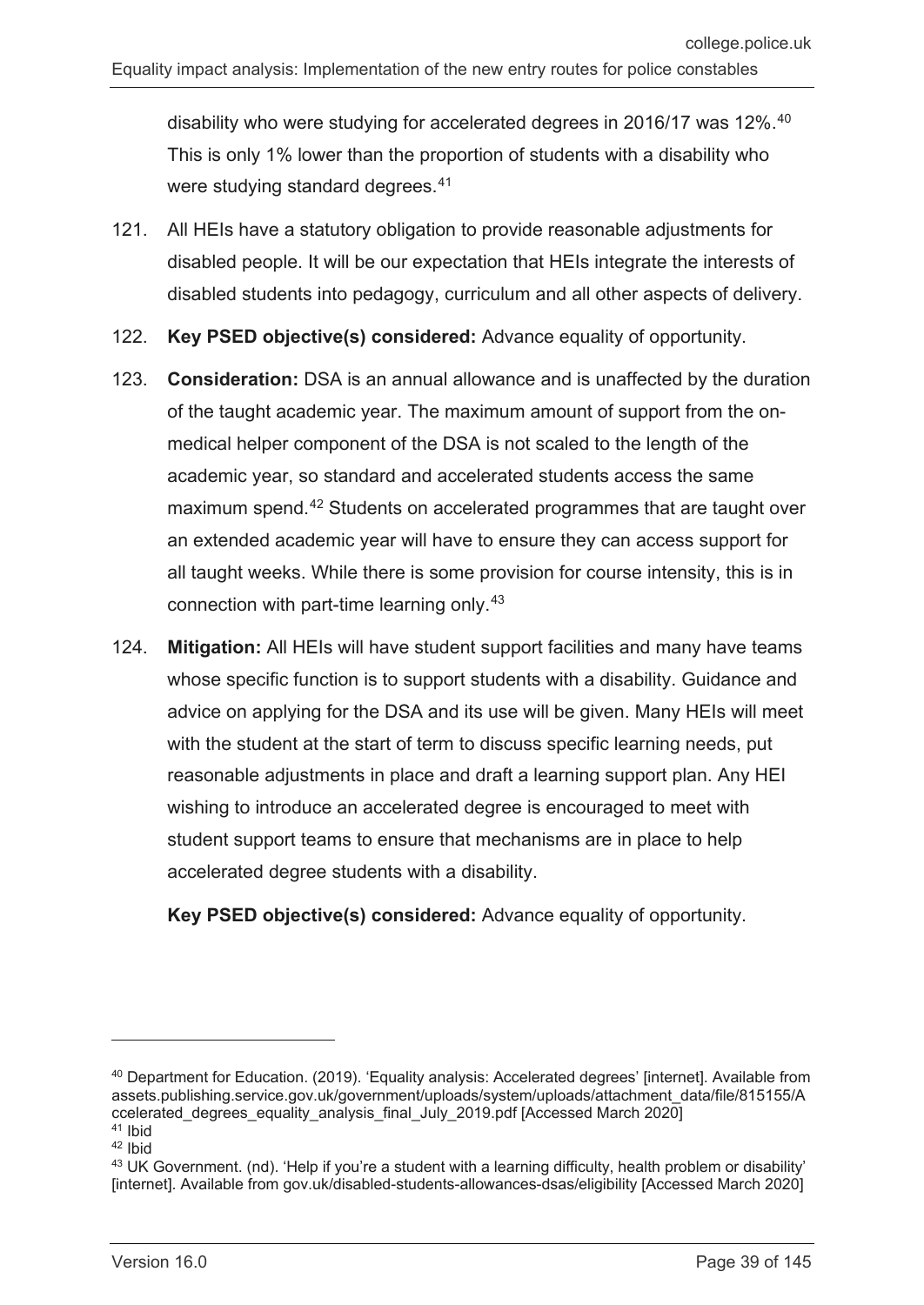#### Data

125. The 2020 Police Workforce Census provides data on the percentage of new joiners recorded as having a disability. Disability data for 4,278 new joiners was recorded as 'unknown' and these entries have been removed from the analysis below. As above, there are further limitations to the workforce census data, as not all forces submitted entry route data. We also need to consider the variances between forces in marketing and recruitment approaches that will affect recruitment demographic. The figures here are not a complete representation of recruitment but is the best data available to us. As such, the findings reported here should be treated with some caution. Police Now have shared thorough data for their programmes for the same time period. This can be found in **[Appendix 6](#page-142-0)**.

#### 126.

|                                                     | <b>No disability</b> | With a disability |
|-----------------------------------------------------|----------------------|-------------------|
| <b>IPLDP</b> $(N=2,441)$                            | 96.1                 | 5.3               |
| <b>PEQF</b> (PCDA and all DHEP<br>routes) (N=1,055) | 95.3                 | 4.7               |

127. A further breakdown of the routes provides the following figures:

|                          | <b>No disability</b> | With a disability |
|--------------------------|----------------------|-------------------|
| <b>IPLDP</b> $(N=2,441)$ | 96.1                 | 5.3               |
| <b>PCDA</b> (N=808)      | 94.6                 | 5.4               |
| <b>DHEP</b> (N=247)      | 97.6                 | 2.4               |
| Standard DHEP (N=130)    | 98.5                 | 1.5               |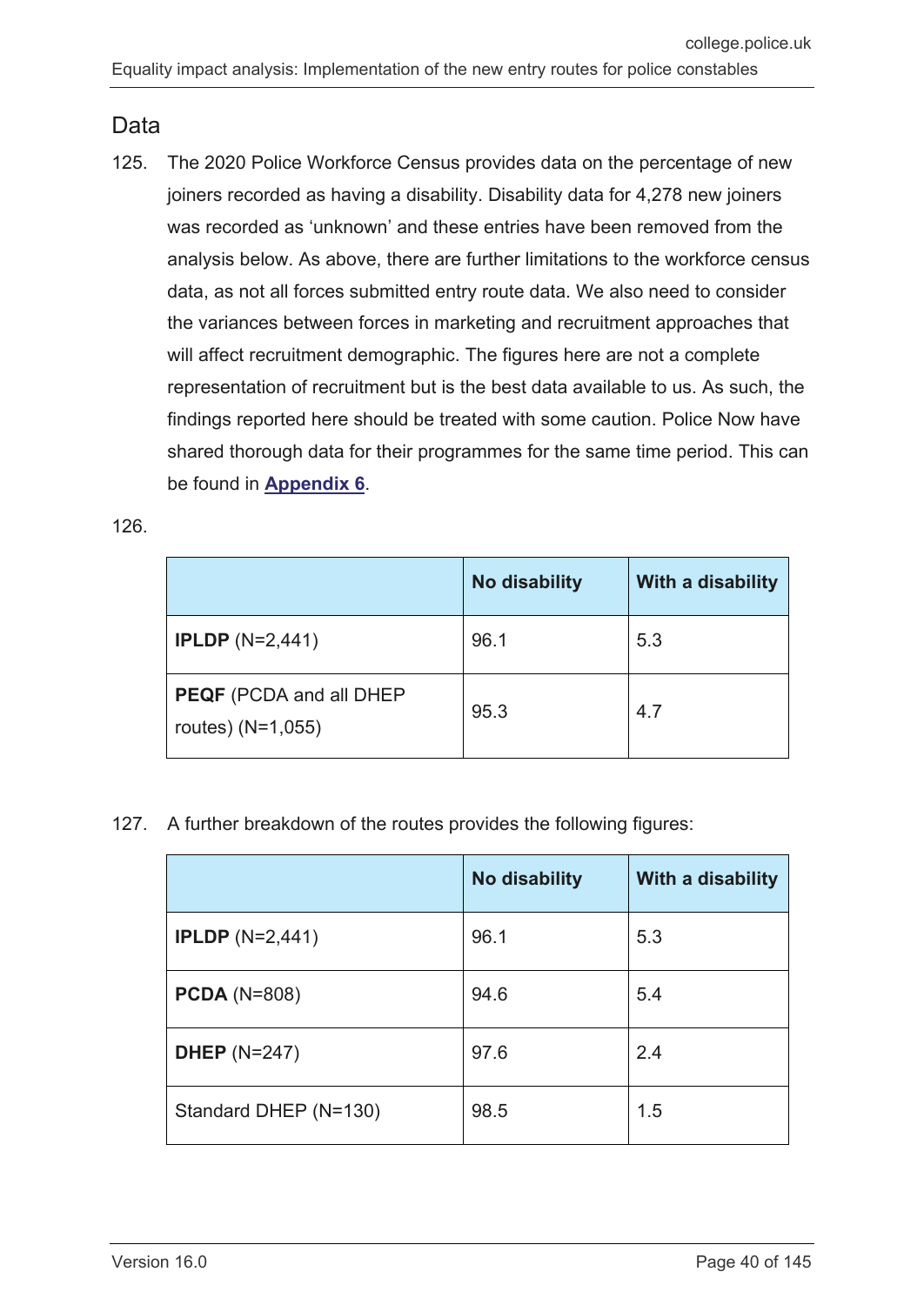|                                                                        | <b>No disability</b> | With a disability |
|------------------------------------------------------------------------|----------------------|-------------------|
| Detective DHEP (N=16)                                                  | 100                  | 0                 |
| <b>Police Now - Detective</b><br>Programme <sup>44</sup> (N=57)        | 94.7                 | 5.3               |
| Police Now - Neighbourhood<br>Programme (N=44)                         | 97.7                 | 2.3               |
| <b>Pre-join Degree in Professional</b><br>Policing <sup>45</sup> (N=9) | 100                  | 0                 |
| <b>Other (N=909)</b>                                                   | 95.5                 | 4.5               |
| Total new joiners $(N=4,384)$                                          | 95.8                 | 4.2               |

- 128. Of those who shared the information, 4.7% of those recruited via PEQF identified as having a disability, lower than for IPLDP (5.3%). Figures for both PEQF and IPLDP were below the national prevalence of disability at 19% of working-age adults.<sup>[46](#page-40-2)</sup> The proportion of recruits with a disability recruited via DHEP was 2.4%. The programme with the highest proportion of recruits with a disability was the PCDA.
- 129. The data available to support our understanding of the impact on this protected characteristic is very limited. The high volume of 'unknown' responses prevents effective study. The data limitations may be a consequence of the introduction of the entry routes into the census. If so, it may be that data will be more comprehensive in future census collections.

 $\overline{a}$ 

<span id="page-40-0"></span><sup>44</sup> Please see Appendix 6 for complete Police Now programme data, shared with the College by Police Now.

<span id="page-40-1"></span><sup>&</sup>lt;sup>45</sup> As above, these entries are anomalies or incorrect submissions, as at the time of the census, there would have not been any graduates from a PEQF pre-join degree. These may be policing degrees that have not been licensed by the College.

<span id="page-40-2"></span><sup>46</sup> Department for work and pensions. (2020). 'Family resources survey 2018/19'. Available from assets.publishing.service.gov.uk/government/uploads/system/uploads/attachment\_data/file/874507/fa mily-resources-survey-2018-19.pdf [Accessed May 2021]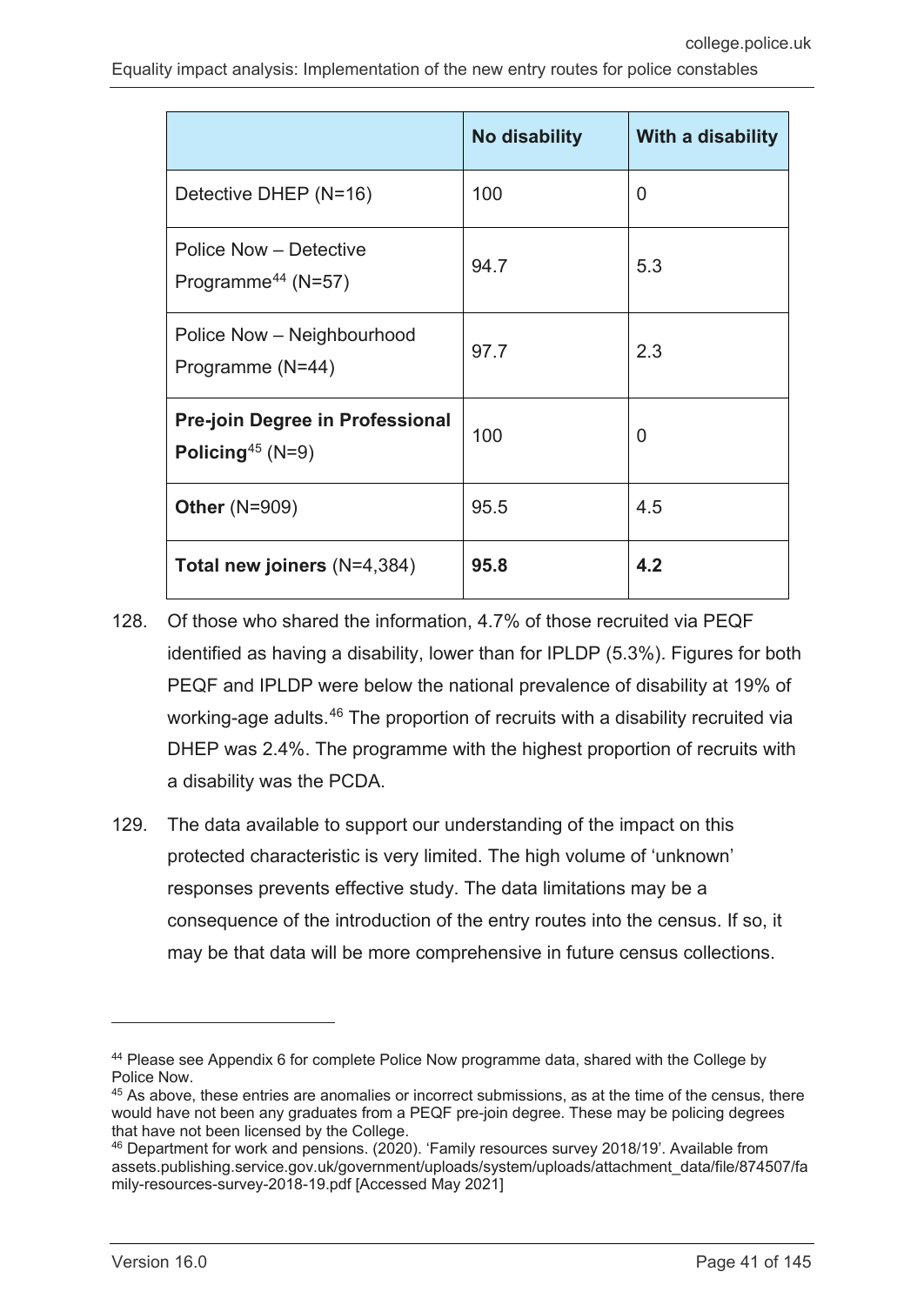Given the absence of robust national data, forces are encouraged to monitor impact closely at local level for their equality impact analysis. Focused analysis of data from expression of interest stage, through the application process and to the offer stage of recruitment, will help to develop an understanding of where obstacles lie.

# Gender reassignment

## PCDA

- 130. **Consideration:** Forces have shared their concerns around the three-year probationary period for those on the PCDA being a deterring factor for a candidate considering or undergoing gender reassignment.
- 131. **Mitigation:** As part of the quality assurance process, forces and HEIs must evidence that they have policies or procedures in place to support or mitigate any negative impacts on this protected characteristic. Publishing key points from relevant policies may provide reassurance to potential candidates of a force's commitment to trans inclusion.
- 132. **Key PSED objective(s) considered:** Advance equality of opportunity.

#### All three routes

- 133. **Consideration:** There is currently very little data that can be used to undertake an equality impact analysis. We are aware that many forces have gender reassignment policies and processes in place to support those who wish to transition. Many forces have had experience of supporting officers undergoing gender reassignment. All forces are aware of the NPCC guidance on gender reassignment and several forces feature on the Stonewall UK Workplace Equality Index.
- 134. Forces should adapt training delivery timeframes to accommodate extended periods of absence that may be needed for gender reassignment purposes.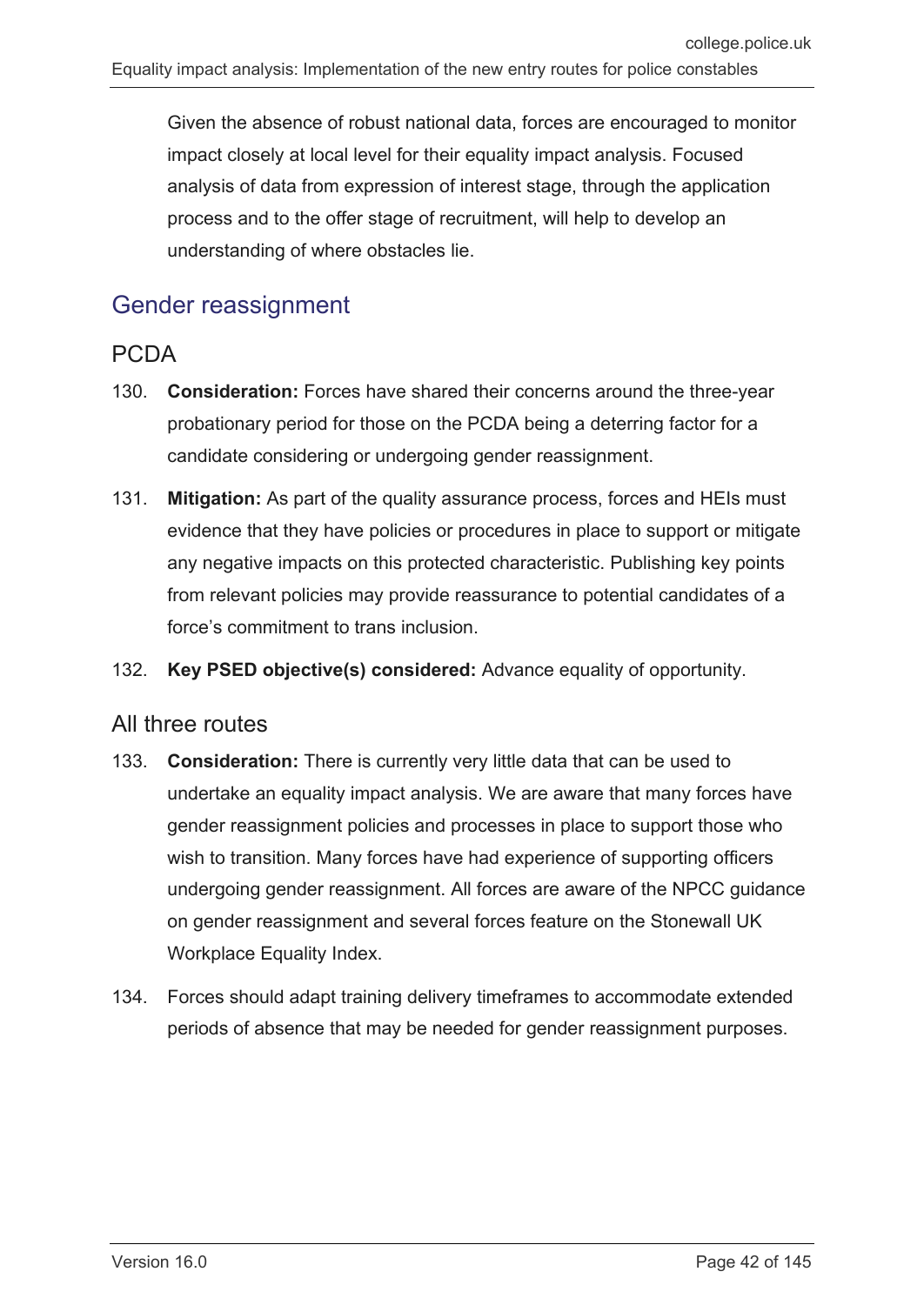- 135. Research indicates that half of trans and non-binary people have hidden the fact that they are LGBT at work for fear of discrimination.<sup>[47](#page-42-0)</sup> We understand that there is more that can be done to support people who share this protected characteristic, and that more research is required to build an evidence base. We will work with forces to monitor the data closely and consider mitigations if there are any obstacles for this protected characteristic.
- 136. **Key PSED objective(s) considered:** Eliminate prohibited behaviours. Advance equality of opportunity. Foster good relations.

### Data

137. The 2020 data collection confirmed that the majority of candidates for the PCDA, IPLDP and DHEP programmes said that their gender identity was the same as the sex that they were assigned at birth. IPLDP had the highest number of recruits whose gender did not correspond with the sex that they were assigned at birth, but the figure was only 0.2% higher than PCDA. This figure suggests that the PCDA has not created additional impact upon this protected characteristic when compared with IPLDP. However, data has been received from a limited number of forces and a greater database further along implementation will increase our understanding. For further information about the limitations of the data set, please refer to the **[data section](#page-11-0)**. Information on gender reassignment will be requested in future workforce census collections.

# Marriage and civil partnership

#### All three entry routes

- 138. The impact of the new entry routes on those who are married or in a civil partnership is unclear at present. We welcome any information or data on this.
- 139. **Mitigation:** If there is a disproportionate number of recruits from younger age groups, there may also be a reduction in the number of recruits who are married or in civil partnerships. Office for National Statistics (ONS) data

<span id="page-42-0"></span><sup>47</sup> Bachmann CL and Gooch B. (2018). 'LGBT in Britain: Trans report' [internet]. Stonewall. Available from stonewall.org.uk/system/files/lgbt\_in\_britain\_-\_trans\_report\_final.pdf [Accessed September 2019]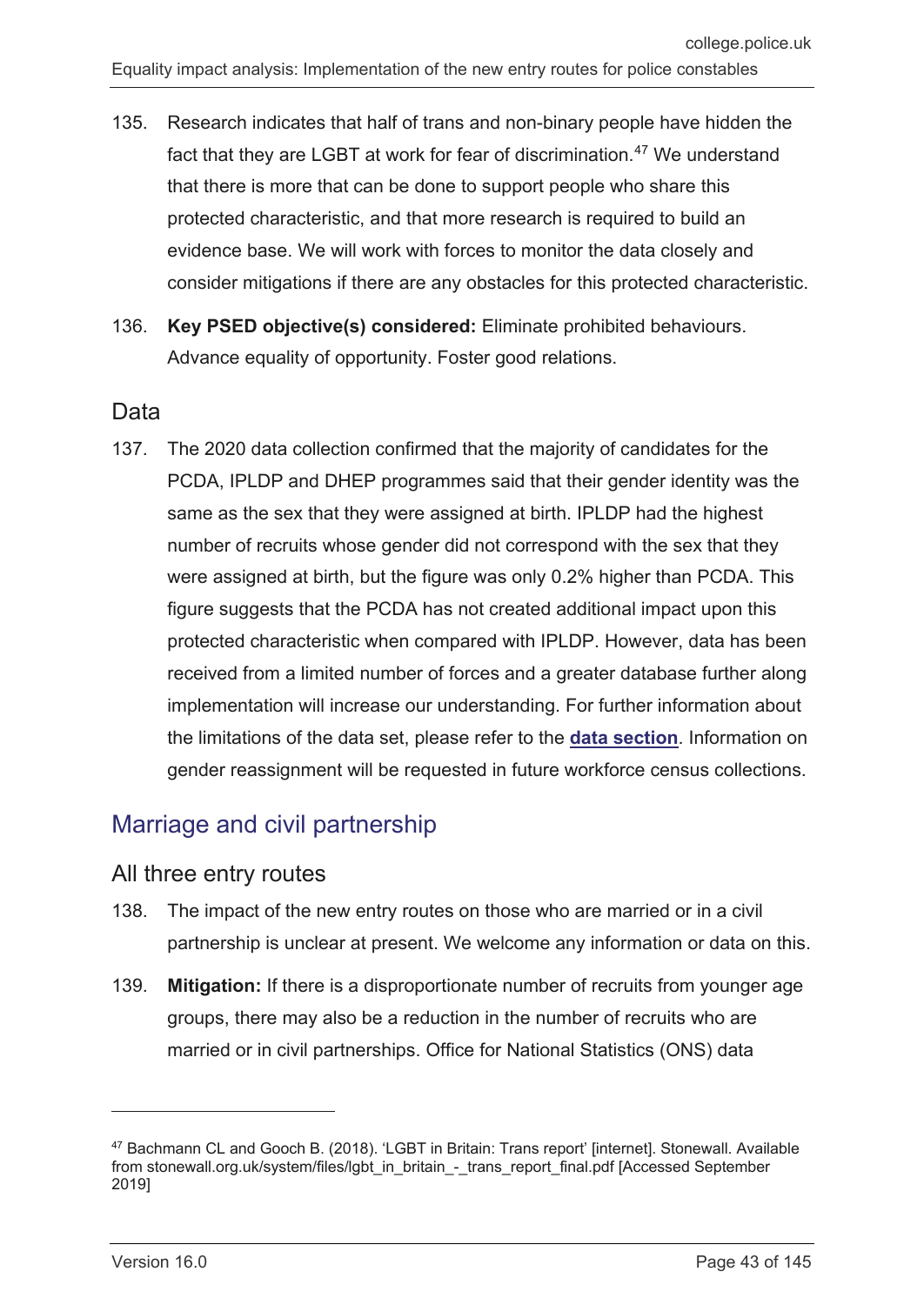indicates that the average age of men in opposite-sex relationships marrying is 37.9 years and the average of women is 35.5 years. For same-sex relationships, the average age is 40.8 years for men and 37.4 years for women.[48](#page-43-0)

140. **Mitigation:** We will work with forces to monitor the data closely and consider mitigations if there are any obstacles for this protected characteristic.

**Key PSED objective(s) considered:** Advance equality of opportunity.

#### Data

- 141. Data from our 2020 collection informed us that recruits via all entry routes were more likely not to be married or in a civil partnership. As above, there may be a parallel with average recruitment age. The highest proportion of recruits were not married or in a civil partnership, accounting for 31.4% of PCDA recruits, 71.2% of IPLDP recruits and 43.1% of DHEP recruits. The highest proportion of married recruits was found for IPLDP at 15.9%. Only 5.3% of PCDA and 5.3% of DHEP recruits were married.
- 142. The data from the 2020 College-led data collection was extremely limited and care should be taken in deriving any conclusions about the entry routes from that data. Information on marriage and civil partnership has not been included in the 2021 workforce census.

## Pregnancy and maternity

### PCDA and DHEP

143. **Consideration:** Forces have indicated to us that the PCDA's three-year probationary period may deter those who become, or plan to become, pregnant.

**Mitigation:** As they are fully sworn officers from day one, recruits are covered by Regulation 33 of the Police Regulations 2003, which outlines the

<span id="page-43-0"></span><sup>48</sup> Office for National Statistics. (2016). 'Marriages in England and Wales: 2016' [internet]. Available from

ons.gov.uk/peoplepopulationandcommunity/birthsdeathsandmarriages/marriagecohabitationandcivilpa rtnerships/bulletins/marriagesinenglandandwalesprovisional/2016 [Accessed September 2019]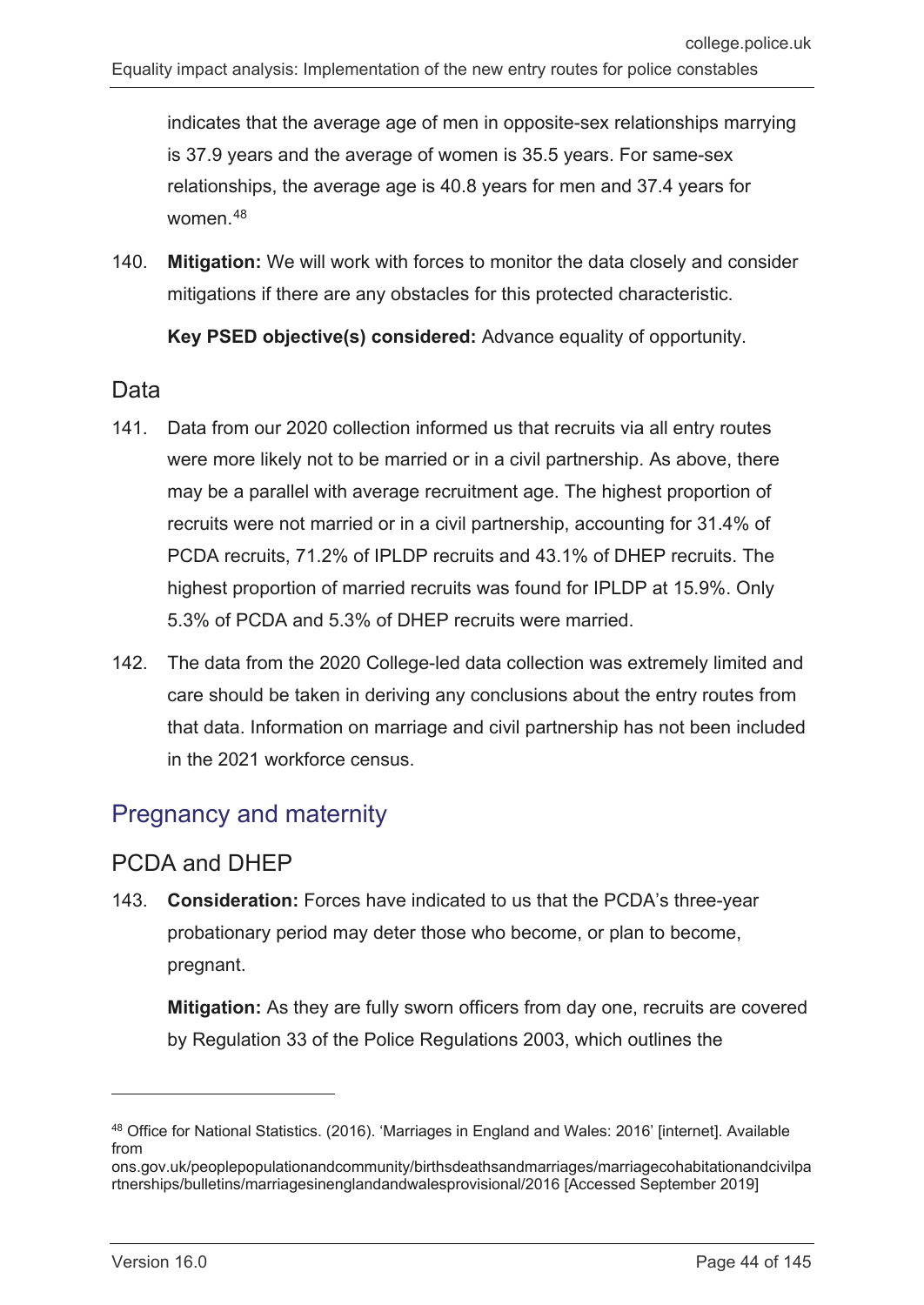conditions under which officers are granted leave. This includes maternity, parental and adoption leave. Similar support would be available to those who join through the DHEP route. Our 2020 data collection indicated that PCDA and DHEP programmes, none of the recruits were either pregnant or had given birth in the last 26 weeks. Low figures against candidates recruited via IPLDP means that we are unable to disclose data without compromising the right to privacy.

Forces may wish to provide additional support via staff networks.

**Key PSED objective(s) considered:** Advance equality of opportunity.

### Pre-join (accelerated)

- 144. **Consideration:** Parents in receipt of Parents' Learning Allowance may be affected because it is an annual allowance that is unaffected by teaching duration. If the accelerated programme is taught over an extended academic year, there will be no proportional increase to the allowance. There is some recourse for additional funding if the student is under 25 and supports themselves, pays for childcare, has an adult who is financially dependent on them, or has a disability or learning difference.<sup>[49](#page-44-0)</sup>
- 145. **Mitigation:** HEI student support teams may wish to connect with those who are affected by this issue. There may be options open to the student via HEI grants or bursaries. The HEI may have on-site childcare facilities with subsidised rates. Student support services can provide financial guidance to students if required.

**Key PSED objective(s) considered:** Advance equality of opportunity.

146. **Data:** In the 2020 College-led data collection exercise, none of the recruits on the PCDA or DHEP programmes were either pregnant or had given birth in the previous 26 weeks. For IPLDP, figures were too low to disclose without compromising respondents' right to privacy.

 $\overline{a}$ 

<span id="page-44-0"></span><sup>49</sup> UK Government. (nd). 'Parents' learning allowance' [internet]. Available from gov.uk/parentslearning-allowance [Accessed March 2020]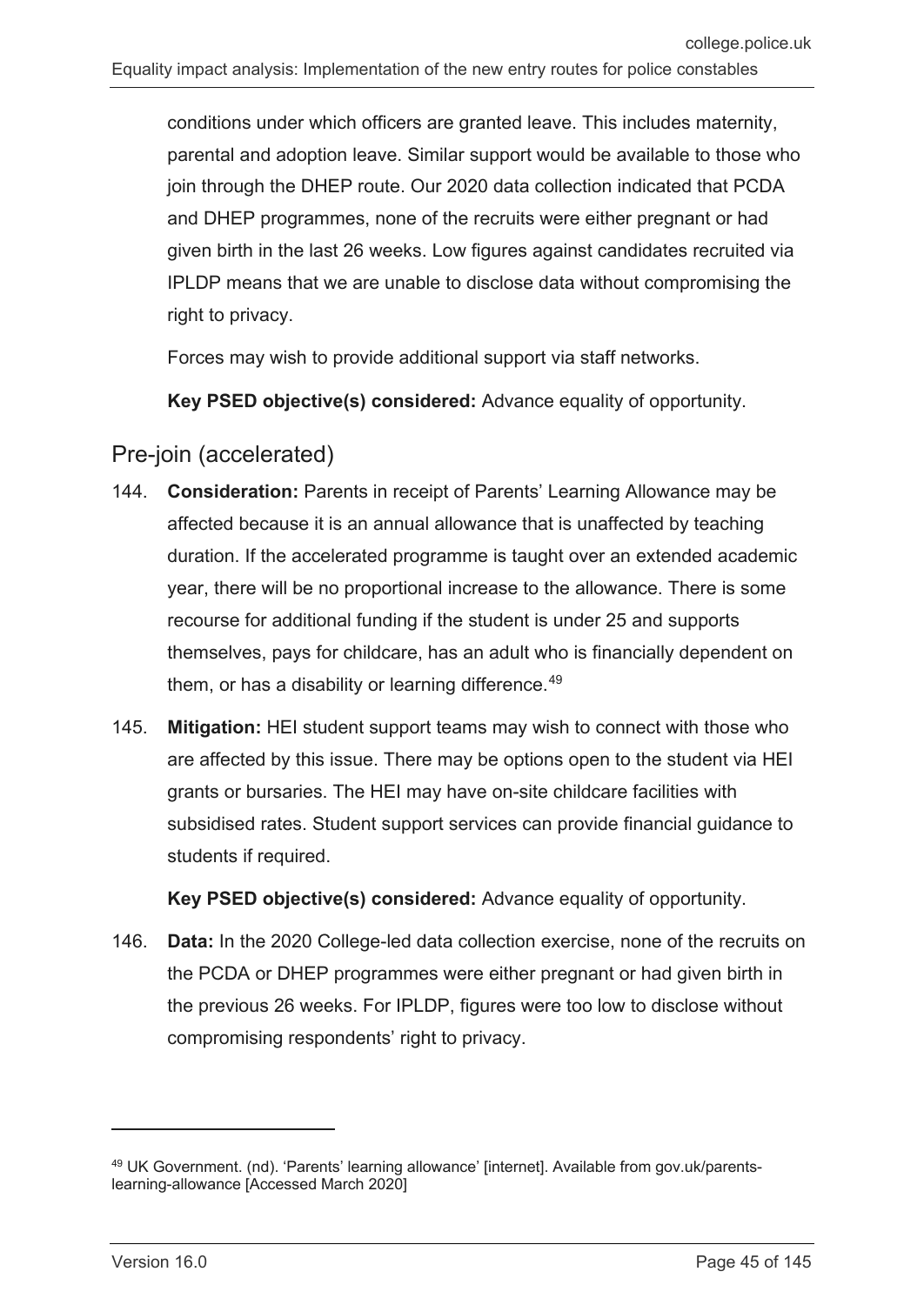## **Ethnicity**

- 147. In 2021, 7.6%<sup>[50](#page-45-0)</sup> of police officers identified Black, Asian and minority ethnic, <sup>[51](#page-45-1)</sup> a small increase from the 7.3%<sup>[52](#page-45-2)</sup> and 6.9% recorded in the previous two years.[53](#page-45-3) A total of 10.6% of joiners identified as Black, Asian and minority ethnic, a similar proportion to the previous year (10.3%). Although ethnic minority representation across the service is growing, the 14% ethnic minority<sup>[54](#page-45-4)</sup> population of England and Wales confirms that underrepresentation is still an issue. The 2021 national census (completed March 2021) will likely confirm an increase in ethnic minority representation in the national population.
- 148. While ethnic minority representation has reached its highest level in the history of the workforce, the service understands that this is not a time to be complacent. Diversity and inclusion, positive action and recruitment teams in forces are working hard to promote the police service as an employer of choice for all protected groups. However, the entry routes – both old and new – and the efforts undertaken by these teams cannot have exclusive influence on policing's appeal as a career to minority groups.
- 149. Policing's appeal as a career is posited in a broad socio-political context that is both historical and contemporary. The fundamental errors identified in the Stephen Lawrence Inquiry,<sup>[55](#page-45-5)</sup> the disproportional representation in the criminal

-

assets.publishing.service.gov.uk/government/uploads/system/uploads/attachment\_data/file/831726/p olice-workforce-mar19-hosb1119.pdf [Accessed September 2019]

<span id="page-45-0"></span><sup>&</sup>lt;sup>50</sup> Flatley J. (2021). 'Police Workforce, England and Wales: 31 March 2021' [internet]. Home Office Statistical Bulletin, July 11/19. London: Home Office. Available from

gov.uk/government/statistics/police-workforce-england-and-wales-31-march-2021/police-workforceengland-and-wales-31-march-2021#diversity [Accessed August 2021]

<span id="page-45-1"></span><sup>51</sup> 'Black, Asian and minority ethnic' in this instance follows the Home Office counting rules and does not include White minorities. As per Home Office rules, White minority groups fall under the 'White' subset. However, many of the concerns included in this assessment may have an impact on all minority groups.

<span id="page-45-2"></span><sup>52</sup> Ibid

<span id="page-45-3"></span><sup>53</sup> Flatley J. (2019). 'Police Workforce, England and Wales, 31 March 2019' [internet]. Home Office Statistical Bulletin, July 11/19. London: Home Office. Available from

<span id="page-45-4"></span><sup>54</sup> As per the 2011 census.

<span id="page-45-5"></span><sup>55</sup> Macpherson, W. (1999). 'The Stephen Lawrence Inquiry' [internet]. London: Government publishing service. Available from

assets.publishing.service.gov.uk/government/uploads/system/uploads/attachment\_data/file/277111/4 262.pdf [Accessed February 2021]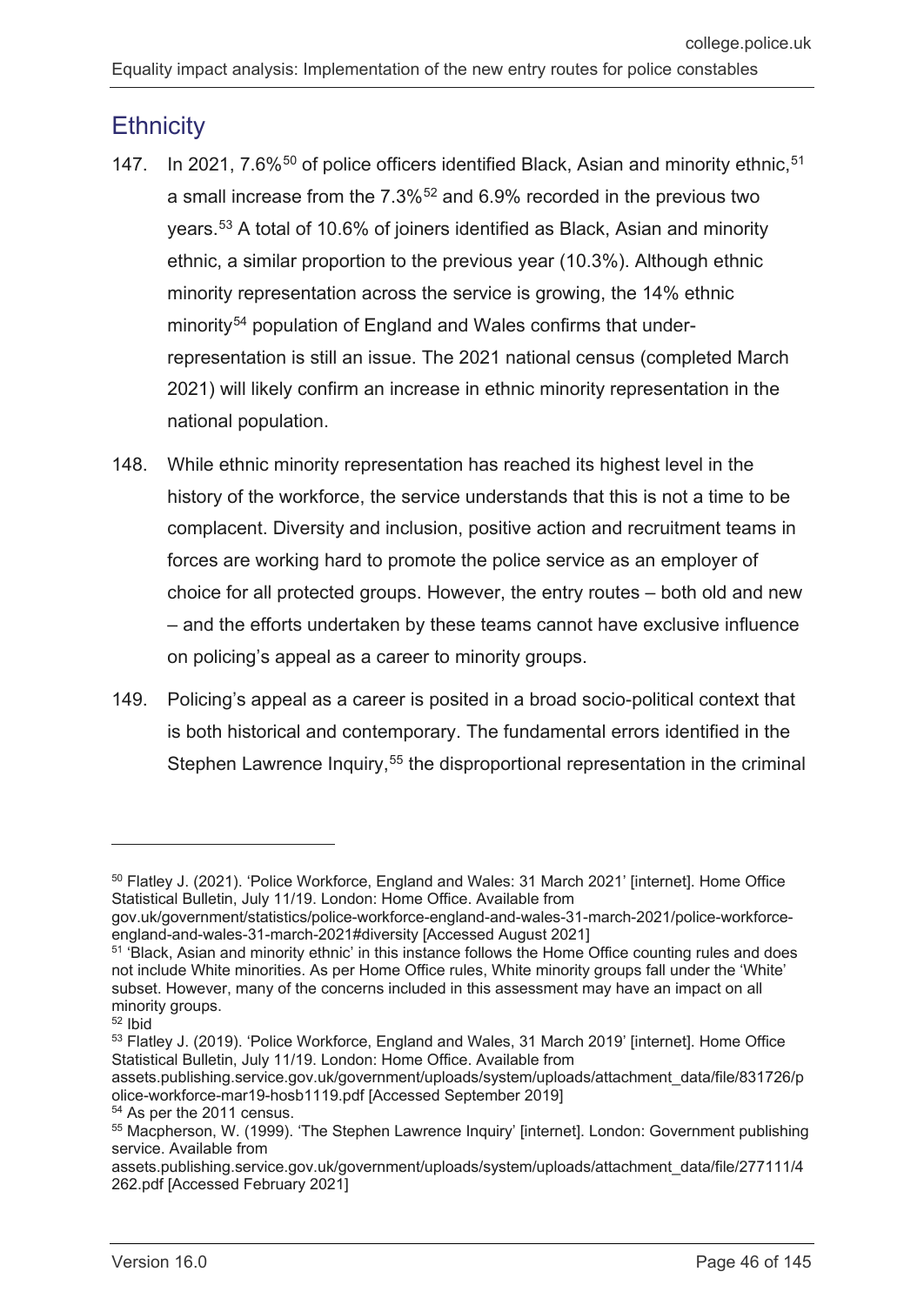justice system reported in the Lammy Review, $56$  and the most recent criticism of disproportionality in stop and search<sup>[57](#page-46-1)</sup> are only a few of the many pertinent issues shaping perceptions of police culture and legitimacy. Disproportionality in public confidence was highlighted in 2021's Macpherson report, with only 56% of Black adults believing that they will be treated fairly by police, compared to 67% of White adults.<sup>[58](#page-46-2)</sup> All of these factors will compound to have an inevitable impact on whether policing is seen as an appealing career choice. To quote the Macpherson report, '…individuals from BME communities are deterred from joining the police by deeply entrenched and historic negative perceptions of police and policing'.<sup>[59](#page-46-3)</sup>

- 150. Police leaders have committed to a comprehensive review of inclusion in the service. The Police Plan of Action on Inclusion and Race will aim to address longstanding challenges in policing and race. The project will be a collaborative initiative led by the NPCC, with partners from across policing, including the College, staff associations, and police and crime commissioners. A supporting programme will run for at least two years to deliver the plan of action. The action plan will send a positive message to potential candidates of the service's commitment to eliminate inequality and promote inclusion. In August 2021, barrister Abimbola Johnson was appointed as independent chair of the action plan's Independent Scrutiny and Oversight Board. The Board will provide external oversight to help shape, check and challenge the action plan. There will be ongoing collaboration, knowledge sharing and partnership working with the PEQF team.
- 151. At paragraph 517, the 'Macpherson: Twenty-two years on' report recommends that police 'training involves an explicit focus on anti-racism

<span id="page-46-1"></span>justiceinspectorates.gov.uk/hmicfrs/wp-content/uploads/disproportionate-use-of-police-powersspotlight-on-stop-search-and-use-of-force.pdf [Accessed March 2021]

<span id="page-46-0"></span><sup>56</sup> Lammy D. (2017). 'Lammy Review: final report' [internet]. London: Government publishing service. Available from gov.uk/government/publications/lammy-review-final-report [Accessed February 2021] <sup>57</sup> HMICFRS. (2021). 'Disproportionate use of police powers: A spotlight on stop and search and the use of force' [internet]. London: Justice Inspectorates. Available from

<span id="page-46-2"></span><sup>58</sup> House of Commons Home Affairs Committee. (2021). 'The Macpherson Report: Twenty-two years on' [internet]. London: House of Commons. Available from

<span id="page-46-3"></span>committees.parliament.uk/publications/7012/documents/72927/default/ [Accessed August 2021] <sup>59</sup> Ibid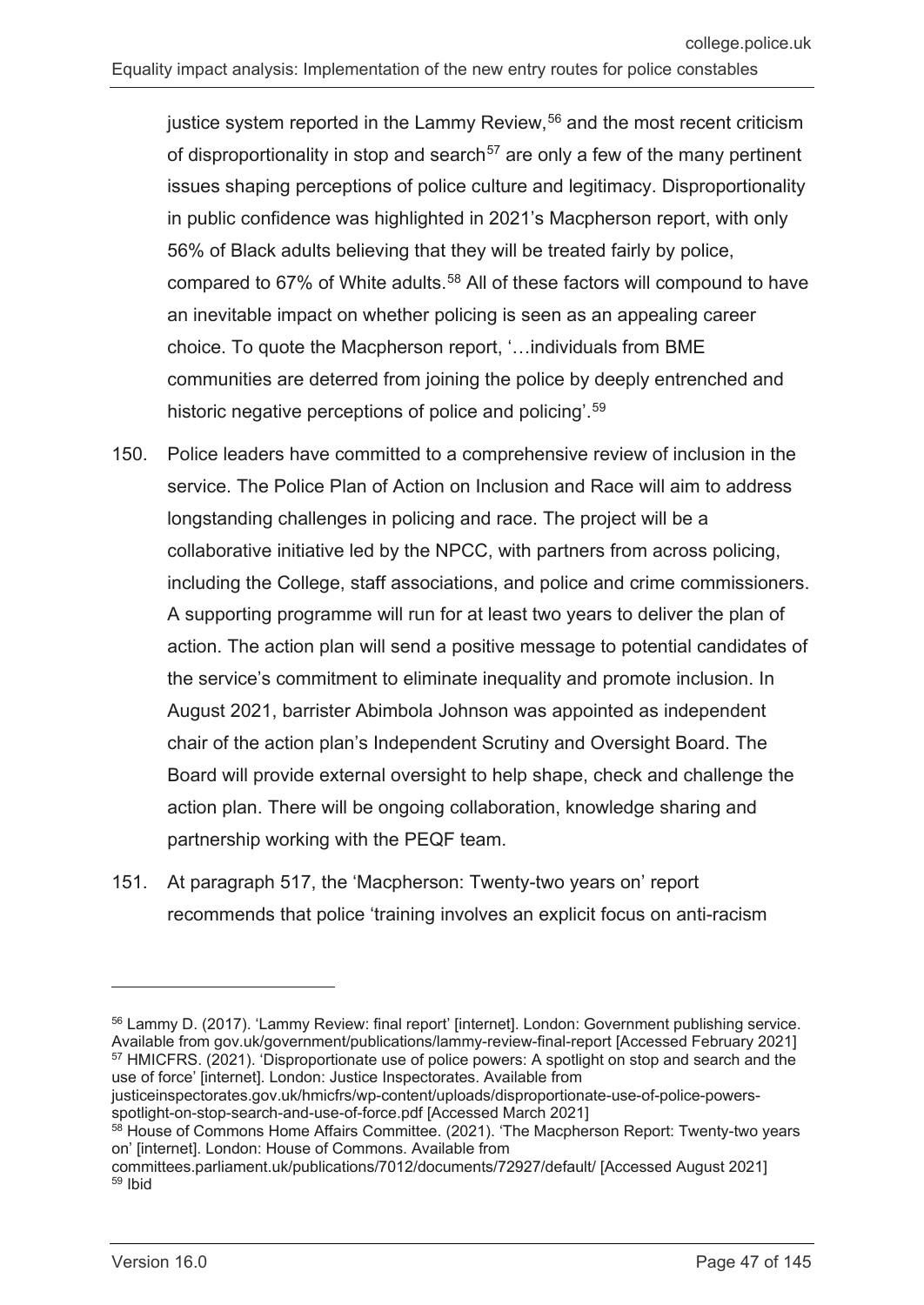which should including examining racial disparities and seeking to reduce differences in experience and outcomes by racial and ethnic group'. At paragraph 518, the report states '…we recommend a complete overhaul of training on racism, diversity and equality…'. The report and its recommendations are to be reviewed by the Policing Plan of Action on Inclusion and Race. Training provision will be addressed. Diversity, equality and inclusion is already a key component of the PEQF curriculum. The standardisation the curriculum offers supports the 'consistency in the quality and content' of diversity, equality and inclusion training. Subject matter experts in the action plan team were consulted on the PEQF curriculum to ensure that it adequately addresses anti-racism, bias, prejudice, discrimination and other core issues relating to diversity, equality and inclusion training. Further detail cannot be included without compromising licensing concerns. However, the Macpherson report itself is included, to ensure that new recruits are aware of its significance and how it has shaped policing.

#### PCDA

152. **Consideration:** The proportion of apprenticeship starters from ethnic minority backgrounds increased from 11.2% in 2017/18 to 12.3% in 2018/19, and to 13.1% in 2019/20.[60](#page-47-0)

153.

| Apprenticeship starters in England in 2019/20 by learner ethnicity <sup>61</sup><br>(thousands) |    |  |  |  |  |
|-------------------------------------------------------------------------------------------------|----|--|--|--|--|
| Asian/Asian British                                                                             | 18 |  |  |  |  |
| Black/African/Caribbean/Black British                                                           | 12 |  |  |  |  |

<span id="page-47-1"></span><span id="page-47-0"></span><sup>60</sup> Foley N. (2021). 'Apprenticeship statistics' linternet]. House of Commons Library Briefing Note, Number 6113. Available from researchbriefings.files.parliament.uk/documents/SN06113/SN06113.pdf [Accessed September 2021] <sup>61</sup> Ibid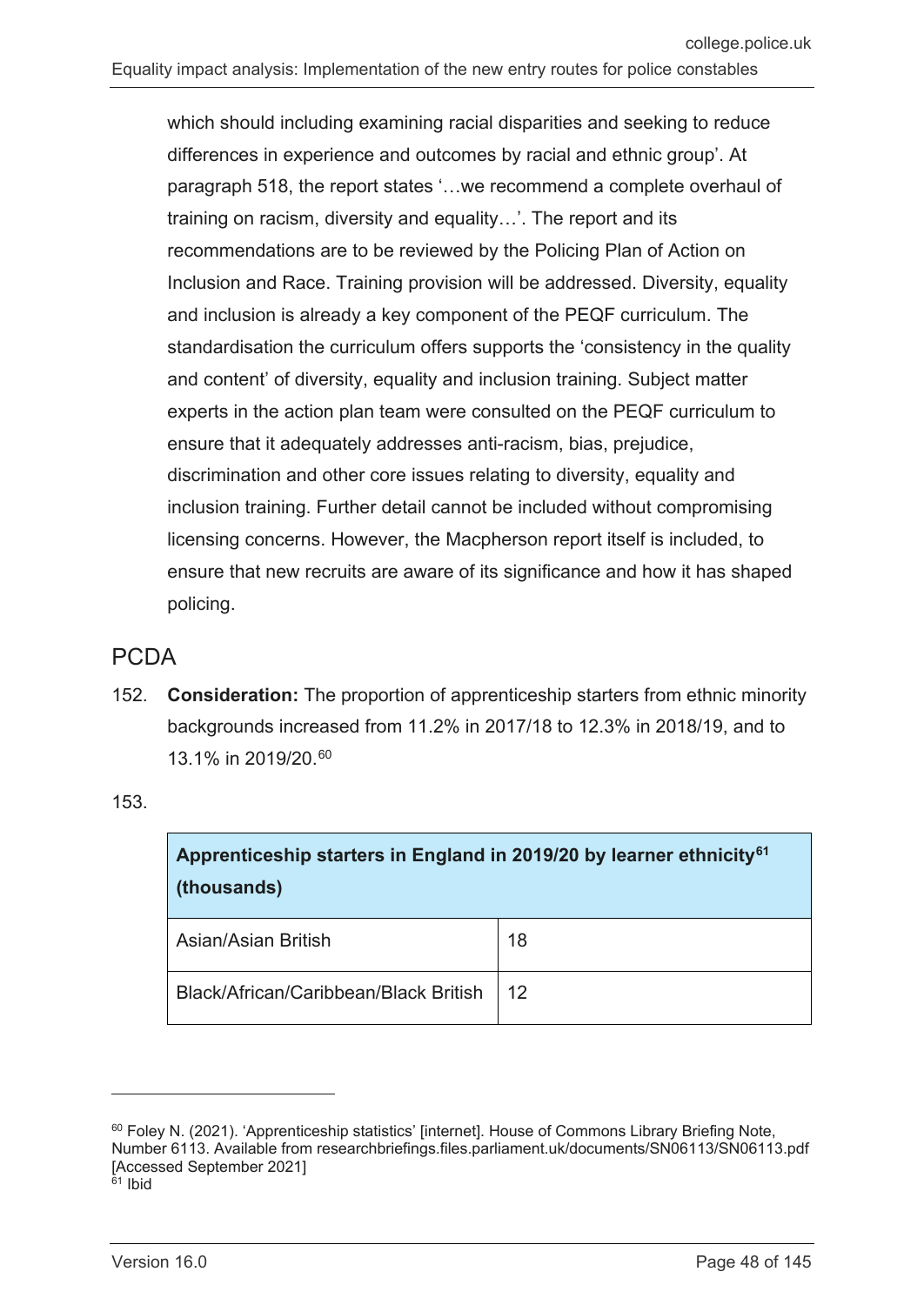| Apprenticeship starters in England in 2019/20 by learner ethnicity <sup>61</sup><br>(thousands) |     |  |  |  |
|-------------------------------------------------------------------------------------------------|-----|--|--|--|
| Mixed/Multiple ethnic group                                                                     | 9   |  |  |  |
| White                                                                                           | 274 |  |  |  |
| Other ethnic group                                                                              | 3   |  |  |  |
| Not known or not provided                                                                       | 6   |  |  |  |

- 154. While we know that around 26% of all apprenticeship starters in 2019/20 were higher level apprenticeships,  $62$  unfortunately there is no data to indicate the popularity of level 6 apprenticeships for particular ethnic groups. The government have made a commitment to increasing the proportion of apprentices from ethnic minority backgrounds by 20%.<sup>[63](#page-48-1)</sup>
- 155. **Mitigation:** It is effective practice for forces to understand their local demographic and seek to recruit a workforce that is representative of that demographic. This is now common practice for many forces. Forces will be encouraged to collect and analyse data relating to the demographic of their workforce. This data will help to inform an understanding of participation, identify limitations and support equality. Forces are encouraged to foster an inclusive environment that is conducive to candid and confident declaration.
- 156. Forces may wish to make the apprenticeship more appealing to ethnic minority groups via targeted marketing initiatives and by offering specific support opportunities, such as mentoring and encouraging connections with staff and student associations. Forces may also wish to seek connections and

<span id="page-48-0"></span> $62$  Ibid

<span id="page-48-1"></span><sup>63</sup> Department for Business and Innovation & Skills; Department for Education. (2015). 'English Apprenticeships: Our 2020 Vision' [internet]. Available from

assets.publishing.service.gov.uk/government/uploads/system/uploads/attachment\_data/file/484209/BI S-15-651-english-apprenticeships-our-2020-vision-executive-summary.pdf [Accessed September 2019]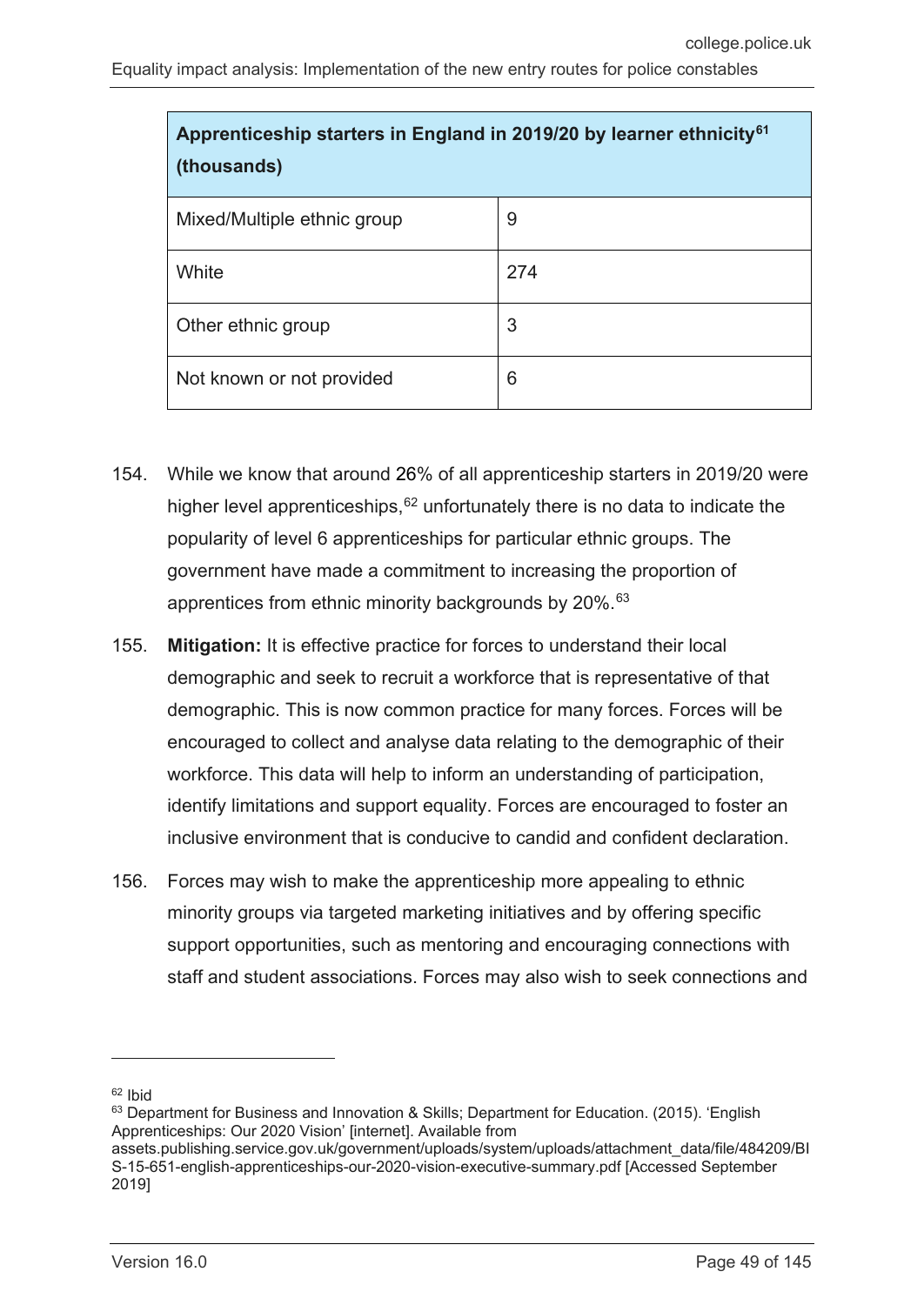work collaboratively with organisations that support businesses whose function is to promote apprenticeships for ethnic minorities.

- 157. The government has established the **[Apprenticeship Diversity Champions](https://www.gov.uk/government/groups/apprenticeship-diversity-champions-networkhttps:/www.gov.uk/government/groups/apprenticeship-diversity-champions-network)  [Network](https://www.gov.uk/government/groups/apprenticeship-diversity-champions-networkhttps:/www.gov.uk/government/groups/apprenticeship-diversity-champions-network)** (ADCN). The ADCN champions apprenticeships and diversity, and encourages more people from under-represented groups to consider apprenticeships. Forces could benefit from the collaboration opportunities and resources developed by the ADCN and may wish to connect with the network.
- 158. **Key PSED objective(s) considered:** Advance equality of opportunity. Foster good relations.
- 159. **Consideration:** Research produced by the Higher Education Statistics Agency<sup>[64](#page-49-0)</sup> (HESA) reports that Black African and Black Caribbean graduates were less likely to be content with their careers, with the survey indicating figures of 6.3% and 7.9% respectively. The gap increases for older Black African graduates, with a total of 14.3% less likely to be happy with their careers than their White peers. This may be reflected in recruitment and attrition figures for these protected groups.
- 160. **Mitigation:** Forces are encouraged to monitor workforce data to ensure that there is equality of opportunity for all ethnicities. They may wish to reflect on how HESA's research suggests that there may be a higher number of DHEP applicants from these groups as they transition out of career pathways that they find unsatisfying. They may also wish to consider how to mitigate for this in their own workforce.

**Key PSED objective(s) considered:** Advance equality of opportunity.

## Pre-join degree (standard and accelerated)

161. **Consideration:** Evidence indicates that ethnicity can affect degree outcomes. The attainment gap between the likelihood of White and ethnic minority

<span id="page-49-0"></span> $64$  Bermingham, J and others. (2020). 'Higher education outcomes: How career satisfaction among graduates varies by ethnicity' [interne]. Available from hesa.ac.uk/files/Career-satisfaction-byethnicity-20200922.pdf [Accessed October 2020]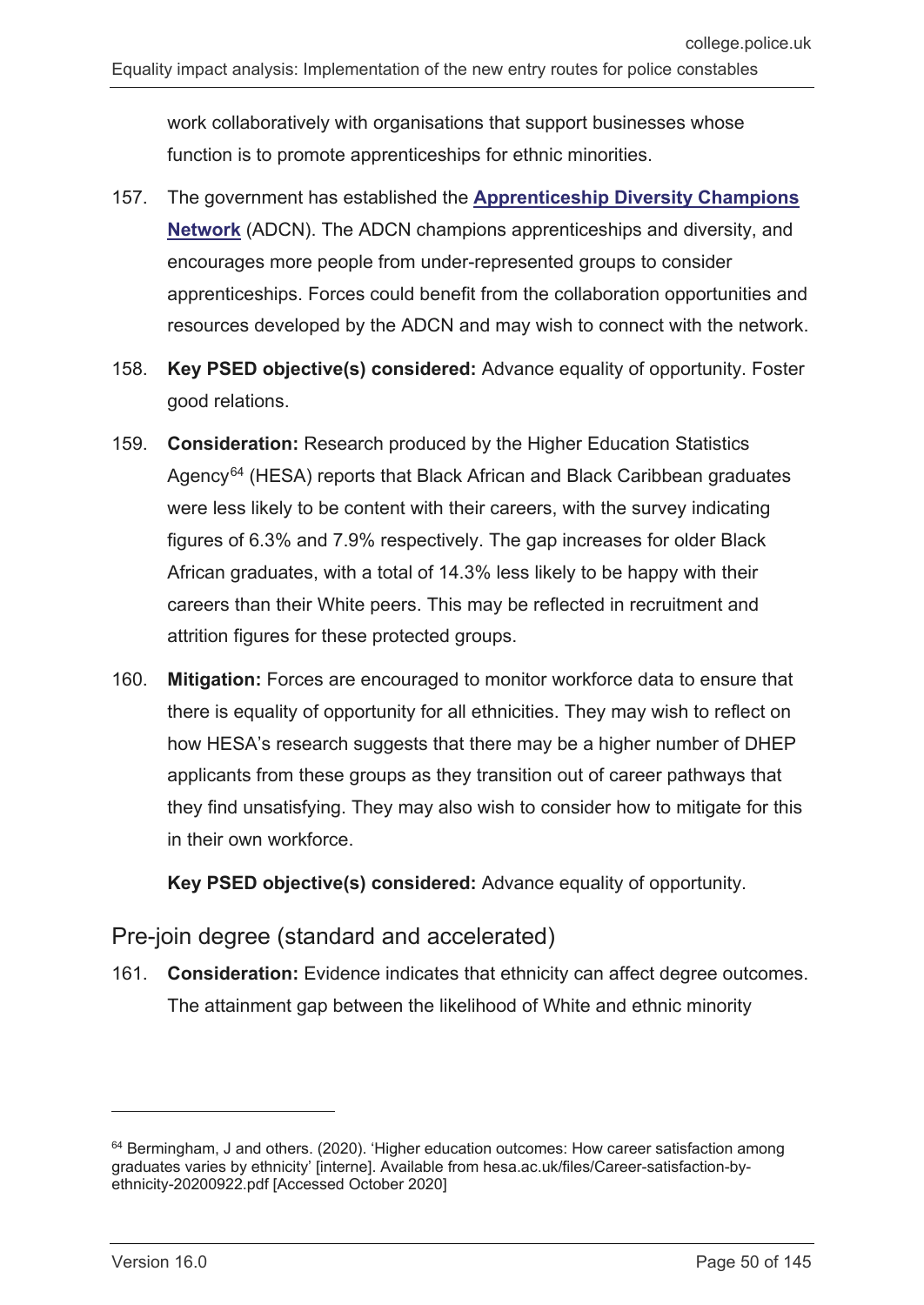students obtaining a first or 2:1 degree outcome is 13%.<sup>[65](#page-50-0)</sup> Other research gives the proportion of White students who achieved a first or 2:1 degree in 2016/17 was 80%. $^{66}$  $^{66}$  $^{66}$  The proportion for Black students was 56%. $^{67}$  $^{67}$  $^{67}$  There are a number of factors that contribute to the attainment gap, including institutional culture and ethnic diversity among role models. Forces are encouraged to ensure that those from an ethnic minority background have as much opportunity to succeed as their White peers.

- 162. **Mitigation:** Forces are encouraged to establish if their partner HEI monitors attainment gaps. If so, enquiries should be made about what mitigating actions are being taken. Some HEIs will be more proactive in this area than others. Once an agreement is in place, the force should collaborate with the HEI to ensure that the pedagogy and other factors pertaining to curriculum provision, such as the assessment method, are inclusive and limit the possibility of an attainment gap. The government introduced new measures in February 2019 to reduce racial inequality in higher education.<sup>[68](#page-50-3)</sup> It is too early to determine if these measures have achieved positive outcomes as yet but, crucially, this holds HEIs accountable for any inequality.
- 163. Forces should also look to strengthen their own equality and inclusion practices. Honest reflections ought to be taken at all levels, including by senior management, of the potential for bias and discrimination in decision making. Robust and committed approaches by senior leaders to obtaining an inclusive work environment can help to secure equality of opportunity for the entire workforce.

**Key PSED objective(s) considered:** Eliminate prohibited behaviours. Advance equality of opportunity. Foster good relations.

<span id="page-50-0"></span><sup>&</sup>lt;sup>65</sup> Universities UK/National Union of Students. (2019). 'Black, Asian and Minority Ethnic Student Attainment at UK Universities: Closing the Gap' [internet]. Available from universitiesuk.ac.uk/policyand-analysis/reports/Documents/2019/bame-student-attainment-uk-universities-closing-the-gap.pdf [Accessed September 2019]

<span id="page-50-1"></span><sup>&</sup>lt;sup>66</sup> The Cabinet Office and others. (2019). 'Universities must do more to tackle ethnic disparity' [internet]. Available from gov.uk/government/news/universities-must-do-more-to-tackle-ethnicdisparity [Accessed September 2019]

<span id="page-50-2"></span> $67$  lbid

<span id="page-50-3"></span><sup>68</sup> Ibid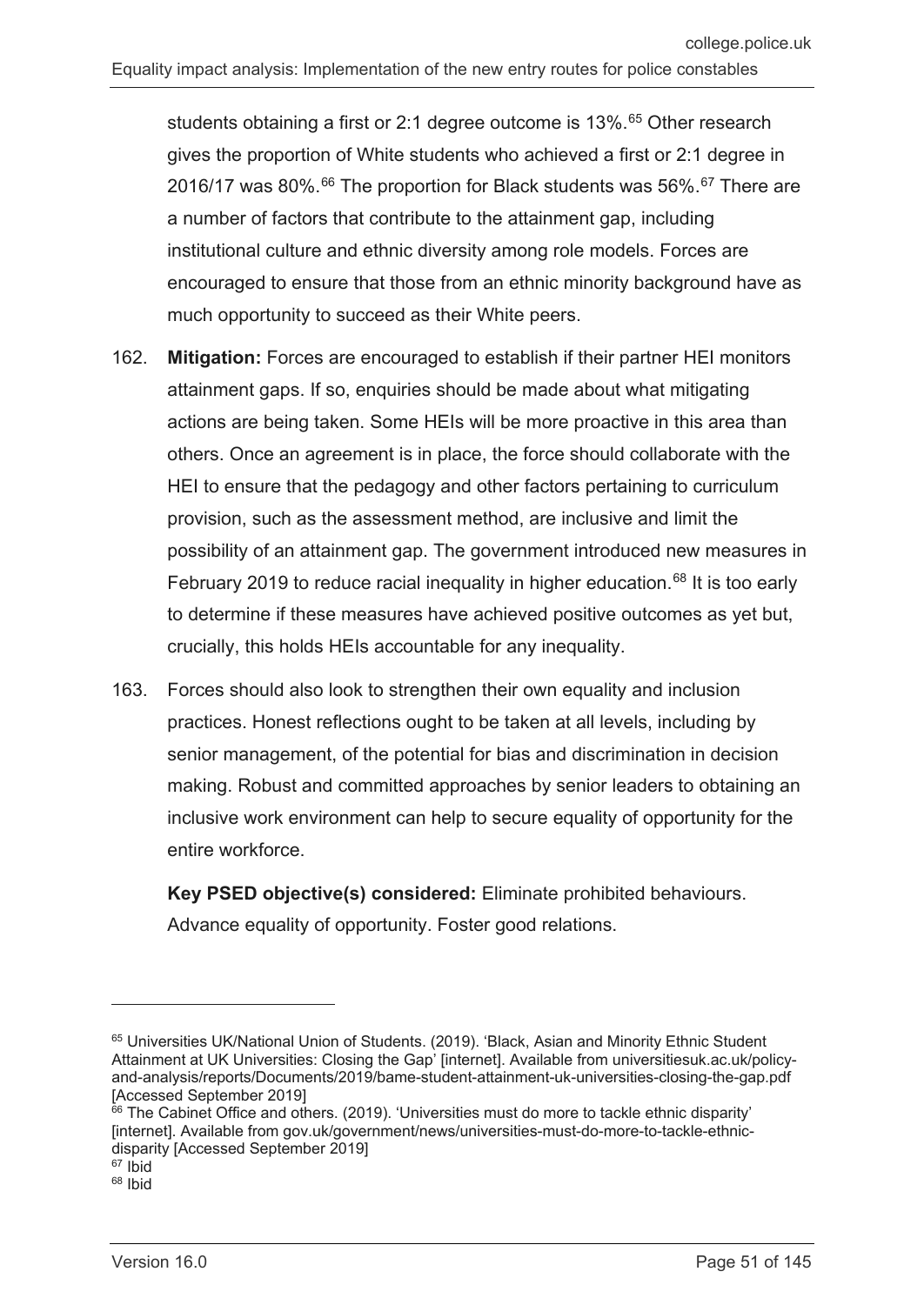- 164. **Consideration:** HEIs continue to make great strides in attracting ethnic minority students. Many use targeted approaches to raise awareness in ethnic minority communities, especially for those where higher education is not the norm. The higher education sector has seen year-on-year increases in participation by those from ethnic minority groups.
- 165. Data indicates a year-on-year increase in the number of ethnic minority undergraduate entrants.[69](#page-51-0)

|         | <b>Asian</b>  |              |               | <b>Black</b> |               | <b>Mixed</b> |               | <b>White</b> |               | <b>Other</b> |  |
|---------|---------------|--------------|---------------|--------------|---------------|--------------|---------------|--------------|---------------|--------------|--|
|         | $\frac{9}{6}$ | <b>Total</b> | $\frac{9}{6}$ | <b>Total</b> | $\frac{9}{6}$ | <b>Total</b> | $\frac{0}{0}$ | <b>Total</b> | $\frac{0}{0}$ | <b>Total</b> |  |
| 2016/17 | 11.0          | 63.540       | 8.5           | 49,140       | 4.0           | 22,925       | 75.0          | 434,580      | 1.6           | 9,290        |  |
| 2017/18 | 11.3          | 65,335       | 8.6           | 49,860       | 4.1           | 23,565       | 74.2          | 428,565      | 1.8           | 10,345       |  |
| 2018/19 | 11.5          | 66,635       | 8.5           | 49,300       | 4.2           | 24,460       | 73.9          | 427,040      | 1.8           | 10,175       |  |
| 2019/20 | 12.2          | 70,660       | 8.7           | 50,655       | 4.5           | 25,840       | 72.6          | 421,730      | 2.0           | 11,635       |  |

The growing proportion of ethnic minority students evidences an appetite for degree-level education from these communities.

166. Although some HEIs have offered policing-related degrees for a number of years, there is no national data available on these. Although the Higher Education Statistics Agency provides student data in relation to gender, age, disability status and ethnicity, it is only at UK level and for 19 broad subject areas, such as social studies and law, not at individual programme level, such as criminology or policing. This data is also rarely available at programme level for individual institutions. As such, the ability to establish the diversity of current or past students undertaking policing-related degrees is difficult.

<span id="page-51-0"></span><sup>&</sup>lt;sup>69</sup> HESA. (2020). 'First year entrants onto undergraduate degrees' [internet]. Available from ethnicityfacts-figures.service.gov.uk/education-skills-and-training/higher-education/first-year-entrants-ontoundergraduate-degrees/latest#by-ethnicity-over-time [Accessed September 2021]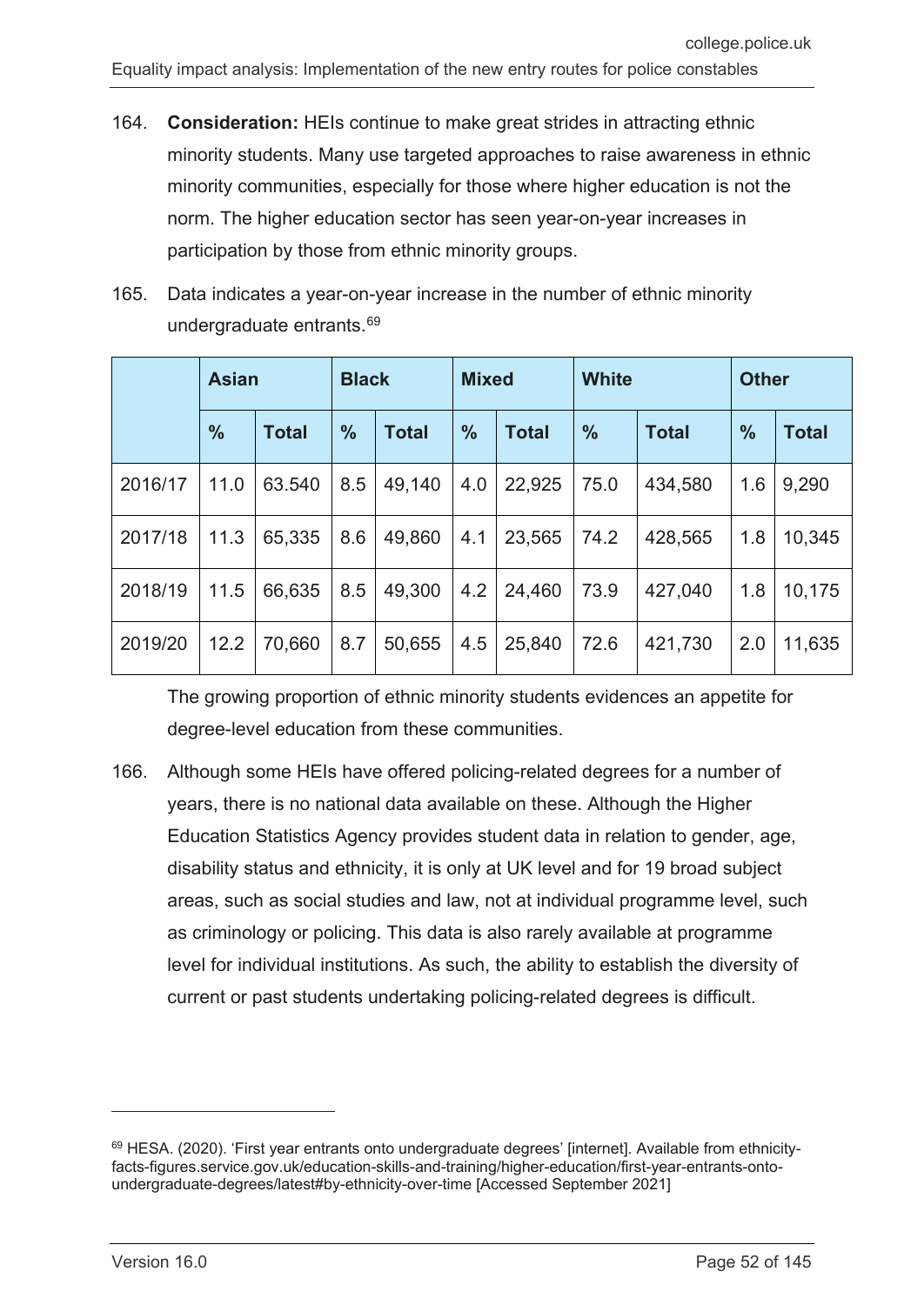167. **Mitigation:** We will continue to work with HEIs to secure access to data regarding the demographic of their student body, so that we can fully assess equality impact. This data should be programme-specific whenever possible.

**Key PSED objective(s) considered:** Advance equality of opportunity.

- 168. **Consideration:** An Equality and Human Rights Commission (EHRC) inquiry confirmed that marginalisation and exclusion is still a significant issue in the higher education sector.<sup>[70](#page-52-0)</sup> Their report confirms that 24% of students from an ethnic minority background had experienced racial harassment since starting their course. This harassment has caused feelings of isolation and loss of confidence, and has affected mental health and wellbeing. This could understandably deter people from ethnic minority groups from applying.
- 169. The prospect of harassment has also deterred students from engaging fully with core activities in an attempt to keep themselves from further harm. This subsequently impacts their performance and outcomes. The EHRC report reveals that around one in twenty ethnic minority students have left their studies due to racial harassment.
- 170. **Mitigation:** HEIs are encouraged to be mindful of these observations and monitor student retention accordingly. All HEIs should have clear, zerotolerance approaches to bullying, harassment and other similar behaviours.
- 171. HEIs should have equality and inclusion policies in place, including formal complains handling procedures. Tackling prejudice and promoting inclusion should be a key priority. Best practice is included in the 'Recommendations' section of the EHRC report.
- 172. **Key PSED objective(s) considered:** Eliminate prohibited behaviours. Advance equality of opportunity. Foster good relations.

<span id="page-52-0"></span> $70$  Equality and Human Rights Commission. (2019). 'Tackling racial harassment: Universities challenged' [internet]. Available from equalityhumanrights.com/sites/default/files/tackling-racialharassment-universities-challenged.pdf [Accessed October 2019]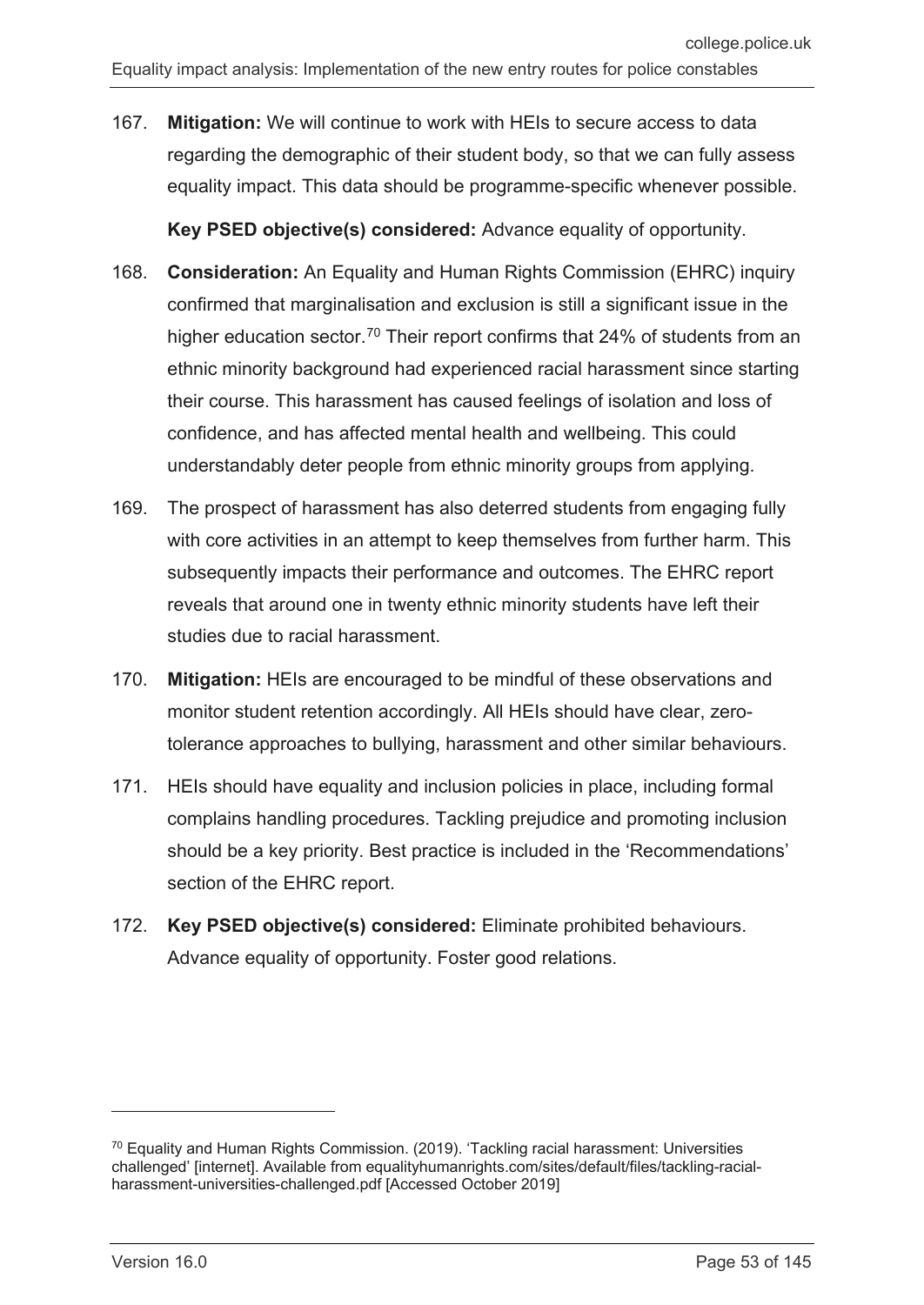### Pre-join (accelerated)

173. **Consideration:** Many of the institutions that first piloted accelerated programmes recognised at the outset that offering more flexible learning provision would widen participation.[71](#page-53-0) We could not access recent data to indicate the demographic of students on accelerated programmes but would welcome any additional information. Figures from 2016/17 indicate the following:

| Proportion of students at HEIs and alternative providers in 2016/17 (%) |    |  |  |
|-------------------------------------------------------------------------|----|--|--|
| Asian                                                                   | 11 |  |  |
| <b>Black</b>                                                            | 19 |  |  |
| Other                                                                   | 9  |  |  |
| White                                                                   | 61 |  |  |

174.

175. **Consideration:** Research indicates that minority ethnic groups have higher rates of poverty than the average population.<sup>[72](#page-53-1)</sup> People from lower socioeconomic backgrounds are often more debt-averse.<sup>[73](#page-53-2)</sup> Those concerned with the expense of higher education may find the two-year accelerated programme appealing. The shorter course duration has the potential to be cheaper with lower overall fees, lower associated costs (for example, travel to

llakes.ac.uk/sites/default/files/58.%20Callender%20and%20Mason.pdf [Accessed March 2020]

<span id="page-53-0"></span> $71$  Outram S. (2009). 'Flexible learning pathfinders: a review of the pilots' final and interim reports' [internet]. Advance HE. Available from advance-he.ac.uk/knowledge-hub/flexible-learning-pathfindersreview-pilots-final-and-interim-reports [Accessed March 2020]

<span id="page-53-2"></span><span id="page-53-1"></span><sup>72</sup> Platt L. (2007). 'Poverty and Ethnicity in the UK' [internet]. Joseph Rowntree Foundation. Available from jrf.org.uk/sites/default/files/jrf/migrated/files/2006-ethnicity-poverty-uk.pdf [Accessed April 2020] <sup>73</sup> Callender C and Mason G. (2017). 'Does student loan debt deter higher education participation? New evidence from England' [internet]. Centre for Learning and Life Chances in Knowledge Economies and Societies. Available from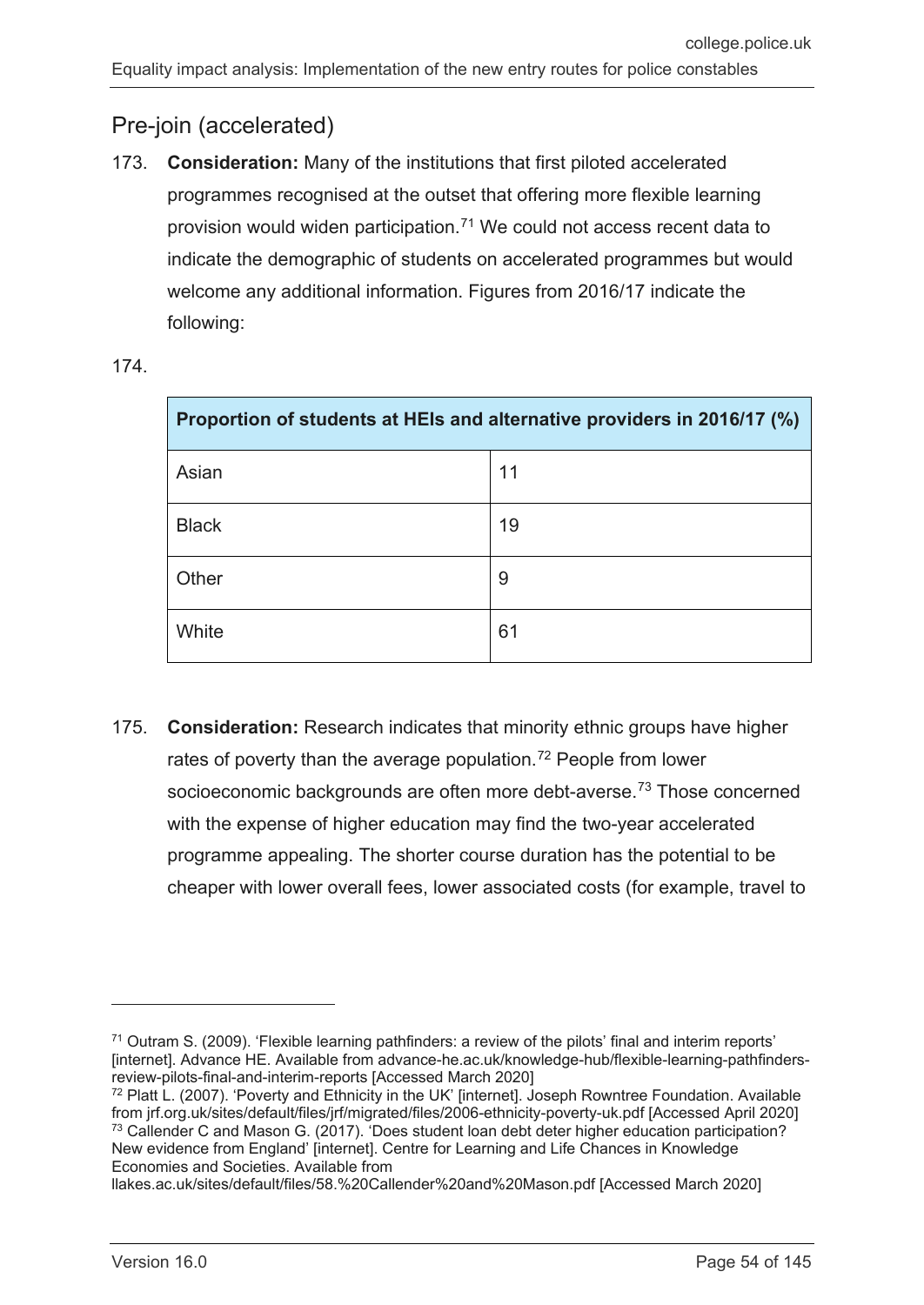campus) and a shorter timeframe for living expenses to accrue. It also allows the student to graduate and enter the workplace more quickly.

- 176. Research has shown that the contribution of accelerated degrees to increasing ethnic diversity is not straightforward. Any contribution is more likely to be indirect due to the degrees' appeal to older students, who are more likely to display 'widening participation characteristics'. [74](#page-54-0)
- 177. **Key PSED objective(s) considered:** Eliminate prohibited behaviours. Advance equality of opportunity.

#### All three routes

- 178. **Consideration:** Localised market research commissioned by the Metropolitan Police Service (MPS) in 2018 showed that the percentage of Black, Asian and minority ethnic respondents who would consider a career in policing after reviewing details on the PCDA and DHEP entry routes increased by between 22% and 27%. This suggests that the offer of professional entry routes into policing, and particularly the opportunity to earn while learning, could prove more appealing to ethnic minority groups than a level 3 entry route.
- 179. The MPS evidence highlights the importance of raising awareness and targeting engagement with ethnic minority communities. We will support forces by facilitating the sharing of emerging practices via the **[National Police](https://recruit.college.police.uk/Pages/home.aspx)  [Jobs and Opportunities Virtual Platform](https://recruit.college.police.uk/Pages/home.aspx)**, the knowledge hubs and other knowledge sharing platforms such as the peer review programme. Examples of effective practice are also included in the appendices to this document and in the College's **[positive action guidance](https://paas-s3-broker-prod-lon-6453d964-1d1a-432a-9260-5e0ba7d2fc51.s3.eu-west-2.amazonaws.com/s3fs-public/College-of-Policing-Positive-Action-Guidance.pdf)**.
- 180. **Key PSED objective(s) considered:** Advance equality of opportunity.
- 181. **Consideration:** We are very grateful to our stakeholders for raising the possibility of adverse impact against potential Black Caribbean and Black African candidates caused by a level 3 qualification entry requirement to be

<span id="page-54-0"></span><sup>74</sup> Department for Education/Institute for Employment Studies. (2017). 'Accelerated degrees in higher education' [internet]. Available from

assets.publishing.service.gov.uk/government/uploads/system/uploads/attachment\_data/file/595637/A ccelerated\_Degrees\_Literature\_Review.pdf [Accessed March 2020]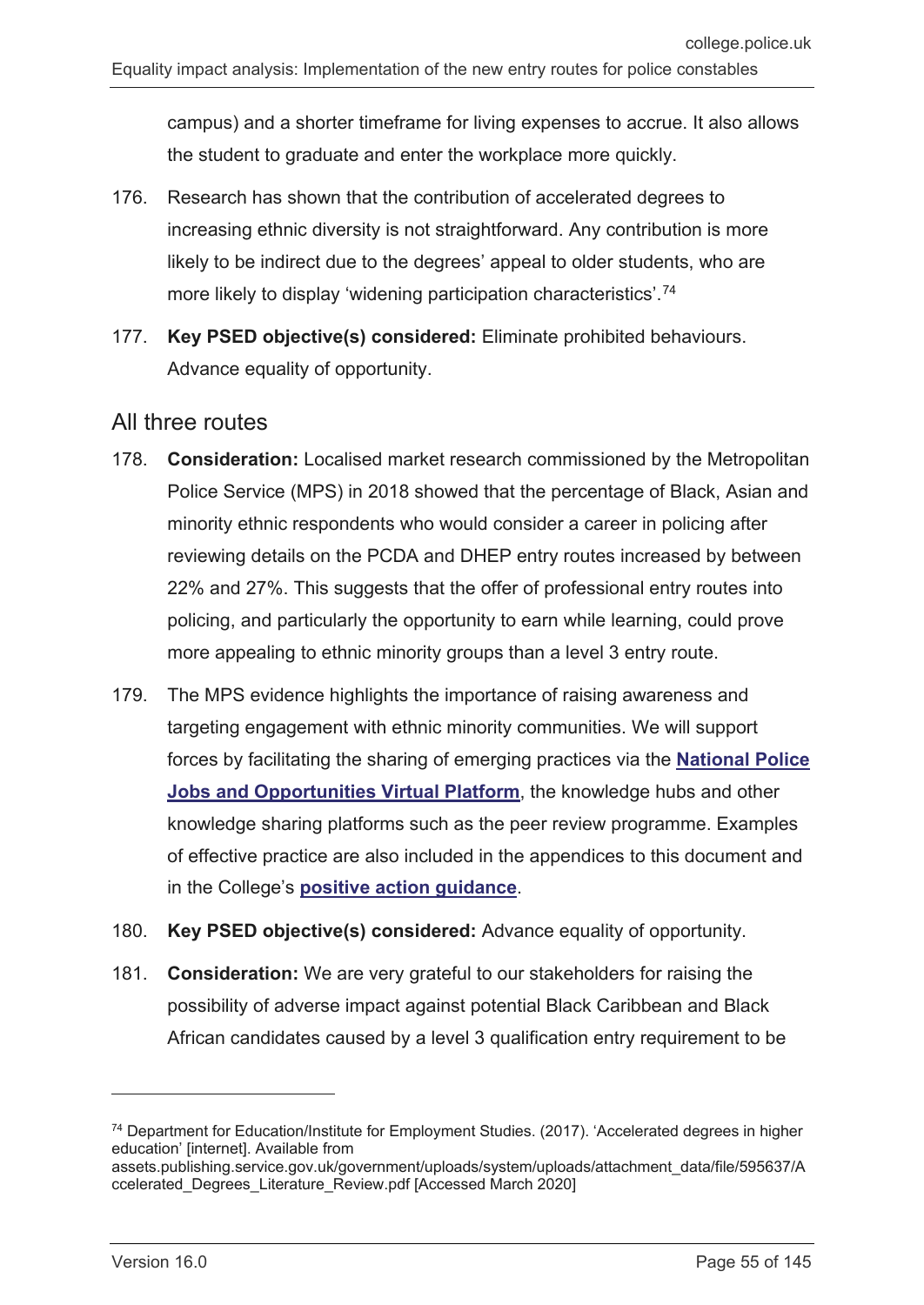eligible to apply to the service. This EIA and the PEQF's development is a product of partnership working. Ensuring that the PEQF does not impose obstacles or limitations to those with under-represented protected characteristics is a key priority for the College and to policing. We welcome the opportunity to explore concerns and introduce improvements and mitigations where possible.

- 182. The level 3 entry requirement pre-dates the introduction of the PEQF and is articulated in police regulations. Regulation 10(1)(ea) provides that 'a candidate for appointment to a police force […] must have a selected qualification or experience'. The determination under Regulation 10 (Annex BA)(a) makes specific reference to 'a level 3 qualification, within the meaning of section 3 of the Education and Skills Act 2008'. For this purpose, reference to a level 3 qualification (as defined in section 3 of the Education and Skills Act 2008) would require a person who wants to be appointed to a police force to have attained an A level (or equivalent) in two subjects. It could be a combination of qualifications at level 3, for example, an A level and a level 3 NVQ.
- 183. Regulation 10 (Annex BA)(c) provides for 'training or work experience […] which is considered by the chief officer to be equivalent to a level 3 qualification'. The statement can only be used to consider applicants with training or work experience that is deemed equivalent to a level 3 qualification, as defined above. This has to be considered and agreed by the chief officer, to help ensure that candidates are able to meet the demands of the initial learning programme and the role.
- 184. In respect to service in policing roles, Annex BA provides for service, for such period as the chief officer may specify, as a special constable, as a police community support officer (PCSO) or in a role that is considered to prepare a person for service. As with training or work experience, this should be considered and agreed by the chief officer, to help ensure that individual applicants are able to meet the demands of the respective initial learning programme and role.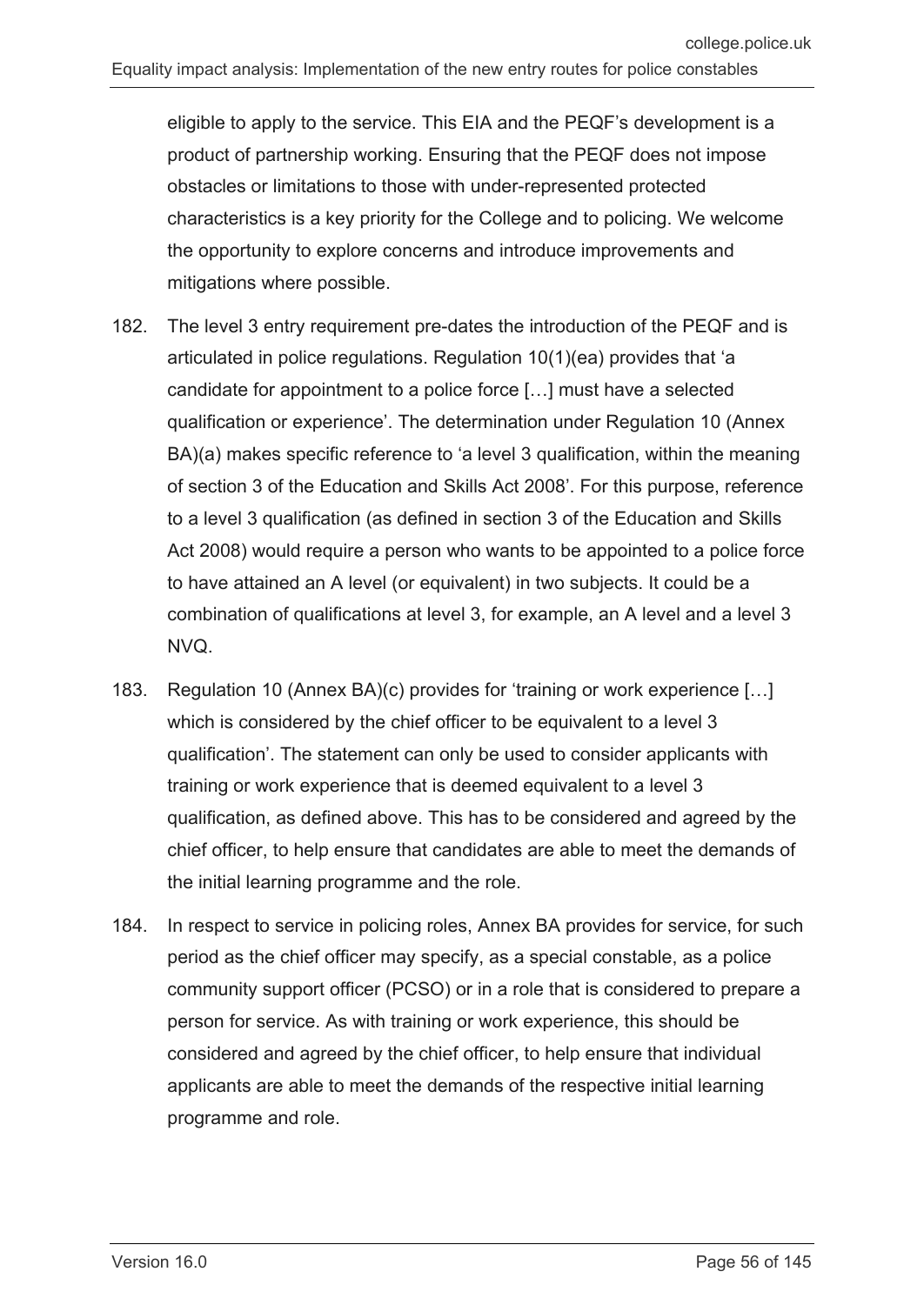- 185. As above, the requirement for level 3 qualifications (or equivalent) for recruitment into the police service pre-dates the introduction of the PEQF. The legislation has remained unchanged since February 2014 (see **[Home Office](https://assets.publishing.service.gov.uk/government/uploads/system/uploads/attachment_data/file/279357/DeterminationsPoliceRegsReg10.pdf)  [Circular 001/2014](https://assets.publishing.service.gov.uk/government/uploads/system/uploads/attachment_data/file/279357/DeterminationsPoliceRegsReg10.pdf)**).
- 186. We are committed to monitoring recruitment and progression outcomes for all ethnic groups and are grateful to stakeholders for sharing learning. The College was shared a link to Department for Education research<sup>[75](#page-56-0)</sup> that highlighted trends in ethnic attainment at GCSE level between 2003 and 2013. The report confirms that in 2003, the odds for Black Caribbean pupils achieving five or more A\* to C GCSE grades were less than half of those of their White peers. For Mixed White and Black Caribbean and Black African pupils, similarly, the odds were only two-thirds of those for White British pupils. By 2013, the report indicates that Black African pupils achieve slightly above the White British average, and that Black Caribbean and Mixed White and Black Caribbean students closed the gap with White British pupils to 2% (80.4% versus 82.7%). A similar pattern emerges for Bangladeshi and Pakistani pupils. Data from 2013 indicates that Indian and Chinese pupils are more likely to achieve five or more A\* to C grades (including English and Mathematics) than White British pupils. The attainment gap between Black Caribbean, Mixed White and Black Caribbean, and Pakistani pupils and White British pupils also closed by 2013, though it is important to recognise that gaps do remain. The study highlighted that only one ethnic group has seen performance decline relative to the White British group. The White Other group, whose figures were above the White British average in 2004 to 2006, fell in 2013 to figures similar to the Black Caribbean, Mixed White and Black Caribbean and Pakistani groups.
- 187. More recent GCSE attainment data continues this trend, with the White Gypsy and Roma and White Irish Traveller pupils obtaining the lowest attainment

 $\overline{a}$ 

<span id="page-56-0"></span><sup>75</sup> Department for Education. (2015). 'Ethnicity, deprivation and educational achievement at age 16 in England: trends over time'. Available from

assets.publishing.service.gov.uk/government/uploads/system/uploads/attachment\_data/file/439867/R R439B-Ethnic\_minorities\_and\_attainment\_the\_effects\_of\_poverty\_annex.pdf.pdf [Accessed November 2020]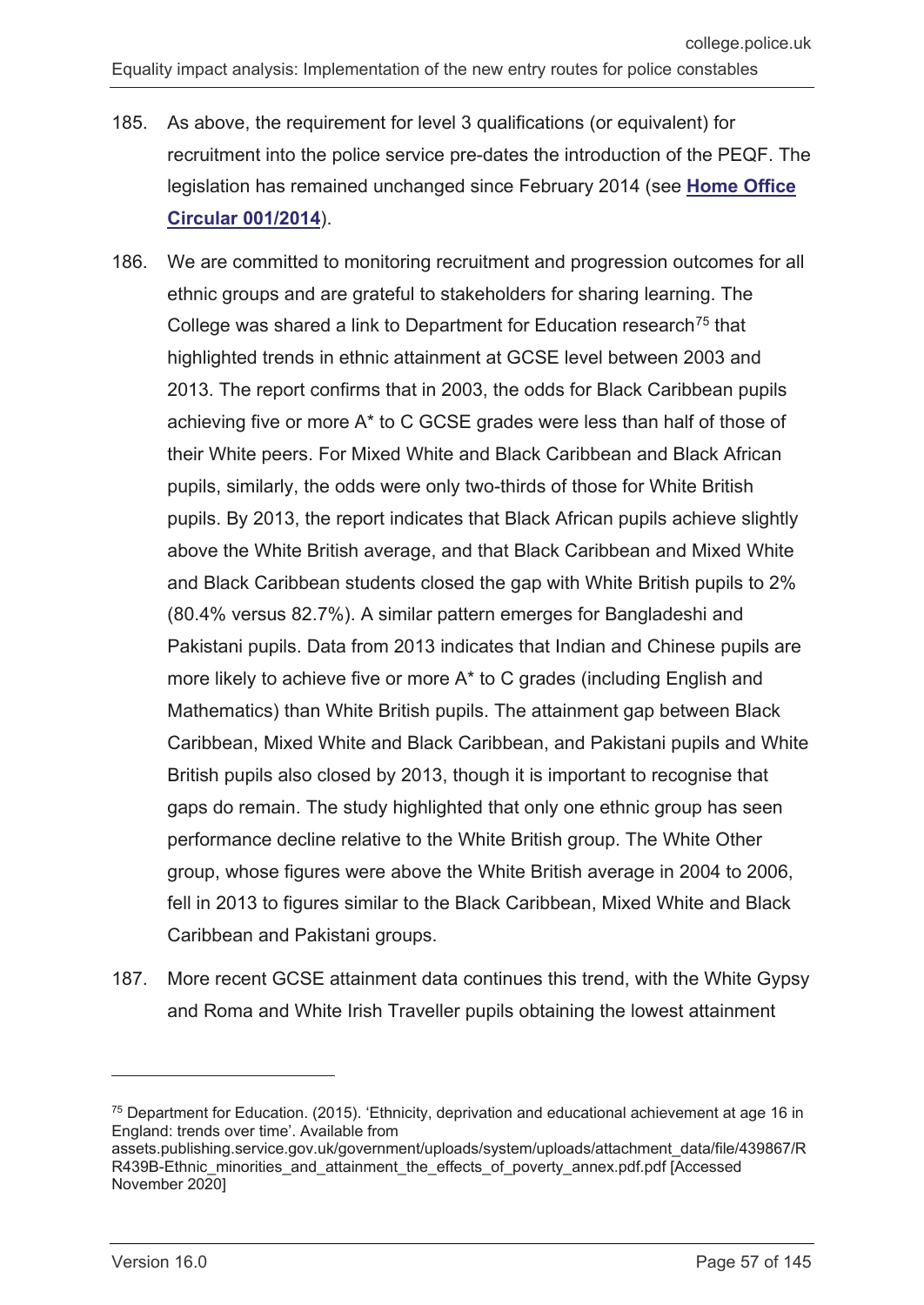scores compared to all other ethnicities. Out of an average attainment score (out of 90.0), Chinese pupils achieved the highest score of 67.6. This is followed by the Asian category (including Bangladeshi, Indian, Pakistani and Asian Other) at 54.5, Mixed at 50.8, Other at 50.6, White at 49.7 and Black at 48.9. White British attainment was 49.7. The second-highest score was the Indian category at 60.7. The White Gypsy and Roma and White Irish Traveller categories' scores were 23.3 and 31.8, respectively. In the Black category, the Black African category score was 50.9, Black Caribbean was 44.0 and Black Other was 47.4.[76](#page-57-0)

- 188. For A-levels, in the 2019 to 2020 academic year, students from the Chinese ethnic group had the highest average point score out of all ethnic groups (44.01). White Irish Travellers had the lowest average point score at 23.94 (though this data has limitations because of the small data set). Black Caribbean students' average point score was 34.09, below the national average of 39.51. The score for White British students at 38.92 was also below the national average.<sup>[77](#page-57-1)</sup> A total of 12.0% of Black students got three A grades or better at A-level, compared to 20.4% of White students. A total of 37.0% of students from the Chinese ethnic group got three A grades or better, the highest of all the ethnic groups.<sup>[78](#page-57-2)</sup>
- 189. Data indicates that ethnic minority participation in further education (A levels and other education options) is increasing, with the percentage of people from ethnic minority groups rising from 19.3% to 22.6% between 2011 and 2019. Over the same period, the number of White students fell by 3.4%.<sup>[79](#page-57-3)</sup> There has

<span id="page-57-0"></span><sup>76</sup> Department for Education. (2021). 'GCSE results (Attainment 8)'. Available from ethnicity-factsfigures.service.gov.uk/education-skills-and-training/11-to-16-years-old/gcse-results-attainment-8-forchildren-aged-14-to-16-key-stage-4/latest#main-facts-and-figures [Accessed April 2021]

<span id="page-57-1"></span><sup>77</sup> Department for Education. (2021). 'Average score for students taking A levels and other qualifications'. Available from ethnicity-facts-figures.service.gov.uk/education-skills-and-training/alevels-apprenticeships-further-education/average-score-for-students-taking-a-levels-and-otherqualifications/latest [Accessed April 2021]

<span id="page-57-2"></span> $78$  Department for Education. (2020). 'Students getting 3 A grades or better at A level'. Available from ethnicity-facts-figures.service.gov.uk/education-skills-and-training/a-levels-apprenticeships-furthereducation/students-aged-16-to-18-achieving-3-a-grades-or-better-at-a-level/latest [Accessed April 2021]

<span id="page-57-3"></span><sup>79</sup> Office for National Statistics. (2021). 'Further education participation'. Available from ethnicity-factsfigures.service.gov.uk/education-skills-and-training/a-levels-apprenticeships-further-education/furthereducation-participation/latest [Accessed March 2021]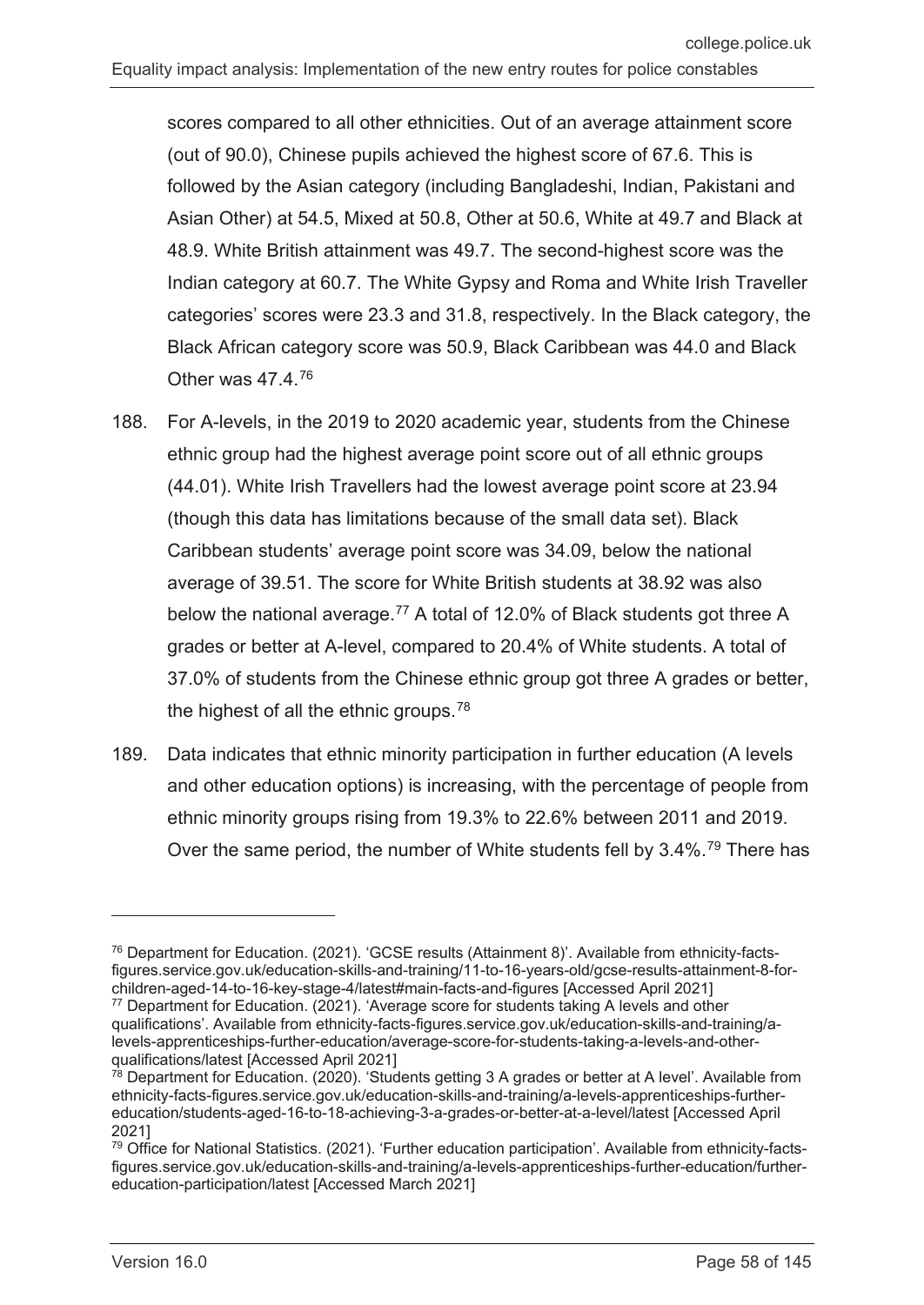been a continued increase in the percentage of ethnic minority state school pupils getting a higher education place since 2011. The percentage of Black pupils getting a higher education place has increased by 19.1% since 2010, from 28.4% to 47.5%. The same increase applied to pupils who identified as Chinese, increasing from 52.6% in 2010 to 71.7% in 2020. A similar figure was seen for pupils who identified as Asian – an 18.1% increase from 35.0% in 2010 to 53.1% in 2020. Between 2006 and 2020, Black pupils had the biggest entry rate increase out of all other ethnic groups, from 21.6% to 47.5%. The percentage of White pupils getting a higher education place between 2006 and 2020 increased from 21.8% to 32.6%.<sup>[80](#page-58-0)</sup>

- 190. The requirement for level 3 qualifications (or equivalent) for recruitment into the police service pre-dates the introduction of the PEQF. As before, the regulations around this requirement has existed since February 2014 and has not changed with the introduction of PEQF. However, data indicates that there are attainment differentials between ethnic groups at academic level 3. This necessitates ongoing review of application and recruitment data, particularly at ethnicity subset level. This will allow forces to identify whether there are limitations in recruitment requirements that may act as a barrier to equal opportunity. Future census collections will include the ethnicity codes used by the ONS, known as '18+1'. This will facilitate the detailed analysis required.
- 191. **Consideration:** Business in the Community (BITC) have published research on the experience of Black employees. The report confirms that of the Black employees surveyed, 74% said that career progression was important to them, compared to 42% for White employees. However, only 33% of Black employees believed that their organisation treated everyone equally when it came to progression. A total of 55% felt that they had to leave the organisation to progress. [81](#page-58-1)

 $\overline{a}$ 

<span id="page-58-0"></span><sup>80</sup> Universities and Colleges Admissions Service. (2020). 'Entry rates into higher education'. Available from ethnicity-facts-figures.service.gov.uk/education-skills-and-training/higher-education/entry-ratesinto-higher-education/latest#by-ethnicity-over-time [Accessed March 2021]

<span id="page-58-1"></span><sup>&</sup>lt;sup>81</sup> BITC. (2020). 'The race at work Black voices report' (internet). Available from bitc.org.uk/wpcontent/uploads/2020/08/bitc-report-race-blackvoices-august20.pdf [Accessed October 2020]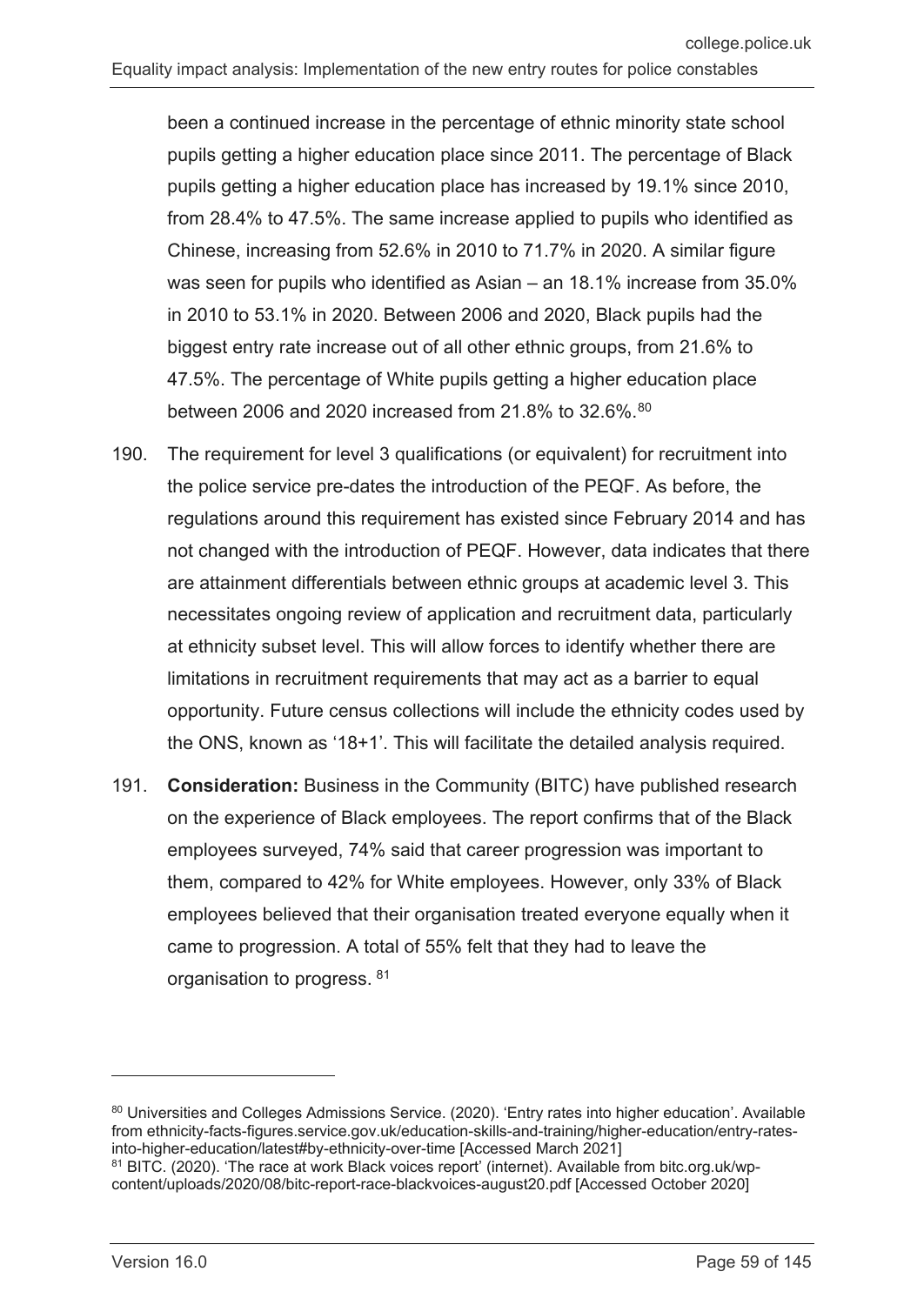192. **Mitigation:** Forces are encouraged to review these findings further and ensure that access to progression is equal for people of all ethnicities. It is recommended that forces undertake workforce data monitoring to understand if there is disproportionality in progression. Research undertaken by Intel<sup>[82](#page-59-0)</sup> tells us that of the 18 to 24 year olds they had surveyed in a recent study, 56% agreed that they would be hesitant to take a job in an organisation that does not have people from under-represented groups in senior leadership roles. Great work is being undertaken at force level to consider progression. The College runs the **[Aspire](https://www.college.police.uk/career-learning/learning/courses/aspire-leadership-development-programme)** leadership development programme that provides support to aspiring future leaders from under-represented groups. We have also commenced work on a new talent management programme. To raise awareness of potential professional pathways, we have produced role profiles, which are available on **[our website](https://profdev.college.police.uk/professional-profiles/profiles/)** and provide an overview of different roles in the service. These are accompanied by **[career pathway](https://www.college.police.uk/career-learning/career-development/career-pathways/investigation/detective-sergeant-lucy-edgeworth)  [profiles and guidance](https://www.college.police.uk/career-learning/career-development/career-pathways/investigation/detective-sergeant-lucy-edgeworth)**. Equal access to progression promotes job satisfaction and helps to attract the best talent in future recruitment.

**Key PSED objective(s) considered:** Foster good relations, advance equality of opportunity.

#### Data

- 193. The 2020 Police Workforce Census did not use the 18+1 classification now used as the national standard for collecting ethnicity data. This was determined by the Home Office and not by the College. From 2021, the 18+1 classification will be used for future collections.
- 194. The data for 371 new joiners was recorded as 'not stated'. These entries have been removed from the analysis. The percentage of 'not stated' responses was higher for DHEP (8.6%) and PCDA (7.3%) compared to IPLDP (1.7%). The higher percentage of 'not stated' entries for PEQF routes may be due to data management and access issues within forces when providing this information for the first time, rather than non-disclosure among recruits. Given

 $\overline{a}$ 

<span id="page-59-0"></span><sup>82</sup> Intel. (2020). 'Inclusion: The deciding factor' (internet). Available from newsroom.intel.com/wpcontent/uploads/sites/11/2020/08/intel-inclusion-diversity-report.pdf [Accessed September 2020]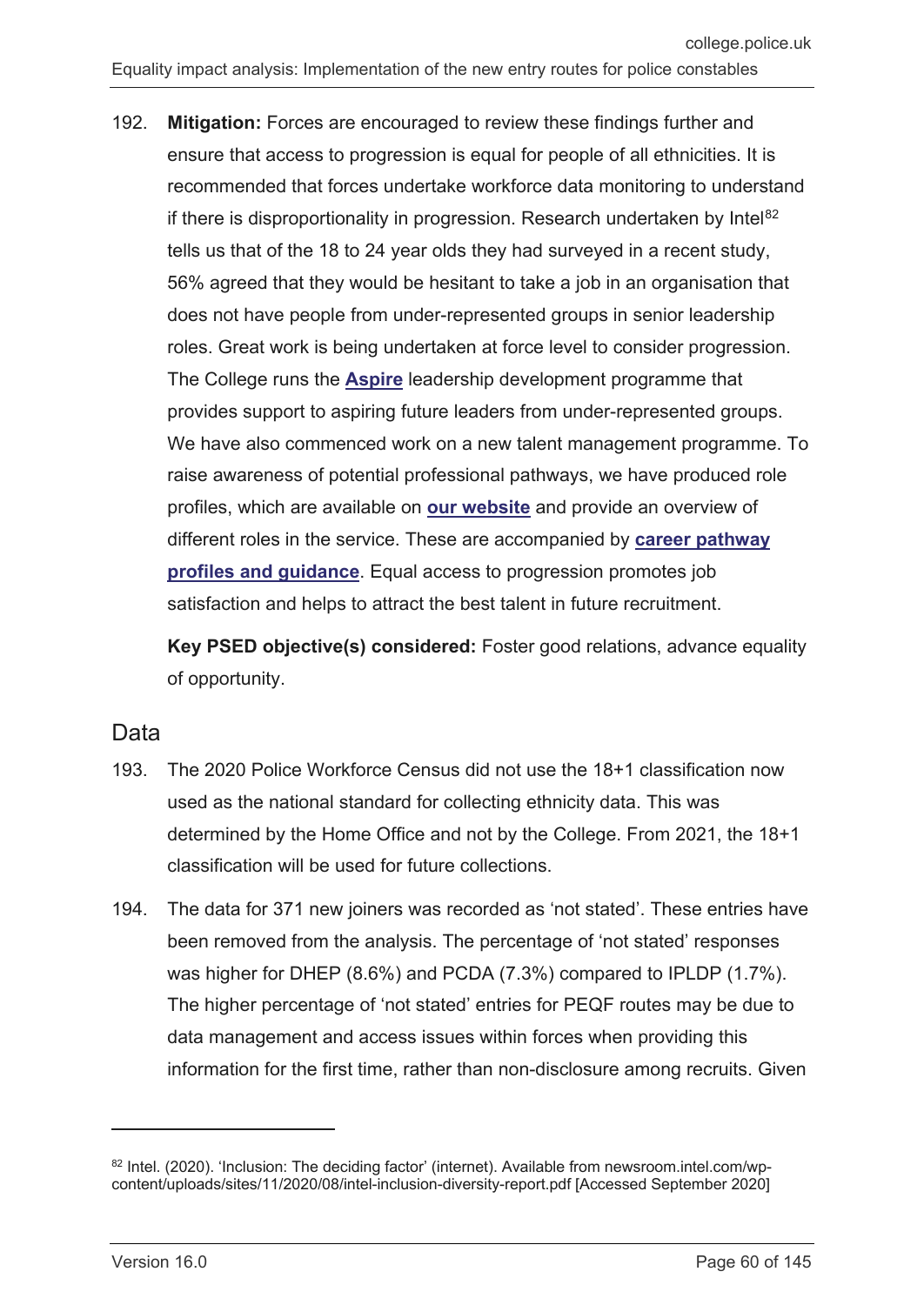the difference in 'not stated' responses between IPLDP and PEQF routes, additional caution is required when making comparisons. It should be noted that the 2019/20 census does not include data from the MPS, so comparison with other data sets that includes MPS data may be of limited value.

195. As previously stated, there are further limitations to the workforce census data, as not all forces submitted entry route data. There are also variances between forces in marketing and recruitment approaches that will affect recruitment demographic. The figures here are not a complete representation of recruitment but is the best data available to us. Police Now have shared thorough data for their programmes for the same time period. This can be found in **[Appendix 6](#page-142-0)**.

196.

|                                                          | Ethnic minority $83$ (%) | White $(\%)$ |
|----------------------------------------------------------|--------------------------|--------------|
| <b>IPLDP</b> ( $N=5,044$ )                               | 6.9                      | 93.0         |
| <b>PEQF</b> (PCDA and all<br>DHEP routes)<br>$(N=1,816)$ | 7.2                      | 92.7         |

197. The ethnic minority category can be deconstructed to provide the following figures $84$ :

<span id="page-60-0"></span><sup>83</sup> As above, this follows the Home Office counting rules and does not include White minorities. As per Home Office rules, White minority groups fall under the 'White' subset.

<span id="page-60-1"></span><sup>&</sup>lt;sup>84</sup> Due to limitations with the way workforce census data is collected, there is no way to further deconstruct these categories. This will likely be mitigated for in future collections (see paragraph 187).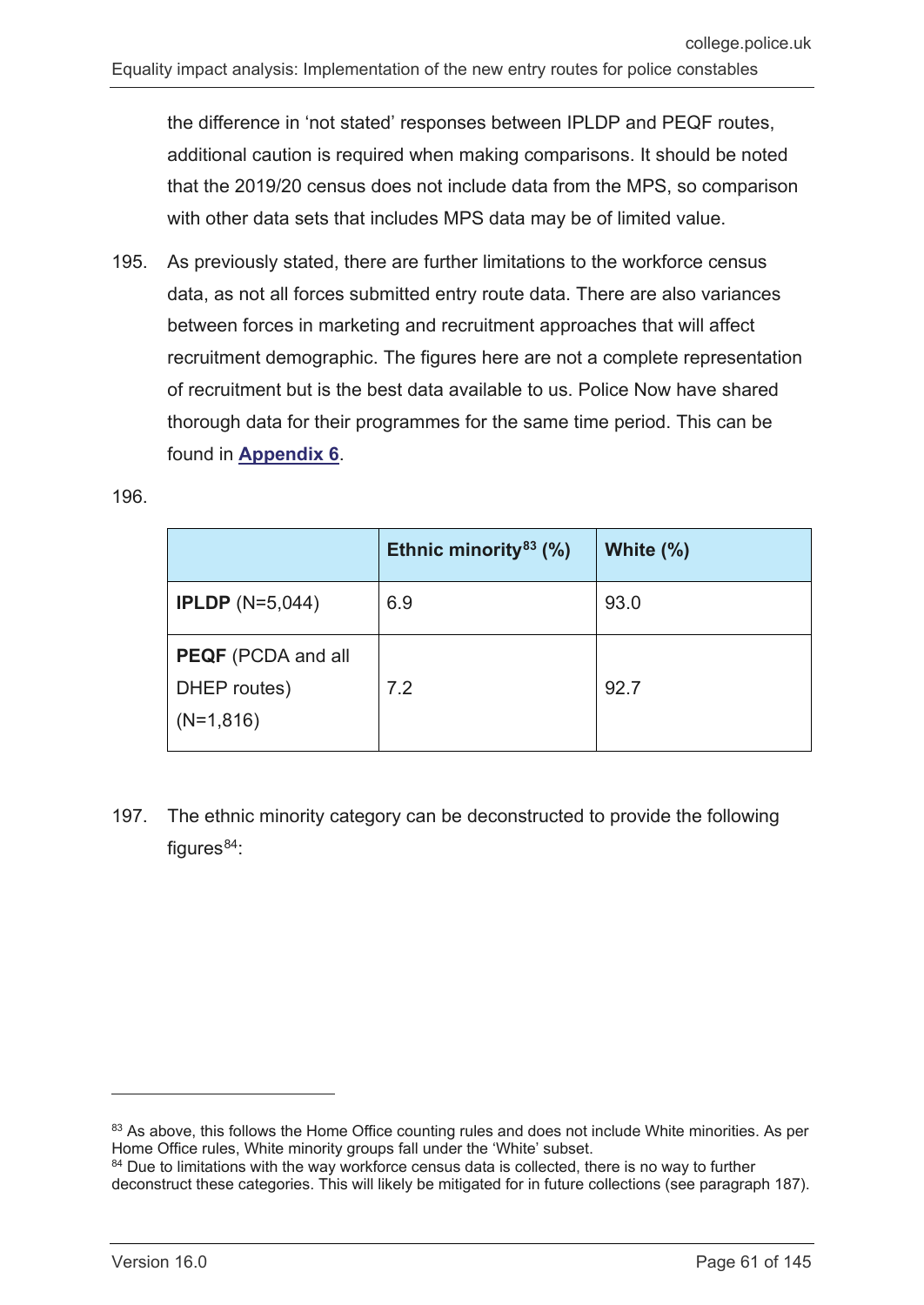|                                                          | Asian <sup>85</sup><br>(%) | Black (%) | <b>Mixed</b><br>ethnicity<br>(%) | <b>Other</b><br>(%) |
|----------------------------------------------------------|----------------------------|-----------|----------------------------------|---------------------|
| <b>IPLDP</b> ( $N=5,044$ )                               | 3.5                        | 0.9       | 2.2                              | 0.3                 |
| <b>PEQF</b> (PCDA and all<br>DHEP routes)<br>$(N=1,816)$ | 4.4                        | 0.4       | 2.1                              | 0.3                 |

198. The full summary provides the following figures:

|                                        | <b>Asian</b><br>(% ) | <b>Black</b><br>(% ) | <b>Mixed</b><br>(%) | <b>Other</b><br>(% ) | <b>Ethnic</b><br>minority<br>groups<br>total $(\%)$ | <b>White</b><br>(% ) |
|----------------------------------------|----------------------|----------------------|---------------------|----------------------|-----------------------------------------------------|----------------------|
| <b>IPLDP</b><br>$(N=5,044)$            | 3.5                  | 0.9                  | 2.2                 | 0.3                  | 6.9                                                 | 93.0                 |
| <b>PCDA</b><br>$(N=1,221)$             | 3.4                  | 0.4                  | 1.9                 | 0.1                  | 5.8                                                 | 94.2                 |
| <b>DHEP</b> (N=595)                    | 6.4                  | 0.5                  | 2.7                 | 0.8                  | 10.4                                                | 89.6                 |
| Standard<br>DHEP (N=382)               | 5.2                  | 0.8                  | 1.6                 | 0.5                  | 8.1                                                 | 91.9                 |
| <b>Detective</b><br><b>DHEP (N=15)</b> | 6.7                  | $\overline{0}$       | 6.7                 | $\overline{0}$       | 13.4                                                | 86.7                 |

 $\overline{a}$ 

<span id="page-61-0"></span> $85$  'Asian' and 'Chinese' were collected as separate sub-sets as part of the workforce census collection. The figures have been aggregated to better align to the national diversity code standard.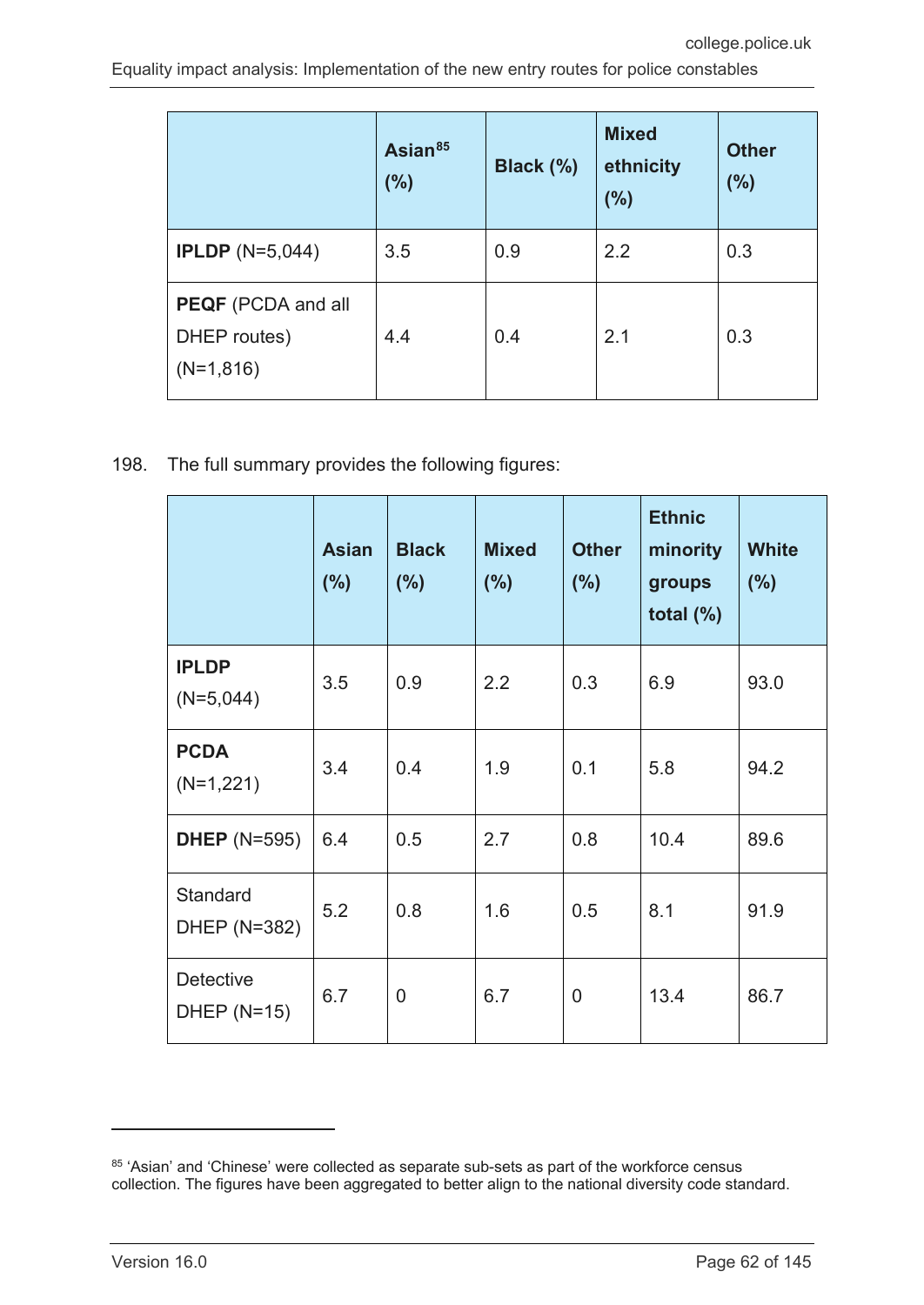|                                                                                    | <b>Asian</b><br>(%) | <b>Black</b><br>(%) | <b>Mixed</b><br>(%) | <b>Other</b><br>(%) | <b>Ethnic</b><br>minority<br>groups<br>total $(\%)$ | <b>White</b><br>(%) |
|------------------------------------------------------------------------------------|---------------------|---------------------|---------------------|---------------------|-----------------------------------------------------|---------------------|
| Police Now-<br><b>Detective</b><br>Programme <sup>86</sup><br>$(N=91)$             | 3.3                 | $\overline{0}$      | 7.7                 | $\overline{0}$      | 11.0                                                | 89                  |
| Police Now-<br>Neighbourhood<br>$(N=107)$                                          | 13.1                | $\overline{0}$      | 1.9                 | 2.8                 | 17.8                                                | 82.2                |
| Pre-join<br>Degree in<br><b>Professional</b><br>Policing <sup>87</sup><br>$(N=19)$ | 5.3                 | $\mathbf 0$         | $\mathbf 0$         | $\overline{0}$      | 5.3                                                 | 94.7                |
| <b>Other</b><br>$(N=1, 412)$                                                       | 3.3                 | 0.9                 | 2.3                 | 0.1                 | 6.6                                                 | 93.3                |
| <b>Total new</b><br>joiners<br>$(N=8,291)$                                         | 3.6                 | 0.8                 | 2.2                 | 0.3                 | 6.9                                                 | 93                  |

199. The proportion of ethnic minority new recruits on both programmes is lower than the national workforce average provided in the 2020 Home Office ADR

<span id="page-62-0"></span><sup>86</sup> Please see Appendix 6 for complete Police Now programme data, shared with the College by Police Now.

<span id="page-62-1"></span><sup>87</sup> As above, regarding the validity of this figure.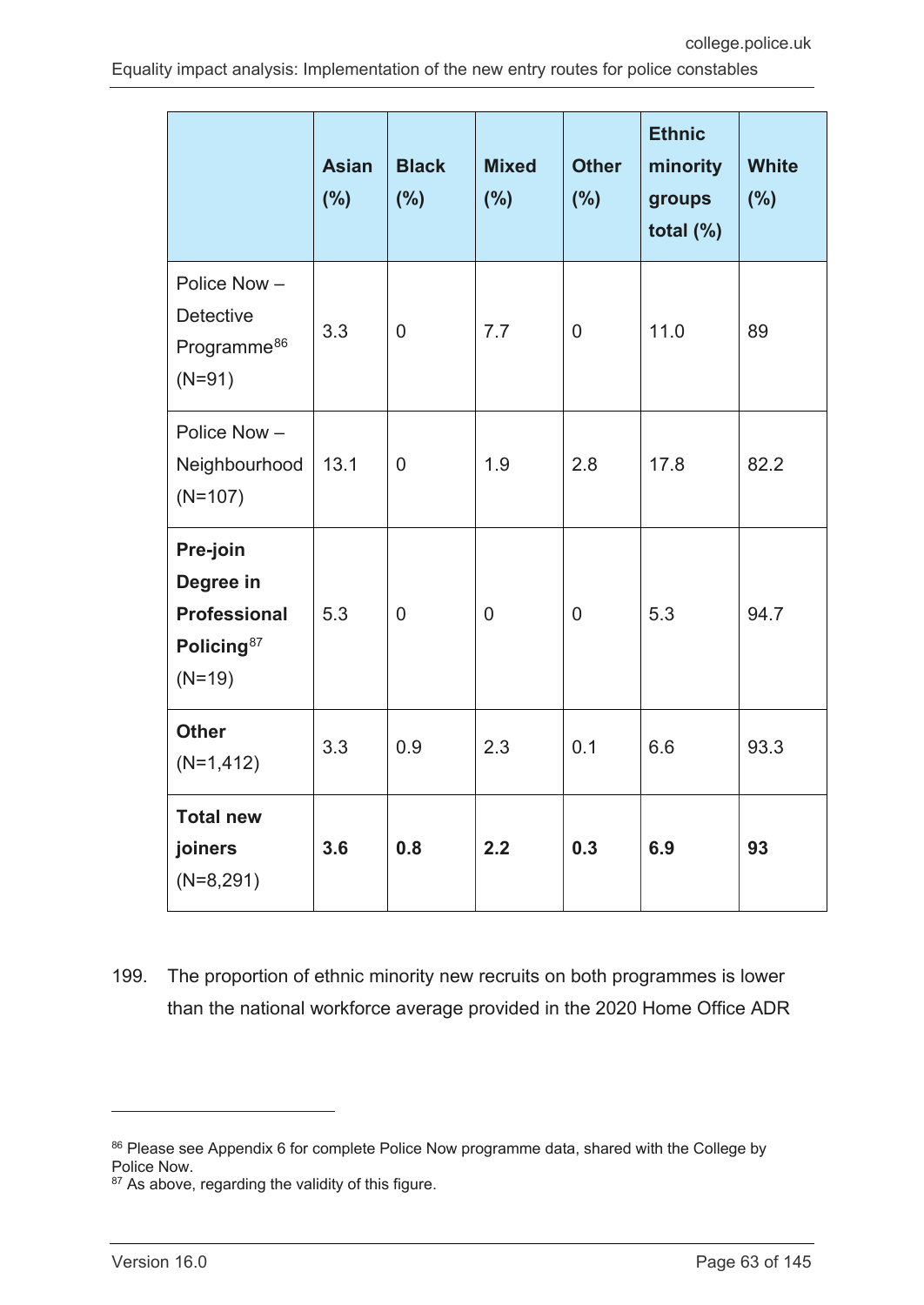$(10\%)$ .<sup>[88](#page-63-0)</sup> Of those who shared information about their ethnicity, the majority of recruits identified as White. The proportion of PEQF recruits who identified as ethnic minority was 7.2%. For the PCDA programme, 94.2% of recruits identified as White and 5.8% identified as ethnic minority. DHEP has the highest proportion of ethnic minority joiners at 10.4%. The percentage of new joiners from the Black ethnic group is less than 1% for all entry routes including IPLDP.

200. The MPS had not implemented the PEQF routes at the time of the 2020 national workforce census. They have shared their PEQF ethnic minority recruitment data between January and March 2021.

| <b>PCDA</b>          | <b>Ethnic minority (%)</b> |
|----------------------|----------------------------|
| January 2021         | 36                         |
| <b>February 2021</b> | 26                         |
| <b>March 2021</b>    | 16                         |

201.

| <b>DHEP</b>   | Ethnic minority (%) |
|---------------|---------------------|
| January 2021  | 15                  |
| February 2021 | 15                  |

| DHEP (U)          | <b>Ethnic minority (%)</b> |
|-------------------|----------------------------|
| <b>March 2021</b> | 65                         |

<span id="page-63-0"></span><sup>88</sup> Office for National Statistics. (2020). 'Regional ethnic diversity' [internet]. Available from ethnicityfacts-figures.service.gov.uk/uk-population-by-ethnicity/national-and-regional-populations/regionalethnic-diversity/latest [Accessed March 2021]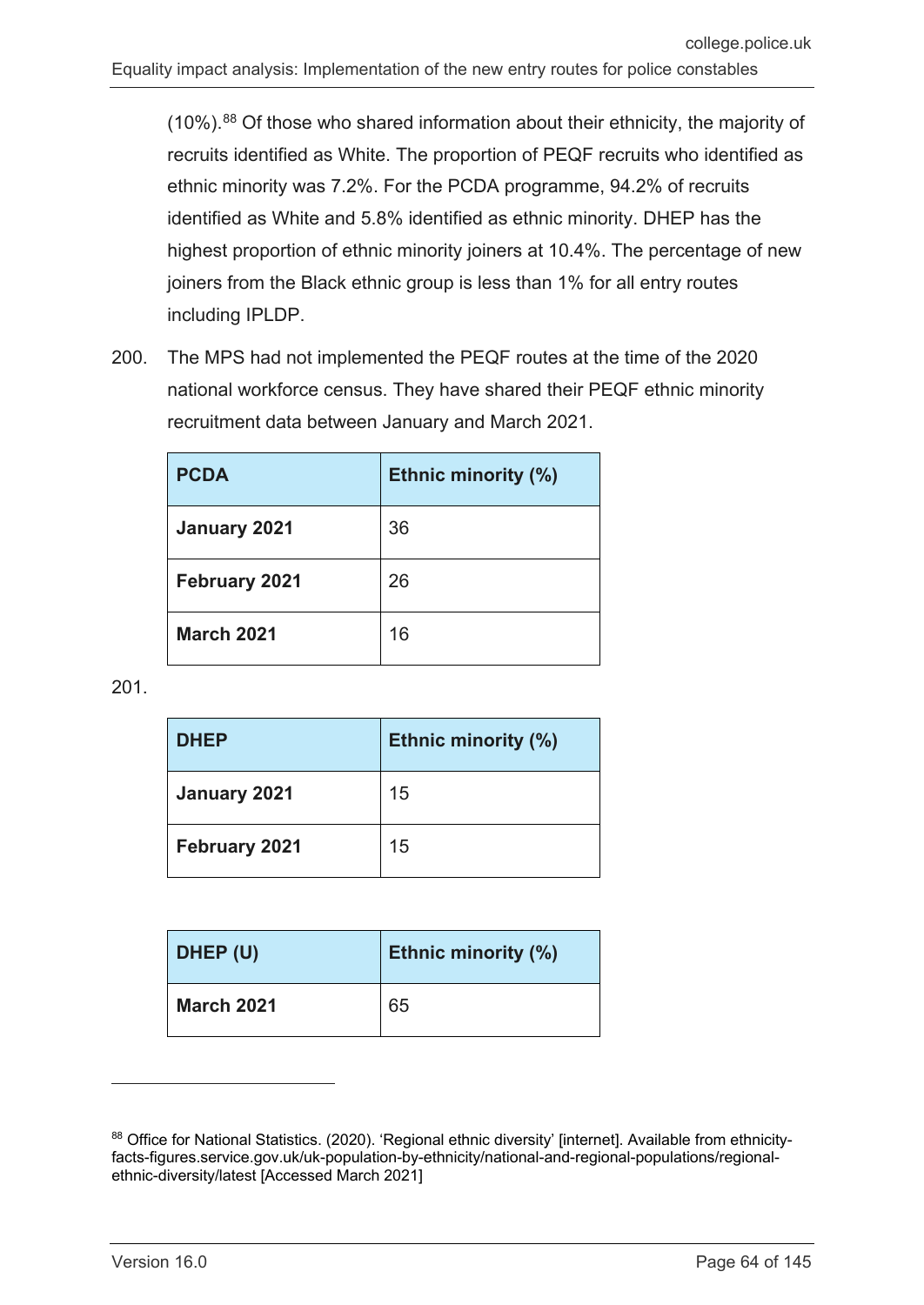| DHEP (DC)         | <b>Ethnic minority (%)</b> |
|-------------------|----------------------------|
| <b>March 2021</b> | 19                         |

202. For comparison, they have also shared IPLDP recruitment data between January and March 2019 and 2020.

| <b>IPLDP</b>         | <b>Ethnic minority (%)</b> |
|----------------------|----------------------------|
| January 2019         | 21                         |
| <b>February 2019</b> | 23                         |
| <b>March 2019</b>    | 25                         |
| January 2020         | 15                         |
| <b>February 2020</b> | 19                         |
| <b>March 2020</b>    | 20                         |

- 203. IPLDP data suggests that serving with the MPS had become less appealing as a career to those who identify with an ethnic minority group, with the proportion of ethnic minority recruits falling between 2019 and 2020. However, this figure increases in 2021 with PCDA ethnic minority recruitment as high as 36% in January, 25% in February and 16% in March 2021. Figures were also positive for DHEP programmes, with 15% of recruits identifying with an ethnic minority group in January and February 2021. Data for the March intake of the uniformed DHEP programme was 65%, well over the workforce average and the national and city-wide demographic.
- 204. We have also received information from Police Now indicating that 24% of participants on their 2021 detective entry programme and 27% of participants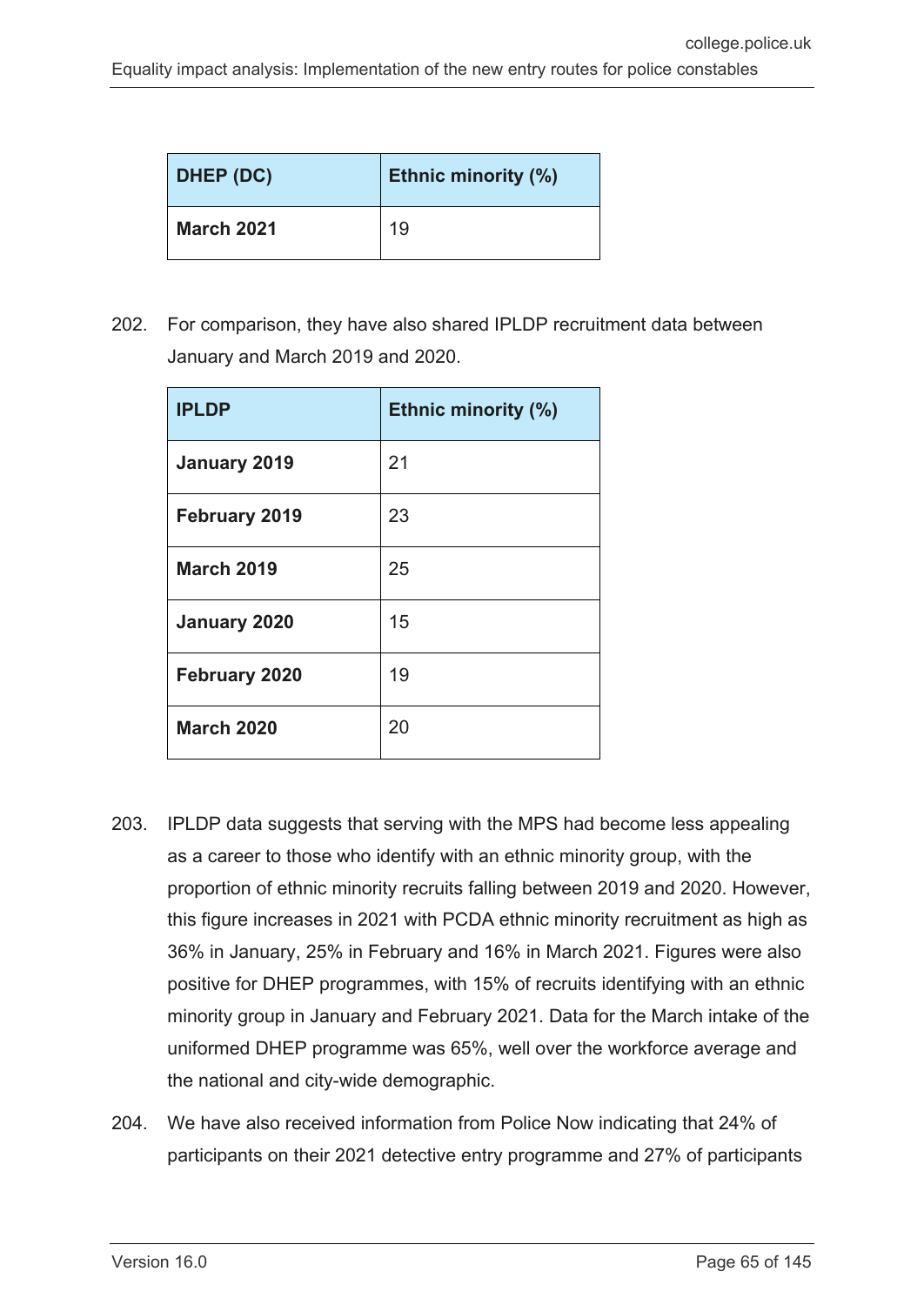on their most recent DHEP neighbourhood programme identify as Black, Asian or minority ethnic.

205. Expansion of the census to the 18+1 classification will allow for more detailed analysis. Forces are encouraged to monitor recruitment, retention and progression of the ethnic demographic of their new recruits, to ensure that any entry routes used have no adverse impact upon under-represented groups. Where adverse impact is identified, mitigating action should be taken when possible.

## Religion or belief

## PCDA

- 206. **Consideration:** Student loans are not currently compliant with Sharia law. The government has been seeking to develop a compliant loan system, but this has not yet been done. While there are banks that offer compliant loans, the absence of a government student loan offering leads to the possibility that PCDA may be an appealing option for Muslim people, as it provides an opportunity to obtain a degree qualification without the need to take a loan.
- 207. **Key PSED objective(s) considered:** Advance equality of opportunity.

#### DHEP and Pre-join degree (standard and accelerated)

208. **Consideration:** Student loans are not currently compliant with Sharia law. This could impact Muslim candidate access to the pre-join degree.

**Mitigation:** This is not unique to PEQF entry routes. As above, the government has been seeking to develop a compliant loan system, but this has not yet been completed. We will continue to monitor the situation. HEIs may wish to provide guidance to prospective students of the different finance options available, including providers of Sharia-compliant loans. The data provided by HESA below suggests that the absence of a compliant funding system has not been a significant deterrent with a slight increase in participation figures between 2018/19 and 2019/20.

**Key PSED objective(s) considered:** Advance equality of opportunity.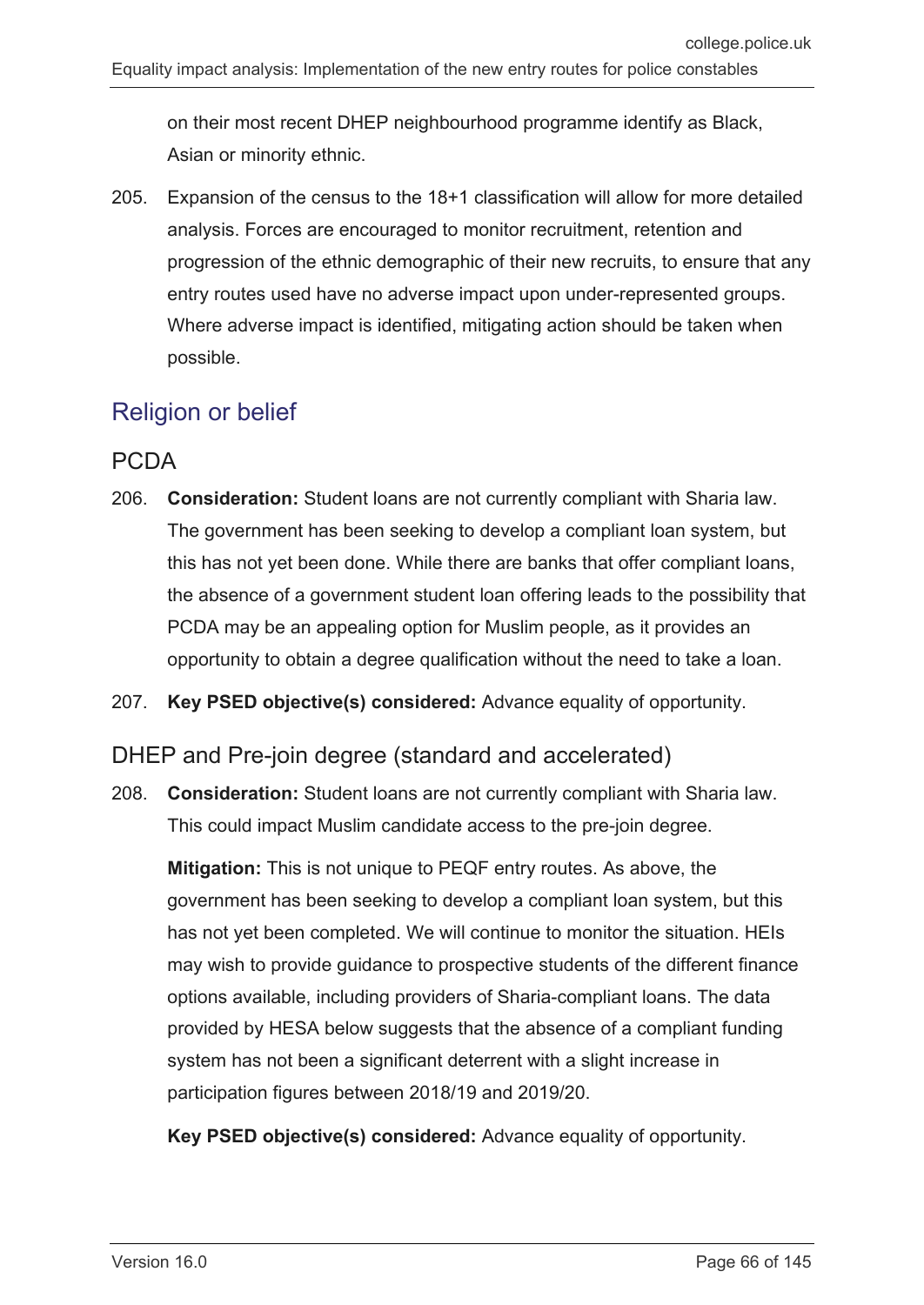209. **Consideration:** Data indicates little variance in higher education religious demographic between 2018/19 and 2019/20:[89](#page-66-0)

|                                 | 2018/19 (%)    | 2019/20 (%)    |
|---------------------------------|----------------|----------------|
| No religion                     | 50             | 49             |
| <b>Buddhist</b>                 | $\overline{1}$ | 1              |
| Christian                       | 32             | 31             |
| Hindu                           | $\overline{2}$ | 3              |
| Jewish                          | $\overline{0}$ | $\overline{0}$ |
| <b>Muslim</b>                   | 11             | 12             |
| Sikh                            | 1              | 1              |
| Spiritual                       | 1              | $\overline{1}$ |
| Any other religion or<br>belief | $\overline{2}$ | $\overline{2}$ |

#### All three routes

- 210. **Consideration:** Applicants who adhere closely to religious rites may fear that the demands of police duties may affect their ability to conduct religious observance.
- 211. **Mitigation:** To promote inclusion, forces can issue guidance on important points from relevant policies, such as prayer times and pilgrimage. Positive messages about the force's awareness and ability to accommodate individuals from all religions can be integrated into key marketing messages

 $\overline{a}$ 

<span id="page-66-0"></span><sup>89</sup> HESA. (2020). 'Who's studying in HE?' [internet]. Available from hesa.ac.uk/data-andanalysis/students/whos-in-he [Accessed March 2021]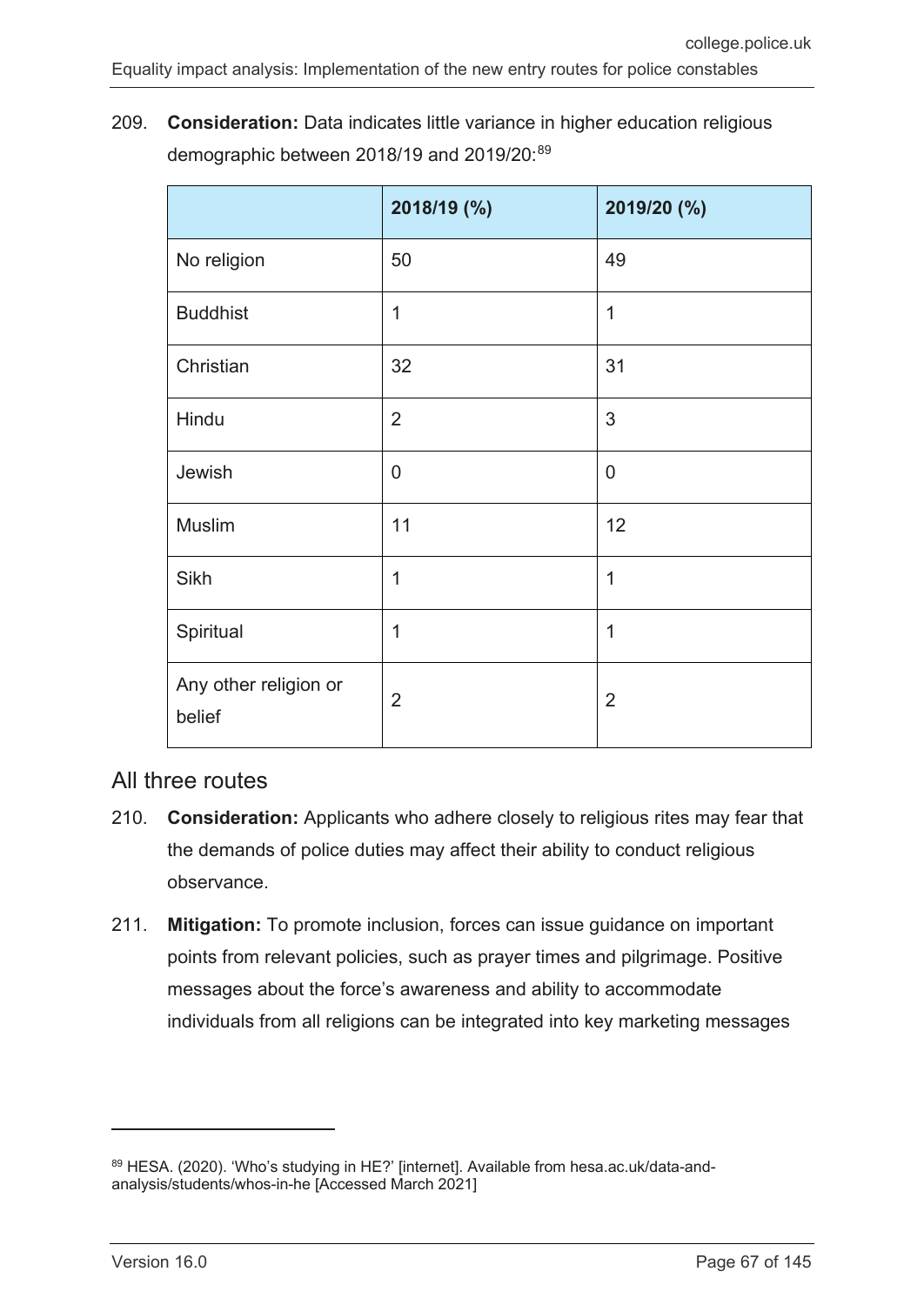and reasserted at outreach events. Reassurances could be made to leaders of local faith groups, who could further disseminate positive messaging.

**Key PSED objective(s) considered:** Advance equality of opportunity.

- 212. **Consideration:** Applicants may fear that the police service is not an employer that values difference and that they will struggle to feel included.
- 213. **Mitigation:** Positive messages could be asserted via marketing, and connections made with local faith groups may influence attraction. Potential applicants should be made aware of the staff association culture within the service and the availability of support networks. Many forces have in-house chaplains, prayer rooms and staff associations for specific religious and nonbelief groups. HEIs have similar facilities and forums for students from varying backgrounds.
- 214. Forces may wish to review staff training to eliminate any possibility of discriminatory practice, reaffirm zero tolerance approaches to bullying or prejudice, foster an environment where 'calling out' negative behaviours earns respect and encourage the workforce, at all ranks and levels, to help build a truly inclusive work environment.
- 215. Engagement with staff associations have suggested some useful approaches taken by forces and learning providers. Suggestions include:
	- **•** providing prayer room(s)
	- **•** recognition and celebration of religious festivals (this should also be considered when setting timetables and shift patterns)
	- approving articles of faith as part of uniforms
	- providing different learning opportunities to reflect religious diversity (for example, inputs from religious speakers on community cohesion)
	- engagement with local religious and non-belief groups and staff associations
- 216. The College have worked with the **[National Association of Muslim Police](https://muslim.police.uk/)** and the **[National Sikh Police Association](https://www.joiningthepolice.co.uk/supporting-diversity/support-organisations/national-sikh-police-association)** to develop **[guidance on faith in](https://www.college.police.uk/support-forces/diversity-and-inclusion)  [the workplace](https://www.college.police.uk/support-forces/diversity-and-inclusion)**. The guidance raises awareness and includes information for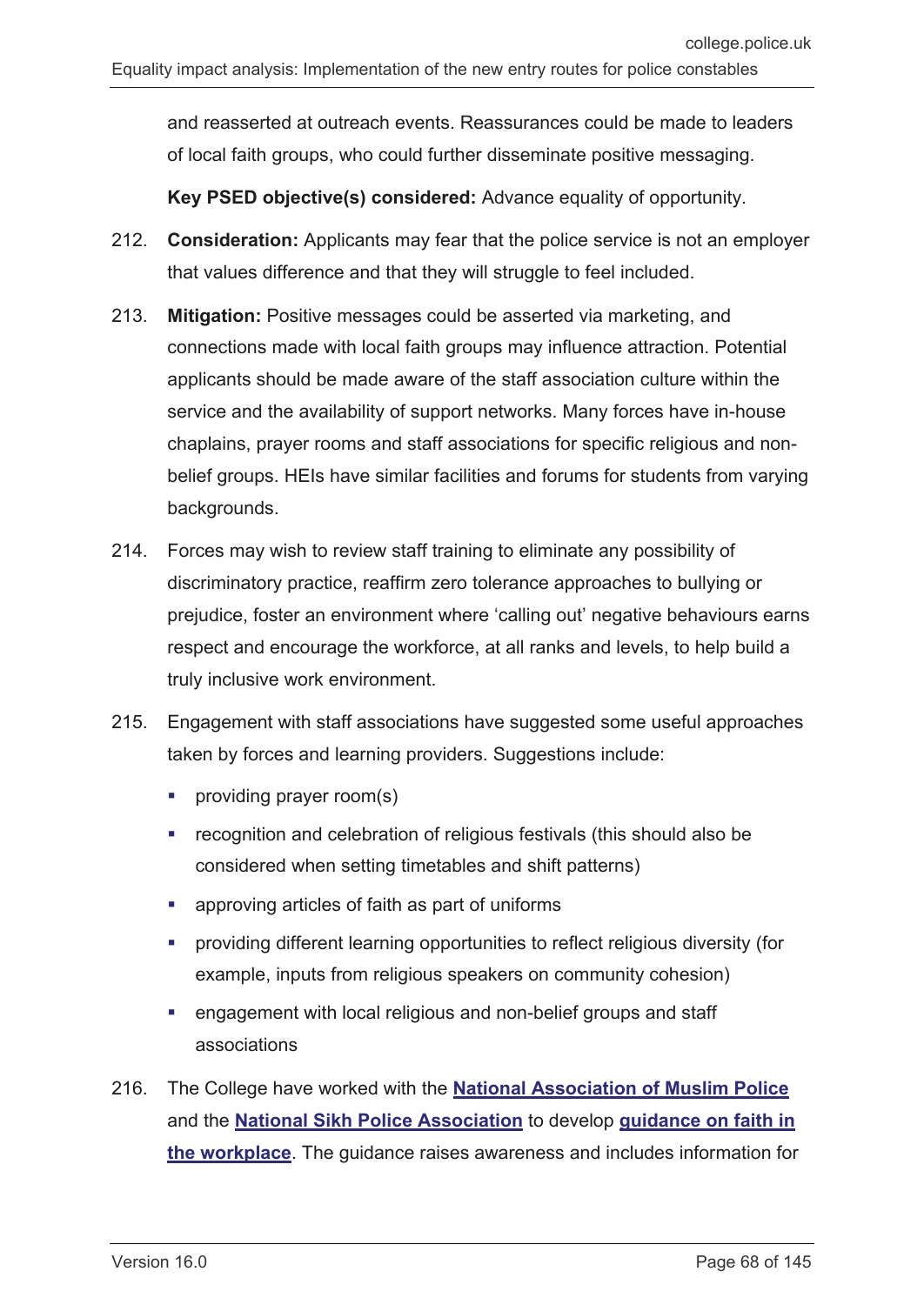forces on how they can support inclusion. We hope to work with other staff networks to produce further information. We are currently working with the **[Jewish Police Association](https://jewishpoliceassociation.org.uk/)** on guidance on how forces can better support Jewish officers and staff. There are future plans to work with the **[Police](https://policepaganassociation.org/)  [Pagan Association](https://policepaganassociation.org/)** on guidance around the Pagan faith.

**Key PSED objective(s) considered:** Eliminate prohibited behaviours. Foster good relations.

- 217. **Consideration:** Religion is not currently collected in the annual Home Office workforce data collection.
- 218. **Mitigation:** We will encourage forces to collect and monitor data in respect of this protected characteristic, to establish an understanding of participation and potential disadvantage or inequality. We recognise the importance of robust workforce data collection for forces' ability to assess equality impact. We are working with the NPCC and other partners on how we can promote information sharing in the workforce.
- 219. **Key PSED objective(s) considered:** Advance equality of opportunity.

#### Data

- 220. Data from the College 2020 data collection confirmed that for PCDA, IPLDP and DHEP, the majority of recruits did not identify with any religion. The second-highest proportion of recruits identified as Christian. Similar data patterns emerged for PCDA and IPLDP recruits, however the proportion of DHEP recruits who did not identify with No religion or with Christianity was around 1.5% higher. Aggregating the figures for the Buddhist, Hindu, Jewish, Muslim, Sikh and Any other religion categories give totals of 4% for PCDA, 3.8% for IPLDP and 5.8% for DHEP. As with all protected characteristics, understanding disproportionality is supported by reviewing local demographic data. Forces are encouraged to undertake further reviews at a local level to ensure that mitigations are introduced to eliminate adverse impact.
- 221. Integrating the entry routes into the workforce census has allowed us access to a robust and quality assured data set. The census did not collect data on religion or belief in 2020 but will from 2021.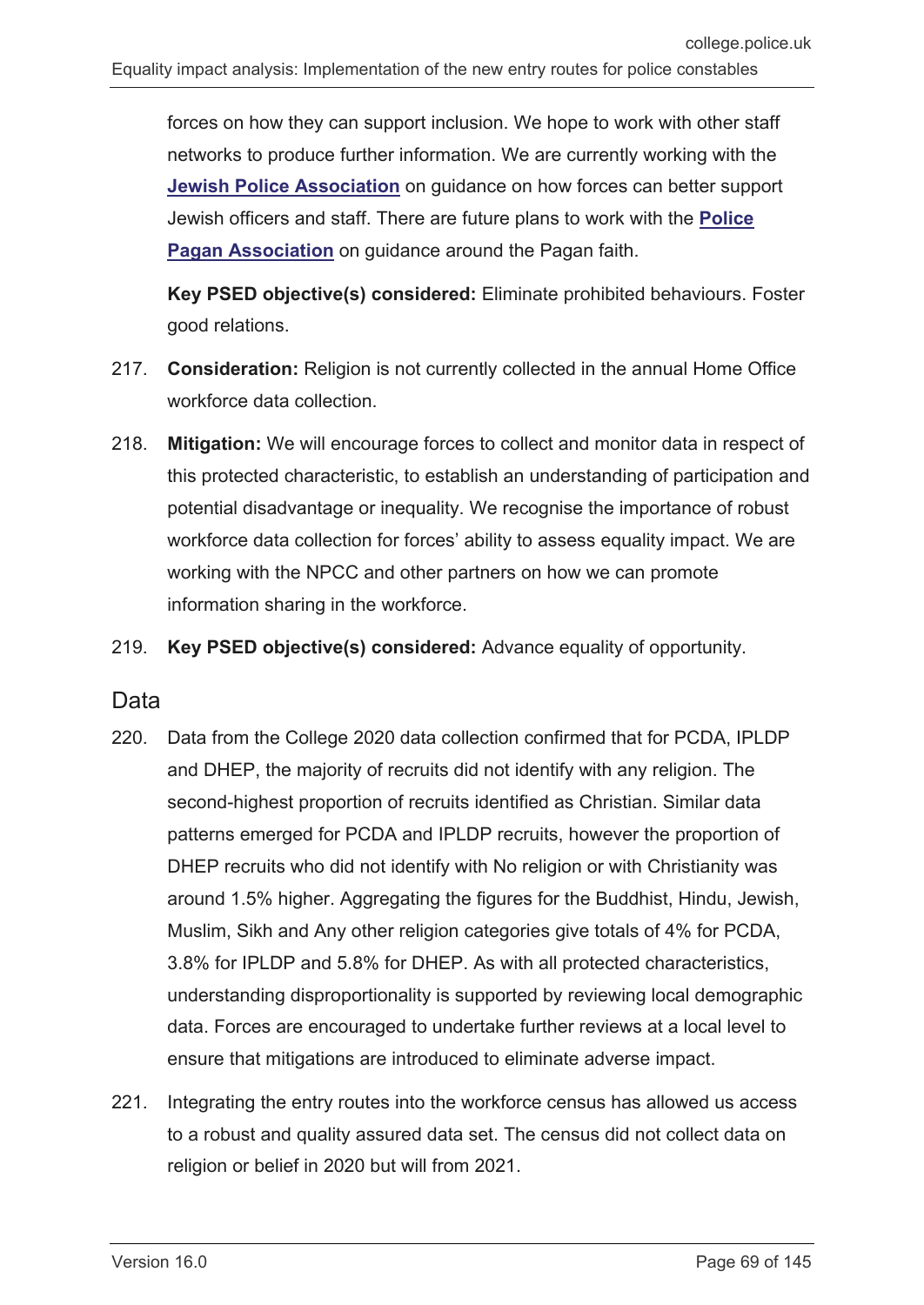## Sex

### All three routes

222. **Consideration:** Each year, an increasing number of women are joining policing. The highest proportion of female officers was recorded in 2021 at 32.4% $^{90}$  $^{90}$  $^{90}$ , an increase from the figure for 2020 (31.2%). $^{91}$  $^{91}$  $^{91}$  A total of 41.8% of joiners in 2020/21 were female, compared to 36.8% in 2019/20. The national demographic average is 51%.<sup>[92](#page-69-2)</sup>

|  | ×<br>۰, |  |
|--|---------|--|

| Year | Proportion of female officers (%) |
|------|-----------------------------------|
| 2017 | 29.1                              |
| 2018 | 29.8                              |
| 2019 | 30.4                              |

224. There are more females enrolled onto first degrees than males but research indicates that these figures have plateaued since 2017.

| Proportion of first degree enrolments by sex <sup>93</sup> |                |         |         |
|------------------------------------------------------------|----------------|---------|---------|
|                                                            | 2017/18        | 2018/19 | 2019/20 |
|                                                            | $\frac{10}{6}$ | $(\%)$  | (%)     |

<span id="page-69-0"></span><sup>90</sup> Flatley J. (2021). 'Police Workforce, England and Wales: 31 March 2021' [internet]. Home Office Statistical Bulletin, July 11/19. London: Home Office. Available from

gov.uk/government/statistics/police-workforce-england-and-wales-31-march-2021/police-workforceengland-and-wales-31-march-2021#diversity [Accessed August 2021]

<span id="page-69-1"></span><sup>91</sup> Flatley J. (2020). 'Police Workforce, England and Wales, 31 March 2020' [internet]. Home Office Statistical Bulletin, 20/20. London: Home Office. Available from

assets.publishing.service.gov.uk/government/uploads/system/uploads/attachment\_data/file/905169/p olice-workforce-mar20-hosb2020.pdf [Accessed September 2020]

<span id="page-69-2"></span><sup>92</sup> Office for National Statistics. (2018). 'Male and female populations'. Available from ethnicity-factsfigures.service.gov.uk/uk-population-by-ethnicity/demographics/male-and-female-populations/latest [Accessed February 2020]

<span id="page-69-3"></span><sup>&</sup>lt;sup>93</sup> HESA. (2020). 'Who's studying in HE?' [internet]. Available from hesa.ac.uk/data-andanalysis/students/whos-in-he [Accessed March 2021]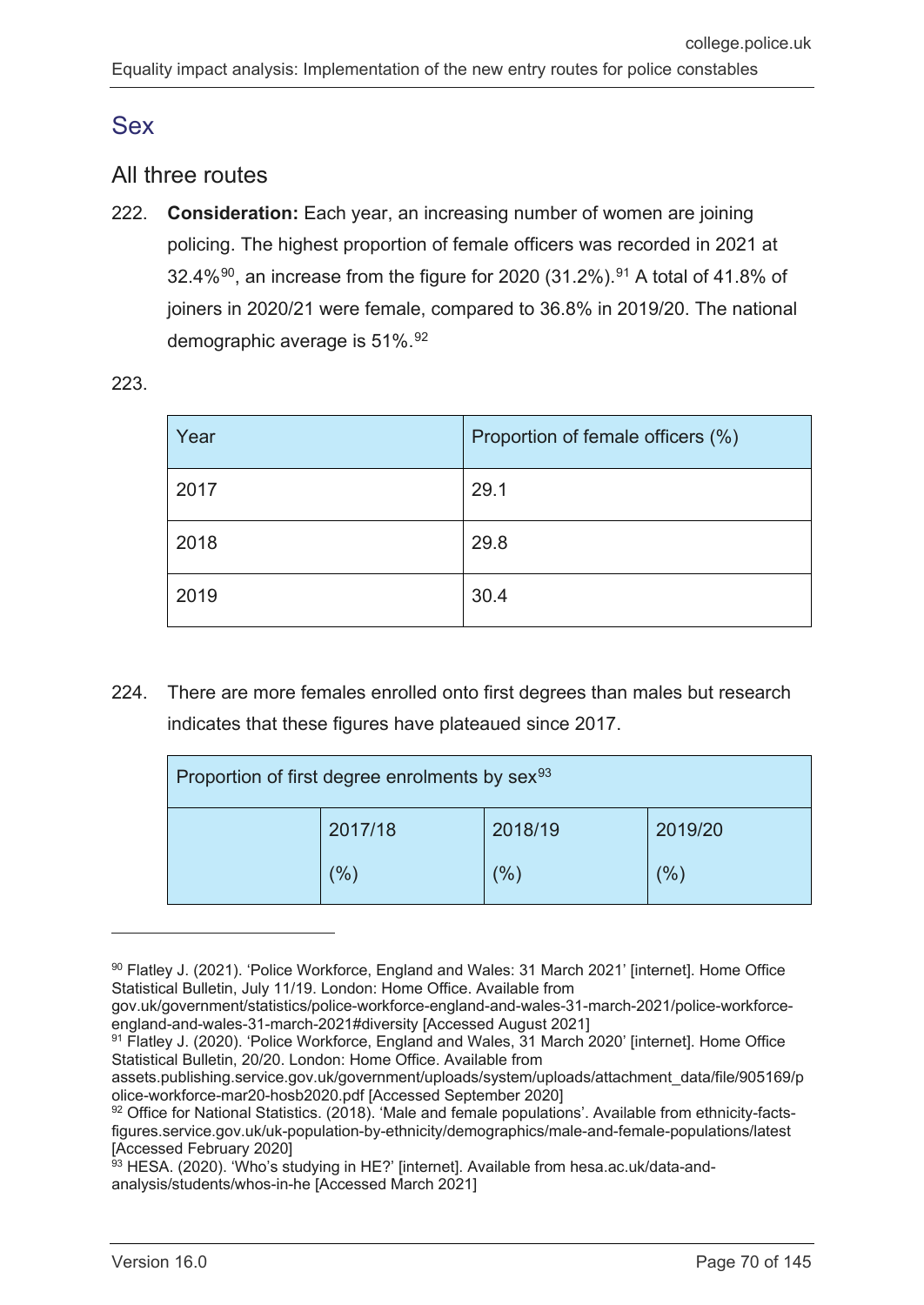| Female | 56 | 56 | 56 |
|--------|----|----|----|
| Male   | 44 | 44 | 44 |
| Other  | u  | U  | U  |

- 225. The over-representation of females does not extend to accelerated degrees. In 2016/17, there were 14% more females on standard delivery degrees than there were on accelerated degrees. This may be linked to the gender differences in risk and debt aversion $94$ .
- 226. The same trend is true for apprenticeships. In 2018/19, there were slightly more females starting an apprenticeship (50.1% compared with 49.9%). With the exception of 2017/18, the figure for female apprenticeship starters has exceeded those for males since 2010.[95](#page-70-1)
- 227. These findings are also paralleled in the recruitment figures from two of the PCDA early-adopter forces.

|  | ۰. |  |
|--|----|--|

|         | <b>Male</b> | <b>Female</b> |
|---------|-------------|---------------|
| Force 1 | 48.1%       | 51.9%         |
| Force 2 | 56.3%       | 43.7%         |

229. **Consideration:** The higher probability of women having caring responsibilities may have an impact on recruitment, retention and progression. While caring responsibility is an issue relevant to both sexes,

<span id="page-70-0"></span><sup>94</sup> Hibbert AM, Lawrence E and Prakash A. (2008). 'Are women more risk-averse than men?' [internet]. Available from researchgate.net/publication/228434430\_are\_women\_more\_riskaverse\_than\_men [Accessed March 2020]

<span id="page-70-1"></span> $95$  Foley N. (2020). Apprenticeship statistics' [internet]. House of Commons Library Briefing Note, Number 6113. Available from researchbriefings.files.parliament.uk/documents/SN06113/SN06113.pdf [Accessed April 2020]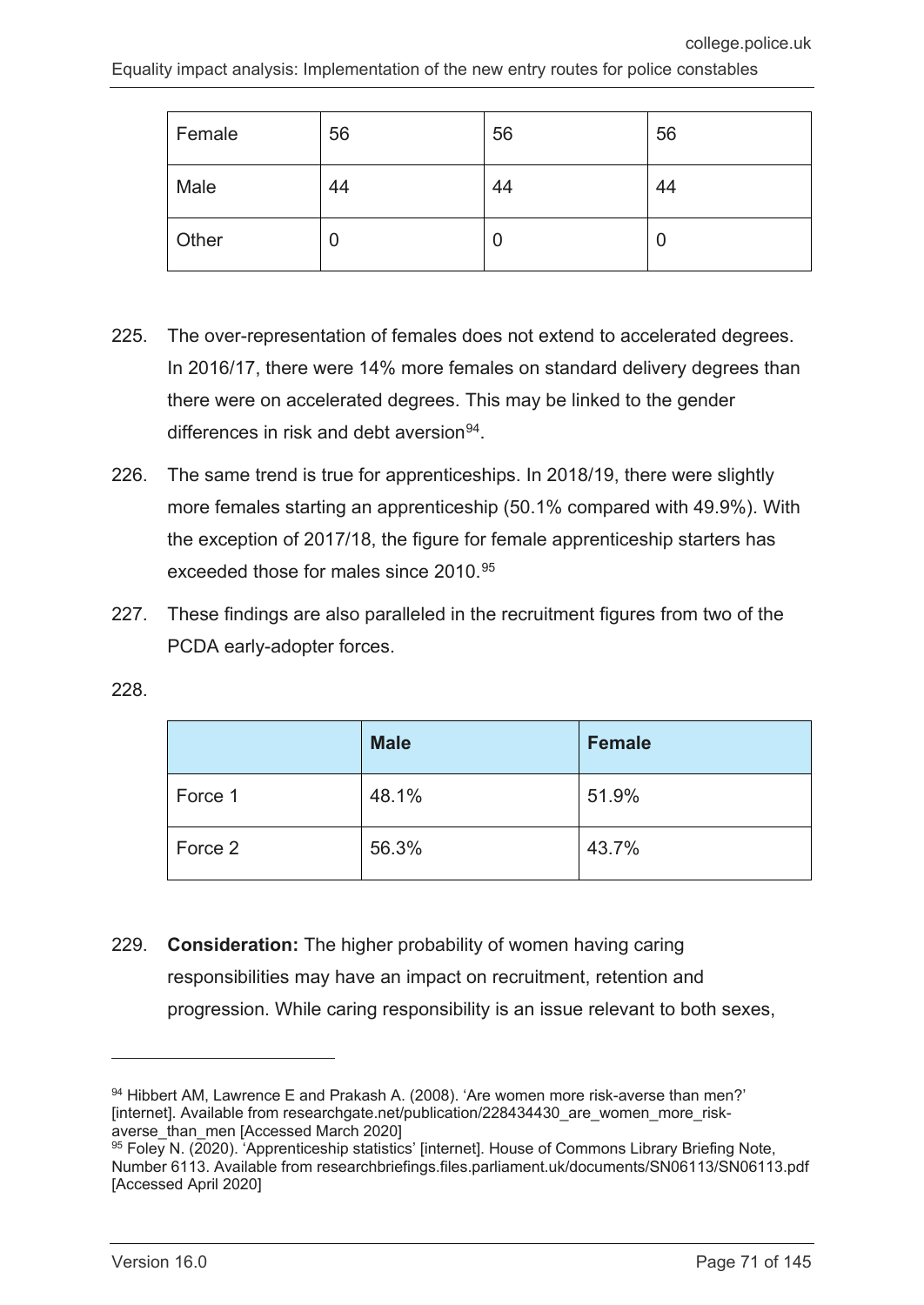women aged between 45 and 54 are more than twice as likely as other carers to have reduced working hours due to caring responsibilities.<sup>[96](#page-71-0)</sup> The number of lone-mother families far exceeds the number of lone-father families.<sup>[97](#page-71-1)</sup> Childcare disparity has been acknowledged in the courts, with a 2021 tribunal confirming that courts ought to acknowledge the differences in childcare duties between women and men.<sup>[98](#page-71-2)</sup> Recent research from charity Working Mums indicate that, of the mothers they surveyed, 48% stated that the inaccessibility of wraparound childcare is affecting their career progression. A quarter of mothers said that wraparound childcare was not an affordable option.[99](#page-71-3) A TUC and Mother Pukka survey found that 63% of mothers surveyed had insufficient childcare for the summer holiday period. Nearly half said they were managing childcare through flexible working and many have had to negotiate reduced work hours or unpaid leave.<sup>[100](#page-71-4)</sup> Childcare challenges may create obstacles for all potential recruits but may have a particular impact on women wishing to join policing. It is worth noting that these challenges are not unique to the new entry routes.

- 230. There is a potential intersection with race, as the highest percentage of loneparent families of all ethnic groups were Black households, at 18.9%. The lowest percentage was found among Asian households, at 5.7%.<sup>[101](#page-71-5)</sup>
- 231. Those with care responsibilities may not see the accelerated degree as a possible option. HEIs will determine delivery method. They may choose to condense learning into a standard-length academic year, increasing the

<span id="page-71-0"></span><sup>96</sup> Carers UK. (2016). '10 facts about women and caring in the UK on International Women's Day' [internet]. Available from carersuk.org/news-and-campaigns/features/10-facts-about-women-andcaring-in-the-uk-on-international-women-s-day [Accessed October 2019]

<span id="page-71-1"></span><sup>97</sup> Office for National Statistics. (2019). 'Dataset: Families and households' [internet]. Available from ons.gov.uk/peoplepopulationandcommunity/birthsdeathsandmarriages/families/datasets/familiesandh ouseholdsfamiliesandhouseholds [Accessed March 2020]

<span id="page-71-3"></span><span id="page-71-2"></span><sup>98</sup> Dobson v North Cumbria Integrated Care NHS Foundation Trust [2021] UKEAT/0220/19/LA 99 Garner M. (2021). '48% of mums say wraparound childcare is affecting their career progression' [internet]. Available from workingmums.co.uk/48-of-mums-say-wraparound-childcare-is-affecting-theircareer-progression/ [Accessed August 2021]

<span id="page-71-4"></span><sup>100</sup> TUC. (2021). 'TUC: Nearly two-thirds of working mums don't have enough childcare for school summer holidays' [internet]. Available from tuc.org.uk/news/tuc-nearly-two-thirds-working-mumsdont-have-enough-childcare-school-summer-holidays [Accessed July 2021]

<span id="page-71-5"></span><sup>101</sup> Office for National Statistics. (2019). 'Families and households' [internet]. Available from ethnicityfacts-figures.service.gov.uk/uk-population-by-ethnicity/demographics/families-and-households/latest [Accessed March 2020]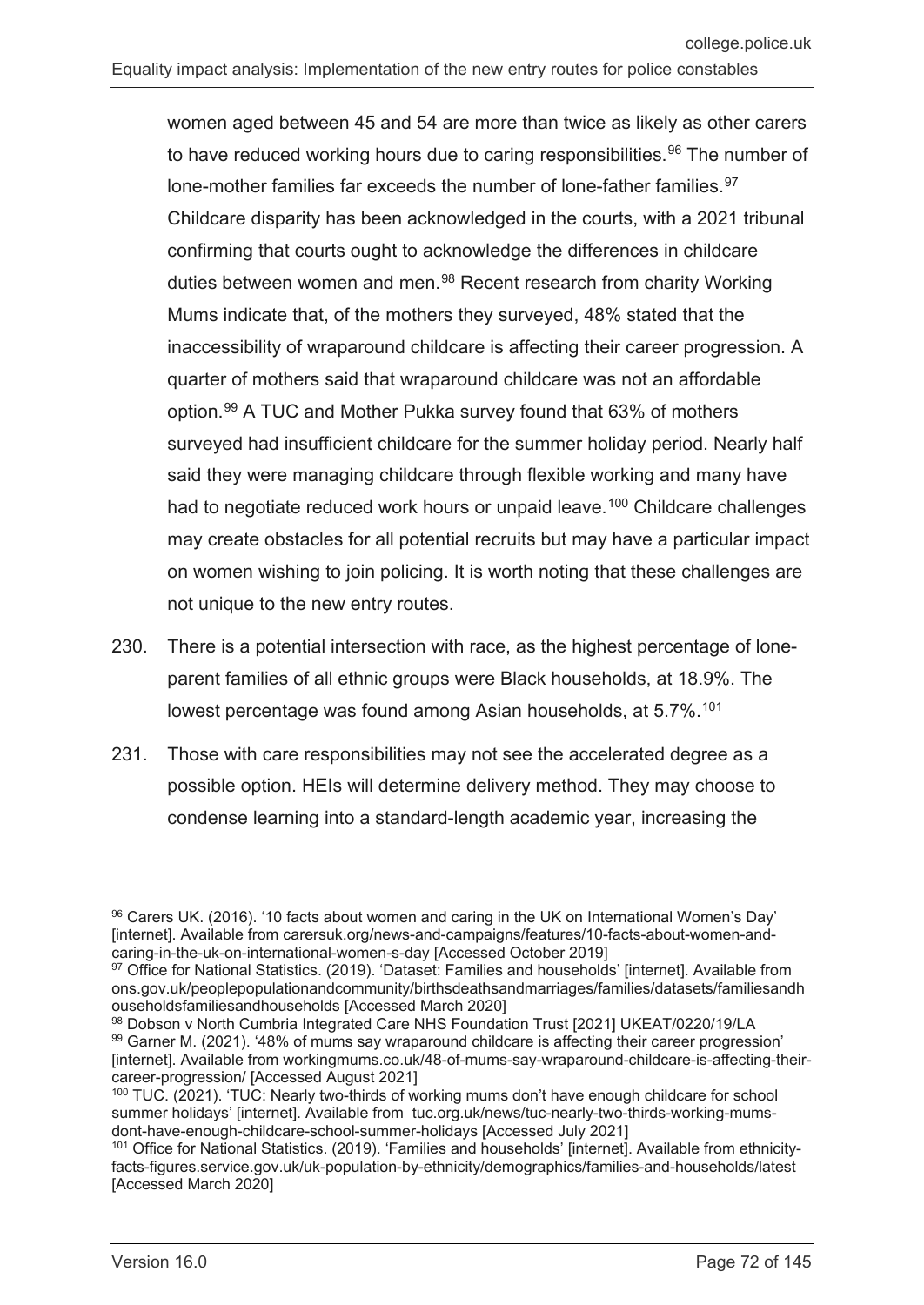number of contact hours per week. Alternatively, they may extend delivery timeframes by teaching in weeks that are ordinarily vacation times. If the latter option requires teaching delivery during school vacation times, the student may have to find or fund alternative care arrangements. They may find that any financial benefit obtained via a shorter degree is negated by increased spending on care arrangements. If teaching delivery is to be condensed, the learning intensity may deter those who fear that it would not be possible to balance the demands of the degree with care responsibilities.

- 232. **Mitigations:** Forces and HEIs are encouraged to monitor the data closely to understand the impact of the new programme on female representation and identify any potential barriers or inequality. Forces – and, where relevant, HEIs – are encouraged to share examples of effective practice via the **[National Police Jobs and Opportunities Virtual Platform](https://recruit.college.police.uk/Pages/home.aspx)**.
- 233. HEIs offering accelerated and standard programmes may wish to undertake a focused analysis into the intersection between sex, caring responsibilities and race. This analysis will allow us to understand if additional measures need to be taken to ensure the programmes are accessible to under-represented groups.
- 234. HEIs are encouraged to release timetable information to people with care responsibilities well in advance, so that the student can make alternative care arrangements.
- 235. Some HEIs will have on-site childcare facilities. This should be included in marketing material to encourage those with childcare responsibilities to apply for the pre-join degree.
- 236. Forces may wish to make policing more appealing to women via targeted marketing initiatives and by offering specific support opportunities for personal development, such as mentoring and encouraging connections with staff associations.
- 237. Forces and HEIs may wish to consider accommodations, such as flexible working and modular learning, to support those with care responsibilities. As above, we have worked with the PFEW to update the national guidance on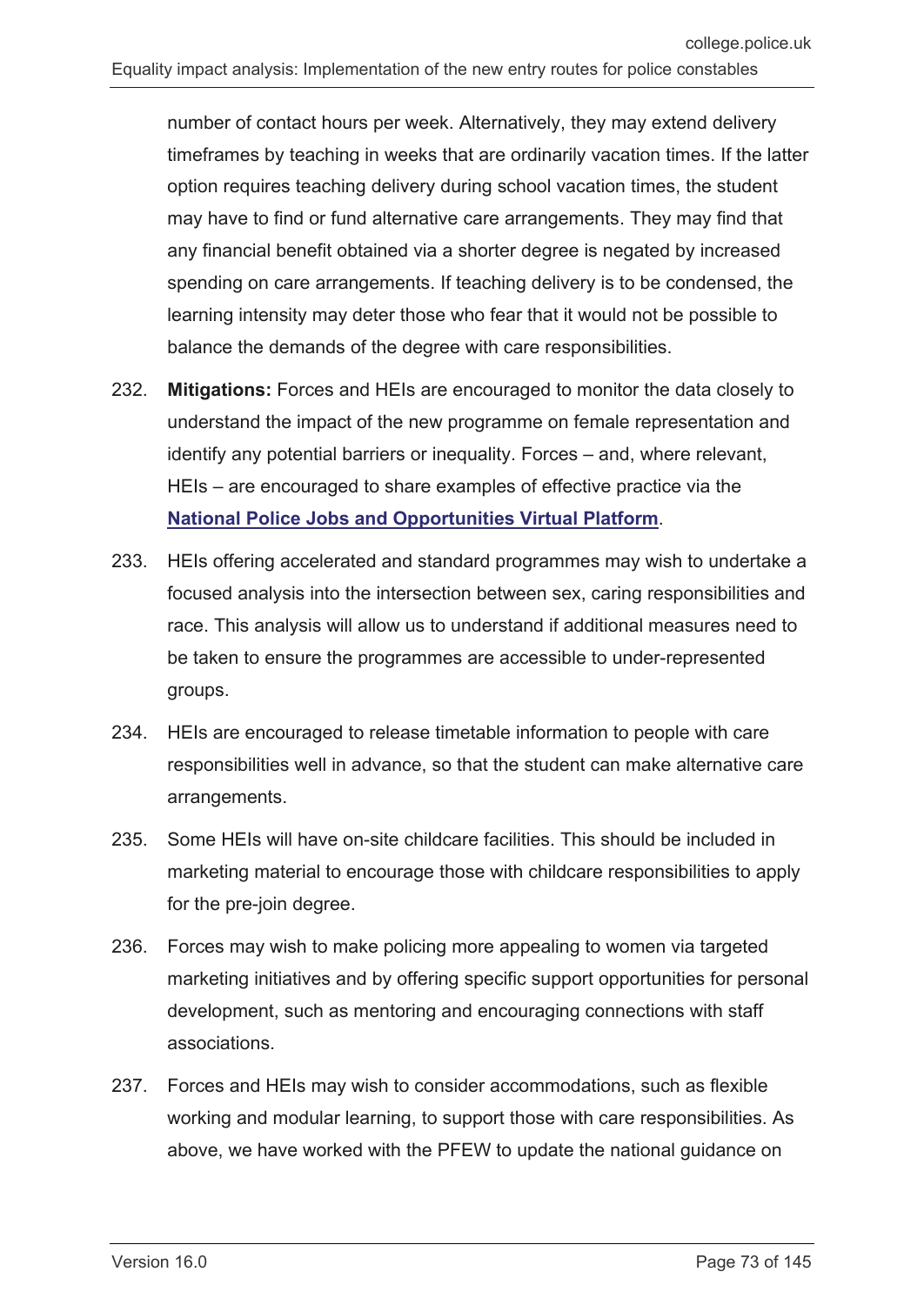flexible working. Staff networks supporting women and carers may contribute to attraction, retention and progression.

- 238. **Key PSED objective(s) considered:** Advance equality of opportunity.
- 239. **Consideration:** A 2019 survey conducted by BUPA and the Chartered Institute for Personnel and Development (CIPD) reported that as many as three in five menopausal women were negatively affected at work because of menopausal symptoms.<sup>[102](#page-73-0)</sup> The average age for menopause is between 45 and 55, though is it possible to experience menopause before 40.<sup>[103](#page-73-1)</sup> Only 13% of apprenticeship starts nationally were aged between 34 and 44, and only 9% were aged between 45 and 59.<sup>[104](#page-73-2)</sup> Unfortunately, we were unable to access data that showed an intersection with gender. From Home Office census data, 2.8% of PEQF recruits were aged between 41 and 55. Only 0.1% identified as over 55. Again, unfortunately there is currently no mechanism with which to explore intersectionality with gender. Analysis on age demographic in the higher education sector aggregates all age groups above the age of 30. There is also little data to highlight intersection with gender. While there is no data to confirm that there are PEQF recruits experiencing symptoms of menopause or perimenopause, forces should ensure that they are prepared to provide support if required.
- 240. **Mitigation:** Many forces have established staff networks for those experiencing the menopause or perimenopause. These networks campaign to raise awareness, support colleagues and provide guidance to managers. The menopause is also a priority issue for many women's networks. Many forces also have policies on menopause in place to support management of menopausal symptoms at work. There is also **[national guidance](https://www.polfed.org/media/15097/menopause-guidance-document-2019.pdf)** on

 $\overline{a}$ 

<span id="page-73-0"></span> $102$  CIPD. (2019). 'Majority of working women experiencing the menopause say it has a negative impact on them at work' [internet]. Available from: cipd.co.uk/about/media/press/menopause-atwork#gref [Accessed August 2021]

<span id="page-73-1"></span><sup>103</sup> NHS. (2018). 'Overview: Menopause' [internet]. Available from: nhs.uk/conditions/menopause/ [Accessed September 2021]

<span id="page-73-2"></span><sup>&</sup>lt;sup>104</sup> Foley N. (2021). 'Apprenticeship statistics' [internet]. House of Commons Library Briefing Note, Number 6113. Available from researchbriefings.files.parliament.uk/documents/SN06113/SN06113.pdf [Accessed September 2021]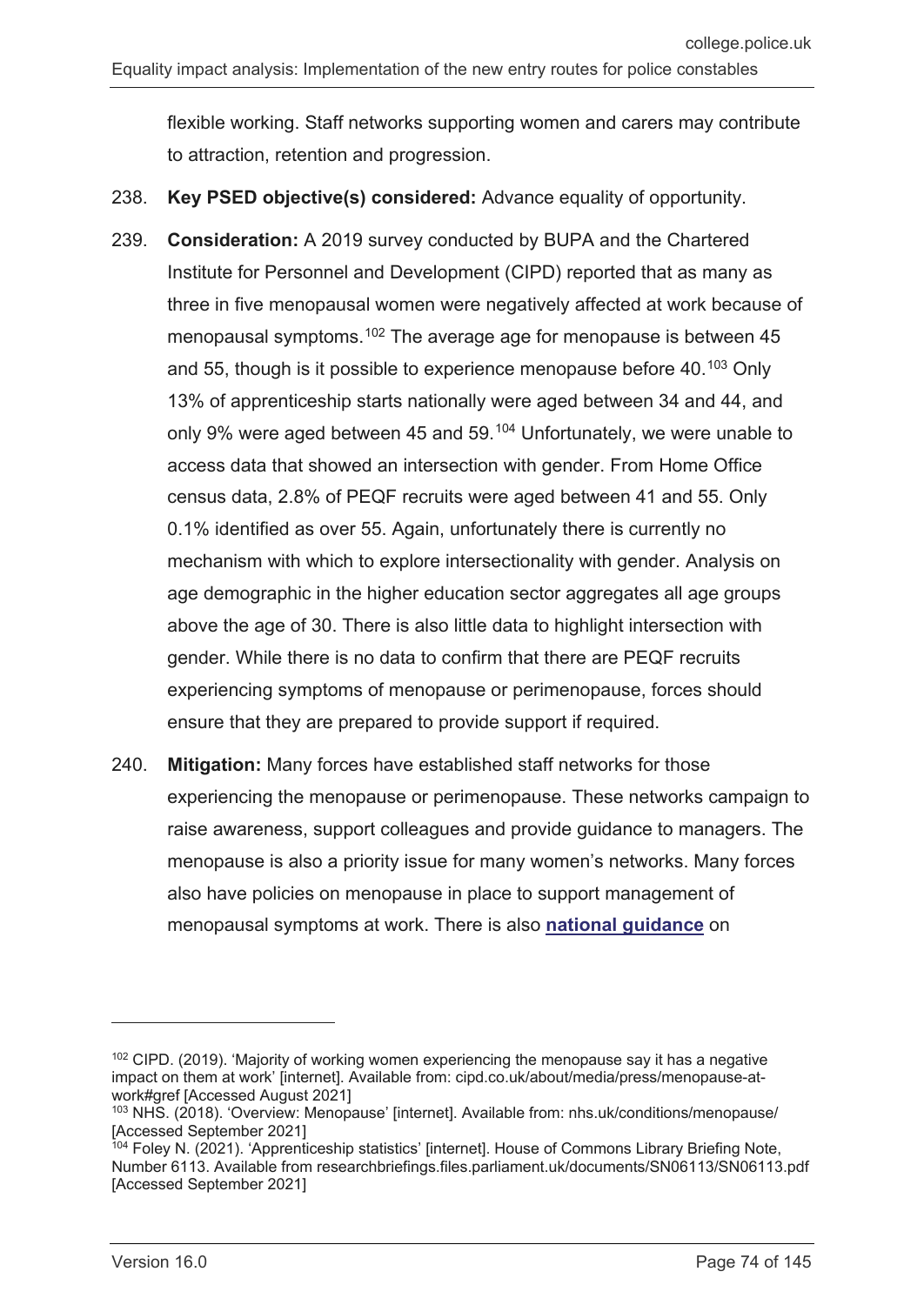menopause co-produced by the College, the PFEW, and Unison. The guidance recommends that line managers consider:

- recording sickness absences relating to menopause as an ongoing health issue, rather than repeated short-term absences
- accommodating flexible working requests to help manage menopausal symptoms
- whether reasonable adjustments are necessary to support those experiencing menopausal symptoms

The guidance also reminds forces that failing to provide adequate support to those experiencing menopause or perimenopause may incur liability for sex or disability discrimination under the Equality Act 2010.

### Pre-join (accelerated)

- 241. **Consideration:** Research indicates that 64% of the 8.8 million people in the UK struggling with debt are women.<sup>[105](#page-74-0)</sup> Applicants with financial commitments or debt may find the accelerated degree particularly appealing, as the shorter course duration has the potential to be cheaper, with lower overall fees, lower associated costs (for example, travel to campus) and a shorter timeframe for living expenses to accrue. It also allows the student to graduate and enter the workplace more quickly.
- 242. **Mitigation:** Prospective students may be able to access student loans and maintenance grants. The HEI may also offer its own bursary or scholarship schemes. Each HEI has student support teams who can offer advice and financial guidance.

**Key PSED objective(s) considered:** Advance equality of opportunity.

<span id="page-74-0"></span><sup>105</sup> Money Advice Service. (2016). 'Is debt more of a female issue than male?' [internet]. Available from moneyadviceservice.org.uk/blog/is-debt-more-of-a-female-issue-than-male [Accessed March 2020]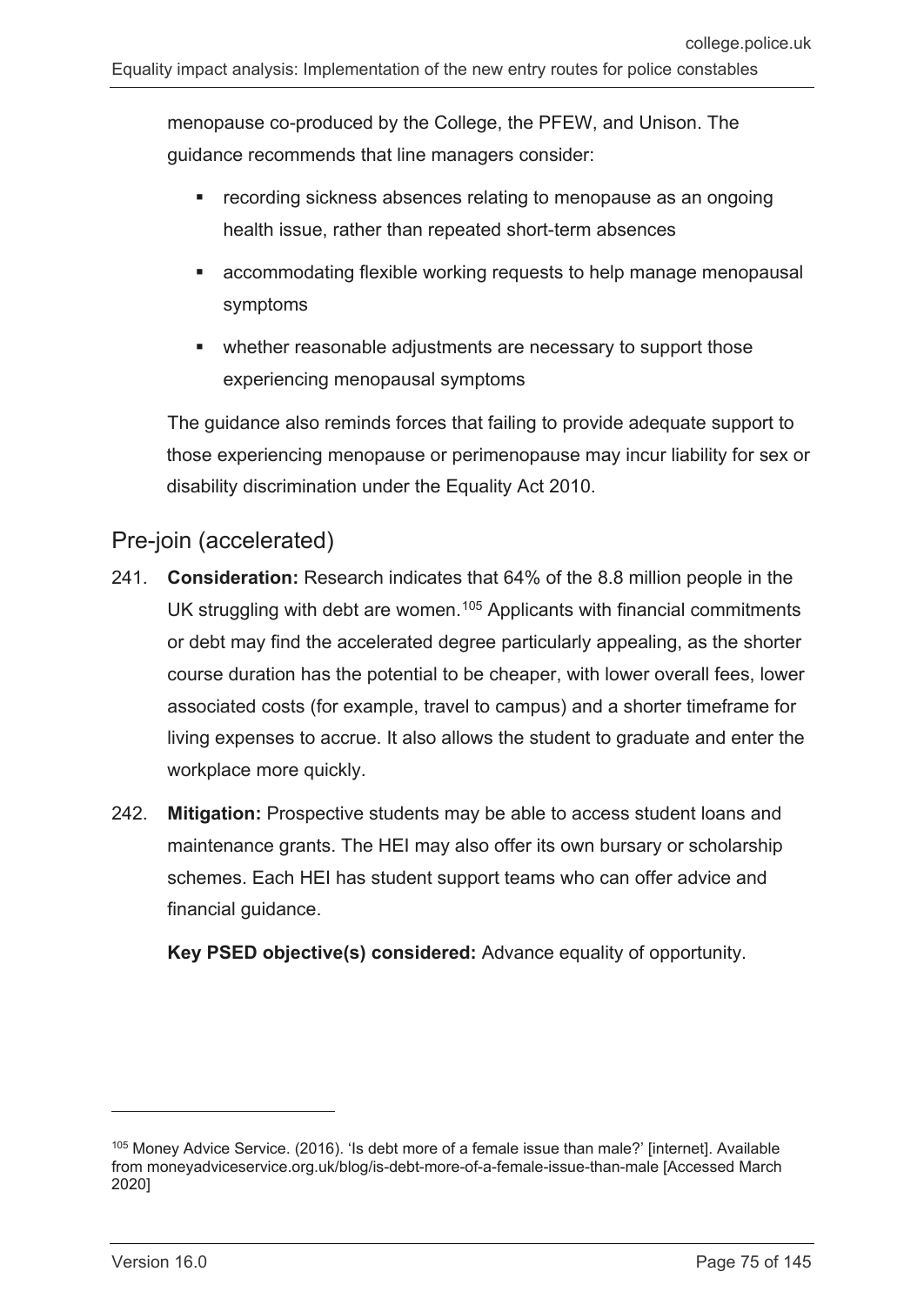### Data

243. The 2020 Police Workforce Census<sup>[106](#page-75-0)</sup> provided the following data for joiners entering via IPLDP and PEQF (PCDA and DHEP) entry routes:

|                                                          | Female (%) | Male $(\%)$ |
|----------------------------------------------------------|------------|-------------|
| <b>IPLDP</b> $(N=5,129)$                                 | 36.4       | 63.6        |
| <b>PEQF</b> (PCDA and all<br>DHEP routes)<br>$(N=1,968)$ | 39.1       | 60.9        |

244. The full summary provides the following figures:

|                                                           | Female (%) | Male $(\%)$ |
|-----------------------------------------------------------|------------|-------------|
| <b>IPLDP</b> $(N=5,129)$                                  | 36.4       | 63.6        |
| <b>PCDA</b> ( $N=1,317$ )                                 | 34.6       | 65.4        |
| <b>DHEP</b> (N=651)                                       | 48.1       | 51.9        |
| Standard DHEP (N=398)                                     | 43.5       | 56.5        |
| Detective DHEP (N=16)                                     | 56.3       | 43.8        |
| Police Now - Detective<br>Programme <sup>107</sup> (N=95) | 64.2       | 35.8        |
| Police Now - Neighbourhood<br>Programme (N=142)           | 49.3       | 50.7        |

<span id="page-75-1"></span><span id="page-75-0"></span><sup>106</sup> **[Further information](#page-17-0)** on the workforce census and its limitations is included in this report.  $107$  Please see Appendix 6 for complete Police Now programme data, shared with the College by Police Now.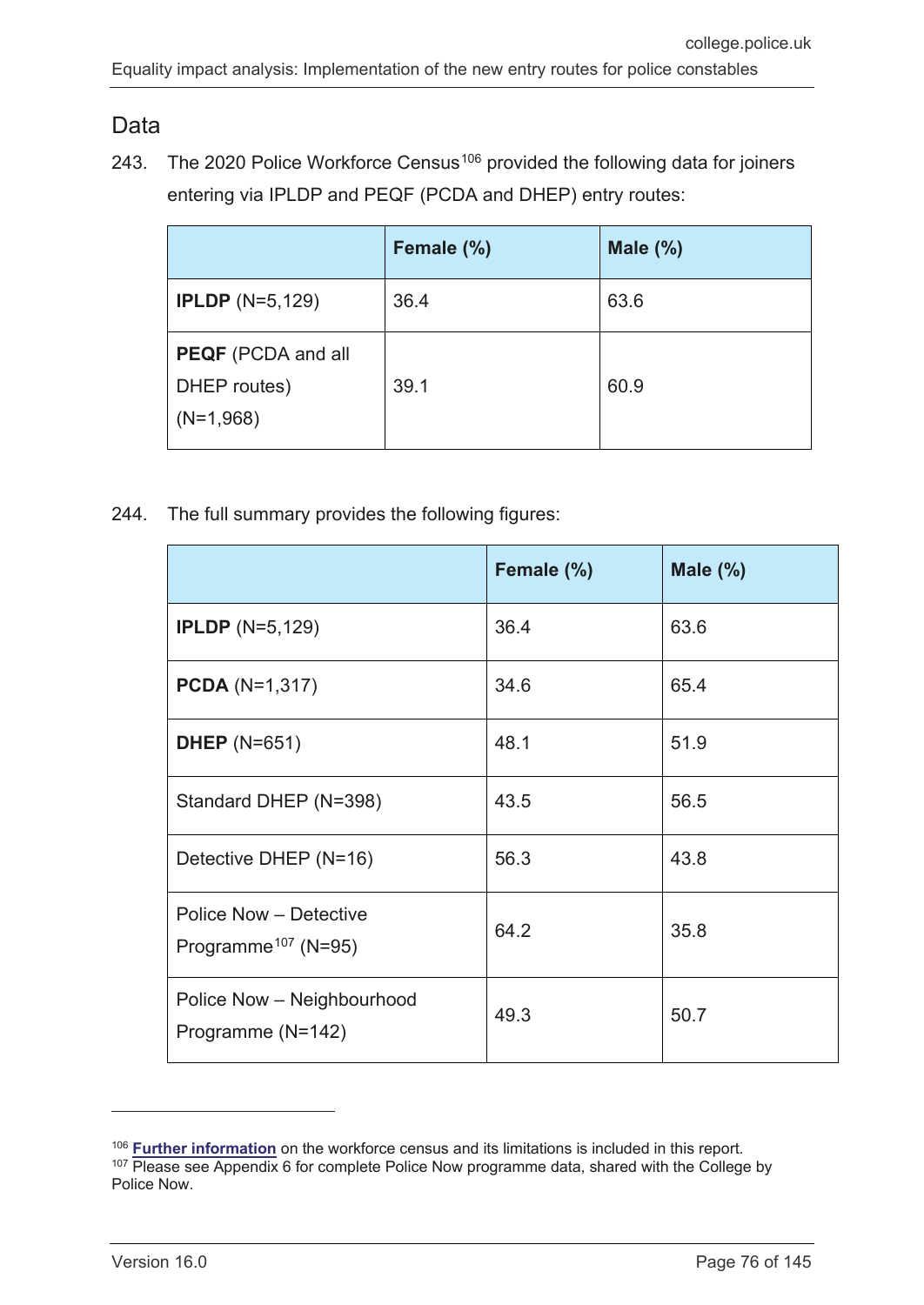|                                                                          | Female (%) | Male $(\%)$ |
|--------------------------------------------------------------------------|------------|-------------|
| <b>Pre-join Degree in Professional</b><br>Policing <sup>108</sup> (N=19) | 42.1       | 57.9        |
| <b>Other</b> $(N=1,546)$                                                 | 33.0       | 67.0        |
| Total new joiners (N=8,662)                                              | 45.6       | 54.3        |

- 245. As above, there are further limitations to the workforce census data, as not all forces submitted entry route data. There are also variances between forces in marketing and recruitment approaches that will affect recruitment demographic. The figures here are not a complete representation of recruitment but is the best data available to us. Police Now have shared thorough data for their programmes for the same time period. This can be found in **[Appendix 6](#page-142-0)**.
- 246. The national proportion of female joiners is currently 41.8%.<sup>[109](#page-76-1)</sup> The percentage of female new joiners on the new PEQF entry routes exceeded this at 39.1%. There is a 2.7% differential between the routes. The PCDA had the highest proportion of male recruits. The proportion of female recruits on that entry route was lower than the national average at 34.6%. Data for DHEP suggests a positive impact, with the route having the highest percentage of female new joiners when compared to all other entry routes (48.1%).
- 247. The MPS had not implemented the PEQF routes at the time of the 2020 national workforce census. They have shared their PEQF recruitment data between January and March 2021.

<span id="page-76-1"></span><span id="page-76-0"></span><sup>109</sup> Flatley J. (2021). 'Police Workforce, England and Wales: 31 March 2021' [internet]. Home Office Statistical Bulletin, July 11/19. London: Home Office. Available from gov.uk/government/statistics/police-workforce-england-and-wales-31-march-2021/police-workforceengland-and-wales-31-march-2021#diversity [Accessed August 2021]

 $\overline{a}$ 

<sup>&</sup>lt;sup>108</sup> As above, regarding the validity of this figure.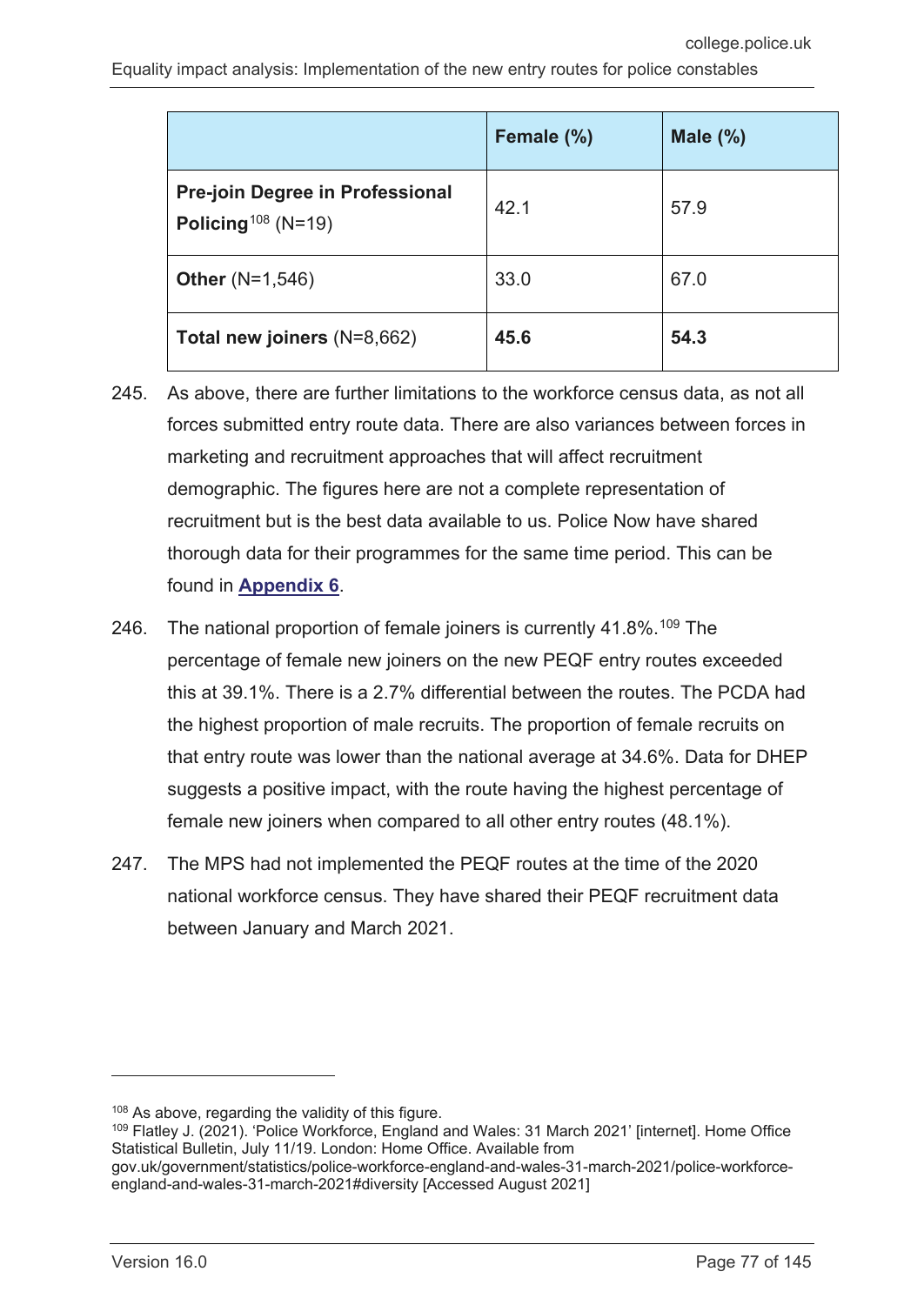| <b>PCDA</b>       | Female (%) | Male $(\%)$ |
|-------------------|------------|-------------|
| January 2021      | 52         | 48          |
| February 2021     | 49         | 51          |
| <b>March 2021</b> | 28         | 72          |

248.

| <b>DHEP</b>   | Female (%) | Male $(\%)$ |
|---------------|------------|-------------|
| January 2021  | 51         | 49          |
| February 2021 | 56         | 44          |

| DHEP (U)          | Female (%) | Male $(\%)$ |
|-------------------|------------|-------------|
| <b>March 2021</b> | 47         | 53          |

| DHEP (DC)         | Female (%) | Male $(\%)$ |
|-------------------|------------|-------------|
| <b>March 2021</b> | 58         | 42          |

249. For comparison, they have also shared IPLDP recruitment data between January and March 2019 and 2020.

|               | Female (%) | Male $(\%)$ |
|---------------|------------|-------------|
| January 2019  | 38         | 62          |
| February 2019 | 41         | 59          |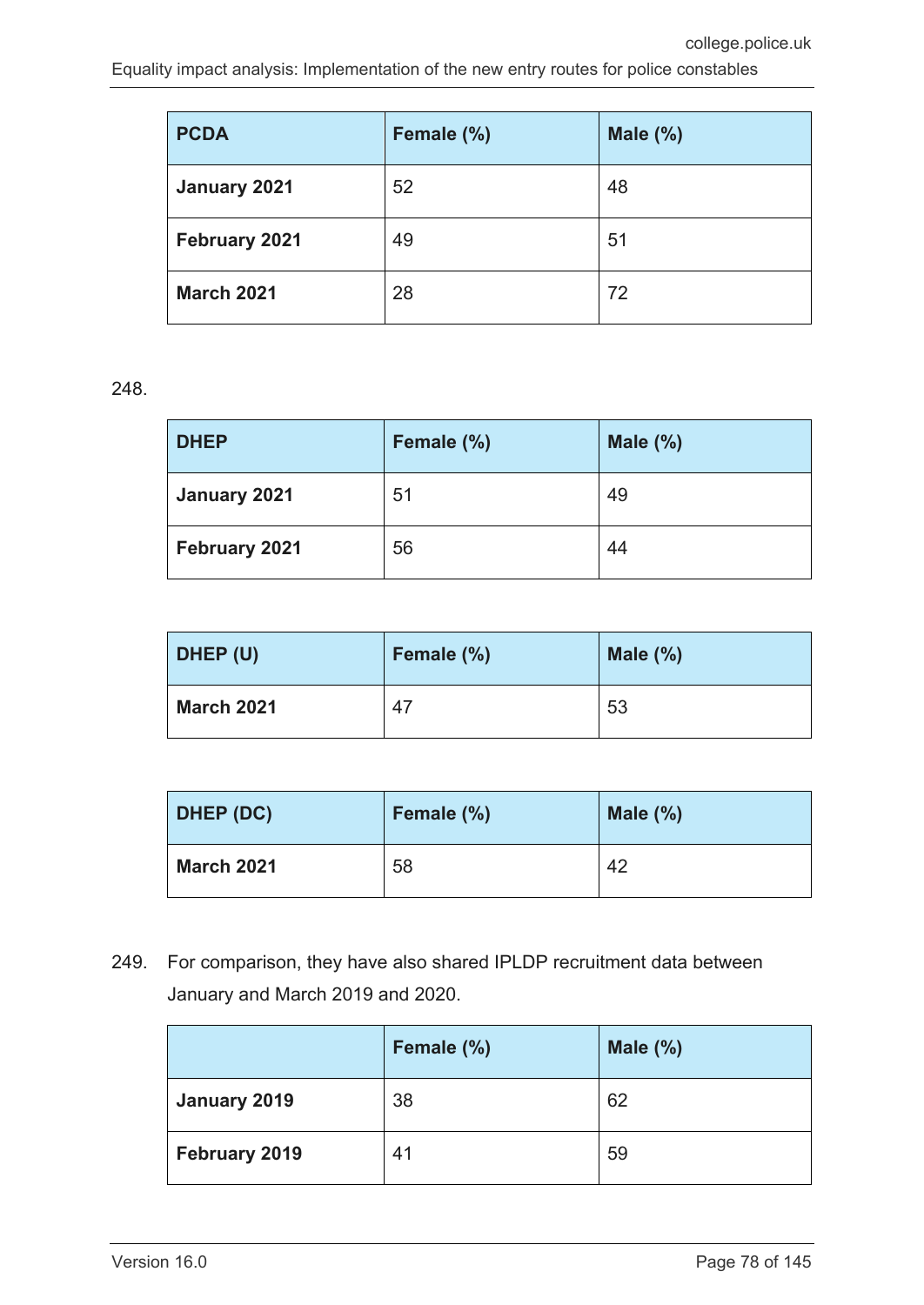|                   | Female (%) | Male $(\%)$ |
|-------------------|------------|-------------|
| <b>March 2019</b> | 28         | 72          |
| January 2020      | 36         | 64          |
| February 2020     | 33         | 67          |
| <b>March 2020</b> | 32         | 68          |

- 250. The MPS data suggests that the PEQF entry routes are appealing to female candidates, with overall trends indicating a higher proportion of female recruits than previous recruitment via IPLDP. With the exception of the March PCDA intake, the proportion of females recruited via PEQF routes exceeded the national workforce average. For the DHEP DC route, the DHEP intake in January and February 2021 and the PCDA intake in January 2021, the number of females recruited exceeded the number of males.
- 251. The entry routes are now a permanent fixture of the census. With subsequent collections, our data set will grow and effective comparative analysis will be possible. Further data reporting will be included in this document.

### Sexual orientation

### All three entry routes

- 252. **Consideration:** The impact of the new entry routes on applicants from LGBT+<sup>[110](#page-78-0)</sup> backgrounds is unclear at present. Unfortunately, there is no workforce data on this protected characteristic. As with all protected characteristics, the entry routes have been developed to ensure that there is no adverse impact on this protected group.
- 253. **Mitigation:** Forces will be encouraged to collect and analyse data relating to the sexual orientation of their workforce. This data will help to inform an

<span id="page-78-0"></span><sup>110</sup> Lesbian, gay, bisexual, transgender and other identifying orientations.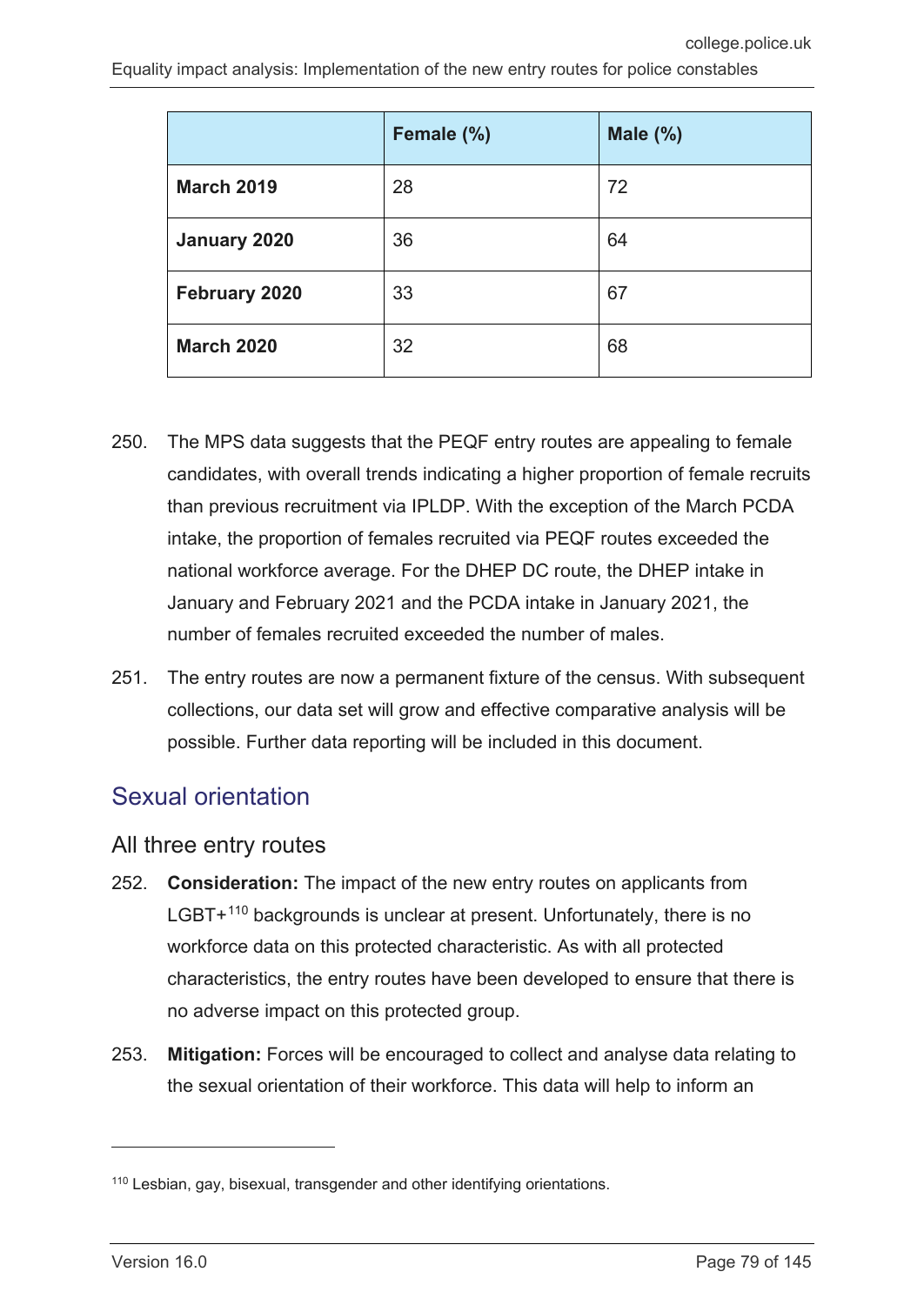understanding of participation, identify limitations and support eradication of any inequality. Forces are encouraged to foster an inclusive environment that is conducive to candid and confident declaration.

254. **Key PSED objective(s) considered:** Advance equality of opportunity.

### **Data**

- 255. The College 2020 data set, though limited, confirmed that the majority of recruits for PCDA, IPLDP and DHEP identified as Heterosexual or straight. A total of 73% of PCDA recruits identified as Heterosexual or straight. A total of 4% of recruits identified as Gay or Lesbian and 3.8%, identified as Bisexual.[111](#page-79-0) Figures were similar for IPLDP with 77.8% of recruits identifying as Heterosexual or straight. The second-highest figure was for the Gay or Lesbian category at 4.6%, followed by the Bisexual category at 3%.
- 256. The highest proportion of DHEP recruits identified as Heterosexual or straight at 82.3%. A total of 4.3% of recruits identified as Gay or Lesbian and 4.2% identified as Bisexual. The highest recruitment rate across all programmes was for the Bisexual category.
- 257. Aggregating 'Gay or Lesbian', 'Bisexual' and 'Other' categories provided totals of 7.8% for IPLDP, 8.6% for PCDA and 7.6% for DHEP. The low variance between the programmes suggests that the new entry routes do not pose any additional impacts upon those who identify as gay or lesbian, bisexual or other sexual orientation. A robust data set will be available with the introduction of sexual orientation to the workforce census collection. This is under consideration. Forces are encouraged to monitor data and to continue to promote inclusion of all sexual orientations.

### Socioeconomic status

### All three entry routes

258. The extent to which people from different backgrounds are represented in policing is unclear at present. This is partly due to a lack of robust data

<span id="page-79-0"></span><sup>111</sup> Refer to the **data tables** for figures returned against the other subsets.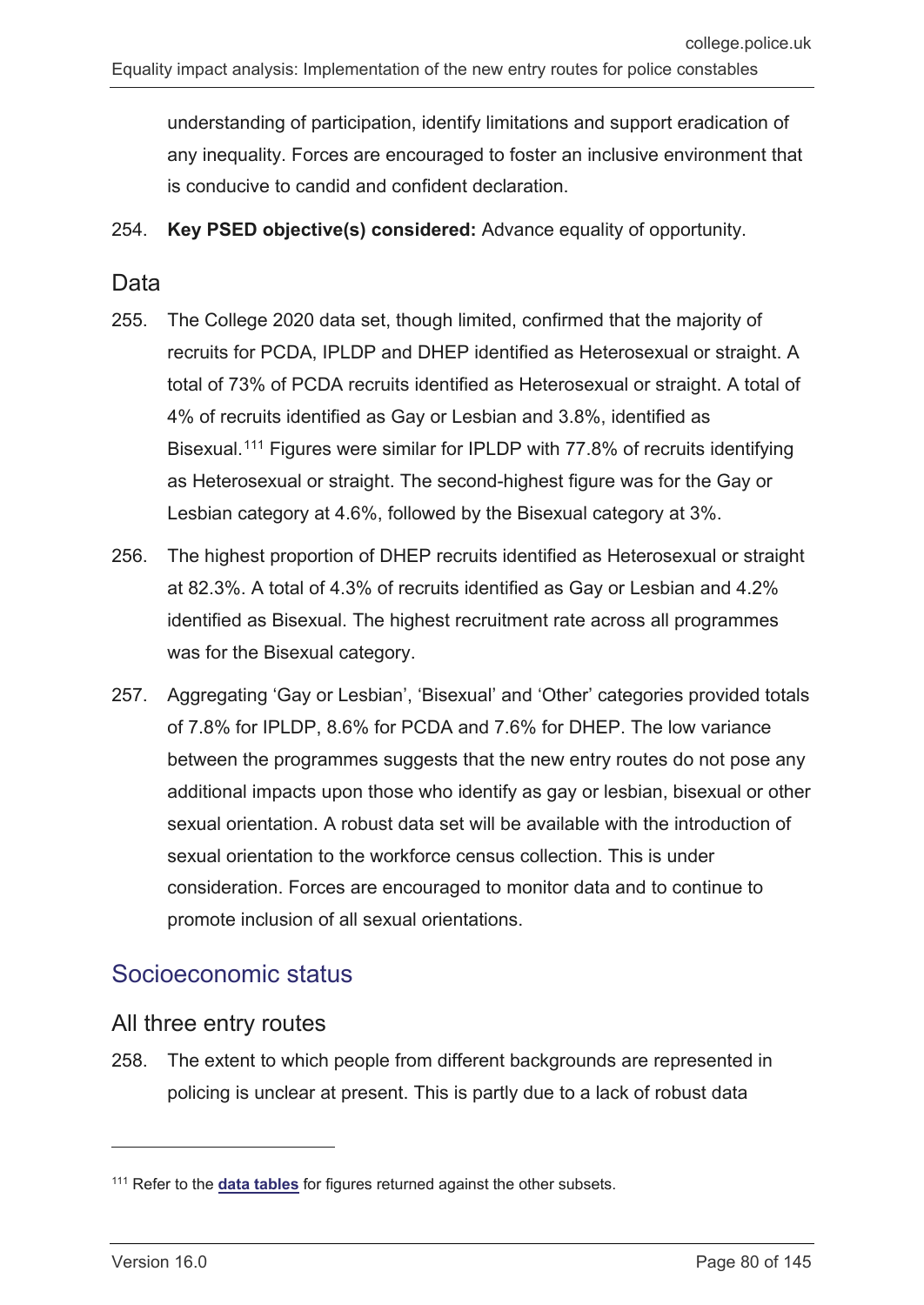collection both at a local and national level and also because there is no clear, single definition. Unlike protected characteristics, which in principle refer to a single personal attribute, socioeconomic background and/or status requires an understanding of a range of different measures.

- 259. In 2018, the Civil Service worked with a range of employers, industry partners and experts to develop four socioeconomic background measures.<sup>[112](#page-80-0)</sup> These measures are:
	- parental qualifications
	- parental occupation
	- type of school attended
	- eligibility for free school meals
- 260. We are conducting an **[evaluation](https://whatworks.college.police.uk/Research/Documents/PCDA_evaluation.pdf)** of the new entry routes, which will include data on all nine protected characteristics and the socioeconomic status of recruits in the forces involved.
- 261. **Consideration:** The Social Mobility Commission's (SMC) 'The Long Shadow of Deprivation'<sup>[113](#page-80-1)</sup> reports that education drives opportunities. Their study confirms that people from disadvantaged backgrounds perform less well at school and are less likely to attend university compared to their more affluent peers growing up in the same area. This may factor into the socioeconomic demographic of those applying for the DHEP or pre-join programmes. It may also have some bearing on the demographic of those applying for the PCDA. Applicants from certain socioeconomic backgrounds or who have grown up in what the report terms as a 'deprived area' may require additional guidance and support. The report lists areas with 'low life chances', which include Bolton, Bradford, Chiltern, Hyndburn and Thanet. The relevant force areas

<span id="page-80-0"></span><sup>&</sup>lt;sup>112</sup> Civil Service. (2018). 'Measuring Socio-economic Background in your Workforce: recommended measures for use by employers' [internet]. Available from

assets.publishing.service.gov.uk/government/uploads/system/uploads/attachment\_data/file/786937/M easuring\_Socio-

economic\_Background\_in\_your\_Workforce\_\_recommended\_measures\_for\_use\_by\_employers.pdf [Accessed June 2018]

<span id="page-80-1"></span><sup>&</sup>lt;sup>113</sup> Carneiro, Pedro et al. (2020). 'The long shadow of deprivation' [internet]. Available from assets.publishing.service.gov.uk/government/uploads/system/uploads/attachment\_data/file/923623/S MC\_Long\_shadow\_of\_deprivation\_MAIN\_REPORT\_Accessible.pdf [Accessed October 2020]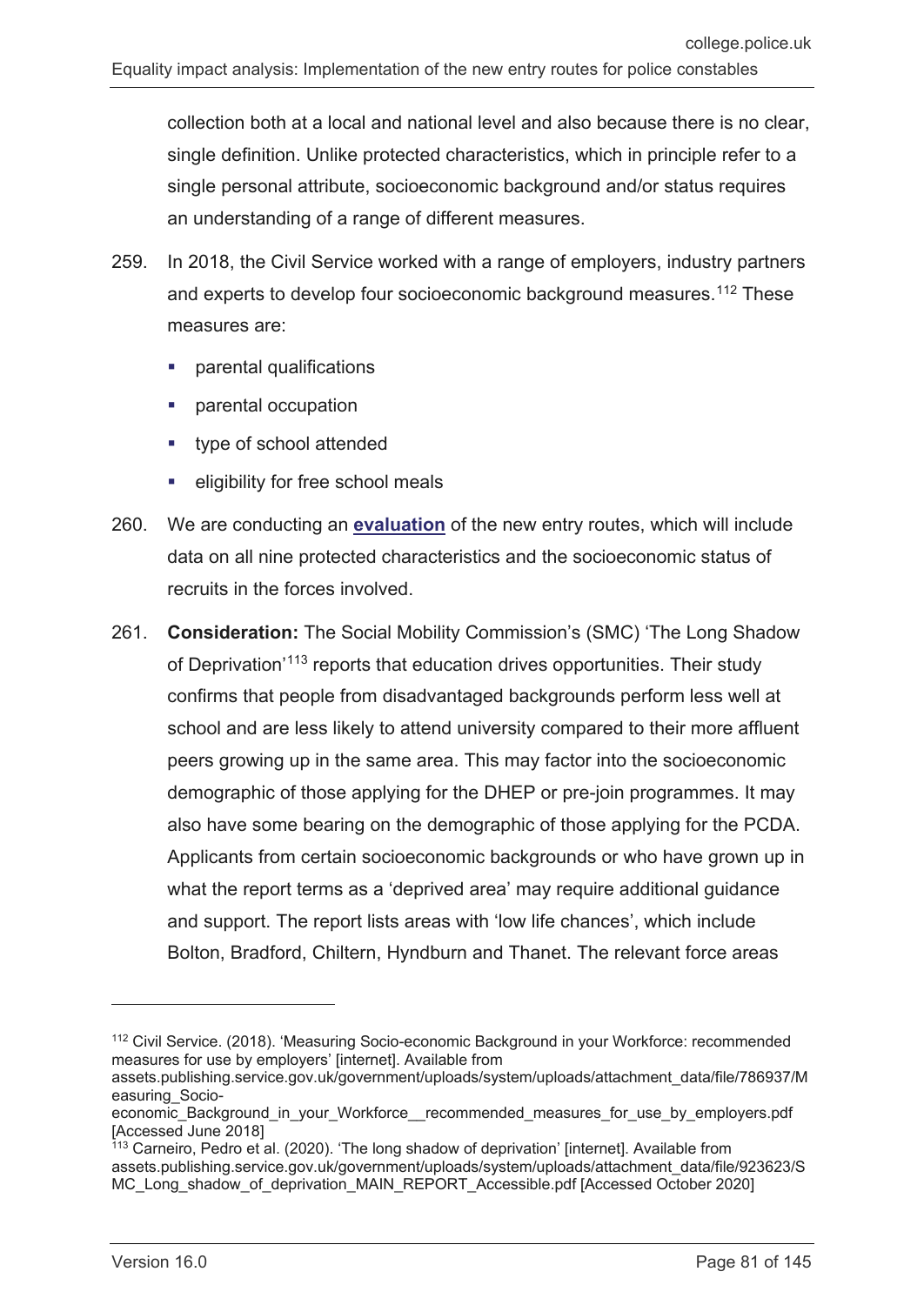may wish to undertake further research into this topic and consider how they can promote equality of opportunity for people of varying socioeconomic backgrounds.

262. The SMC report 'State of the Nation 2021' explores the impact of COVID-19 on social mobility. It identified that across the UK, attainment gaps between advantaged and disadvantaged children are getting wider, with the impact of COVID-19 threatening to make poor figures against each critical measure of social mobility worse. Research indicated that a person is 60% more likely to get a professional job if they come from a privileged background rather than a working-class background. In England, disadvantaged primary school pupils were a total of seven months behind their more privileged peers.<sup>[114](#page-81-0)</sup> Reviewing corresponding data from the ONS allows analysis of the intersection between child poverty and ethnicity. Their evidence suggests that poverty and social deprivation is linked to educational underachievement, employment and earning opportunities.<sup>[115](#page-81-1)</sup> The ONS research explains that the relationship between poverty and education outcomes is complex and influenced by many different factors. There is a high prevalence of poverty among some ethnic minority groups. For example, Pakistani and Bangladeshi households are 2.8 and 2.4 times more likely to be low-income households compared to White British households. However, this does not default to low educational outcomes. Pakistani and Bangladeshi pupils who were eligible for free school meals progressed higher than the national average of all pupils. Data for Black households, where one third of children live in low-income households, showed lower than average scores. There is also variance when considering

<span id="page-81-0"></span><sup>114</sup> Social Mobility Commission. (2021). 'State of the Nation 2021: Social Mobility and the Pandemic' [internet]. Available from

assets.publishing.service.gov.uk/government/uploads/system/uploads/attachment\_data/file/1003977/ State\_of\_the\_nation\_2021\_-\_Social\_mobility\_and\_the\_pandemic.pdf [September August 2021] <sup>115</sup> Office for National Statistics. (2020). 'Child poverty and education outcomes by ethnicity' [internet]. Available from

<span id="page-81-1"></span>ons.gov.uk/economy/nationalaccounts/uksectoraccounts/compendium/economicreview/february2020/ childpovertyandeducationoutcomesbyethnicity#child-poverty-education-and-ethnicity [Accessed August 2021]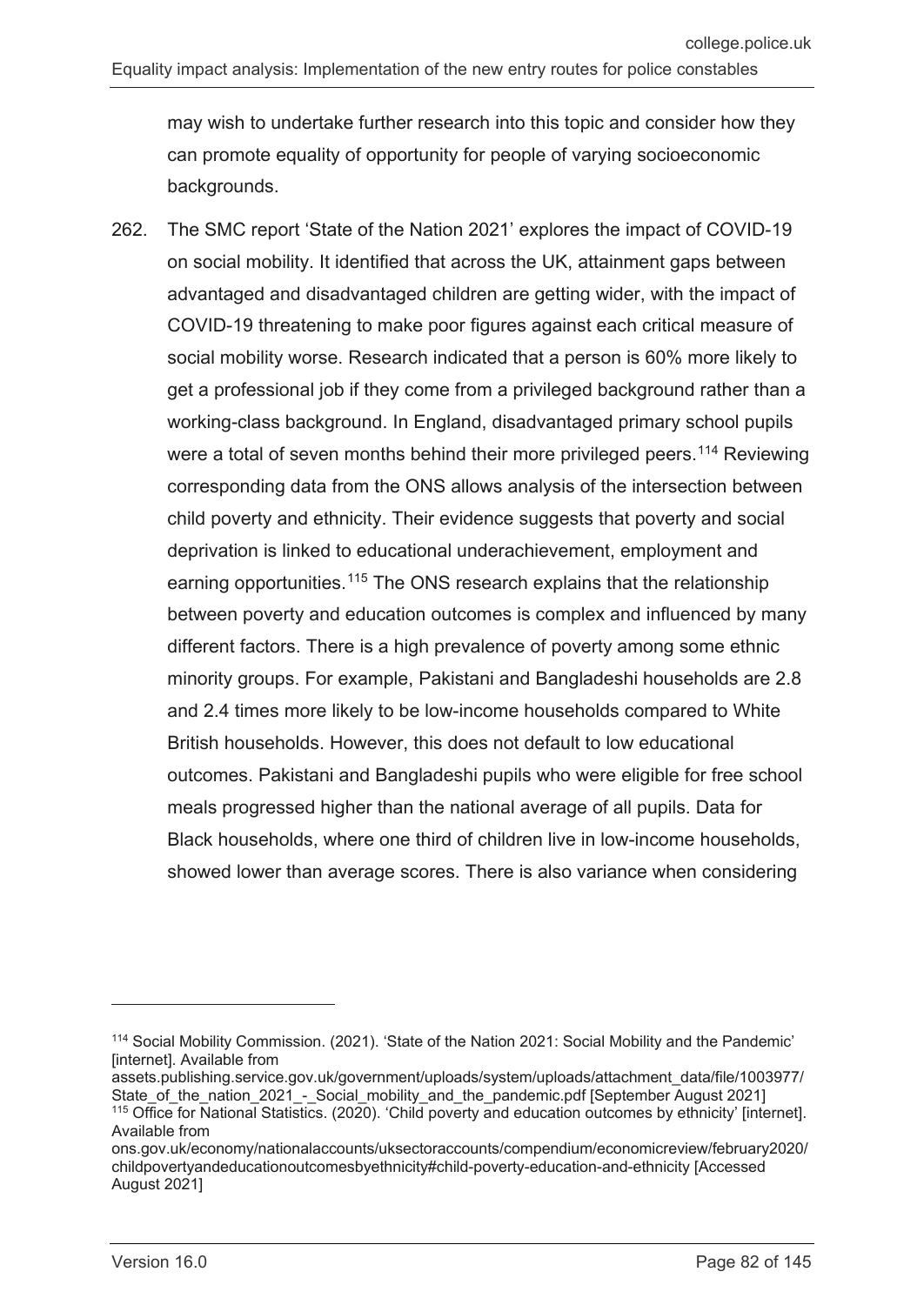the intersection with sex, with girls on free school meals from the majority of ethnicities making more progress than boys.<sup>116</sup>

- 263. The Education Committee highlighted how White British pupils underperform when compared their peers in other ethnic groups. Their research indicated that the White British category gave the lowest attainment score for a free school meal eligible ethnic group, other than the Gypsy/Roma and Irish Traveller categories. The report also flagged that the proportion of White British pupils who were eligible for free school meals starting higher education by the age of 19 was the lowest of any ethnic group, other than the Gypsy/Roma and Irish Traveller categories.<sup>[117](#page-82-1)</sup> The report considers a number of contributing factors, including persistent and multigenerational disadvantage, regional economics, a disengagement from the curriculum and a failure to address low participation in higher education. One of the solutions offered by the inquiry is to emphasise the value of vocational training and apprenticeship options.
- 264. The State of the Nation report also reflects on access to university. It states that predicted grades are 'wrong over 80% of the time' and that this trend is of particular harm to disadvantaged pupils. The report recommends that universities assess how they target those from low socioeconomic backgrounds and report on this data as part of widening participation efforts. Apprenticeships are also addressed, with the report acknowledging that they can be a powerful tool for social mobility. However, it highlights that they fail to reach their social mobility potential and that COVID-19 has exacerbated issues with opportunities for disadvantaged learners.
- 265. **Mitigation:** Forces and universities are encouraged to measure the social diversity of recruits and students, to analyse whether there is inequality opportunity for those from disadvantaged socioeconomic backgrounds, and to provide mitigations where possible. Further information about the Widening

<span id="page-82-0"></span> $116$  Ibid

<span id="page-82-1"></span><sup>&</sup>lt;sup>117</sup> Education Committee. (2021). 'The forgotten: how White working-class pupils have been let down, and how to change it' [internet]. Available from

publications.parliament.uk/pa/cm5802/cmselect/cmeduc/85/8502.htm [Accessed August 2021]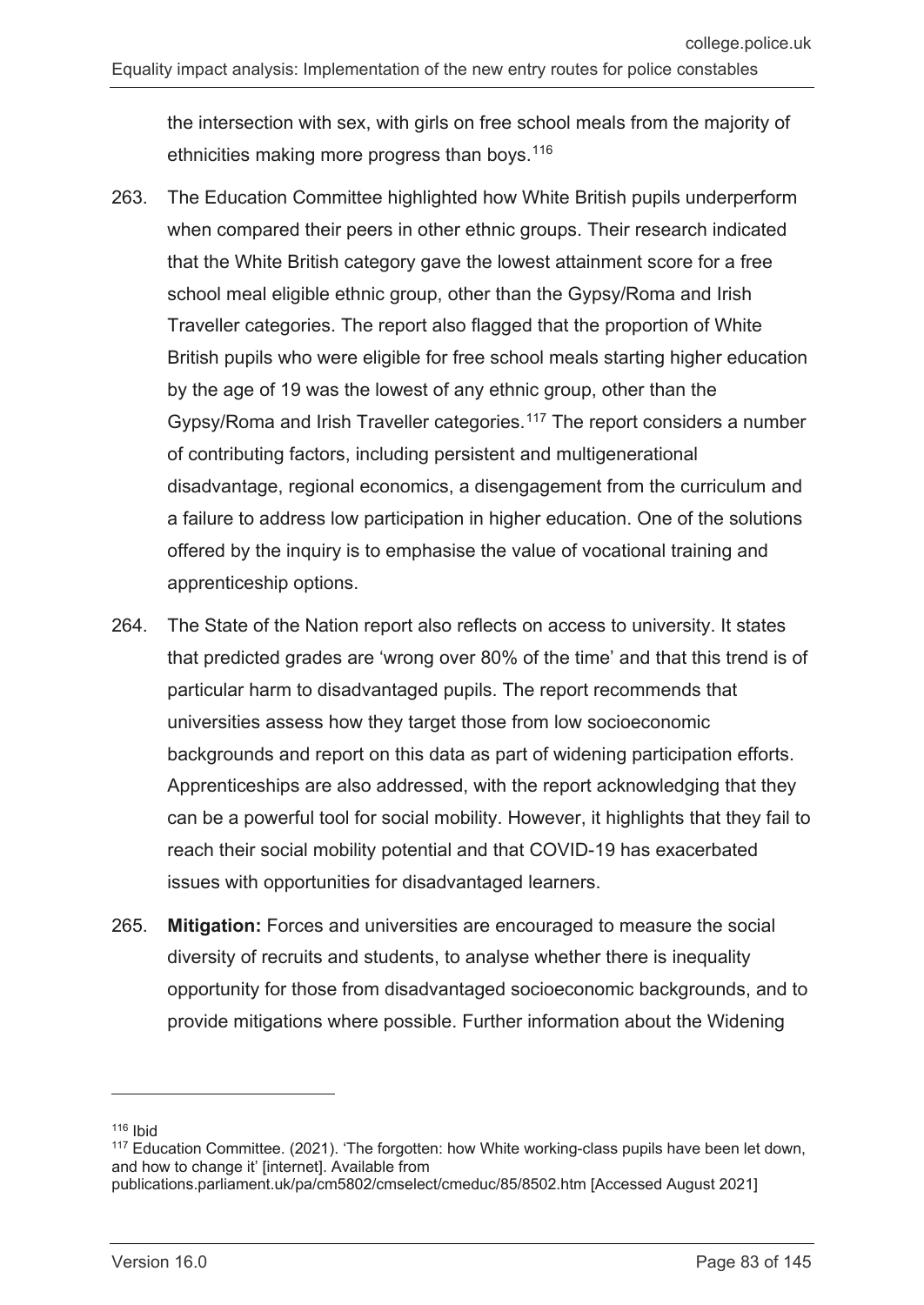Access programme, a programme designed to further promote inclusion, is provided below.

- 266. **Consideration:** The SMC report and other research suggests that access to level 6 education is inequitable, with a strong correlation between social background and the likelihood of pursuing higher education.<sup>[118](#page-83-0)</sup> Research has also indicated a prevalence of intersection between poverty and disability, with poverty rates being higher among families where at least one member is disabled, compared with families where no member is disabled.[119](#page-83-1) This may limit access to the new entry routes.
- 267. **Mitigation:** Evidence indicates widening participation in higher education, with year-on-year increases in the number of enrolments from state-funded schools or colleges.[120](#page-83-2) UCAS reported an 8% rise between 2019 and 2020 in acceptances of applications from people who are from disadvantaged backgrounds. [121](#page-83-3)
- 268. Forces are encouraged to develop outreach initiatives that connect with as wide an audience as possible, and to be proactive in seeking out new opportunities. Retention and progression should be monitored, with recruits provided with appropriate support mechanisms to help them achieve their potential. This also applies to the protected characteristics.
- 269. While socioeconomic data is not data that forces routinely collect, we can advise on initiatives to facilitate data analysis so that any potential impact may be identified and mitigated for.

<span id="page-83-0"></span><sup>118</sup> Milburn A. (2012). 'University challenge: How higher education can advance social mobility' [internet]. Available from

ons.gov.uk/economy/nationalaccounts/uksectoraccounts/compendium/economicreview/february2020/ childpovertyandeducationoutcomesbyethnicity#child-poverty-education-and-ethnicity

assets.publishing.service.gov.uk/government/uploads/system/uploads/attachment\_data/file/80188/Hig her-Education.pdf [Accessed September 2019]

<span id="page-83-1"></span><sup>&</sup>lt;sup>119</sup> Francis-Devine B. (2020). 'Poverty in the UK: Statistics' [internet]. House of Commons Library Briefing Note, Number 7096. Available from

<span id="page-83-2"></span>researchbriefings.files.parliament.uk/documents/SN07096/SN07096.pdf [Accessed April 2020] <sup>120</sup> HESA. (nd). 'Who's studying in HE?' [internet]. Available from hesa.ac.uk/data-andanalysis/students/whos-in-he [Accessed September 2019]

<span id="page-83-3"></span><sup>&</sup>lt;sup>121</sup> UCAS. (2020). 'More students from the most disadvantage backgrounds across the UK are set to start degrees this autumn'. Available from ucas.com/corporate/news-and-key-documents/news/morestudents-most-disadvantaged-backgrounds-across-uk-are-set-start-degrees-autumn [Accessed August 2021]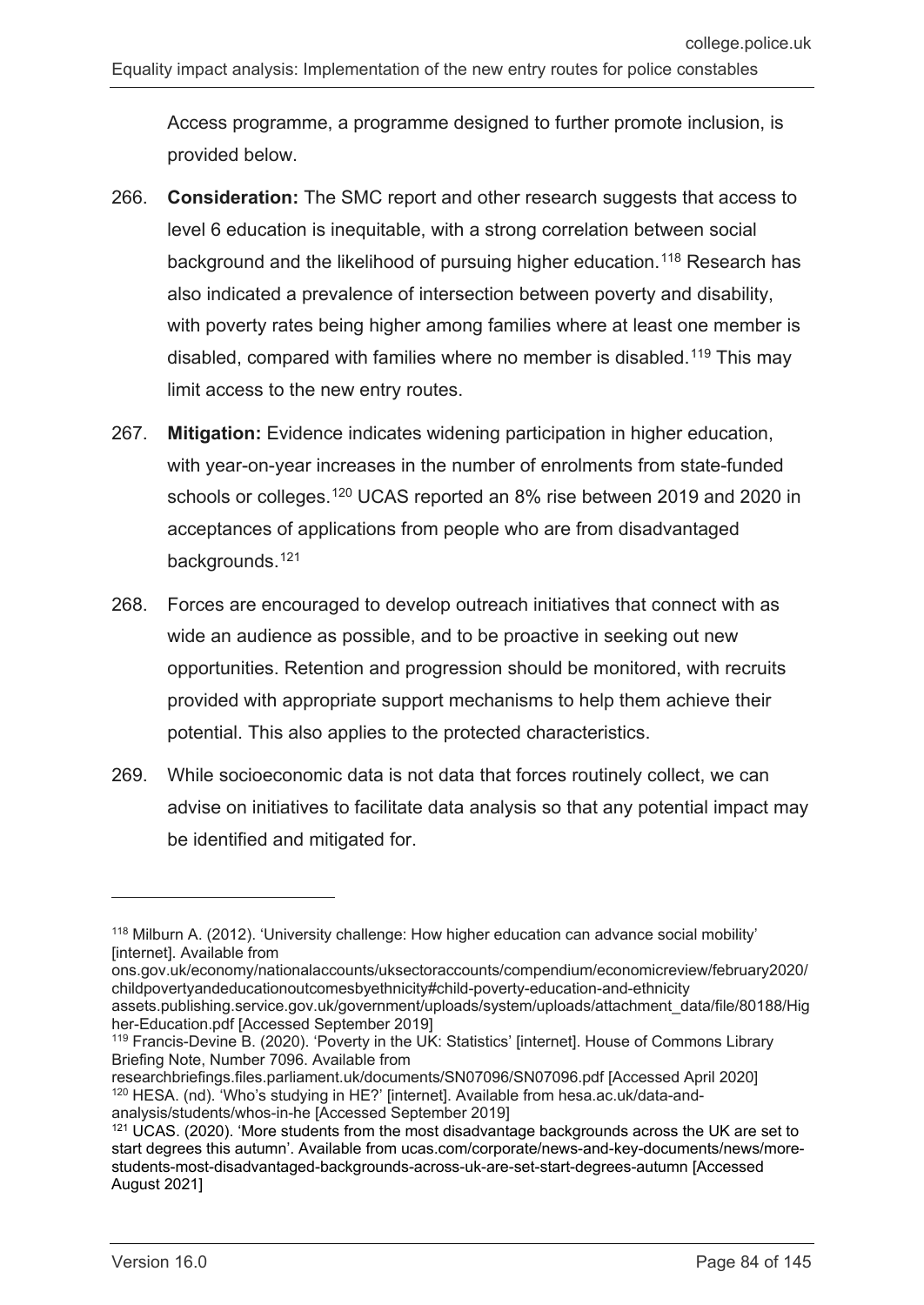- 270. **Mitigation:** To encourage widening access for those who may not have previously considered a career in policing, a widening access programme specification has been developed. The initiative was undertaken at the request of the PUP as a means of supporting inclusion. It is an established mechanism utilised by many HEIs to promote fair access to higher education. Policing wants to create opportunities for all. We want to support the service to attract the best possible talent from the widest pool of people, a pool that reflects the diverse demographic of the communities served. The guidance will help forces and providers to develop widening access programmes.
- 271. It is pertinent to note that any programme does not oblige a participant to a career in policing. The programme is designed only to support participant progression and not a means to fix a candidate to one career path. There are many reasons why a person may want to attend a widening access course – for example, to be better prepared for academic study or for entry into other associated professions, such as other law enforcement organisations (like the National Crime Agency, Ministry of Defence Police and Civil Nuclear Constabulary).
- 272. The widening access pathways will be either:
	- a formal QAA-regulated level 3 Access to Higher Education Diploma
	- an introductory foundation programme (Year '0', level 3)

Access to Higher Education Diplomas are designed to provide academic subject knowledge and the opportunity to learn how to approach study at university level. Learners are taught how to develop techniques that will help them succeed.

273. Some higher education providers offer their own introductory foundation programmes to support students who do not meet the entry requirements but wish to study for a degree in a particular field or institution. We will encourage participating institutions to adhere to their PSED and monitor equality impact. We will invite them to share data with us so that we can understand the reach of these programmes.

**Key PSED objective(s) considered:** Advance equality of opportunity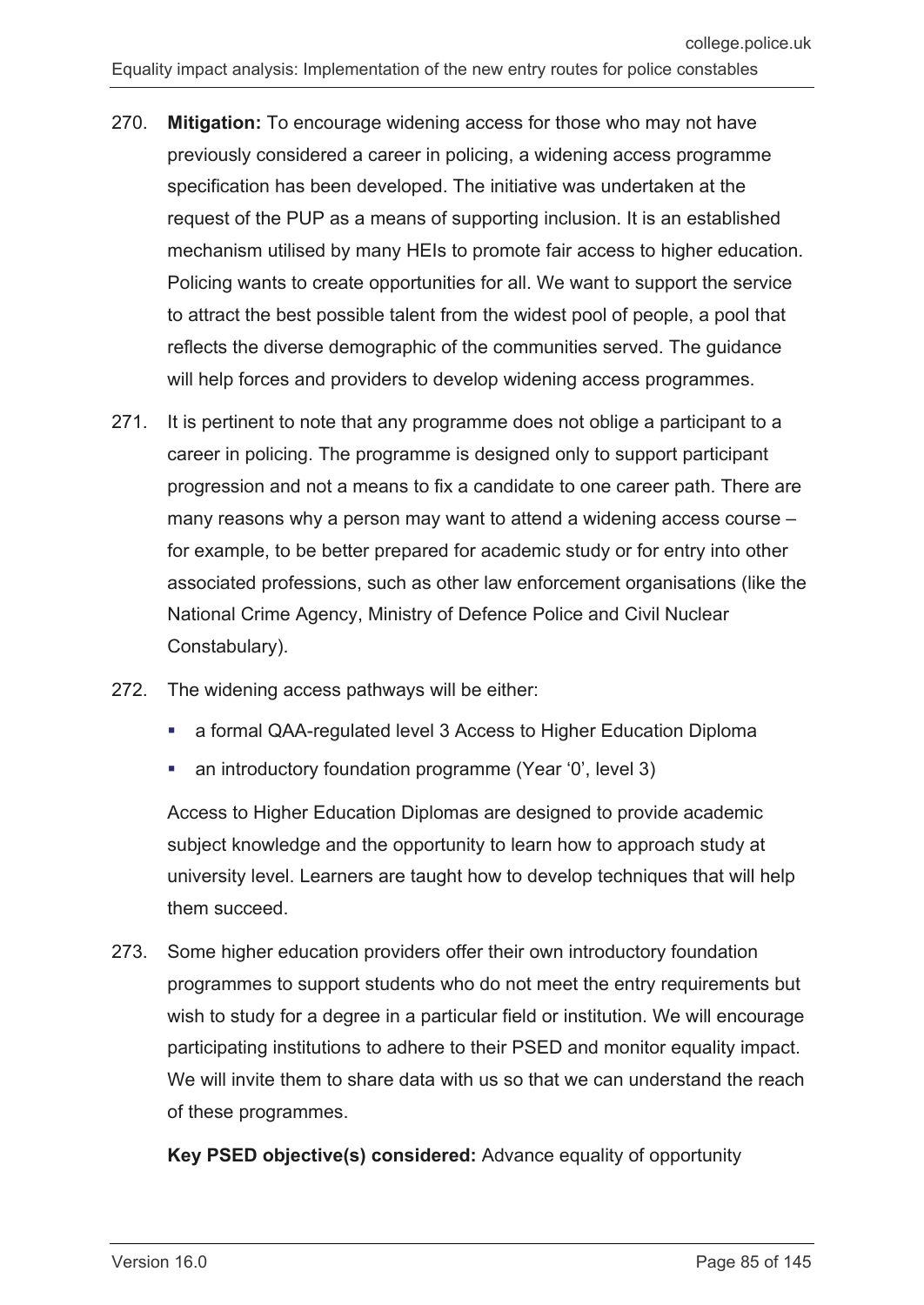274. **Consideration:** Many of the institutions piloting the accelerated programmes had anticipated that offering more flexible learning provision would widen participation.[122](#page-85-0) Debt aversion is connected to who chooses to study for accelerated degrees.<sup>[123](#page-85-1)</sup> Research confirms that debt-averse attitudes are stronger among students from lower socioeconomic backgrounds.<sup>[124](#page-85-2)</sup> Debt aversion is also more common among females, mature students and those from ethnic minority backgrounds.[125](#page-85-3) The accelerated degree's potential to cut costs may support widening participation.

**Key PSED objective(s) considered:** Advance equality of opportunity

# **Conclusion**

- 275. The role of the police constable is essential to policing. With crime evolving to impose new and increasingly complex challenges on policing, it is essential that new recruits are given the right training to prepare them for these challenges. Britain's communities are also changing. The Policing Vision recognises that it is important that the police workforce reflects the communities it serves. This is key to legitimacy and policing by consent. It is imperative that any initiative that might shape the demographic of the police workforce is closely reviewed, to ensure that we are promoting equality of opportunity and inclusion.
- 276. While access to workforce data is limited for many of the protected characteristics, there is evidence to suggest that approaches adopted by

<span id="page-85-0"></span><sup>&</sup>lt;sup>122</sup> Outram S. (2009). 'Flexible learning pathfinders: a review of the pilots' final and interim reports' [internet]. Advance HE. Available from advance-he.ac.uk/knowledge-hub/flexible-learning-pathfindersreview-pilots-final-and-interim-reports [Accessed March 2020]

<span id="page-85-1"></span><sup>&</sup>lt;sup>123</sup> Department for Education/Institute for Employment Studies. (2017). 'Accelerated degrees in higher education' [internet]. Available from

assets.publishing.service.gov.uk/government/uploads/system/uploads/attachment\_data/file/595637/A ccelerated\_Degrees\_Literature\_Review.pdf [Accessed March 2020]

<span id="page-85-2"></span><sup>&</sup>lt;sup>124</sup> Callender C and Mason G. (2017). 'Does student loan debt deter higher education participation? New evidence from England' [internet]. Centre for Learning and Life Chances in Knowledge Economies and Societies. Available from

<span id="page-85-3"></span>llakes.ac.uk/sites/default/files/58.%20Callender%20and%20Mason.pdf [Accessed March 2020] <sup>125</sup> Department for Education/Institute for Employment Studies. (2017). 'Accelerated degrees in higher education' [internet]. Available from

assets.publishing.service.gov.uk/government/uploads/system/uploads/attachment\_data/file/595637/A ccelerated\_Degrees\_Literature\_Review.pdf [Accessed March 2020]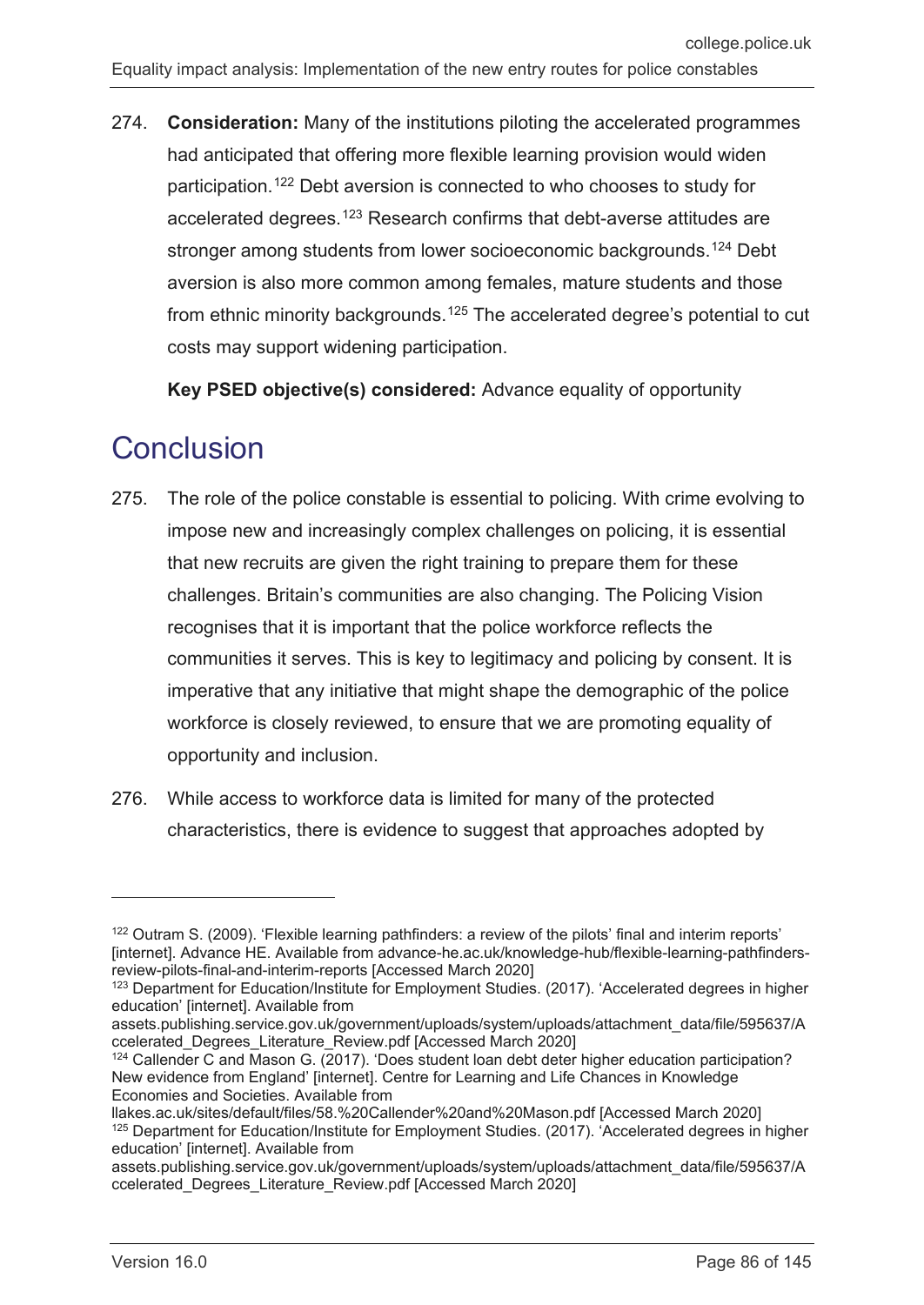forces and HEIs – individually and in collaboration – have real potential to attract diverse candidates to policing. We have ensured that, by integrating the EIAs into the quality assurance process, equality considerations are embedded into implementation infrastructure. For forces, this has been an invitation to engage with workforce demographics and consider initiatives to promote recruitment, successful progression and attrition of those from underrepresented groups. HEIs have undertaken the same considerations but have also embedded equality concerns into pedagogy, design and delivery.

- 277. Diversity and inclusion teams and positive action teams across the forces are working hard to engage with people of all identities and life experiences, and to promote the many benefits of joining the police service. We are proud to be supporting this work and assisting forces to promote diversity, equality and inclusion.
- 278. Equality impact review is facilitated by analysis of robust data. The Collegeled data collections were limited by standardisation difficulties. The challenges encountered with diversity data collection are not unique to PEQF. Consistency, validity and completeness of diversity data and our understanding of workforce demographic are longstanding issues for policing. These challenges should not undermine the effort and energy being invested by forces to promote diversity, equality and inclusion in the service. We have taken steps to mitigate for these challenges. Standardised codes for diversity data monitoring have been developed. These have been endorsed by the NPCC and circulated as the new national standard.
- 279. To reduce the repeated requests from forces for data and to streamline diversity data collection, we have worked with the Home Office to integrate the entry routes into the Police Workforce Census. For age, workforce census data indicated that while there was a greater proportion of PCDA recruits under the age of 26, there was still a high proportion of recruits aged 26 and above. For ethnicity, while figures still fall below the national average, workforce census data provided only small differentials between the proportion of recruits who identified as ethnic minority between the IPLDP and PEQF entry routes, with the PEFQ routes showing a slightly higher proportion. Recent data from the MPS and from Police Now showed positive early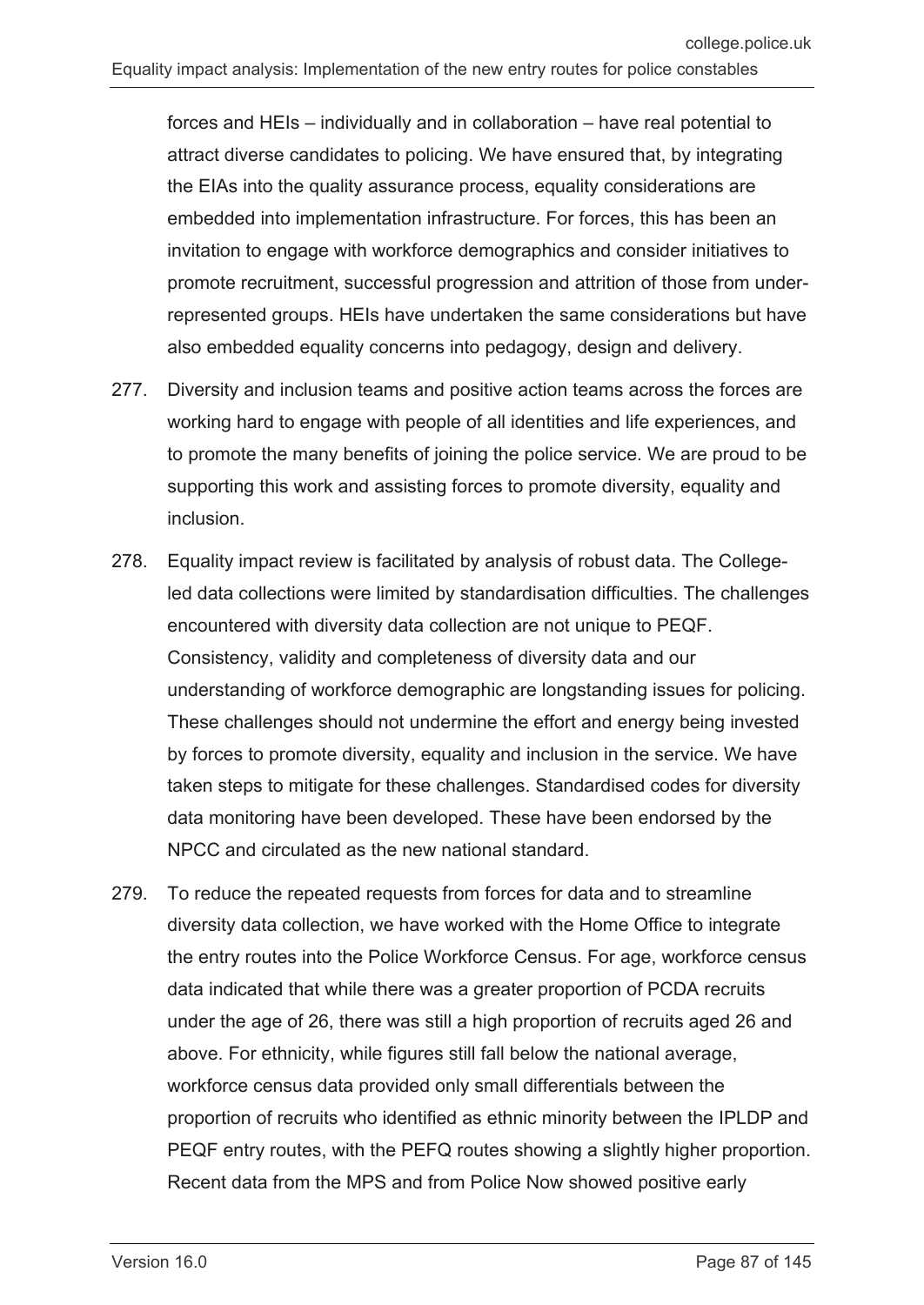indicators of the new routes' appeal to minority ethnic groups. For sex, there was again only a minor difference between IPLDP and PEQF, with PEQF routes featuring a greater proportion of female recruits. MPS data paralleled this trend, with female candidates outnumbering male candidates on more than one intake.

- 280. The workforce census data was incomplete, with not all forces returning entry route data, and featured other limitations that add caveats to any findings. However, introducing the entry routes into the workforce census has offered standardisation. It also eliminates challenges created by working from data sets via multiple data extraction methods. While the protected characteristics collected in the census are limited, expansion to include more of the protected characteristics is being considered. In the future, entry route returns will be compulsory. These adaptations will allow for more in-depth analysis.
- 281. We will continue to review equality impact and to support forces in their own equality analysis of PEQF implementation. We are seeing great innovation and commitment from the forces towards securing a representative service. We are working with our partners – the forces, the NPCC, the PUP, the PFEW and other valued stakeholders, to ensure that we have a collaborative, coordinated approach to promoting diversity, equality and inclusion.
- 282. We are committed to an ongoing review of PEQF's equality impact. If you have any useful information that may help to support this EIA, please contact us at **[PolicingEQF@college.pnn.police.uk](mailto:PolicingEQF@college.pnn.police.uk)**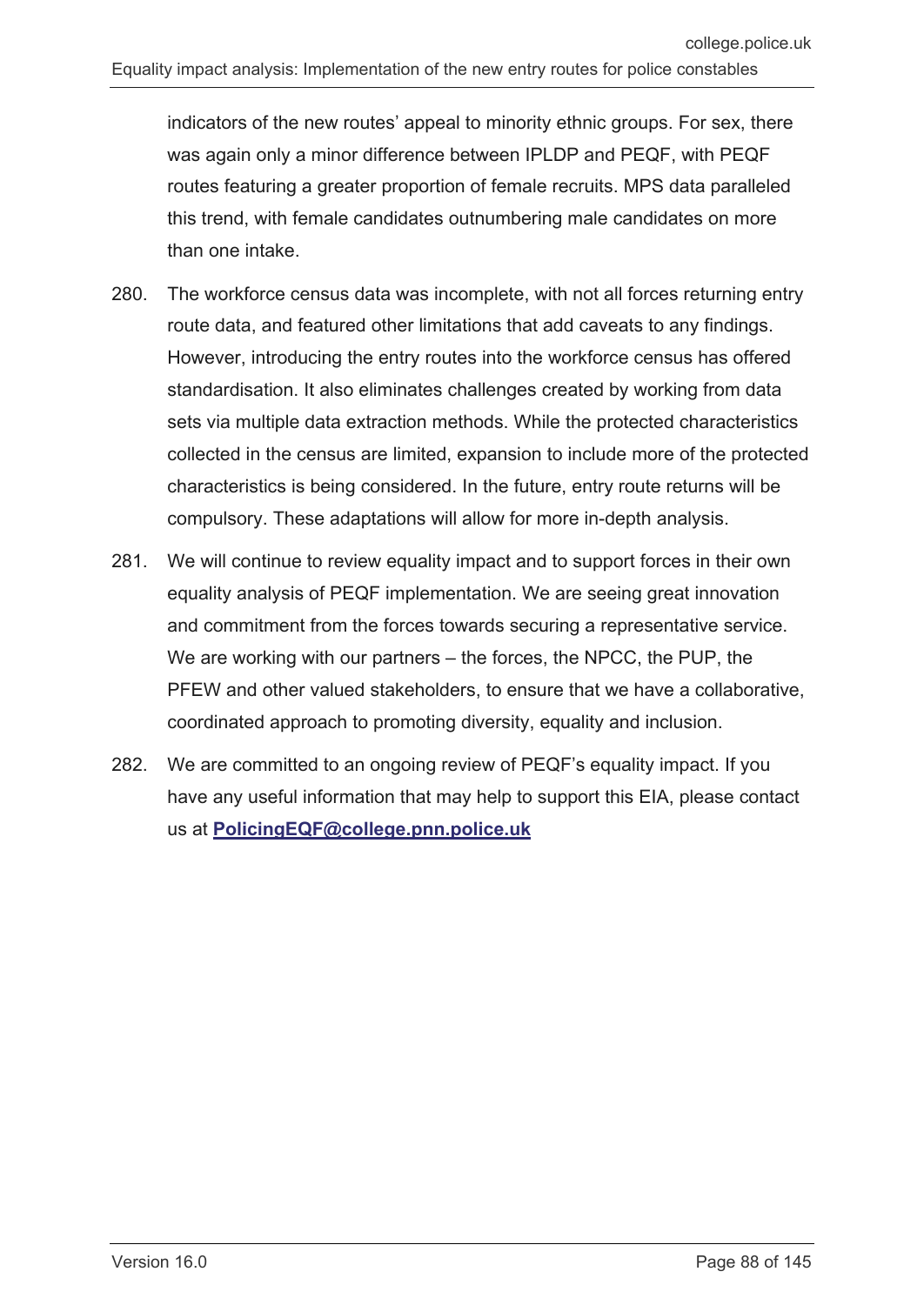# **References**

ADHD Foundation. (2018). 'Attention Deficit Hyperactivity Disorder: Information for nurse led ADHD clinics and school nurses' [internet]. Available from **[adhdfoundation.org.uk/wp-content/uploads/2018/11/Attention-Deficit-](https://www.adhdfoundation.org.uk/wp-content/uploads/2018/11/Attention-Deficit-Hyperactivity-Disorder-Information-for-Nurse-led-ADHD-Clinics-and-School-Nurses.pdf)[Hyperactivity-Disorder-Information-for-Nurse-led-ADHD-Clinics-and-School-](https://www.adhdfoundation.org.uk/wp-content/uploads/2018/11/Attention-Deficit-Hyperactivity-Disorder-Information-for-Nurse-led-ADHD-Clinics-and-School-Nurses.pdf)[Nurses.pdf](https://www.adhdfoundation.org.uk/wp-content/uploads/2018/11/Attention-Deficit-Hyperactivity-Disorder-Information-for-Nurse-led-ADHD-Clinics-and-School-Nurses.pdf)** [Accessed February 2020]

Bachmann CL and Gooch B. (2018). 'LGBT in Britain: Trans report' [internet]. Stonewall. Available from **[stonewall.org.uk/system/files/lgbt\\_in\\_britain\\_](https://www.stonewall.org.uk/system/files/lgbt_in_britain_-_trans_report_final.pdf)** trans report final.pdf [Accessed September 2019]

BITC. (2020). 'The race at work Black voices report' (internet). Available from **[bitc.org.uk/wp-content/uploads/2020/08/bitc-report-race-blackvoices](https://www.bitc.org.uk/wp-content/uploads/2020/08/bitc-report-race-blackvoices-august20.pdf)[august20.pdf](https://www.bitc.org.uk/wp-content/uploads/2020/08/bitc-report-race-blackvoices-august20.pdf)** [Accessed October 2020]

The Cabinet Office and others. (2019). 'Universities must do more to tackle ethnic disparity' [internet]. Available from **[gov.uk/government/news/universities-must](https://www.gov.uk/government/news/universities-must-do-more-to-tackle-ethnic-disparity)[do-more-to-tackle-ethnic-disparity](https://www.gov.uk/government/news/universities-must-do-more-to-tackle-ethnic-disparity)** [Accessed September 2019]

Callender C and Mason G. (2017). 'Does student loan debt deter higher education participation? New evidence from England' [internet]. Centre for Learning and Life Chances in Knowledge Economies and Societies. Available from

**[llakes.ac.uk/sites/default/files/58.%20Callender%20and%20Mason.pdf](https://www.llakes.ac.uk/sites/default/files/58.%20Callender%20and%20Mason.pdf)** [Accessed March 2020]

Carers UK. (2016). '10 facts about women and caring in the UK on International Women's Day' [internet]. Available from **[carersuk.org/news-and](https://www.carersuk.org/news-and-campaigns/features/10-facts-about-women-and-caring-in-the-uk-on-international-women-s-day)[campaigns/features/10-facts-about-women-and-caring-in-the-uk-on](https://www.carersuk.org/news-and-campaigns/features/10-facts-about-women-and-caring-in-the-uk-on-international-women-s-day)[international-women-s-day](https://www.carersuk.org/news-and-campaigns/features/10-facts-about-women-and-caring-in-the-uk-on-international-women-s-day)** [Accessed October 2019]

CIPD. (2019). 'Majority of working women experiencing the menopause say it has a negative impact on them at work' [internet]. Available from: **[cipd.co.uk/about/media/press/menopause-at-work#gref](https://www.cipd.co.uk/about/media/press/menopause-at-work#gref)** [Accessed August 2021]

City and Guilds Group (2021). 'Skills Index 2021' [internet]. Available from **[cityandguildsgroup.com/-/media/cgg-website/documents/cg-skills-index](https://www.cityandguildsgroup.com/-/media/cgg-website/documents/cg-skills-index-report-pdf.ashx?la=en&hash=B04AAEA0DBBF4F4A9203BBF024350A7C1B07257A)[report-](https://www.cityandguildsgroup.com/-/media/cgg-website/documents/cg-skills-index-report-pdf.ashx?la=en&hash=B04AAEA0DBBF4F4A9203BBF024350A7C1B07257A)**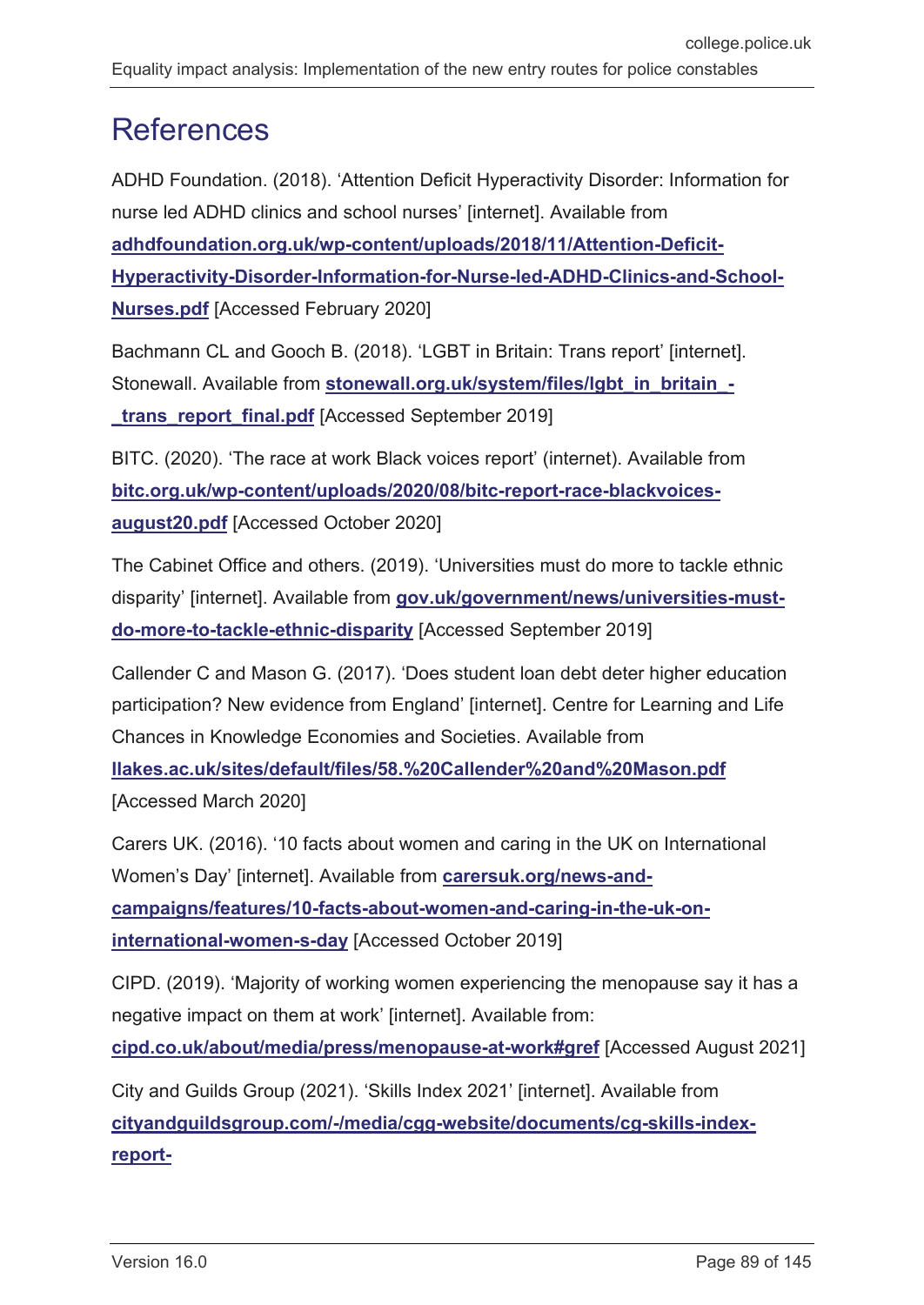#### **[pdf.ashx?la=en&hash=B04AAEA0DBBF4F4A9203BBF024350A7C1B07257A](https://www.cityandguildsgroup.com/-/media/cgg-website/documents/cg-skills-index-report-pdf.ashx?la=en&hash=B04AAEA0DBBF4F4A9203BBF024350A7C1B07257A)**

[Accessed August 2021]

Civil Service. (2018). 'Measuring Socio-economic Background in your Workforce: recommended measures for use by employers' [internet]. Available from

**[assets.publishing.service.gov.uk/government/uploads/system/uploads/attach](https://assets.publishing.service.gov.uk/government/uploads/system/uploads/attachment_data/file/786937/Measuring_Socio-economic_Background_in_your_Workforce__recommended_measures_for_use_by_employers.pdf) [ment\\_data/file/786937/Measuring\\_Socio-](https://assets.publishing.service.gov.uk/government/uploads/system/uploads/attachment_data/file/786937/Measuring_Socio-economic_Background_in_your_Workforce__recommended_measures_for_use_by_employers.pdf)**

**[economic\\_Background\\_in\\_your\\_Workforce\\_\\_recommended\\_measures\\_for\\_us](https://assets.publishing.service.gov.uk/government/uploads/system/uploads/attachment_data/file/786937/Measuring_Socio-economic_Background_in_your_Workforce__recommended_measures_for_use_by_employers.pdf) [e\\_by\\_employers.pdf](https://assets.publishing.service.gov.uk/government/uploads/system/uploads/attachment_data/file/786937/Measuring_Socio-economic_Background_in_your_Workforce__recommended_measures_for_use_by_employers.pdf)** [Accessed June 2018]

College of Policing. (2018). 'PEQF Initial Entry Routes into Policing: Police Constable: A Strategic Overview'. Available from

**[mle.ncalt.pnn.police.uk/Course/Details/30052](https://www.mle.ncalt.pnn.police.uk/Course/Details/30052)** [Accessed January 2019]

Department for Business and Innovation & Skills/Department for Education. (2015). 'English Apprenticeships: Our 2020 Vision' [internet]. Available from

**[assets.publishing.service.gov.uk/government/uploads/system/uploads/attach](https://assets.publishing.service.gov.uk/government/uploads/system/uploads/attachment_data/file/484209/BIS-15-651-english-apprenticeships-our-2020-vision-executive-summary.pdf)** [ment\\_data/file/484209/BIS-15-651-english-apprenticeships-our-2020-vision](https://assets.publishing.service.gov.uk/government/uploads/system/uploads/attachment_data/file/484209/BIS-15-651-english-apprenticeships-our-2020-vision-executive-summary.pdf)**[executive-summary.pdf](https://assets.publishing.service.gov.uk/government/uploads/system/uploads/attachment_data/file/484209/BIS-15-651-english-apprenticeships-our-2020-vision-executive-summary.pdf)** [Accessed September 2019]

Department for Education. (2015). 'Ethnicity, deprivation and educational achievement at age 16 in England: trends over time'. Available from **[assets.publishing.service.gov.uk/government/uploads/system/uploads/attach](https://assets.publishing.service.gov.uk/government/uploads/system/uploads/attachment_data/file/439867/RR439B-Ethnic_minorities_and_attainment_the_effects_of_poverty_annex.pdf.pdf) [ment\\_data/file/439867/RR439B-](https://assets.publishing.service.gov.uk/government/uploads/system/uploads/attachment_data/file/439867/RR439B-Ethnic_minorities_and_attainment_the_effects_of_poverty_annex.pdf.pdf)**

**[Ethnic\\_minorities\\_and\\_attainment\\_the\\_effects\\_of\\_poverty\\_annex.pdf.pdf](https://assets.publishing.service.gov.uk/government/uploads/system/uploads/attachment_data/file/439867/RR439B-Ethnic_minorities_and_attainment_the_effects_of_poverty_annex.pdf.pdf)** [Accessed November 2020]

Department for Education. (2018). 'Apprenticeships and levy statistics: September 2018'. Available from

**[assets.publishing.service.gov.uk/government/uploads/system/uploads/attach](https://assets.publishing.service.gov.uk/government/uploads/system/uploads/attachment_data/file/739166/Apprenticeship-and-levy-statistics_September-2018.pdf)** [ment\\_data/file/739166/Apprenticeship-and-levy-statistics\\_September-2018.pdf](https://assets.publishing.service.gov.uk/government/uploads/system/uploads/attachment_data/file/739166/Apprenticeship-and-levy-statistics_September-2018.pdf) [Accessed October 2018]

Department for Education. (2017). 'Education and Training Statistics for the United Kingdom 2017'. Available from

**[assets.publishing.service.gov.uk/government/uploads/system/uploads/attach](https://assets.publishing.service.gov.uk/government/uploads/system/uploads/attachment_data/file/657821/SFR64_2017_Text.pdf)** [ment\\_data/file/657821/SFR64\\_2017\\_Text.pdf](https://assets.publishing.service.gov.uk/government/uploads/system/uploads/attachment_data/file/657821/SFR64_2017_Text.pdf) [Accessed September 2019]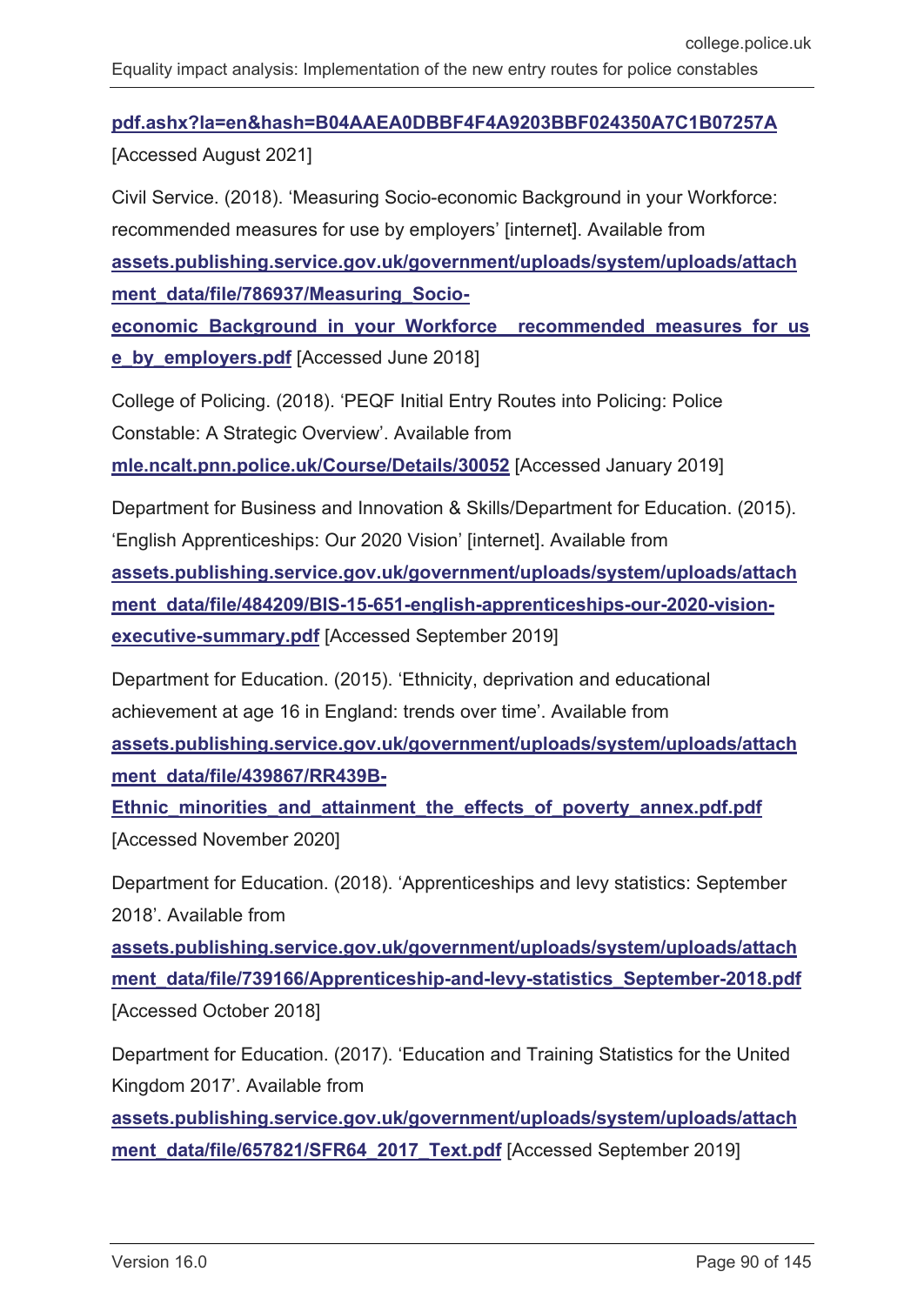Department for Education. (2019). 'Participation in apprenticeships'. Available from **[ethnicity-facts-figures.service.gov.uk/education-skills-and-training/a-levels](https://www.ethnicity-facts-figures.service.gov.uk/education-skills-and-training/a-levels-apprenticeships-further-education/participation-in-apprenticeships/latest)[apprenticeships-further-education/participation-in-apprenticeships/latest](https://www.ethnicity-facts-figures.service.gov.uk/education-skills-and-training/a-levels-apprenticeships-further-education/participation-in-apprenticeships/latest)** [Accessed September 2019]

Department for Education/Institute for Employment Studies. (2017). 'Accelerated degrees in higher education' [internet]. Available from

**[assets.publishing.service.gov.uk/government/uploads/system/uploads/attach](https://assets.publishing.service.gov.uk/government/uploads/system/uploads/attachment_data/file/595637/Accelerated_Degrees_Literature_Review.pdf) ment data/file/595637/Accelerated Degrees Literature Review.pdf** [Accessed March 2020]

Department for Education. (2018). 'Accelerated degrees: Government consultation response' [internet]. Available from

**[assets.publishing.service.gov.uk/government/uploads/system/uploads/attach](https://assets.publishing.service.gov.uk/government/uploads/system/uploads/attachment_data/file/757047/Accelerated_Degrees_consultation_response_November_2018.pdf)** ment data/file/757047/Accelerated Degrees consultation response Novembe **[r\\_2018.pdf](https://assets.publishing.service.gov.uk/government/uploads/system/uploads/attachment_data/file/757047/Accelerated_Degrees_consultation_response_November_2018.pdf)** [Accessed January 2020]

Department for Education. (2019). 'Equality analysis: Accelerated degrees' [internet]. Available from

**[assets.publishing.service.gov.uk/government/uploads/system/uploads/attach](https://assets.publishing.service.gov.uk/government/uploads/system/uploads/attachment_data/file/815155/Accelerated_degrees_equality_analysis_final_July_2019.pdf)** ment data/file/815155/Accelerated degrees equality analysis final July 2019 **[.pdf](https://assets.publishing.service.gov.uk/government/uploads/system/uploads/attachment_data/file/815155/Accelerated_degrees_equality_analysis_final_July_2019.pdf)** [Accessed March 2020]

Department for Education. (2020). 'Participation Rates in Higher Education Academic years 2006/2007 – 2017/2018)' [internet]. Available from

**[assets.publishing.service.gov.uk/government/uploads/system/uploads/attach](https://assets.publishing.service.gov.uk/government/uploads/system/uploads/attachment_data/file/843542/Publication_HEIPR1718.pdf) [ment\\_data/file/843542/Publication\\_HEIPR1718.pdf](https://assets.publishing.service.gov.uk/government/uploads/system/uploads/attachment_data/file/843542/Publication_HEIPR1718.pdf)** [Accessed March 2021]

Department for Education. (2021). 'GCSE results (Attainment 8)'. Available from **[ethnicity-facts-figures.service.gov.uk/education-skills-and-training/11-to-16](https://www.ethnicity-facts-figures.service.gov.uk/education-skills-and-training/11-to-16-years-old/gcse-results-attainment-8-for-children-aged-14-to-16-key-stage-4/latest#main-facts-and-figures) [years-old/gcse-results-attainment-8-for-children-aged-14-to-16-key-stage-](https://www.ethnicity-facts-figures.service.gov.uk/education-skills-and-training/11-to-16-years-old/gcse-results-attainment-8-for-children-aged-14-to-16-key-stage-4/latest#main-facts-and-figures)[4/latest#main-facts-and-figures](https://www.ethnicity-facts-figures.service.gov.uk/education-skills-and-training/11-to-16-years-old/gcse-results-attainment-8-for-children-aged-14-to-16-key-stage-4/latest#main-facts-and-figures)** [Accessed April 2021]

Department for Education. (2021). 'Average score for students taking A levels and other qualifications'. Available from **[ethnicity-facts-](https://www.ethnicity-facts-figures.service.gov.uk/education-skills-and-training/a-levels-apprenticeships-further-education/average-score-for-students-taking-a-levels-and-other-qualifications/latest)**

**[figures.service.gov.uk/education-skills-and-training/a-levels-apprenticeships](https://www.ethnicity-facts-figures.service.gov.uk/education-skills-and-training/a-levels-apprenticeships-further-education/average-score-for-students-taking-a-levels-and-other-qualifications/latest)[further-education/average-score-for-students-taking-a-levels-and-other](https://www.ethnicity-facts-figures.service.gov.uk/education-skills-and-training/a-levels-apprenticeships-further-education/average-score-for-students-taking-a-levels-and-other-qualifications/latest)[qualifications/latest](https://www.ethnicity-facts-figures.service.gov.uk/education-skills-and-training/a-levels-apprenticeships-further-education/average-score-for-students-taking-a-levels-and-other-qualifications/latest)** [Accessed April 2021]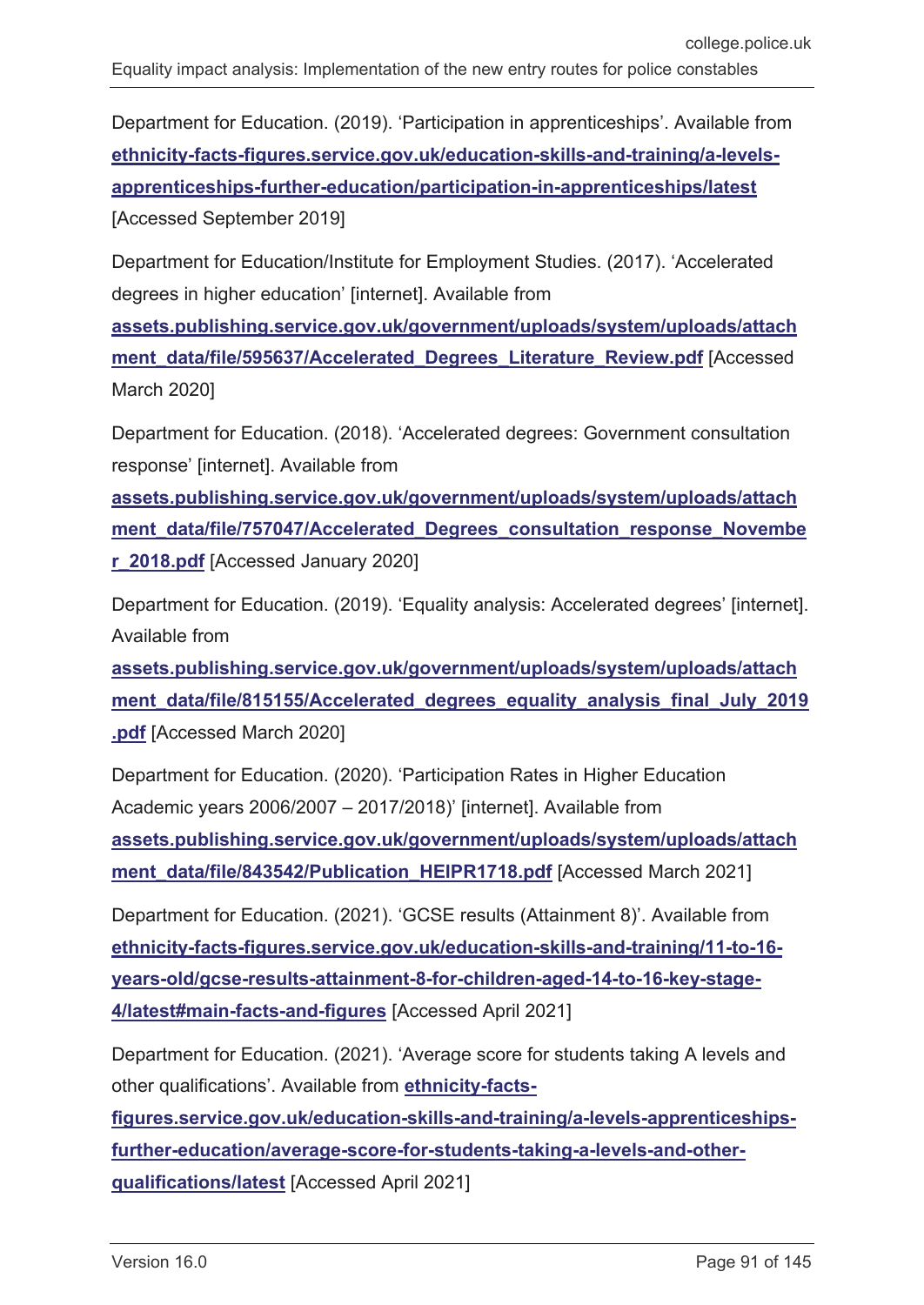Department for work and pensions. (2020). 'Family resources survey 2018/19'. Available from

**[assets.publishing.service.gov.uk/government/uploads/system/uploads/attach](https://assets.publishing.service.gov.uk/government/uploads/system/uploads/attachment_data/file/874507/family-resources-survey-2018-19.pdf)** [ment\\_data/file/874507/family-resources-survey-2018-19.pdf](https://assets.publishing.service.gov.uk/government/uploads/system/uploads/attachment_data/file/874507/family-resources-survey-2018-19.pdf) [Accessed May 2021]

Education Committee. (2021). 'The forgotten: how White working-class pupils have been let down, and how to change it' [internet]. Available from

**[publications.parliament.uk/pa/cm5802/cmselect/cmeduc/85/8502.htm](https://publications.parliament.uk/pa/cm5802/cmselect/cmeduc/85/8502.htm)** [Accessed August 2021]

Equality and Human Rights Commission. (2019). 'Tackling racial harassment: Universities challenged' [internet]. Available from **[equalityhumanrights.com/sites/default/files/tackling-racial-harassment](https://www.equalityhumanrights.com/sites/default/files/tackling-racial-harassment-universities-challenged.pdf)[universities-challenged.pdf](https://www.equalityhumanrights.com/sites/default/files/tackling-racial-harassment-universities-challenged.pdf)** [Accessed October 2019]

Flatley J. (2019). 'Police Workforce, England and Wales, 31 March 2019' [internet]. Home Office Statistical Bulletin, July 11/19. London: Home Office. Available from **[assets.publishing.service.gov.uk/government/uploads/system/uploads/attach](https://assets.publishing.service.gov.uk/government/uploads/system/uploads/attachment_data/file/831726/police-workforce-mar19-hosb1119.pdf) [ment\\_data/file/831726/police-workforce-mar19-hosb1119.pdf](https://assets.publishing.service.gov.uk/government/uploads/system/uploads/attachment_data/file/831726/police-workforce-mar19-hosb1119.pdf)** [Accessed September 2019]

Flatley J. (2020). 'Police Workforce, England and Wales, 31 March 2020' [internet]. Home Office Statistical Bulletin, July 20/20. London: Home Office. Available from **[assets.publishing.service.gov.uk/government/uploads/system/uploads/attach](https://assets.publishing.service.gov.uk/government/uploads/system/uploads/attachment_data/file/905169/police-workforce-mar20-hosb2020.pdf) [ment\\_data/file/905169/police-workforce-mar20-hosb2020.pdf](https://assets.publishing.service.gov.uk/government/uploads/system/uploads/attachment_data/file/905169/police-workforce-mar20-hosb2020.pdf)** [Last accessed March 2021]

Flatley J. (2021). 'Police Workforce, England and Wales: 31 March 2021' [internet]. Home Office Statistical Bulletin, July 11/19. London: Home Office. Available from **[www.gov.uk/government/statistics/police-workforce-england-and-wales-31](http://www.gov.uk/government/statistics/police-workforce-england-and-wales-31-march-2021/police-workforce-england-and-wales-31-march-2021#diversity) [march-2021/police-workforce-england-and-wales-31-march-2021#diversity](http://www.gov.uk/government/statistics/police-workforce-england-and-wales-31-march-2021/police-workforce-england-and-wales-31-march-2021#diversity)** [Accessed August 2021]

Foley N. (2020). 'Apprenticeship statistics' [internet]. House of Commons Library Briefing Note, Number 6113. Available from

**[researchbriefings.files.parliament.uk/documents/SN06113/SN06113.pdf](https://researchbriefings.files.parliament.uk/documents/SN06113/SN06113.pdf)** [Accessed April 2020]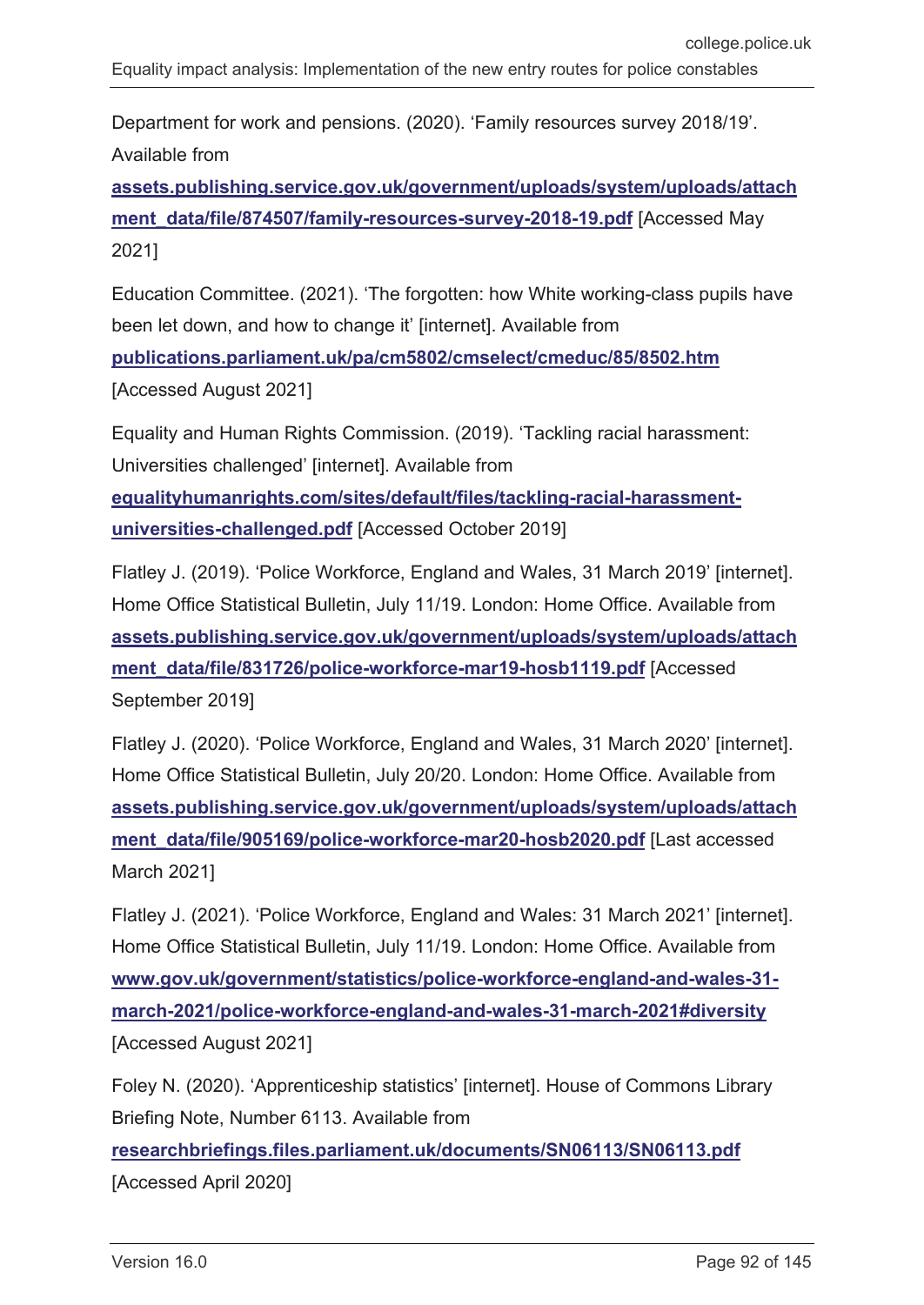Foley N. (2021). 'Apprenticeship statistics' [internet]. House of Commons Library Briefing Note, Number 6113. Available from

**[researchbriefings.files.parliament.uk/documents/SN06113/SN06113.pdf](https://researchbriefings.files.parliament.uk/documents/SN06113/SN06113.pdf)** [Accessed September 2021]

Foundation for People with Learning Disabilities. (nd). 'Dyspraxia' [internet]. Available from **[mentalhealth.org.uk/learning-disabilities/a-to-z/d/dyspraxia](https://www.mentalhealth.org.uk/learning-disabilities/a-to-z/d/dyspraxia)** [Accessed March 2020]

Francis-Devine B. (2020). 'Poverty in the UK: Statistics' [internet]. House of Commons Library Briefing Note, Number 7096. Available from

**[researchbriefings.files.parliament.uk/documents/SN07096/SN07096.pdf](https://researchbriefings.files.parliament.uk/documents/SN07096/SN07096.pdf)** [Accessed April 2020]

Gov.uk. (2021). 'Students getting 3 A grades or better at A level'. Available from **[ethnicity-facts-figures.service.gov.uk/education-skills-and-training/a-levels](https://www.ethnicity-facts-figures.service.gov.uk/education-skills-and-training/a-levels-apprenticeships-further-education/students-aged-16-to-18-achieving-3-a-grades-or-better-at-a-level/latest)[apprenticeships-further-education/students-aged-16-to-18-achieving-3-a](https://www.ethnicity-facts-figures.service.gov.uk/education-skills-and-training/a-levels-apprenticeships-further-education/students-aged-16-to-18-achieving-3-a-grades-or-better-at-a-level/latest)[grades-or-better-at-a-level/latest](https://www.ethnicity-facts-figures.service.gov.uk/education-skills-and-training/a-levels-apprenticeships-further-education/students-aged-16-to-18-achieving-3-a-grades-or-better-at-a-level/latest)** [Accessed April 2021]

HESA. (nd). 'Who's studying in HE?' [internet]. Available from **[hesa.ac.uk/data-and](https://www.hesa.ac.uk/data-and-analysis/students/whos-in-he)[analysis/students/whos-in-he](https://www.hesa.ac.uk/data-and-analysis/students/whos-in-he)** [Accessed September 2019]

HESA. (2019). 'Higher education student statistics: UK, 2017/18 – Student numbers and characteristics' [internet]. Available from **[hesa.ac.uk/news/17-01-2019/sb252](https://www.hesa.ac.uk/news/17-01-2019/sb252-higher-education-student-statistics/numbers) [higher-education-student-statistics/numbers](https://www.hesa.ac.uk/news/17-01-2019/sb252-higher-education-student-statistics/numbers)** [Accessed January 2019)

HESA. (2020). 'Who's studying in HE?' [internet]. Available from **[hesa.ac.uk/data](https://www.hesa.ac.uk/data-and-analysis/students/whos-in-he)[and-analysis/students/whos-in-he](https://www.hesa.ac.uk/data-and-analysis/students/whos-in-he)** [Accessed March 2021]

HESA. (2020). 'First year entrants onto undergraduate degrees' [internet]. Available from **[ethnicity-facts-figures.service.gov.uk/education-skills-and-training/higher](https://www.ethnicity-facts-figures.service.gov.uk/education-skills-and-training/higher-education/first-year-entrants-onto-undergraduate-degrees/latest#by-ethnicity-over-time)[education/first-year-entrants-onto-undergraduate-degrees/latest#by-ethnicity](https://www.ethnicity-facts-figures.service.gov.uk/education-skills-and-training/higher-education/first-year-entrants-onto-undergraduate-degrees/latest#by-ethnicity-over-time)[over-time](https://www.ethnicity-facts-figures.service.gov.uk/education-skills-and-training/higher-education/first-year-entrants-onto-undergraduate-degrees/latest#by-ethnicity-over-time)** [Accessed January 2021]

Bermingham, J and others. (2020). 'Higher education outcomes: How career satisfaction among graduates varies by ethnicity' [internet]. Available from **[hesa.ac.uk/files/Career-satisfaction-by-ethnicity-20200922.pdf](https://www.hesa.ac.uk/files/Career-satisfaction-by-ethnicity-20200922.pdf)** [Accessed October 2020]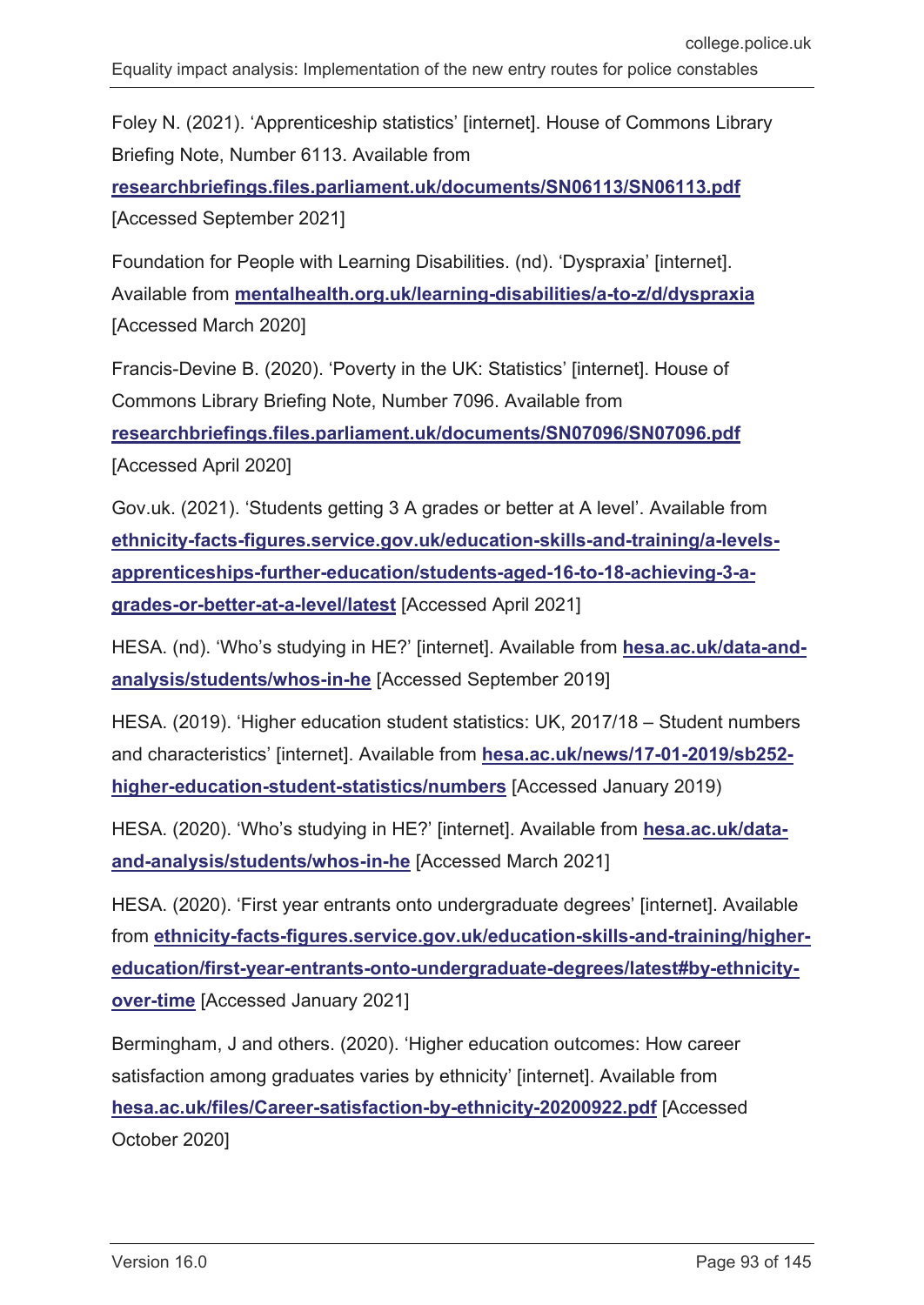Hibbert AM, Lawrence E and Prakash A. (2008). 'Are women more risk-averse than men?' [internet]. Available from

researchgate.net/publication/228434430 are women more risk**averse than men** [Accessed March 2020]

Hillman N. (2021) 'Ten (basic) points about demand for higher education this year' [internet]. Available from [hepi.ac.uk/2021/09/04/ten-basic-points-about-demand](https://www.hepi.ac.uk/2021/09/04/ten-basic-points-about-demand-for-higher-education-this-year/)**[for-higher-education-this-year/](https://www.hepi.ac.uk/2021/09/04/ten-basic-points-about-demand-for-higher-education-this-year/)** [Accessed September 2021]

HMICFRS. (2021) 'Disproportionate use of police powers: A spotlight on stop and search and the use of force' [internet]. London: Justice Inspectorates. Available from **[justiceinspectorates.gov.uk/hmicfrs/wp-content/uploads/disproportionate-use](https://www.justiceinspectorates.gov.uk/hmicfrs/wp-content/uploads/disproportionate-use-of-police-powers-spotlight-on-stop-search-and-use-of-force.pdf)[of-police-powers-spotlight-on-stop-search-and-use-of-force.pdf](https://www.justiceinspectorates.gov.uk/hmicfrs/wp-content/uploads/disproportionate-use-of-police-powers-spotlight-on-stop-search-and-use-of-force.pdf)** (Accessed March 2021)

Home Office. (2019). 'Implementation of the police pay award 2018 to 2019' [internet]. Home Office Circular 001/2019. Available from

**[gov.uk/government/publications/circular-0012019-implementation-of-the](https://www.gov.uk/government/publications/circular-0012019-implementation-of-the-police-pay-award-2018-to-2019)[police-pay-award-2018-to-2019](https://www.gov.uk/government/publications/circular-0012019-implementation-of-the-police-pay-award-2018-to-2019)** [Accessed April 2019]

Intel. (2020). 'Inclusion: The deciding factor' (internet). Available from **[newsroom.intel.com/wp-content/uploads/sites/11/2020/08/intel-inclusion](https://newsroom.intel.com/wp-content/uploads/sites/11/2020/08/intel-inclusion-diversity-report.pdf)[diversity-report.pdf](https://newsroom.intel.com/wp-content/uploads/sites/11/2020/08/intel-inclusion-diversity-report.pdf)** [Accessed September 2020]

Jigsaw Research and Metropolitan Police Service. (2018). 'PEQF Research'. Available from the MET. [Access date not confirmed]

Lammy D. (2017). 'Lammy Review: final report' [internet]. London: Government publishing service. Available from **[gov.uk/government/publications/lammy](https://www.gov.uk/government/publications/lammy-review-final-report)[review-final-report](https://www.gov.uk/government/publications/lammy-review-final-report)** [Accessed February 2021]

Macpherson, W. (1999). 'The Stephen Lawrence Inquiry' [internet]. London: Government publishing service. Available from

**[assets.publishing.service.gov.uk/government/uploads/system/uploads/attach](https://assets.publishing.service.gov.uk/government/uploads/system/uploads/attachment_data/file/277111/4262.pdf) [ment\\_data/file/277111/4262.pdf](https://assets.publishing.service.gov.uk/government/uploads/system/uploads/attachment_data/file/277111/4262.pdf)** [Accessed February 2021]

Milburn A. (2012). 'University challenge: How higher education can advance social mobility' [internet]. Available from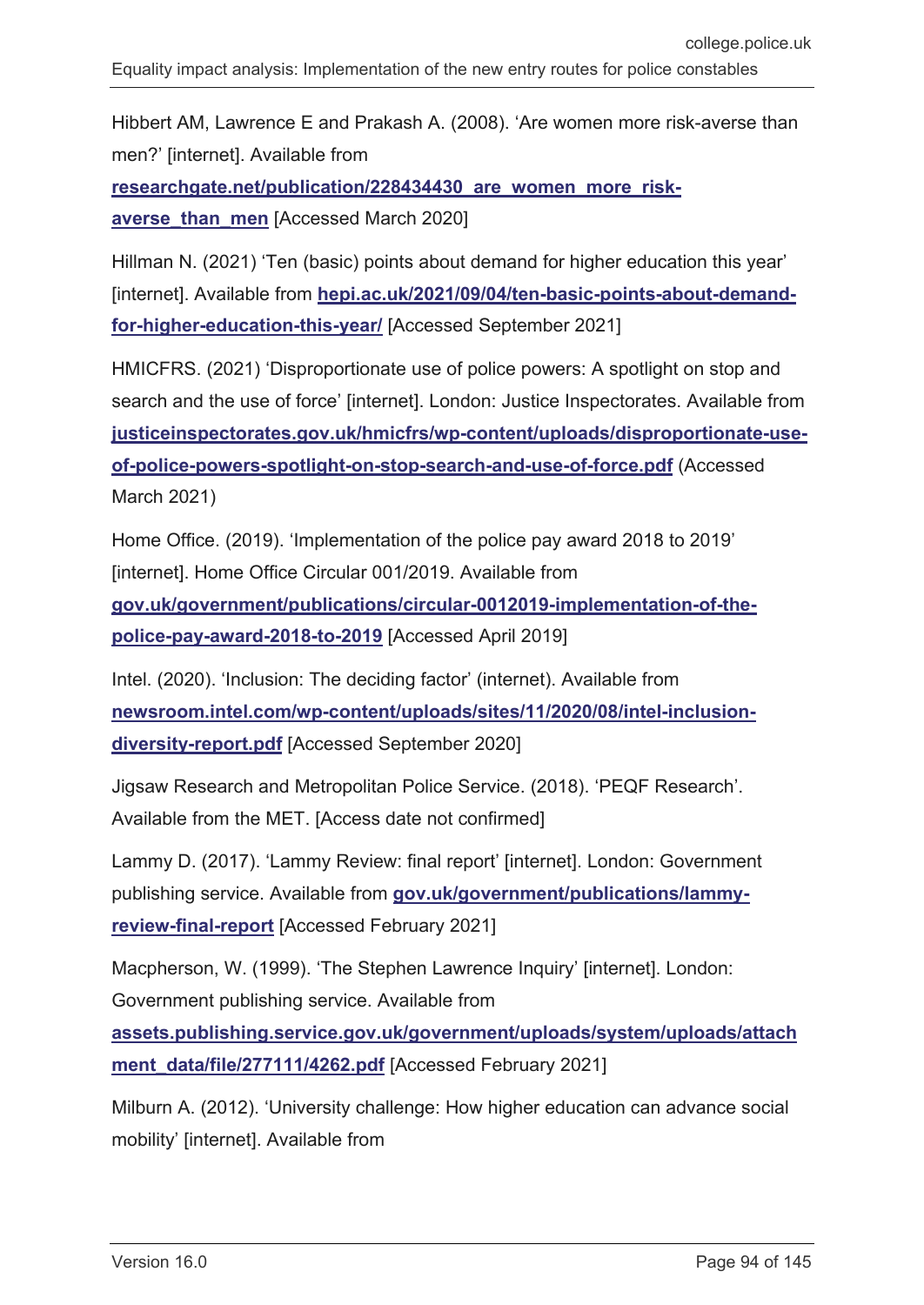**[assets.publishing.service.gov.uk/government/uploads/system/uploads/attach](https://assets.publishing.service.gov.uk/government/uploads/system/uploads/attachment_data/file/80188/Higher-Education.pdf)** [ment\\_data/file/80188/Higher-Education.pdf](https://assets.publishing.service.gov.uk/government/uploads/system/uploads/attachment_data/file/80188/Higher-Education.pdf) [Accessed September 2019]

Mind. (2015). 'Police: How to manage your mental wellbeing' [internet]. Available from **[mind.org.uk/media-a/4168/blue-light-managing-mental-wellbeing-police-](https://www.mind.org.uk/media-a/4168/blue-light-managing-mental-wellbeing-police-2017.pdf?ctaId=/news-campaigns/campaigns/blue-light-support/blue-light-information/mental-wellbeing/slices/managing-mental-wellbeing-police/)[2017.pdf?ctaId=/news-campaigns/campaigns/blue-light-support/blue-light](https://www.mind.org.uk/media-a/4168/blue-light-managing-mental-wellbeing-police-2017.pdf?ctaId=/news-campaigns/campaigns/blue-light-support/blue-light-information/mental-wellbeing/slices/managing-mental-wellbeing-police/)[information/mental-wellbeing/slices/managing-mental-wellbeing-police/](https://www.mind.org.uk/media-a/4168/blue-light-managing-mental-wellbeing-police-2017.pdf?ctaId=/news-campaigns/campaigns/blue-light-support/blue-light-information/mental-wellbeing/slices/managing-mental-wellbeing-police/)** [Accessed September 2019]

Money Advice Service. (2016). 'Is debt more of a female issue than male?' [internet]. Available from **[moneyadviceservice.org.uk/blog/is-debt-more-of-a-female-issue](https://www.moneyadviceservice.org.uk/blog/is-debt-more-of-a-female-issue-than-male)[than-male](https://www.moneyadviceservice.org.uk/blog/is-debt-more-of-a-female-issue-than-male)** [Accessed March 2020]

National Autistic Society. (nd). 'Autism facts and history' [internet]. Available from **[autism.org.uk/about/what-is/myths-facts-stats.aspx](https://www.autism.org.uk/about/what-is/myths-facts-stats.aspx)** [Accessed March 2020]

NHS. (2018). 'Overview: Dyslexia' [internet]. Available from **[nhs.uk/conditions/dyslexia/](https://www.nhs.uk/conditions/dyslexia/)** [Accessed March 2020]

NHS. (2018). 'Overview: Menopause' [internet]. Available from: **[nhs.uk/conditions/menopause/](https://www.nhs.uk/conditions/menopause/)** [Accessed September 2021]

NPCC/APCC. (2016). 'Policing vision 2025' [internet]. Available from **[npcc.police.uk/documents/Policing%20Vision.pdf](https://www.npcc.police.uk/documents/Policing%20Vision.pdf)** [Accessed February 2019]

NPCC. (2018). 'Diversity, Equality & Inclusion Strategy 2018 - 2025' [internet]. Available from

**[npcc.police.uk/documents/edhr/2018/NPCC%20Diversity%20Equality%20Inclu](https://www.npcc.police.uk/documents/edhr/2018/NPCC%20Diversity%20Equality%20Inclusion%20Strategy%20May%202018.pdf) [sion%20Strategy%20May%202018.pdf](https://www.npcc.police.uk/documents/edhr/2018/NPCC%20Diversity%20Equality%20Inclusion%20Strategy%20May%202018.pdf)** [Accessed September 2019]

Office for National Statistics. (2016). 'Marriages in England and Wales: 2016' [internet]. Available from

**[ons.gov.uk/peoplepopulationandcommunity/birthsdeathsandmarriages/marria](https://www.ons.gov.uk/peoplepopulationandcommunity/birthsdeathsandmarriages/marriagecohabitationandcivilpartnerships/bulletins/marriagesinenglandandwalesprovisional/2016) [gecohabitationandcivilpartnerships/bulletins/marriagesinenglandandwalespro](https://www.ons.gov.uk/peoplepopulationandcommunity/birthsdeathsandmarriages/marriagecohabitationandcivilpartnerships/bulletins/marriagesinenglandandwalesprovisional/2016) [visional/2016](https://www.ons.gov.uk/peoplepopulationandcommunity/birthsdeathsandmarriages/marriagecohabitationandcivilpartnerships/bulletins/marriagesinenglandandwalesprovisional/2016)** [Accessed September 2019]

Office for National Statistics. (2018). 'Male and female populations'. Available from **[ethnicity-facts-figures.service.gov.uk/uk-population-by-](https://www.ethnicity-facts-figures.service.gov.uk/uk-population-by-ethnicity/demographics/male-and-female-populations/latest)**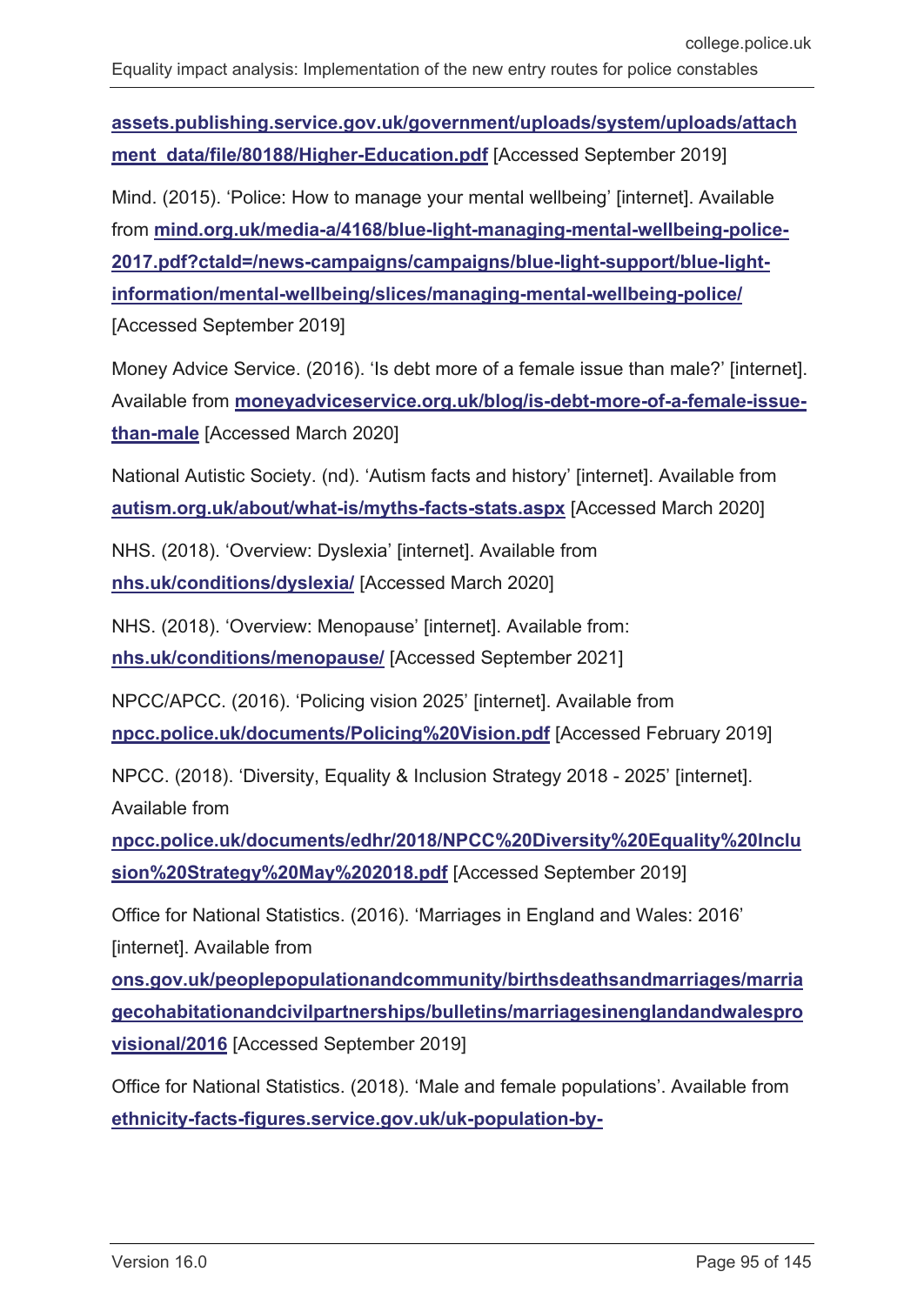**[ethnicity/demographics/male-and-female-populations/latest](https://www.ethnicity-facts-figures.service.gov.uk/uk-population-by-ethnicity/demographics/male-and-female-populations/latest)** [Accessed February 2020]

Office for National Statistics. (2019). 'Dataset: Families and households' [internet]. Available from

**[ons.gov.uk/peoplepopulationandcommunity/birthsdeathsandmarriages/familie](https://www.ons.gov.uk/peoplepopulationandcommunity/birthsdeathsandmarriages/families/datasets/familiesandhouseholdsfamiliesandhouseholds) [s/datasets/familiesandhouseholdsfamiliesandhouseholds](https://www.ons.gov.uk/peoplepopulationandcommunity/birthsdeathsandmarriages/families/datasets/familiesandhouseholdsfamiliesandhouseholds)** [Accessed March 2020]

Office for National Statistics. (2019). 'Families and households' [internet]. Available from **[ethnicity-facts-figures.service.gov.uk/uk-population-by-](https://www.ethnicity-facts-figures.service.gov.uk/uk-population-by-ethnicity/demographics/families-and-households/latest)**

**[ethnicity/demographics/families-and-households/latest](https://www.ethnicity-facts-figures.service.gov.uk/uk-population-by-ethnicity/demographics/families-and-households/latest)** [Accessed March 2020]

Office for National Statistics. (2020). 'Exploring religion in England and Wales:

February 2020'. Available from

**[ons.gov.uk/peoplepopulationandcommunity/culturalidentity/religion/articles/ex](https://www.ons.gov.uk/peoplepopulationandcommunity/culturalidentity/religion/articles/exploringreligioninenglandandwales/february2020%23size-of-the-religious-populations) [ploringreligioninenglandandwales/february2020#size-of-the-religious-](https://www.ons.gov.uk/peoplepopulationandcommunity/culturalidentity/religion/articles/exploringreligioninenglandandwales/february2020%23size-of-the-religious-populations)**

**[populations](https://www.ons.gov.uk/peoplepopulationandcommunity/culturalidentity/religion/articles/exploringreligioninenglandandwales/february2020%23size-of-the-religious-populations)** [Accessed June 2020]

Office for National Statistics. (2019). 'Sexual orientation, UK: 2017'. Available from **[www.ons.gov.uk/peoplepopulationandcommunity/culturalidentity/sexuality/bul](http://www.ons.gov.uk/peoplepopulationandcommunity/culturalidentity/sexuality/bulletins/sexualidentityuk/2017) [letins/sexualidentityuk/2017](http://www.ons.gov.uk/peoplepopulationandcommunity/culturalidentity/sexuality/bulletins/sexualidentityuk/2017)** [Accessed June 2020]

Office for National Statistics. (2014). 'Disability Facts and Figures'. Available from **[gov.uk/government/publications/disability-facts-and-figures/disability-facts](https://www.gov.uk/government/publications/disability-facts-and-figures/disability-facts-and-figures)[and-figures](https://www.gov.uk/government/publications/disability-facts-and-figures/disability-facts-and-figures)** [Accessed October 2020]

Office for National Statistics. (2021). 'Further education participation'. Available from **[ethnicity-facts-figures.service.gov.uk/education-skills-and-training/a-levels](https://www.ethnicity-facts-figures.service.gov.uk/education-skills-and-training/a-levels-apprenticeships-further-education/further-education-participation/latest)[apprenticeships-further-education/further-education-participation/latest](https://www.ethnicity-facts-figures.service.gov.uk/education-skills-and-training/a-levels-apprenticeships-further-education/further-education-participation/latest)** [Accessed March 2021]

Office for National Statistics. (2020). 'Regional ethnic diversity' [internet]. Available from **[ethnicity-facts-figures.service.gov.uk/uk-population-by-ethnicity/national](https://www.ethnicity-facts-figures.service.gov.uk/uk-population-by-ethnicity/national-and-regional-populations/regional-ethnic-diversity/latest)[and-regional-populations/regional-ethnic-diversity/latest](https://www.ethnicity-facts-figures.service.gov.uk/uk-population-by-ethnicity/national-and-regional-populations/regional-ethnic-diversity/latest)** [Accessed March 2021]

Office for National Statistics. (2020). 'Child poverty and education outcomes by ethnicity' [internet]. Available from

**[ons.gov.uk/economy/nationalaccounts/uksectoraccounts/compendium/econo](https://www.ons.gov.uk/economy/nationalaccounts/uksectoraccounts/compendium/economicreview/february2020/childpovertyandeducationoutcomesbyethnicity#child-poverty-education-and-ethnicity)**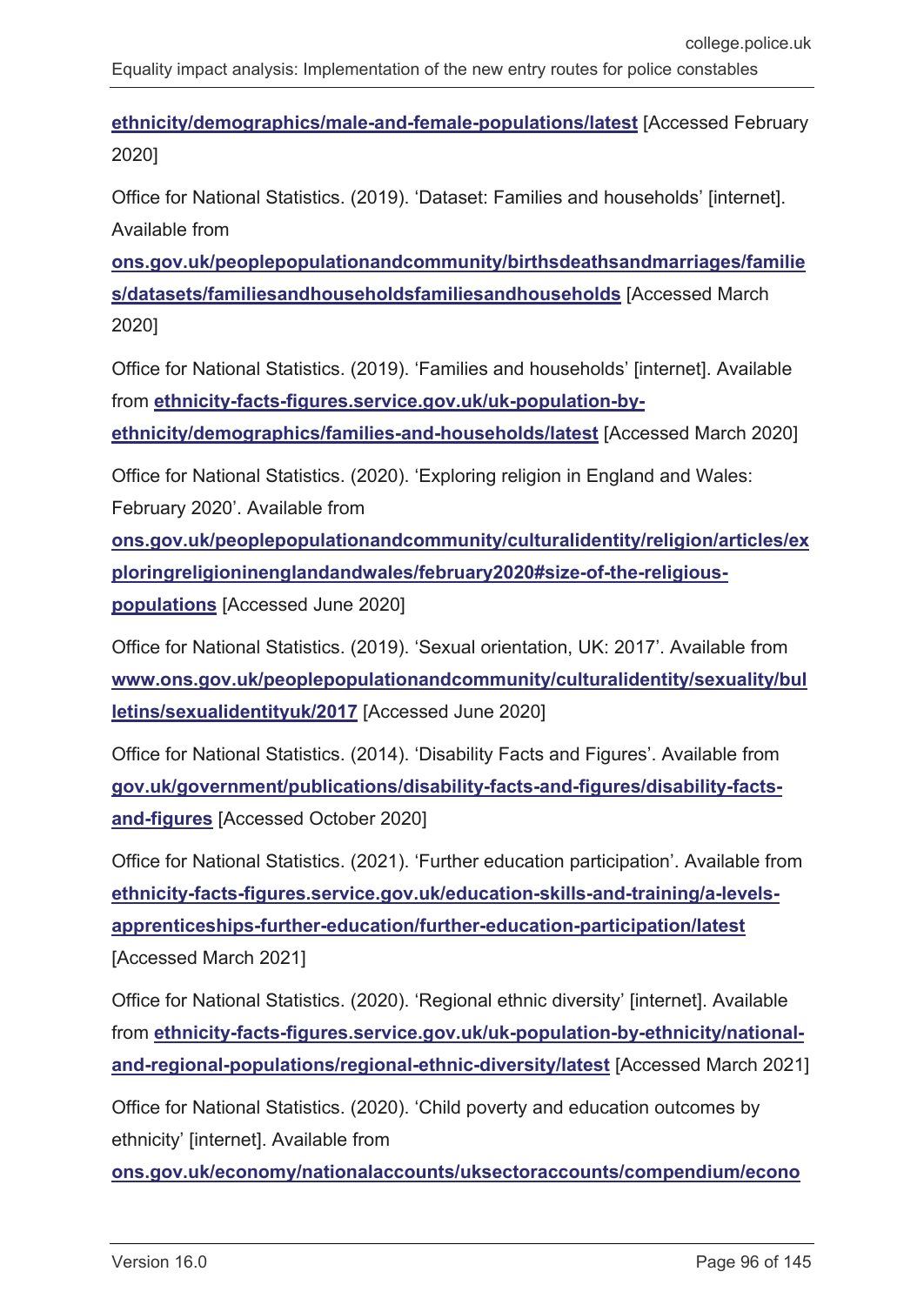**[micreview/february2020/childpovertyandeducationoutcomesbyethnicity#child](https://www.ons.gov.uk/economy/nationalaccounts/uksectoraccounts/compendium/economicreview/february2020/childpovertyandeducationoutcomesbyethnicity#child-poverty-education-and-ethnicity)[poverty-education-and-ethnicity](https://www.ons.gov.uk/economy/nationalaccounts/uksectoraccounts/compendium/economicreview/february2020/childpovertyandeducationoutcomesbyethnicity#child-poverty-education-and-ethnicity)** [Accessed August 2021]

Outram S. (2009). 'Flexible learning pathfinders: a review of the pilots' final and interim reports' [internet]. Advance HE. Available from **[advance-](https://www.advance-he.ac.uk/knowledge-hub/flexible-learning-pathfinders-review-pilots-final-and-interim-reports)**

**[he.ac.uk/knowledge-hub/flexible-learning-pathfinders-review-pilots-final-and](https://www.advance-he.ac.uk/knowledge-hub/flexible-learning-pathfinders-review-pilots-final-and-interim-reports)[interim-reports](https://www.advance-he.ac.uk/knowledge-hub/flexible-learning-pathfinders-review-pilots-final-and-interim-reports)** [Accessed March 2020]

Carneiro, Pedro et al. (2020) 'The long shadow of deprivation' [internet]. Available from

**[assets.publishing.service.gov.uk/government/uploads/system/uploads/attach](https://assets.publishing.service.gov.uk/government/uploads/system/uploads/attachment_data/file/923623/SMC_Long_shadow_of_deprivation_MAIN_REPORT_Accessible.pdf)** [ment\\_data/file/923623/SMC\\_Long\\_shadow\\_of\\_deprivation\\_MAIN\\_REPORT\\_Ac](https://assets.publishing.service.gov.uk/government/uploads/system/uploads/attachment_data/file/923623/SMC_Long_shadow_of_deprivation_MAIN_REPORT_Accessible.pdf) **[cessible.pdf](https://assets.publishing.service.gov.uk/government/uploads/system/uploads/attachment_data/file/923623/SMC_Long_shadow_of_deprivation_MAIN_REPORT_Accessible.pdf)** [Accessed October 2020]

Platt L. (2007). 'Poverty and Ethnicity in the UK' [internet]. Joseph Rowntree Foundation. Available from **[jrf.org.uk/sites/default/files/jrf/migrated/files/2006](https://www.jrf.org.uk/sites/default/files/jrf/migrated/files/2006-ethnicity-poverty-uk.pdf) [ethnicity-poverty-uk.pdf](https://www.jrf.org.uk/sites/default/files/jrf/migrated/files/2006-ethnicity-poverty-uk.pdf)** [Accessed April 2020]

Social Mobility Commission. (2021) 'State of the Nation 2021: Social Mobility and the Pandemic' [internet]. Available from

**[assets.publishing.service.gov.uk/government/uploads/system/uploads/attach](https://assets.publishing.service.gov.uk/government/uploads/system/uploads/attachment_data/file/1003977/State_of_the_nation_2021_-_Social_mobility_and_the_pandemic.pdf) [ment\\_data/file/1003977/State\\_of\\_the\\_nation\\_2021\\_-](https://assets.publishing.service.gov.uk/government/uploads/system/uploads/attachment_data/file/1003977/State_of_the_nation_2021_-_Social_mobility_and_the_pandemic.pdf)**

**Social mobility and the pandemic.pdf** [September August 2021]

Stonewall. (Unknown). 'The truth about trans' [internet[. Available from **[stonewall.org.uk/truth-about-](https://www.stonewall.org.uk/truth-about-trans#:%7E:text=The%20best%20estimate%20at%20the,population%20of%20over%2060%20million)**

**[trans#:~:text=The%20best%20estimate%20at%20the,population%20of%20over](https://www.stonewall.org.uk/truth-about-trans#:%7E:text=The%20best%20estimate%20at%20the,population%20of%20over%2060%20million) [%2060%20million](https://www.stonewall.org.uk/truth-about-trans#:%7E:text=The%20best%20estimate%20at%20the,population%20of%20over%2060%20million)**. [Accessed October 2020]

TUC. (2021). 'TUC: Nearly two-thirds of working mums don't have enough childcare for school summer holidays' [internet]. Available from **[tuc.org.uk/news/tuc-nearly](https://www.tuc.org.uk/news/tuc-nearly-two-thirds-working-mums-dont-have-enough-childcare-school-summer-holidays)[two-thirds-working-mums-dont-have-enough-childcare-school-summer](https://www.tuc.org.uk/news/tuc-nearly-two-thirds-working-mums-dont-have-enough-childcare-school-summer-holidays)[holidays](https://www.tuc.org.uk/news/tuc-nearly-two-thirds-working-mums-dont-have-enough-childcare-school-summer-holidays)** [Accessed July 2021]

UCAS. (2018) 'A record percentage of young people are off to university' [internet]. Available from **[ucas.com/corporate/news-and-key-documents/news/record](https://www.ucas.com/corporate/news-and-key-documents/news/record-percentage-young-people-are-university)[percentage-young-people-are-university](https://www.ucas.com/corporate/news-and-key-documents/news/record-percentage-young-people-are-university)** [Accessed August 2019]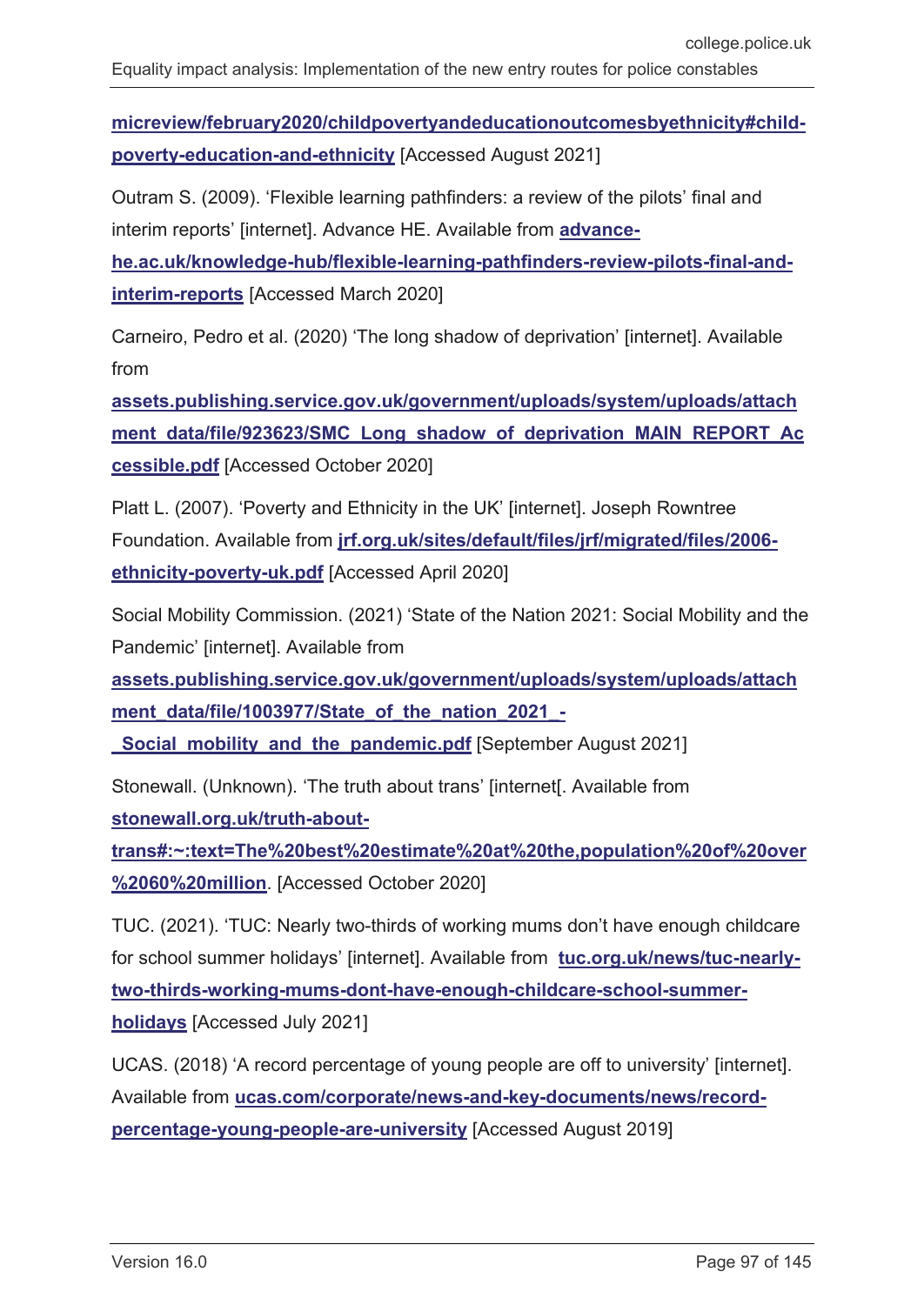UCAS. (2020) 'More students from the most disadvantage backgrounds across the UK are set to start degrees this autumn'. Available from **[ucas.com/corporate/news](https://www.ucas.com/corporate/news-and-key-documents/news/more-students-most-disadvantaged-backgrounds-across-uk-are-set-start-degrees-autumn)[and-key-documents/news/more-students-most-disadvantaged-backgrounds](https://www.ucas.com/corporate/news-and-key-documents/news/more-students-most-disadvantaged-backgrounds-across-uk-are-set-start-degrees-autumn)[across-uk-are-set-start-degrees-autumn](https://www.ucas.com/corporate/news-and-key-documents/news/more-students-most-disadvantaged-backgrounds-across-uk-are-set-start-degrees-autumn)** [Accessed August 2021]

UCAS. (2021) 'More students ready to take next step despite pandemic' [internet]. Available from **[ucas.com/corporate/news-and-key-documents/news/more](https://www.ucas.com/corporate/news-and-key-documents/news/more-students-ready-take-next-step-despite-pandemic)[students-ready-take-next-step-despite-pandemic](https://www.ucas.com/corporate/news-and-key-documents/news/more-students-ready-take-next-step-despite-pandemic)** [Accessed September 2021]

UK Government. (nd). 'Parents' learning allowance' [internet]. Available from **[gov.uk/parents-learning-allowance](https://www.gov.uk/parents-learning-allowance)** [Accessed March 2020]

UK Government. (nd). 'Help if you're a student with a learning difficulty, health problem or disability' [internet]. Available from **[gov.uk/disabled-students](https://www.gov.uk/disabled-students-allowances-dsas/eligibility)[allowances-dsas/eligibility](https://www.gov.uk/disabled-students-allowances-dsas/eligibility)** [Accessed March 2020]

Universities and Colleges Admissions Service. (2020). 'Entry rates into higher education'. Available from **[ethnicity-facts-figures.service.gov.uk/education-skills](https://www.ethnicity-facts-figures.service.gov.uk/education-skills-and-training/higher-education/entry-rates-into-higher-education/latest#by-ethnicity-over-time)[and-training/higher-education/entry-rates-into-higher-education/latest#by](https://www.ethnicity-facts-figures.service.gov.uk/education-skills-and-training/higher-education/entry-rates-into-higher-education/latest#by-ethnicity-over-time)[ethnicity-over-time](https://www.ethnicity-facts-figures.service.gov.uk/education-skills-and-training/higher-education/entry-rates-into-higher-education/latest#by-ethnicity-over-time)** [Accessed March 2021]

Universities UK/National Union of Students. (2019). 'Black, Asian and Minority Ethnic Student Attainment at UK Universities: Closing the Gap' [internet]. Available from **[universitiesuk.ac.uk/policy-and-analysis/reports/Documents/2019/bame](https://www.universitiesuk.ac.uk/policy-and-analysis/reports/Documents/2019/bame-student-attainment-uk-universities-closing-the-gap.pdf)[student-attainment-uk-universities-closing-the-gap.pdf](https://www.universitiesuk.ac.uk/policy-and-analysis/reports/Documents/2019/bame-student-attainment-uk-universities-closing-the-gap.pdf)** [Accessed September 2019]

Working Families. (2019). 'Parents/carers and best-practice employers agree that companies should publish their flexible working and family-related policies' [internet]. Available from **[workingfamilies.org.uk/news/parents-carers-and-best-practice](https://www.workingfamilies.org.uk/news/parents-carers-and-best-practice-employers-agree-that-companies-should-publish-their-flexible-working-and-family-related-policies/)[employers-agree-that-companies-should-publish-their-flexible-working-and](https://www.workingfamilies.org.uk/news/parents-carers-and-best-practice-employers-agree-that-companies-should-publish-their-flexible-working-and-family-related-policies/)[family-related-policies/](https://www.workingfamilies.org.uk/news/parents-carers-and-best-practice-employers-agree-that-companies-should-publish-their-flexible-working-and-family-related-policies/)** [Accessed October 2019]

Garner M. (2021) '48% of mums say wraparound childcare is affecting their career progression' [internet]. Available from **[workingmums.co.uk/48-of-mums-say](https://www.workingmums.co.uk/48-of-mums-say-wraparound-childcare-is-affecting-their-career-progression/)[wraparound-childcare-is-affecting-their-career-progression/](https://www.workingmums.co.uk/48-of-mums-say-wraparound-childcare-is-affecting-their-career-progression/)** [Accessed August 2021]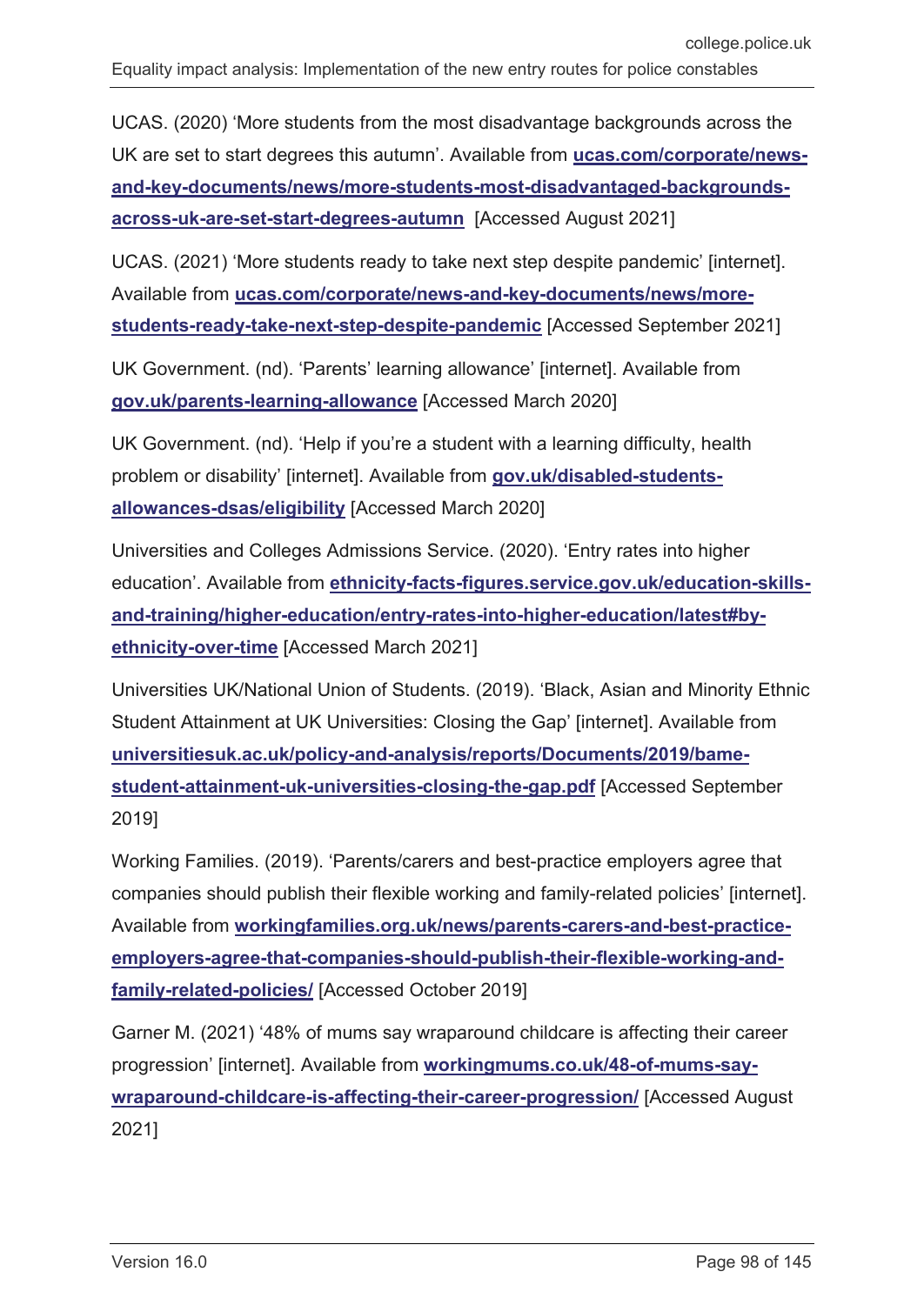Yap J. (2018). 'The declining state of student mental health in universities and what can be done' [internet]. Mental Health Foundation. Available from **[mentalhealth.org.uk/blog/declining-state-student-mental-health-universities](https://www.mentalhealth.org.uk/blog/declining-state-student-mental-health-universities-and-what-can-be-done)[and-what-can-be-done](https://www.mentalhealth.org.uk/blog/declining-state-student-mental-health-universities-and-what-can-be-done)** [Accessed September 2019]

# Useful links

Home Office. (2018). 'Amendment to probation periods for constables and pre-entry qualifications' [internet]. Home Office Circular 001/2018. Available from **[gov.uk/government/publications/circular-0012018-amendment-to-probation](https://www.gov.uk/government/publications/circular-0012018-amendment-to-probation-periods-for-constables)[periods-for-constables](https://www.gov.uk/government/publications/circular-0012018-amendment-to-probation-periods-for-constables)**

Welsh Language Commissioner. (nd). 'Welsh language schemes' [internet]. Available from **[comisiynyddygymraeg.cymru/English/My%20rights/Pages/Welsh-language-](http://www.comisiynyddygymraeg.cymru/English/My%20rights/Pages/Welsh-language-schemes.aspx)**

**[schemes.aspx](http://www.comisiynyddygymraeg.cymru/English/My%20rights/Pages/Welsh-language-schemes.aspx)**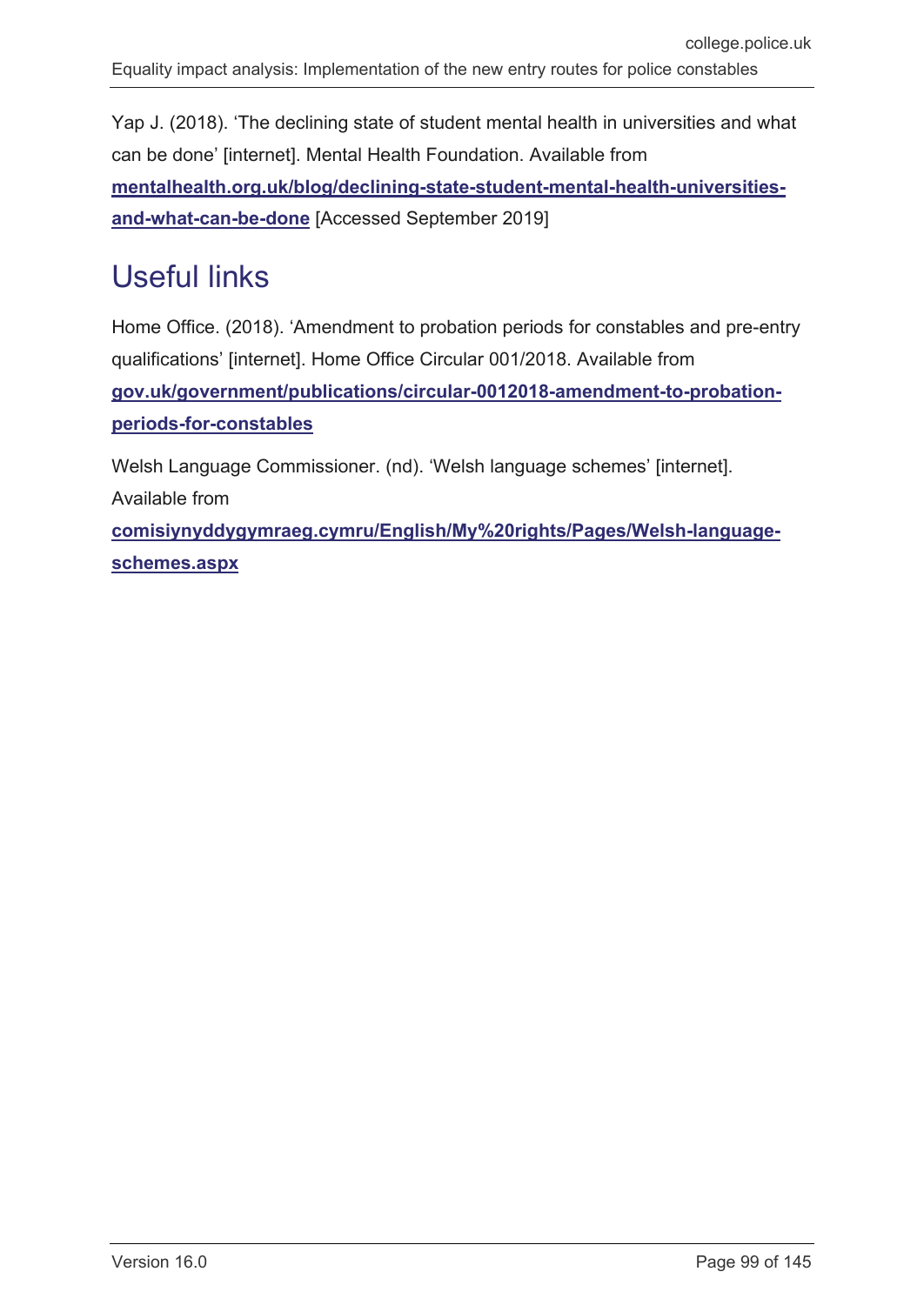## Appendix 1: Initial impact overview

An initial impact review was featured in early editions of this EIA. This overview serves as summary of potential impact identified in the project's early stages.

| <b>Protected</b><br>characteristic | <b>Impact</b>  |                |                 |                 | <b>Key observations</b>                                                                                                                                                                                                                                                                                             |
|------------------------------------|----------------|----------------|-----------------|-----------------|---------------------------------------------------------------------------------------------------------------------------------------------------------------------------------------------------------------------------------------------------------------------------------------------------------------------|
|                                    | <b>Unknown</b> | <b>Neutral</b> | <b>Negative</b> | <b>Positive</b> |                                                                                                                                                                                                                                                                                                                     |
| Age                                |                | X              |                 |                 | Current funding arrangements and the opportunity to earn while<br>learning make apprenticeships appealing to a range of age<br>groups, particularly significant proportions of older learners.                                                                                                                      |
| <b>Disability</b>                  |                | X              |                 |                 | As was the case with the old entry route, a proportion of joiners<br>will have a learning difference which could affect their ability to<br>progress without adequate support. Forces are encouraged to<br>review reasonable adjustment policies and work with HEIs to<br>ensure that students are fully supported. |
| <b>Gender</b><br>reassignment      | X              |                |                 |                 | We welcome any data, research or other evidence of the potential<br>impact of the new entry routes on trans individuals and<br>communities.                                                                                                                                                                         |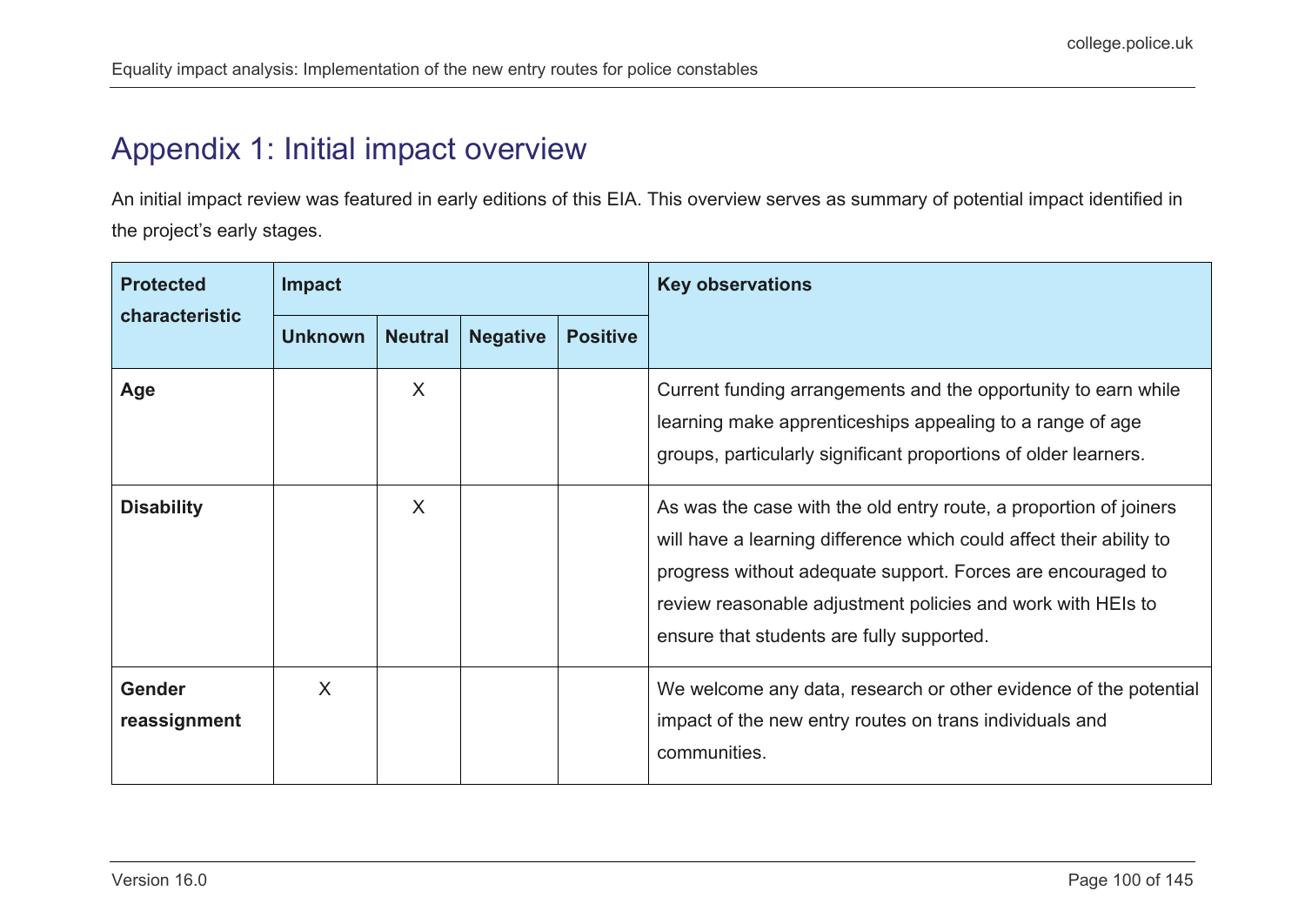| <b>Protected</b>                         | <b>Impact</b>  |                |                 |                 | <b>Key observations</b>                                                                                                                                                                                                                                                                                                                                                                                     |
|------------------------------------------|----------------|----------------|-----------------|-----------------|-------------------------------------------------------------------------------------------------------------------------------------------------------------------------------------------------------------------------------------------------------------------------------------------------------------------------------------------------------------------------------------------------------------|
| characteristic                           | <b>Unknown</b> | <b>Neutral</b> | <b>Negative</b> | <b>Positive</b> |                                                                                                                                                                                                                                                                                                                                                                                                             |
| <b>Marriage and</b><br>civil partnership | X              |                |                 |                 | We welcome any data, research or other evidence of the potential<br>impact of the new entry routes on marriage or civil partnerships.                                                                                                                                                                                                                                                                       |
| <b>Pregnancy and</b><br>maternity        | X              |                |                 |                 | We welcome any data, research or other evidence of the potential<br>impact of the new entry routes on pregnancy or maternity.                                                                                                                                                                                                                                                                               |
| Race                                     |                | X              |                 |                 | MPS research shows greater interest from those who identify as<br>Black, Asian and minority ethnic after individuals had reviewed<br>information on the new entry routes.<br>These are viable entry routes for those who identify as being from<br>an ethnic minority background. Forces are encouraged continue<br>with community engagement, targeted promotion and other<br>positive action initiatives. |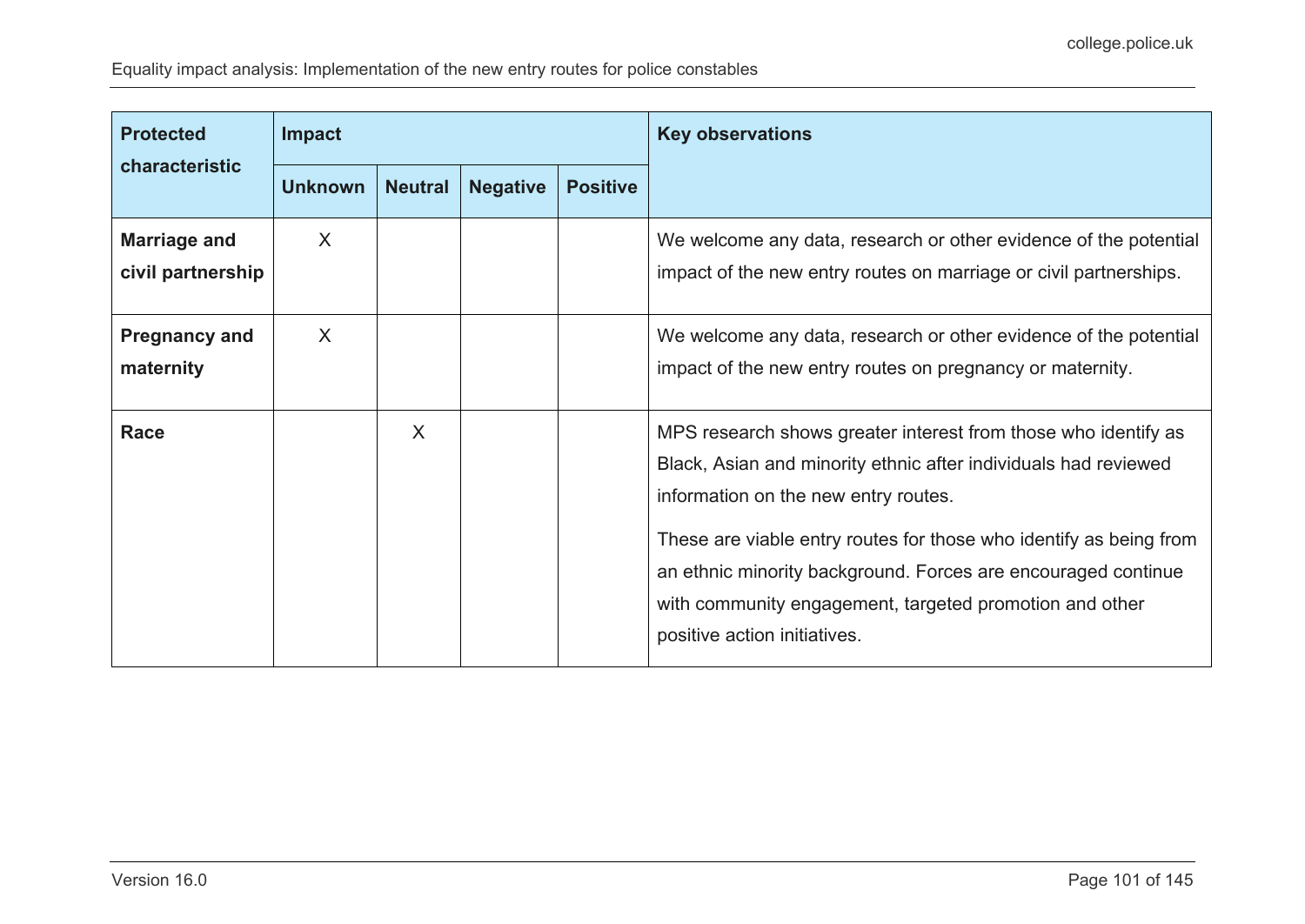| <b>Protected</b>             | <b>Impact</b>  |                |                 |                 | <b>Key observations</b>                                                                                                                                                                                                                                                                        |
|------------------------------|----------------|----------------|-----------------|-----------------|------------------------------------------------------------------------------------------------------------------------------------------------------------------------------------------------------------------------------------------------------------------------------------------------|
| characteristic               | <b>Unknown</b> | <b>Neutral</b> | <b>Negative</b> | <b>Positive</b> |                                                                                                                                                                                                                                                                                                |
| <b>Religion or</b><br>belief | X              |                |                 |                 | We welcome any data, research or other evidence of the potential<br>impact of the new entry routes on individuals who identify with a<br>religious group and those with no belief. Further research will be<br>done in respect of government provision of Sharia compliant<br>student finance. |
| <b>Sex</b>                   |                |                |                 | X               | The growing number of women attending HEIs and starting<br>apprenticeships show that these are viable entry routes for<br>women.<br>Forces are encouraged continue with community engagement,<br>targeted promotion and other positive action initiatives.                                     |
| <b>Sexual</b><br>orientation | X              |                |                 |                 | We welcome any data, research or other evidence of the potential<br>impact of the new entry routes on LGBT+ individuals and<br>communities.                                                                                                                                                    |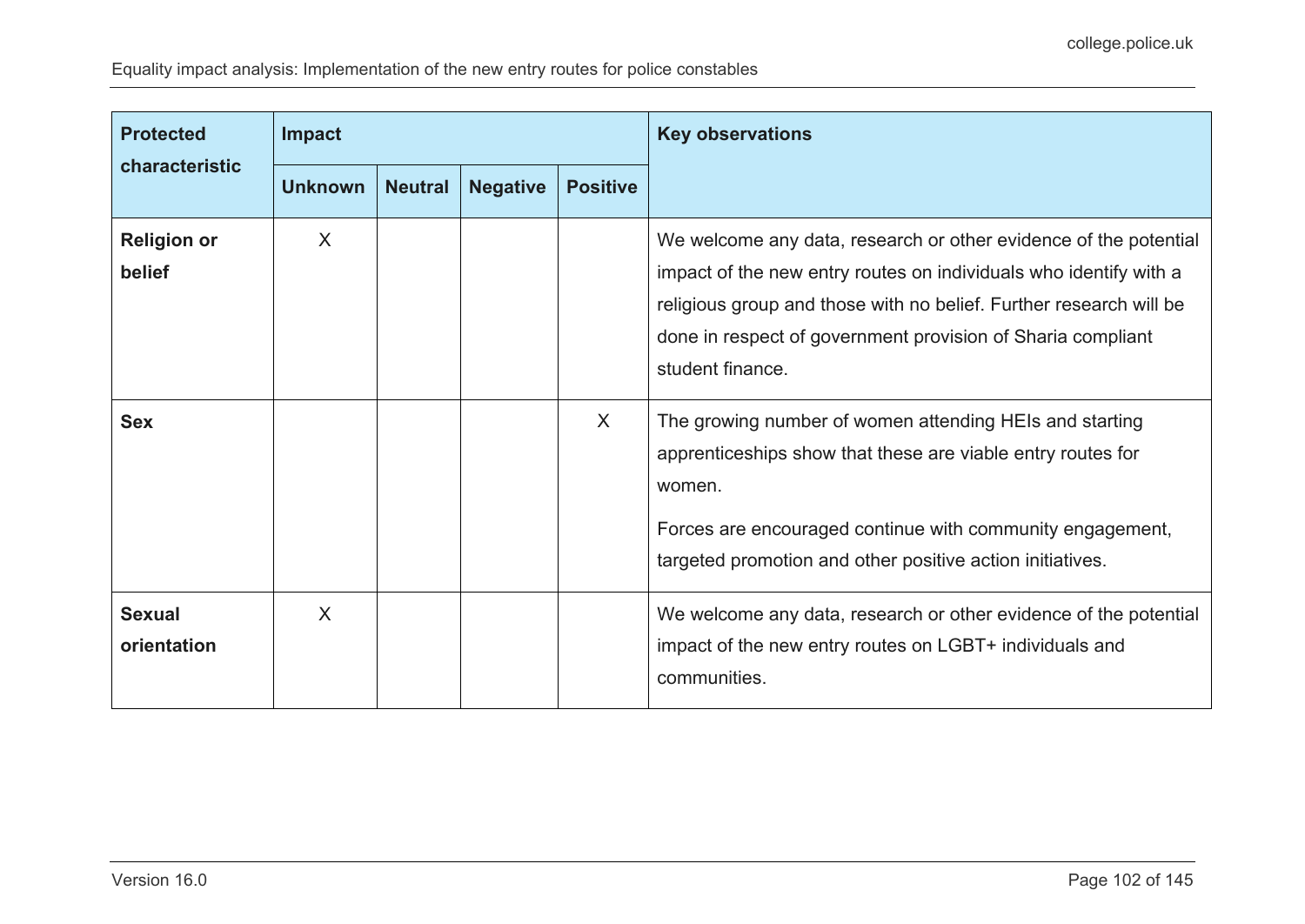| <b>Protected</b><br>characteristic | <b>Impact</b>  |                |                 |                 | <b>Key observations</b>                                                                                                                                                                                                                                                                                                  |
|------------------------------------|----------------|----------------|-----------------|-----------------|--------------------------------------------------------------------------------------------------------------------------------------------------------------------------------------------------------------------------------------------------------------------------------------------------------------------------|
|                                    | <b>Unknown</b> | <b>Neutral</b> | <b>Negative</b> | <b>Positive</b> |                                                                                                                                                                                                                                                                                                                          |
| <b>Socioeconomic</b><br>status     | X              |                |                 |                 | No data available. We are conducting an <b>evaluation</b> on the new<br>entry routes, which will look at outputs for differing socioeconomic<br>groups. This will provide some evidence of participation rates. We<br>will work with key stakeholders to identify best practice in<br>collecting socioeconomic measures. |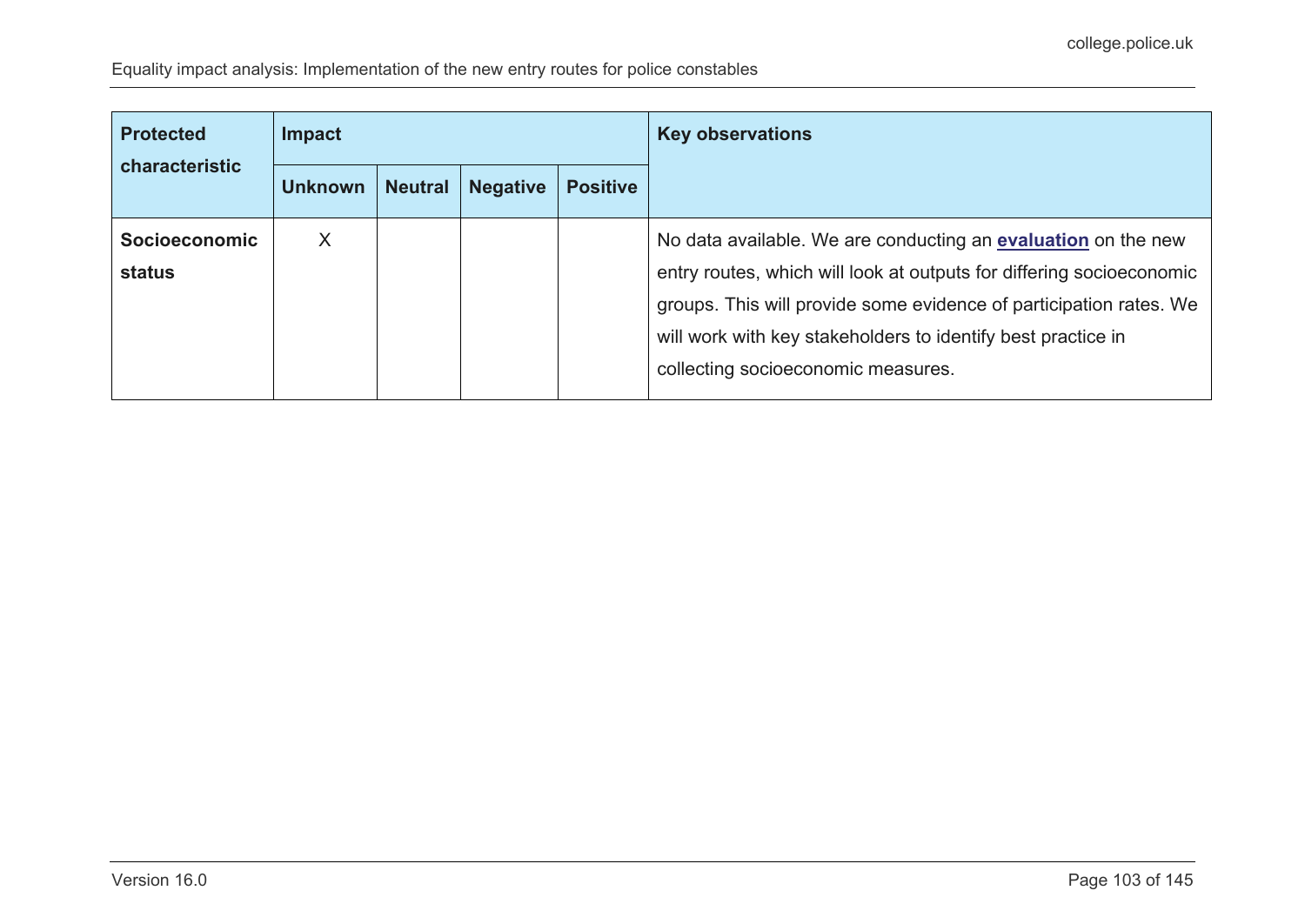## Appendix 2: Examples of practice

As part of the quality assurance process, forces are requested to submit force-specific EIAs for PEQF police constable entry route implementation. The service's commitment to developing a representative workforce has led to a strong level of engagement with the EIA process, with all protected characteristics given due consideration and true innovation emerging. Below are examples of practice taken from these EIAs. To support forces, examples have also been included to help forces get creative, which are drawn from broader research surrounding engagement initiatives. Initial findings suggest that in many cases, forces and HEIs intend to adopt similar approaches to widen participation and address any issues that may arise. They also show that the methods used can apply across a range of protected groups.

| <b>Practice</b>                                                            | <b>Examples</b>                                                                                                                                                                                                                                                                    |
|----------------------------------------------------------------------------|------------------------------------------------------------------------------------------------------------------------------------------------------------------------------------------------------------------------------------------------------------------------------------|
| <b>Outreach and engagement</b>                                             |                                                                                                                                                                                                                                                                                    |
| Specific information, advice or guidance<br>tailored for protected groups. | HEIs host events for potential students and give information about the<br>ш<br>university, courses and support available.<br>Officers attend HEIs and careers fairs, and promote the service as an inclusive<br><b>COL</b><br>employer.                                            |
|                                                                            | Add key points from workforce policies, such as gender reassignment, annual<br><b>CO</b><br>leave for pilgrimage, accommodations for parenting and caring responsibilities.<br>'Meet and greet' sessions where potential recruits come and meet serving<br><b>COL</b><br>officers. |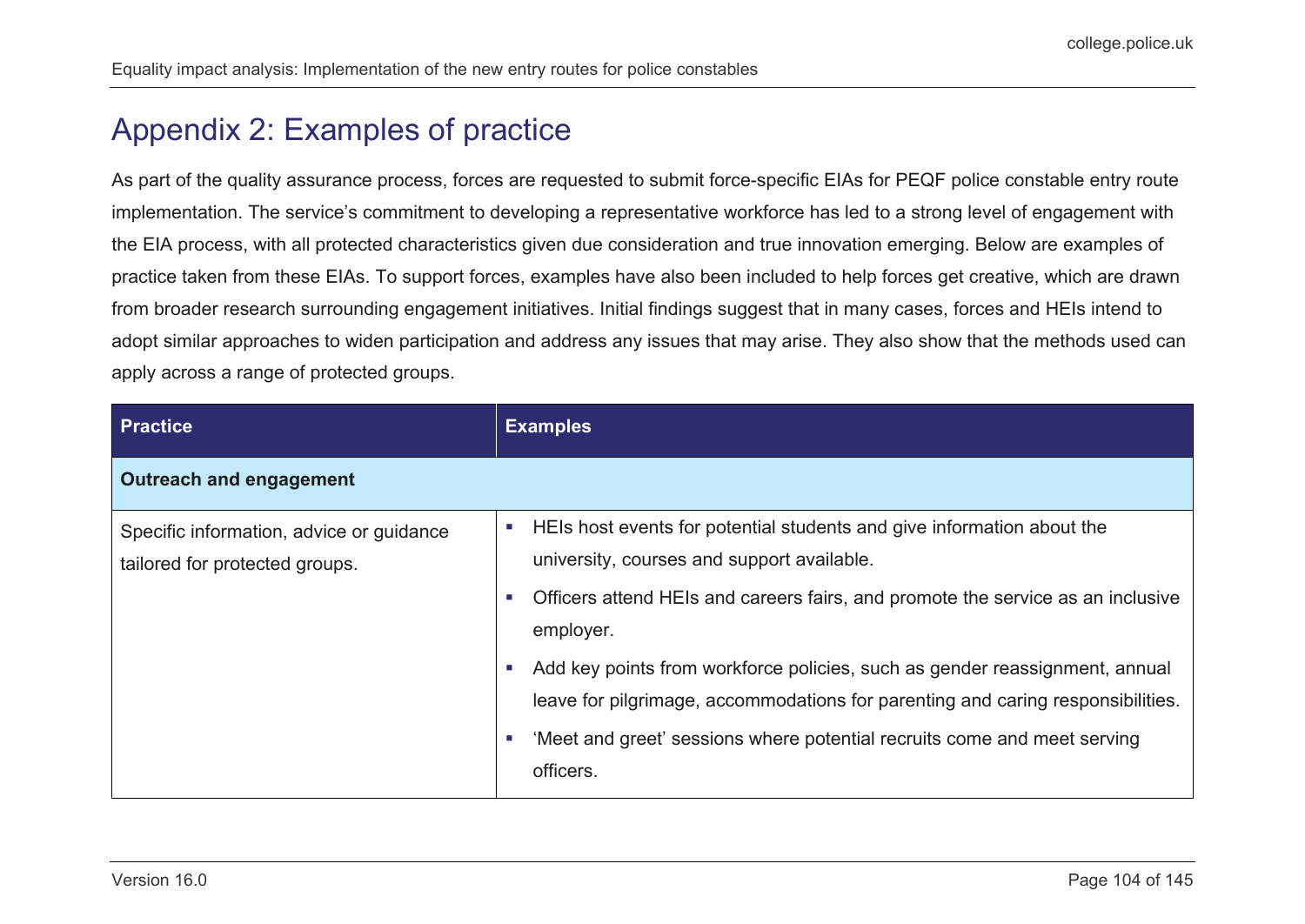Equality impact analysis: Implementation of the new entry routes for police constables

| <b>Practice</b>                            | <b>Examples</b>                                                                                                                                        |  |
|--------------------------------------------|--------------------------------------------------------------------------------------------------------------------------------------------------------|--|
|                                            | Set up PEQF Q&A areas on the force website.<br>$\blacksquare$                                                                                          |  |
|                                            | Set up a dedicated email for queries relating to recruitment via PEQF.<br>$\mathcal{L}_{\mathcal{A}}$                                                  |  |
|                                            | FAQs on recruitment pages e.g. can I apply if I have a disability?<br>$\blacksquare$                                                                   |  |
| Promotional resources promoting diversity. | Tailored marketing, such as providing materials that include information on the<br>$\blacksquare$<br>gender and ethnic balance.                        |  |
|                                            | Video blogs about the experience of minority group officers and new officers on<br>×<br>YouTube and the force's website.                               |  |
|                                            | Research into effective use of social media streams.<br>a.                                                                                             |  |
|                                            | Videos featuring individuals from protected groups and the workforce's<br>$\blacksquare$<br>commitment to diversity.                                   |  |
|                                            | Evidence from one force indicates a high level of applicant engagement with<br>×<br>outreach and promotion of the DHEP Detective pathway via Facebook. |  |
| Engaging local community groups, religious | Attendance and presentations at community festivals and events.<br>$\mathcal{L}_{\mathcal{A}}$                                                         |  |
| and community leaders, schools and         | Use of local radio and other media streams.<br>$\mathcal{L}_{\mathcal{A}}$                                                                             |  |
| colleges.                                  | Work with schools and 'feeder' colleges.<br>$\mathcal{L}_{\mathcal{A}}$                                                                                |  |
|                                            | Get input from independent advisory groups made up of key community<br>×<br>members.                                                                   |  |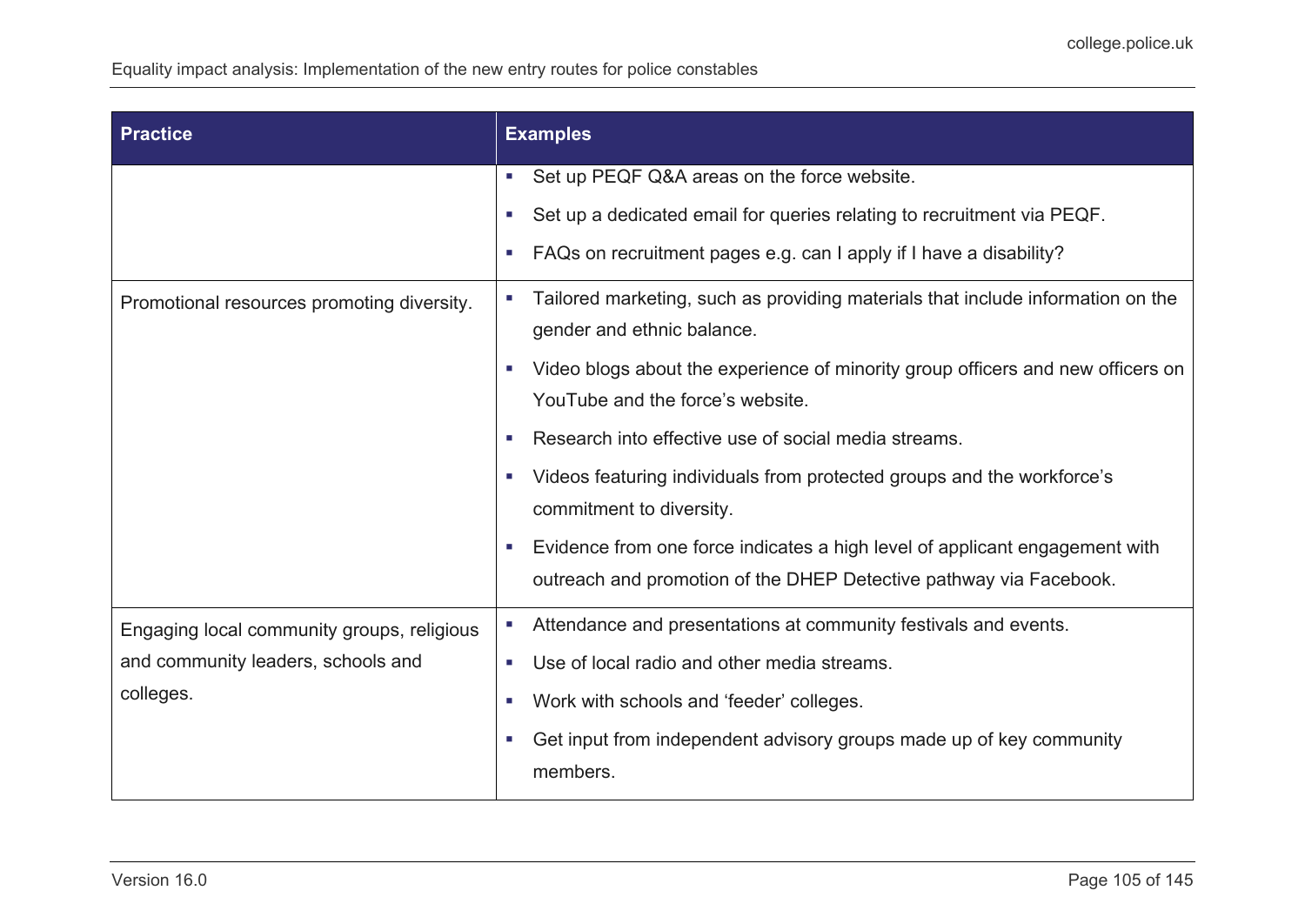| <b>Practice</b>                                                                                        | <b>Examples</b>                                                                                                                                                                                                                                                                                                                                                                                                                                                                        |  |  |
|--------------------------------------------------------------------------------------------------------|----------------------------------------------------------------------------------------------------------------------------------------------------------------------------------------------------------------------------------------------------------------------------------------------------------------------------------------------------------------------------------------------------------------------------------------------------------------------------------------|--|--|
| Applying for equality, diversity and inclusion<br>kite marks, charters, etc.                           | Membership of specific groups, such as Advance HE's Athena Swan Charter,<br>$\mathcal{L}_{\mathcal{A}}$<br>Stonewall list of organisations.                                                                                                                                                                                                                                                                                                                                            |  |  |
| Engage staff associations.                                                                             | Obtain ideas for outreach and connection.<br>$\overline{\phantom{a}}$                                                                                                                                                                                                                                                                                                                                                                                                                  |  |  |
| <b>Recruitment and selection</b>                                                                       |                                                                                                                                                                                                                                                                                                                                                                                                                                                                                        |  |  |
| Introduce 'blind' recruitment.                                                                         | During the paper sift, remove information visible to the recruitment panel that<br><b>I</b><br>may associate a candidate with a protected characteristic.                                                                                                                                                                                                                                                                                                                              |  |  |
| Flexible entry requirements taking account<br>of individual skills, expertise and experience.          | Most HEIs consider experience and skills where candidates do not hold the<br>ш<br>required academic qualifications for entry.                                                                                                                                                                                                                                                                                                                                                          |  |  |
| Sign up to the Disability Confident scheme<br>and ensure that the recruitment process is<br>inclusive. | Review recruitment processes to ensure fairness.<br>×,<br>Ensure that information regarding reasonable adjustments for support with the<br><b>C</b><br>application and recruitment process is available on the force website, or made<br>available very early in the process.<br>Put mechanisms in place to ensure that reasonable adjustments can be made<br><b>C</b><br>to support an applicant through the application, and that the recruitment<br>process is fair and consistent. |  |  |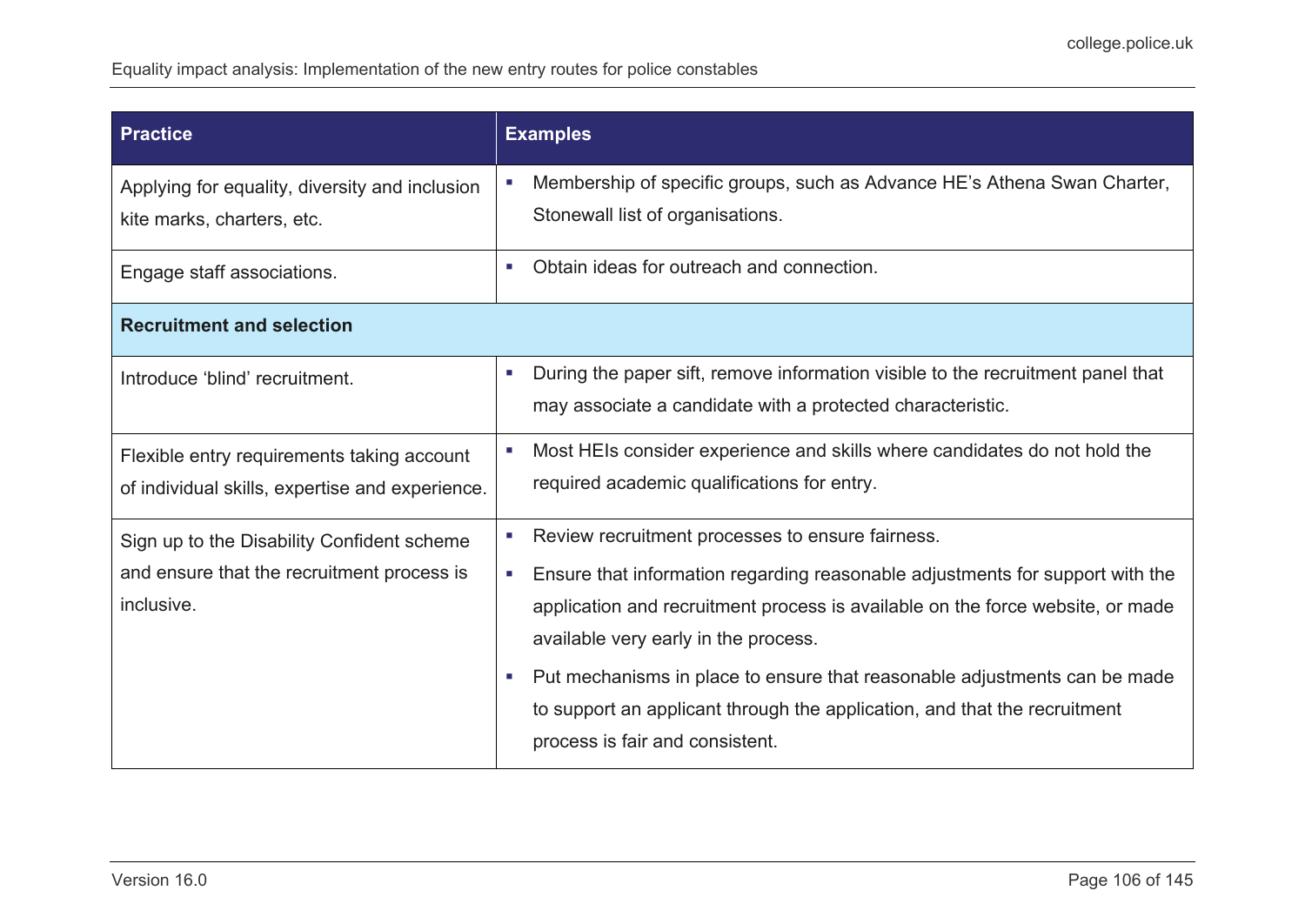| <b>Practice</b>                                                         | <b>Examples</b>                                                                                                                                                                                                                                                                                                                                                                                                                                                                                                                                                                  |  |  |
|-------------------------------------------------------------------------|----------------------------------------------------------------------------------------------------------------------------------------------------------------------------------------------------------------------------------------------------------------------------------------------------------------------------------------------------------------------------------------------------------------------------------------------------------------------------------------------------------------------------------------------------------------------------------|--|--|
| Review application and recruitment<br>processes.                        | Ensure that all parts of the recruitment are inclusive and do not create<br>$\blacksquare$<br>obstacles for someone with a protected characteristic. For example, review the<br>questions in a written assessment for minority group stereotypes and follow<br>neurodiversity style guides.<br>Ensure that all those involved in recruitment have received training in equality<br><b>CO</b><br>and inclusion, and have been given time to reflect on this training. Not giving<br>individuals the time to reflect on unconscious bias training may lead to<br>unconscious bias. |  |  |
| <b>Retention, attrition and progression</b>                             |                                                                                                                                                                                                                                                                                                                                                                                                                                                                                                                                                                                  |  |  |
| Buddying and mentoring schemes for<br>protected groups and individuals. | Student buddies.<br>×<br>Reverse mentoring schemes.<br>a.                                                                                                                                                                                                                                                                                                                                                                                                                                                                                                                        |  |  |
| Part-time courses and blended learning.                                 | Provision of a part-time offer will give access to those who cannot commit to<br>×<br>full-time study or work, such as individuals with caring responsibilities.<br>Working with HEIs to develop a range of different training delivery methods to<br>a.<br>accommodate those with care responsibilities, for example, online modular<br>learning.                                                                                                                                                                                                                               |  |  |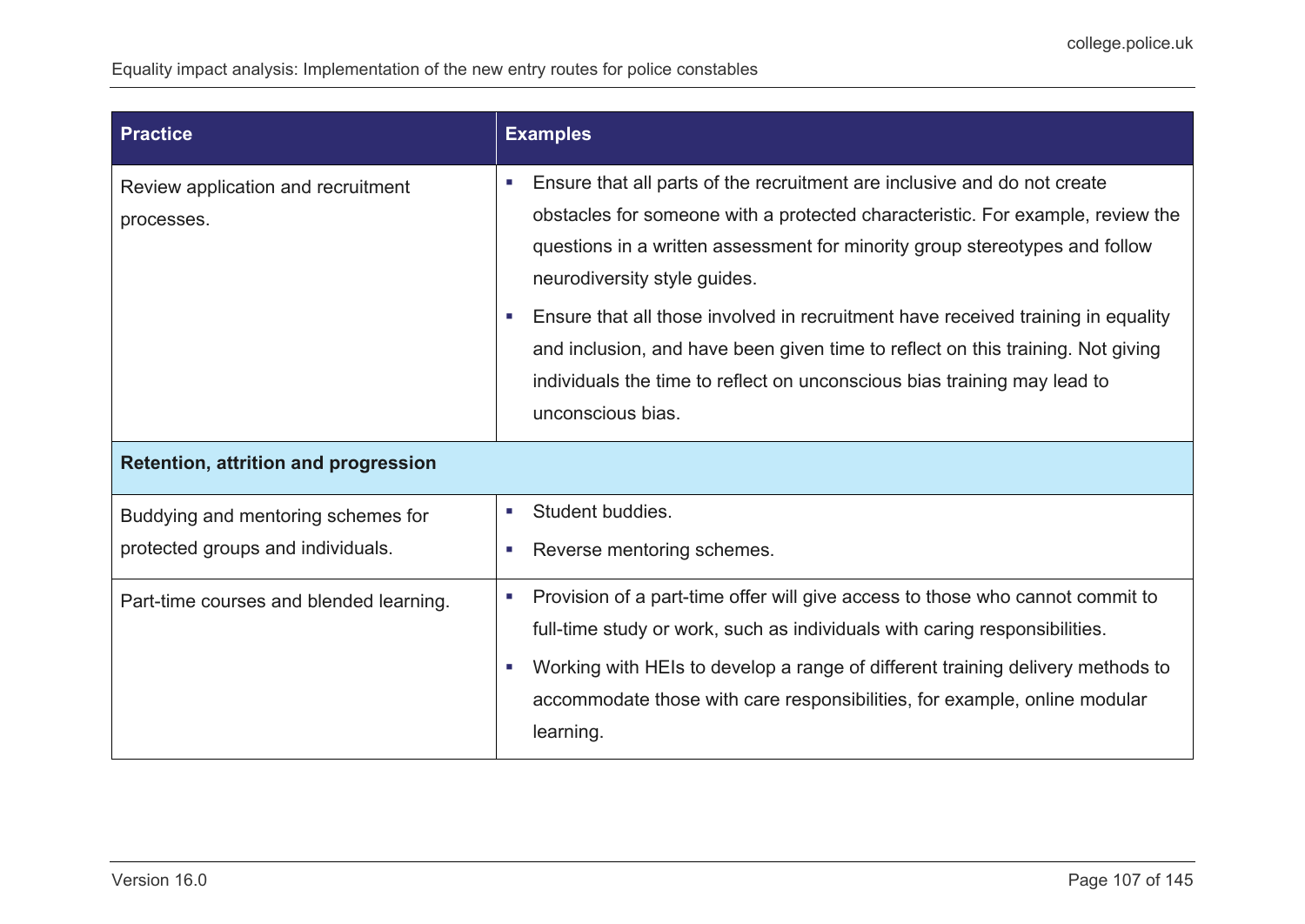| <b>Practice</b>                                        | <b>Examples</b>                                                                                                                                                                                                                                                                                                                                                                                             |
|--------------------------------------------------------|-------------------------------------------------------------------------------------------------------------------------------------------------------------------------------------------------------------------------------------------------------------------------------------------------------------------------------------------------------------------------------------------------------------|
| Ensure curriculum design and pedagogy is<br>inclusive. | Working with HEIs to ensure that all learning content is inclusive. This can<br>П<br>include adjusting content for learning difference and ensuring that content does<br>not stereotype or ostracise minority groups.                                                                                                                                                                                       |
| Dedicated staff roles offering personal<br>support.    | Having lead staff for specific characteristics (such as disability and race), as<br>ш<br>well as personal tutors, advisers, mentors, coaches and buddies.<br>Share contact emails with any new recruit from a minority group to a 'support'<br>п<br>network' of force diversity, equality and inclusion practitioners, as well as<br>diversity allies.<br>Establish a network of well-being advisors.<br>×. |
| Engage staff associations.                             | Establish additional support mechanisms for recruits.<br>×.<br>Encourage new networks.<br>×,<br>Signpost new recruits to all available networks.<br>п                                                                                                                                                                                                                                                       |
| Regular data collection, monitoring and<br>analysis.   | Collect student feedback through satisfaction surveys, focus groups and<br>$\overline{\phantom{a}}$<br>student forums.<br>Encourage the workforce to understand that full and candid declaration will<br>п<br>help their force achieve the objectives of Policing Vision 2025, and will ensure                                                                                                              |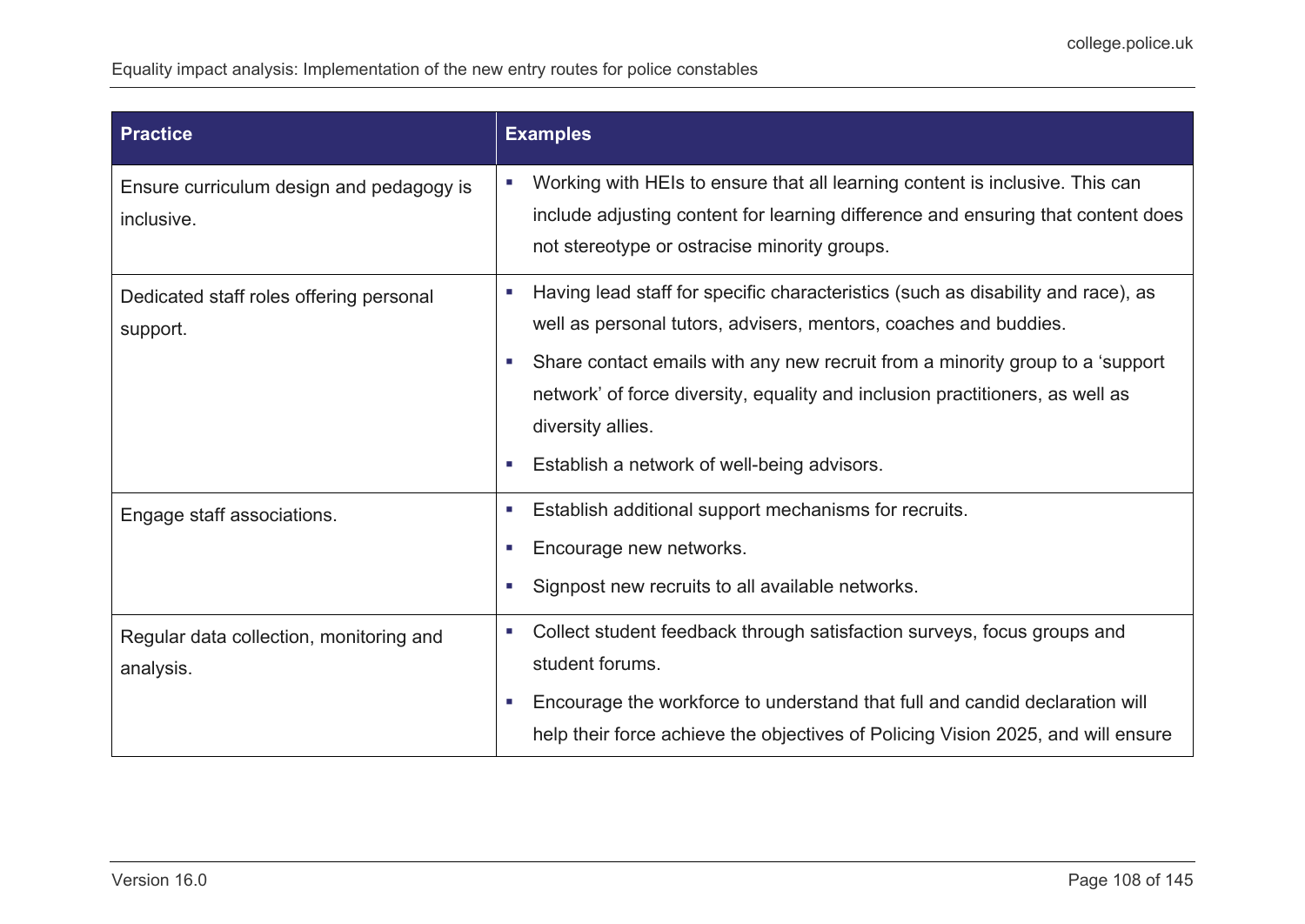| Practice                                                | <b>Examples</b>                                                                                                                                                                                                                                         |  |  |
|---------------------------------------------------------|---------------------------------------------------------------------------------------------------------------------------------------------------------------------------------------------------------------------------------------------------------|--|--|
|                                                         | that initiatives can be put in place to secure a fair and inclusive workplace for<br>everyone.<br>Monitor progress and catch any problems early.<br>ш                                                                                                   |  |  |
| Review existing policies and introduce new<br>policies. | Ensure that existing policies are fit for purpose and introduce the mechanics for<br>ensuring that all prohibited behaviours under the Equality Act 2010 are<br>eliminated.<br>Introduce policies that will build an inclusive and fair workplace.<br>П |  |  |
| Encourage aspiration.                                   | One-to-one career support discussions.<br>п<br>Encourage specialist teams to offer 'experience days' and lead on talks about<br>п<br>their function.                                                                                                    |  |  |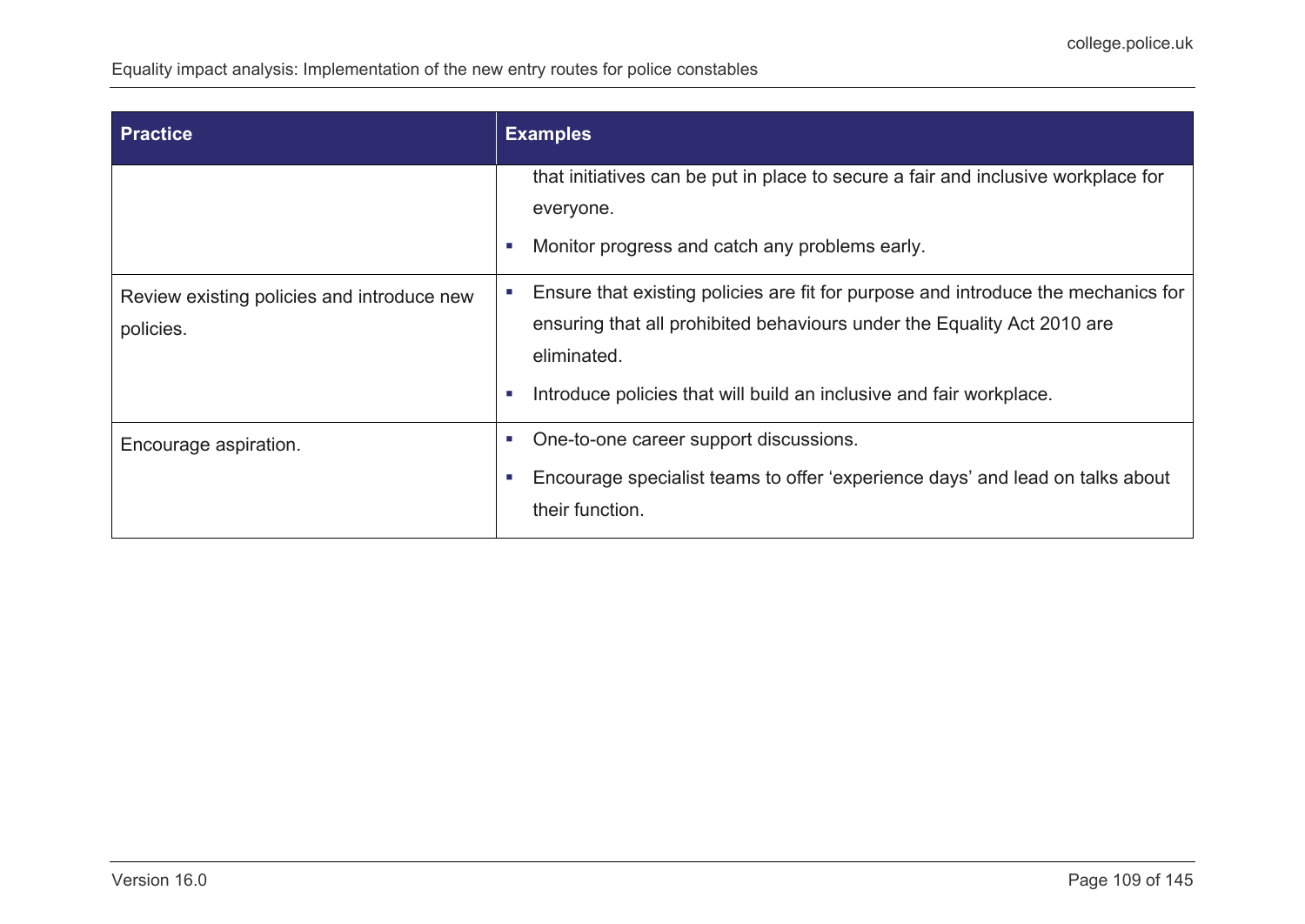### **Pre join**

- **IMPLEM** 1mplement a curriculum strategy which embeds diversity, equality and inclusion and ensures that all curriculum planning and delivery conform to this strategy a system of reviews. Facilitate student feedback – allow students to be 'co-creators'.
- Encourage a culture of new generation thinkers, embolden students to be 'change makers' via positive dialogues communicated by all staff and social media campaigns.
- Review curriculums to ensure 'decolonisation' of learning content. Implement culturally sustaining pedagogy.
- Maintain a comprehensive understanding of student and staff demographic including (for students) retention, progression, attainment, employability etc. and orientate diversity and inclusion strategy accordingly. Have a strong understanding of admissions data including rejections according to the protected characteristics.
- Full staff training.
- Participate in Advance HE's Towards Embedding Equality, Diversity and Inclusion in the Curriculum project.
- Hold student forums to discuss topical issues e.g. the Grenfell tragedy, Windrush, knife crime, stop and search
- Allocate personal tutors to monitor student progress including attendance and attainment and provide support to the student early if there are concerns. Ensure engagement with personal tutors is monitored.
- Invest in learning analytics software to monitor student participation, engagement and achievement to allow problems to be identified early and introduce tailored support.
- **Provide language support sessions for students for whom English is an added language.**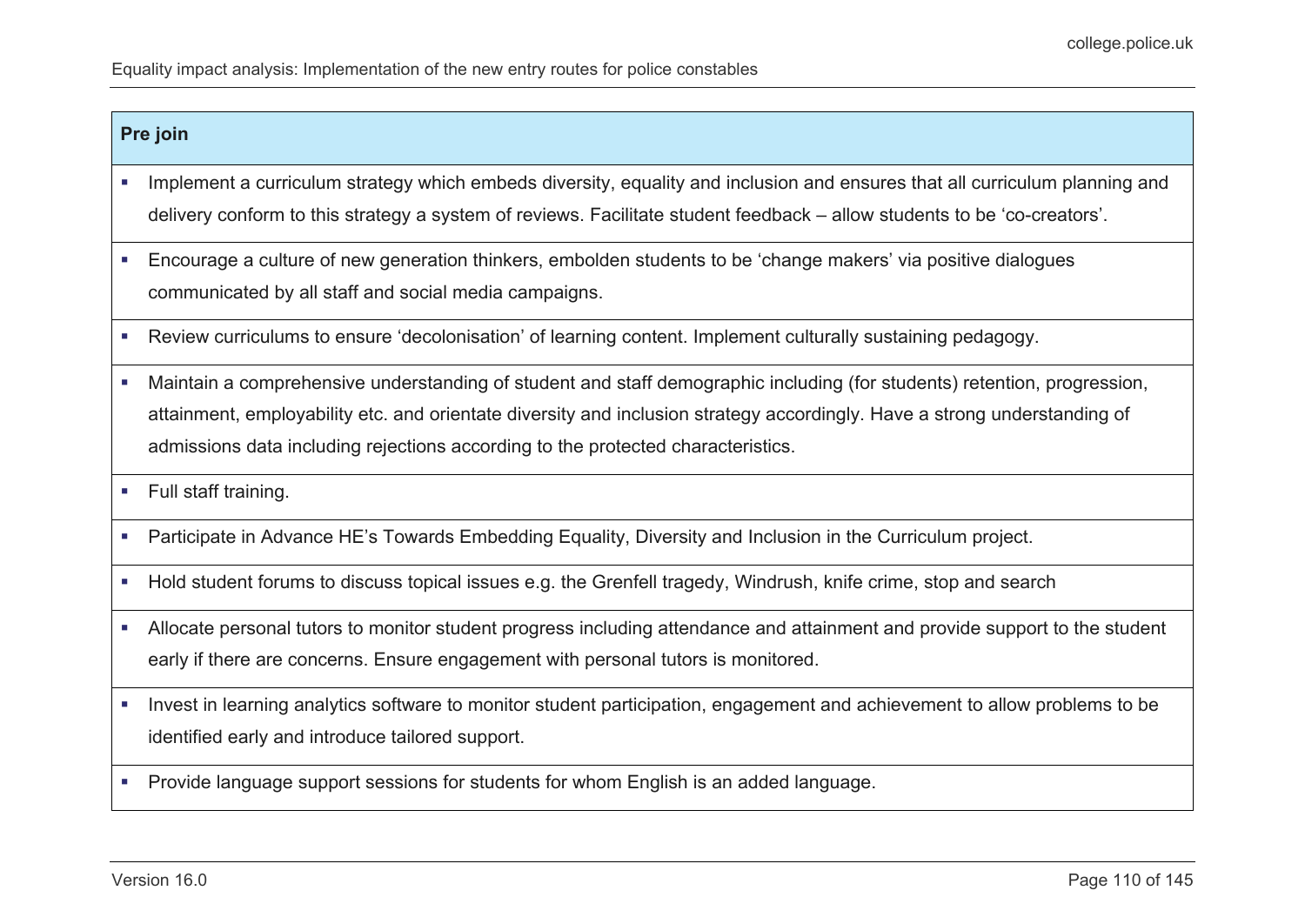- In recruitment, reframe prior academic achievement in the context of a wider array of factors e.g. disruption of formal education because of health or other reasons, care responsibilities or time in care, family or peer attitudes towards HE.
- Develop a care leaver strategy, working with local authorities to support widening access.
- **Introduce lecture capture.**
- **Introduce web based tools to support webinars, personal tutoring and video presentations.**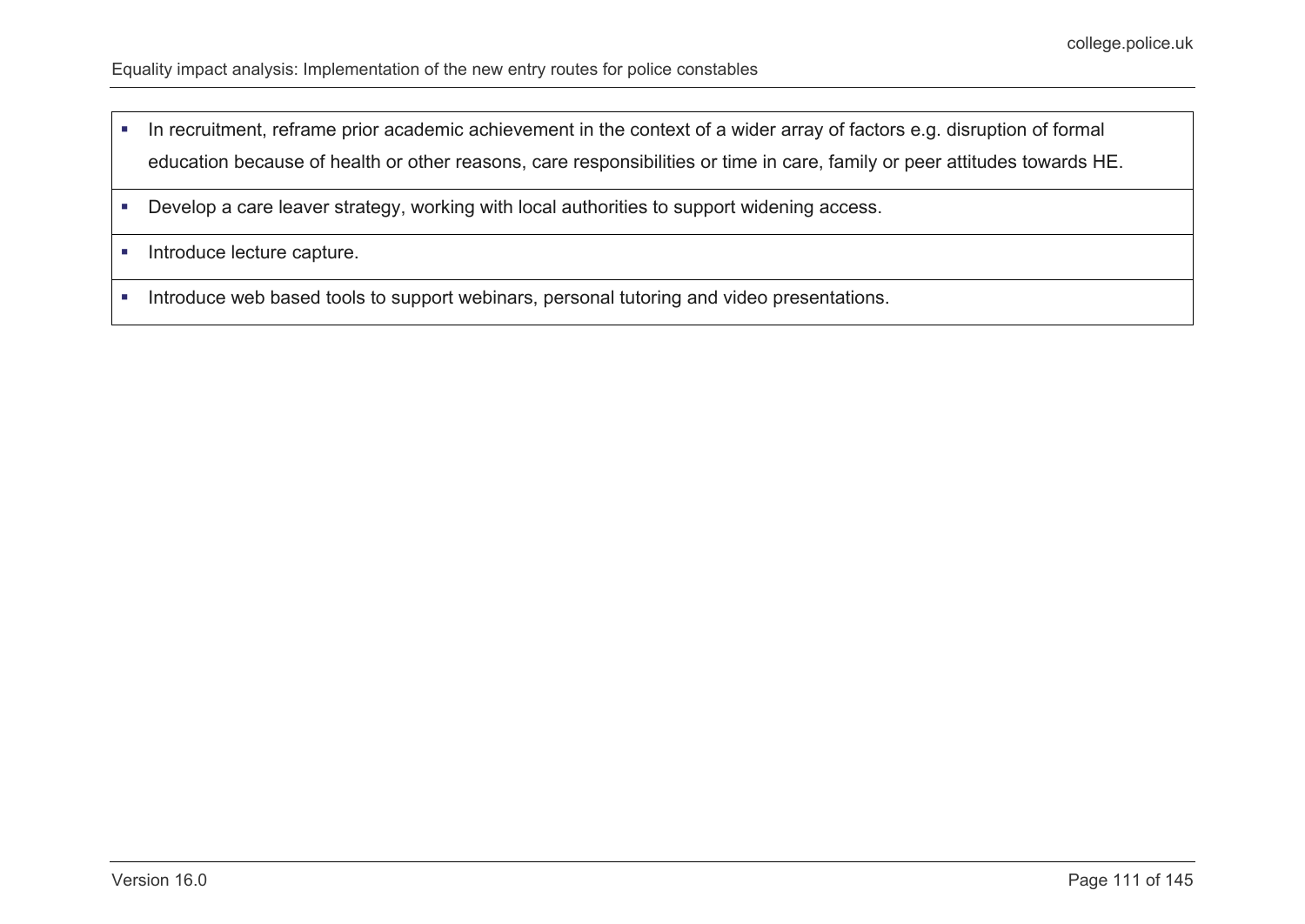# Appendix 3: Example initiatives to promote inclusion, by protected characteristic

As part of the quality assurance process, forces are requested to submit force-specific EIAs for PEQF police constable entry route implementation. Some examples from these EIAs, organised by protected characteristic, are listed below. Updates to this list will be made on a regular basis.

| Age                 | Study skills support for those who have been away from education for an extended time.<br>$\mathcal{L}_{\mathcal{A}}$ |
|---------------------|-----------------------------------------------------------------------------------------------------------------------|
|                     | Flexible working accommodations for those with caring responsibilities.                                               |
|                     | Review of starter salaries.                                                                                           |
|                     | 'Myth-busting' the notion of apprenticeships only being for younger people.                                           |
| <b>Disability</b>   | Review estates to ensure accessibility e.g. ramps, signage, hearing loops, lifts, adapted chairs and<br><b>COL</b>    |
|                     | desks, accessible toilets, display screen audits.                                                                     |
|                     | Sign up to the <b>Disability Confident</b> scheme.                                                                    |
|                     | Ensuring policies (for example, reasonable adjustment, neurodiversity, disability policies) are fit for               |
|                     | purpose.                                                                                                              |
|                     | Auditing reasonable adjustment processing times.<br>$\overline{\phantom{a}}$                                          |
| Gender reassignment | Review processes and gender reassignment policy to ensure that they are fit for purpose.                              |
|                     | Consider introducing gender neutral facilities.                                                                       |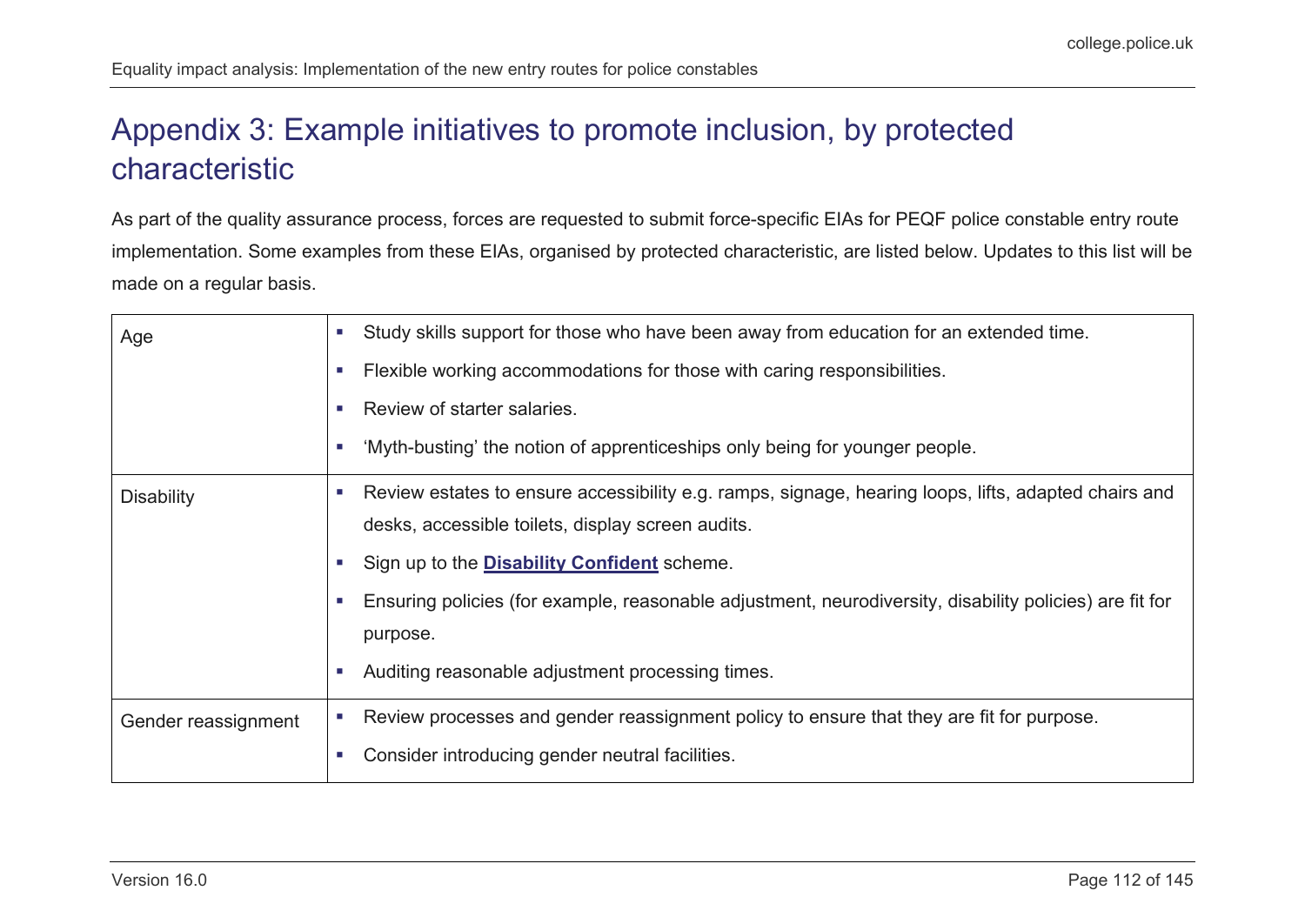|                                   | Ensure that all managers (and officers and staff of any rank or grade) have read and understood<br>×.<br>the <b>NPCC</b> trans guidance.<br>Work towards achieving <b>Stonewall Workplace Equality Index</b> standards.<br>×. |
|-----------------------------------|-------------------------------------------------------------------------------------------------------------------------------------------------------------------------------------------------------------------------------|
| Marriage and civil<br>partnership | Review processes and policy to ensure that they are fit for purpose.<br>u.                                                                                                                                                    |
| Pregnancy and<br>maternity        | Review processes and policy to ensure that they are fit for purpose.<br>u.                                                                                                                                                    |
| Race                              | Involve staff associations to help in engagement campaigns and to support new recruits.<br>п                                                                                                                                  |
|                                   | For pre-join, involve student associations in engagement.                                                                                                                                                                     |
|                                   | Monitor data for retention, achievement, disciplinary, promotion, progression, exit.<br>п                                                                                                                                     |
|                                   | Connect with community groups.<br>a.                                                                                                                                                                                          |
|                                   | Upskill interviewers. Ensure representation at recruitment panels.<br>×.                                                                                                                                                      |
|                                   | Offer mentoring, coaching, ride-along schemes.<br>u.                                                                                                                                                                          |
|                                   | Be transparent about the application process and provide support and guidance throughout vetting.<br>U.                                                                                                                       |
|                                   | Produce and publish ethnicity pay gaps.<br>×.                                                                                                                                                                                 |
|                                   | Review representation at different ranks.                                                                                                                                                                                     |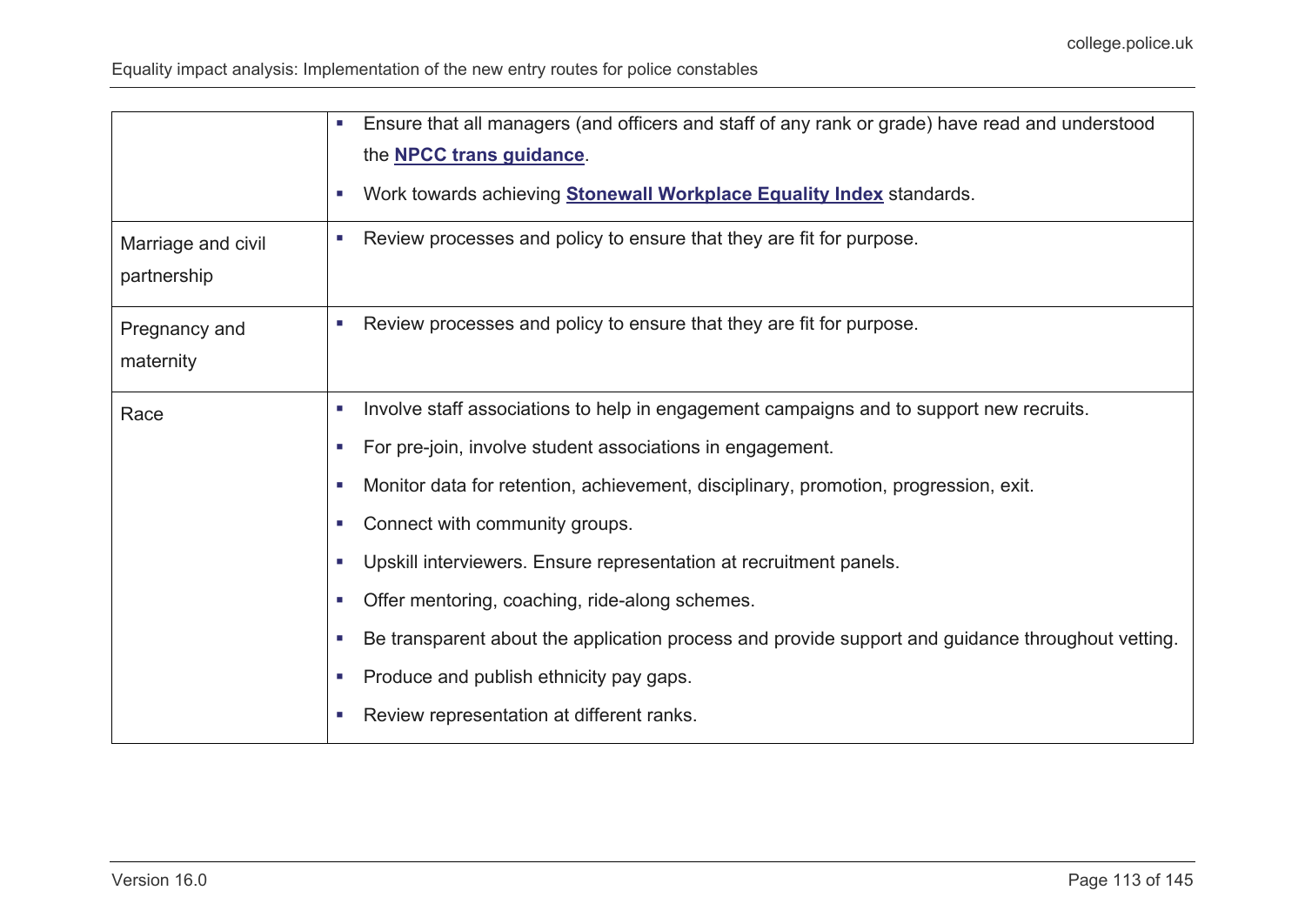| Religion   | Provision of multi-faith prayer rooms.<br>$\mathcal{L}_{\mathcal{A}}$                                                              |
|------------|------------------------------------------------------------------------------------------------------------------------------------|
|            | Flexibility in prayer room space to allow for men and women to pray separately if preferred.<br>$\mathcal{L}_{\mathcal{A}}$        |
|            | Ablution facilities provided in the vicinity of the prayer room.<br>$\mathcal{L}_{\mathcal{A}}$                                    |
|            | Where there is no easy access to a place of worship, congregational prayers held at the police site<br>$\mathcal{L}_{\mathcal{A}}$ |
|            | on key observance days, for example, Fridays and Sundays.                                                                          |
|            | An active chaplaincy, to provide counselling and other support.<br><b>COL</b>                                                      |
|            | Multi-faith wellbeing days.<br>×.                                                                                                  |
|            | Publicise key religious dates on the force website and other social media platforms.<br><b>COL</b>                                 |
|            | Encourage people of no religion or belief or other religious groups, to better understand another<br>P.                            |
|            | religion via common experience e.g. 'Fast for a day'.                                                                              |
|            | Canteen to cater for special dietary needs.<br><b>COL</b>                                                                          |
|            | Maintain a diversity calendar which features key dates.<br>P.                                                                      |
|            | Involve staff associations to help in engagement campaigns and to support new recruits.<br>P.                                      |
|            | For pre-join, involve student associations in engagement.<br><b>C</b>                                                              |
| <b>Sex</b> | Involve staff associations to help in engagement campaigns and to support new recruits.<br>$\mathcal{L}_{\mathcal{A}}$             |
|            | Flexible working and blended learning options for those with care responsibilities (applies to both<br>P.                          |
|            | men and women but added here due to the higher prevalence of females as primary carers).                                           |
|            | Review and publish gender pay gaps.<br>P.                                                                                          |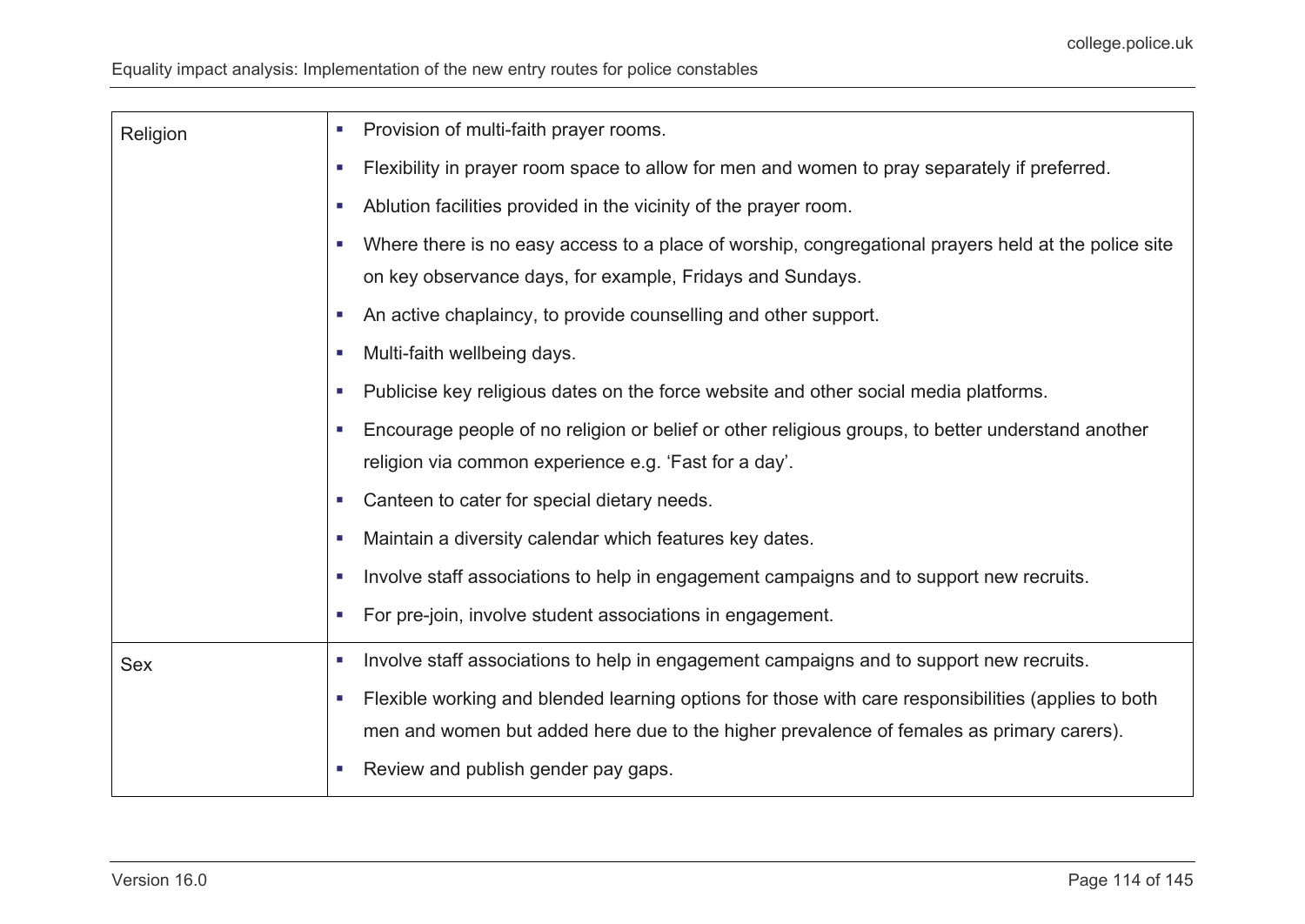|                    | Review representation at different ranks.<br><b>COL</b>                                                                    |
|--------------------|----------------------------------------------------------------------------------------------------------------------------|
| Sexual orientation | Involve staff associations to help in engagement campaigns and to support new recruits.<br>П                               |
|                    | For pre-join, involve student associations in engagement.                                                                  |
|                    | Participate in community events such as Pride.<br><b>II</b>                                                                |
| General            |                                                                                                                            |
|                    | Wellbeing                                                                                                                  |
|                    | Regular wellbeing checks including 'mini health checks' and advice on wellbeing and mental health.                         |
|                    | Blogs on stress and mental health.                                                                                         |
|                    | Contemplation rooms for private and group use (particularly helpful for those who have attended at<br>traumatic incidents) |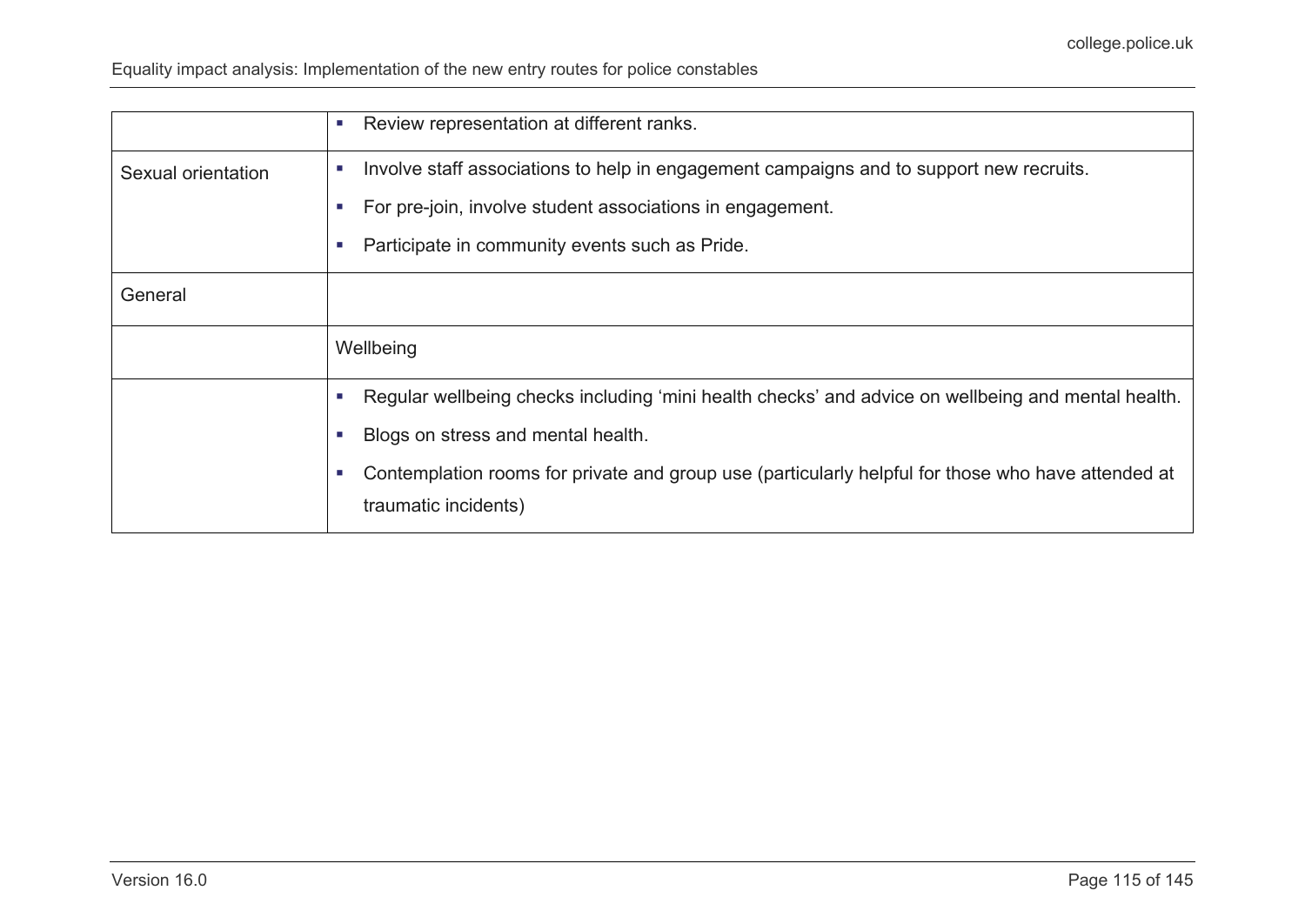# Appendix 4: Review of College-led diversity data collection 2020

Data relevant to: 1 April 2019 to 31 March 2020.

# Existing challenges

- 1. **Data issue:** In the 2019 College-led data collection, responses were received from 27 forces.<sup>[126](#page-115-0)</sup> The 2020 College data collection received 22 responses.<sup>[127](#page-115-1)</sup> While there were five fewer responses this year, many of the 2019 responses were unusable due to inconsistency in data returns.
- 2. **Mitigation:** We have received feedback to indicate that much of the difficulty in providing a response is the frequency with which forces are asked to meet workforce data requests, from multiple agencies. We have attempted to reduce this pressure for forces by working with the Home Office to integrate entry route information into the Home Office Police Workforce Census. The census data will form the basis of subsequent analysis.
- 3. **Data issue:** The data collection period was amended to parallel the Home Office collection to assist forces and to increase the likelihood of our receiving complete returns. This variance prevents us from completing a comparative analysis between this and the previous data collection. Comparative analysis was unlikely to have offered meaningful insight, due to the first data collection having taken place at such an early stage of implementation for many forces.
- 4. **Mitigation:** As above, we have worked with the Home Office to establish the Police Workforce Census as our method of data collection moving forwards. The census will offer us a higher level of data standardisation and therefore quality assurance. This solution also supports forces by reducing the number

 $\overline{a}$ 

<span id="page-115-0"></span><sup>126</sup> Avon and Somerset, Bedfordshire, Cambridgeshire, Hertfordshire, Cheshire, City of London, Derby, Leicester, Dorset, Devon and Cornwall, Durham, Dyfed Powys, Gloucester, Gwent, Kent, Essex, Lancashire, Lincolnshire, MPS, South Wales, Staffordshire, Surrey, Sussex, Thames Valley, West Midlands, West Yorkshire and Wiltshire.

<span id="page-115-1"></span><sup>&</sup>lt;sup>127</sup> Avon and Somerset, Cheshire, City of London, Cumbria, Derbyshire, Devon and Cornwall, Dorset, Durham, Dyfed Powys, Gwent, Lancashire, Leicestershire, Merseyside, Northumbria, Nottinghamshire, Staffordshire, Surrey, Sussex, Warwickshire, West Mercia, West Midlands, West Yorkshire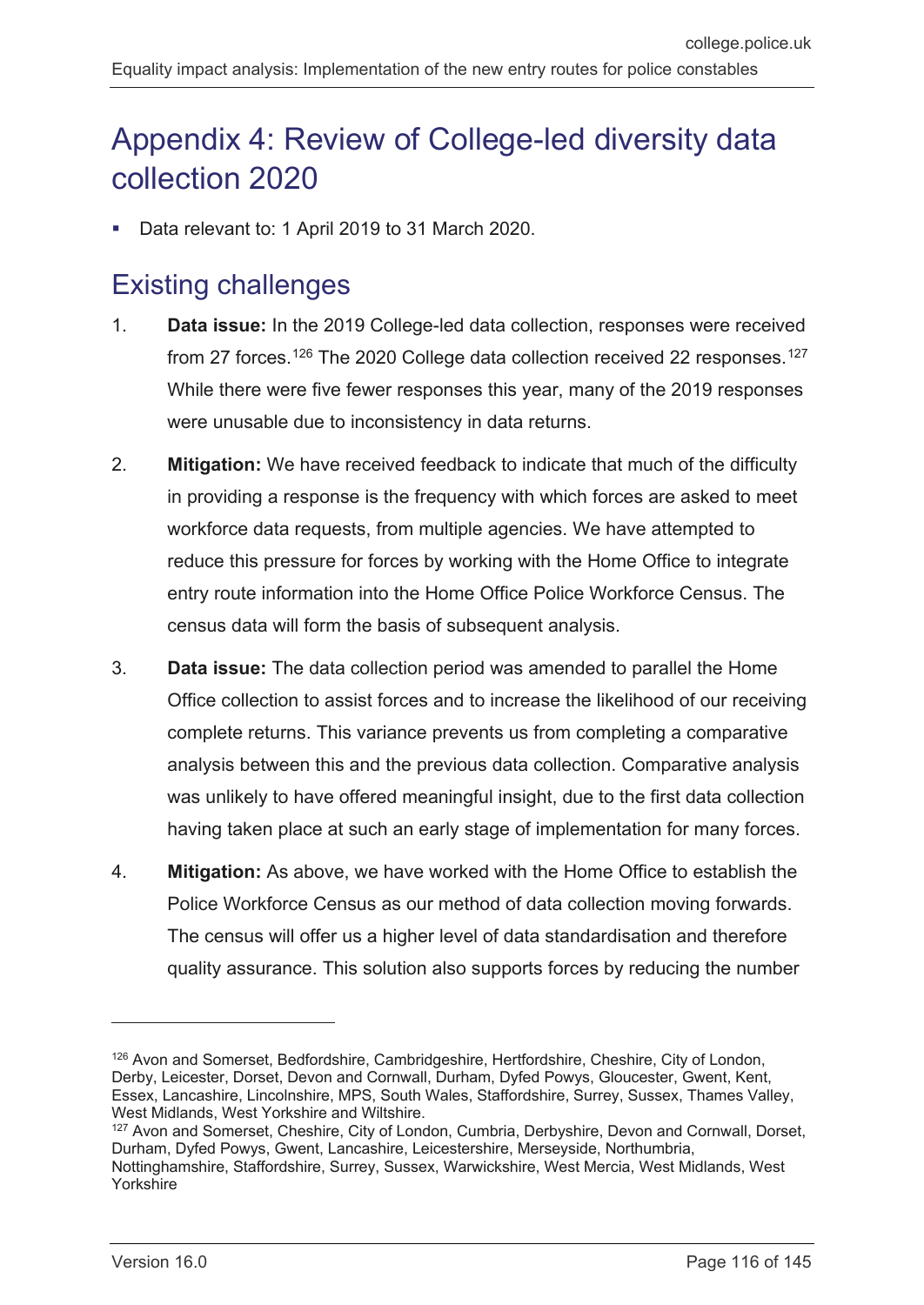of requests for workforce data. The census represents a long-term solution to diversity data collection challenges.

- 5. **Data issue:** While we have introduced standardised diversity data codes, forces will need time to apply this standard. As such, some of the issues encountered for the 2019 data collection will continue to apply for the 2020 collection.
	- Many forces are using different codes for age.
	- Some forces do not collect sex and gender separately.
	- Some forces collect marriage and civil partnership as a single category.
	- Because of the duration of their service, some leavers recorded as 'IPLDP leavers' may not have been recruited via IPLDP.

## Data review by protected characteristic

6. The analysis below is produced from useable data received from the 2020 data collection.

## **Age**

## **7. Key points:**

- The highest number of PCDA recruits were in the 25 and under age category.
- The highest number of IPLDP recruits were in the 26 to 40 age category.
- There were more recruits in the 41 and over age category for IPLDP than PCDA or DHEP. However, the data we had to calculate recruitment rate gave a higher rate for the 41 and over age categories for PCDA than IPLDP.
- The DHEP recruitment rate for the 41 to 55 age category is low compared to the 25 and under and 26 to 40 age categories, at 9% compared to 24.3% and 24.6% respectively. Forces are encouraged to monitor the situation to ensure that the DHEP recruitment process does not pose any particular obstacles for applicants aged 41 and over.
- Forces are encouraged to review PCDA attrition and consider introducing immersion days to help acclimatise recruits to the policing environment.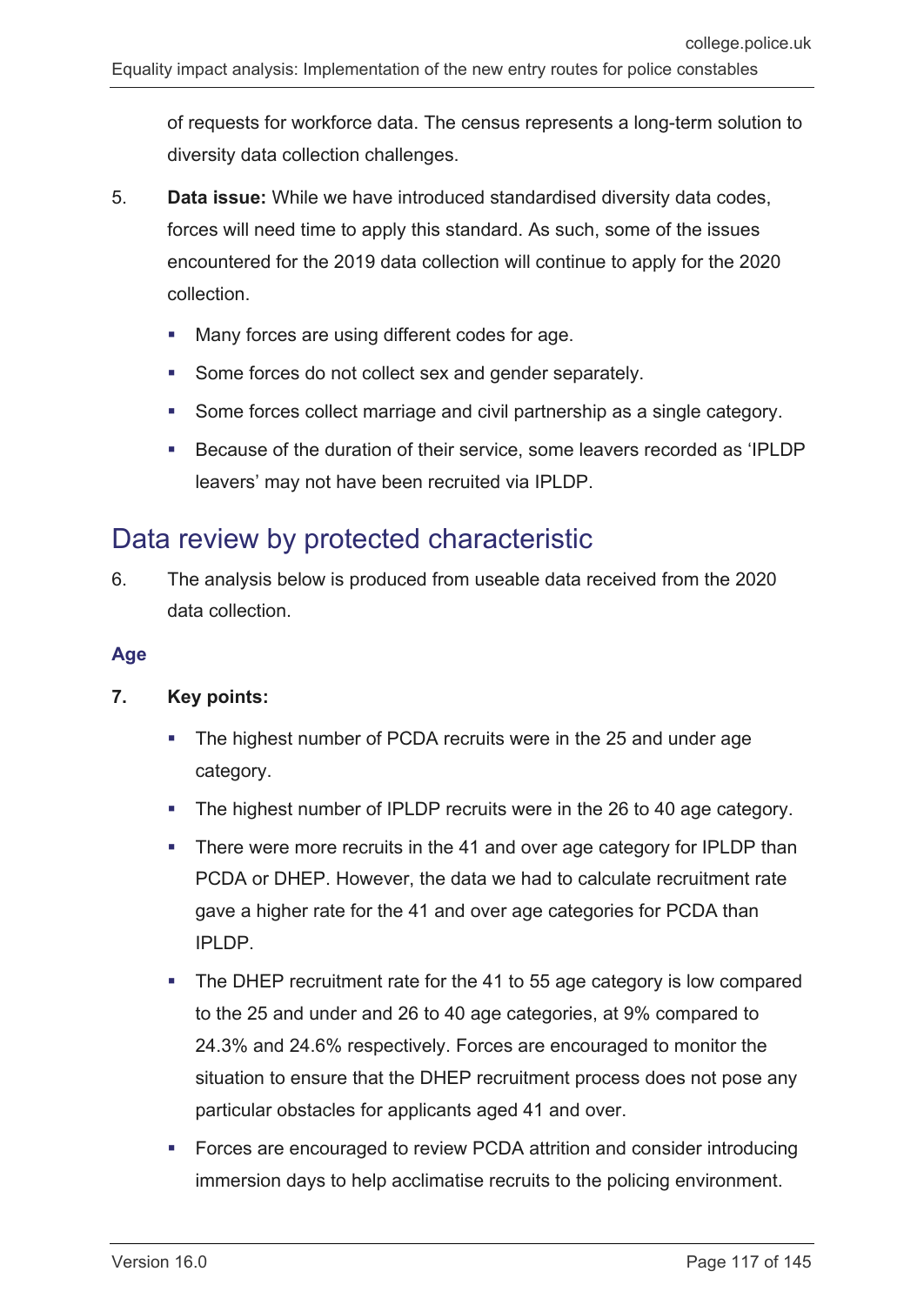- A significant difference between IPLDP leavers in the 41 to 55 age category compared to the 25 and under age category may prompt forces to conduct and review exit interviews to ensure that there are no significant challenges against this age category.
- To see the figures returned against each category, please access the data tables **[here](#page-139-0)**.

#### **8. Summary:**

Useable data was received from 16 forces for PCDA recruitment analysis. The majority of candidates (53.2%) were in the youngest 25 and under age category. However, the difference in recruitment figures between this category and 26 to 40 age category is minimal at 9.2%. This may allay fears that the PCDA is only of interest to younger age groups. We know forces have considered this and have introduced mitigations – for example, targeted advertising and reviewing starter salaries so that they are competitive and appealing to all age categories.

- 9. From data from 12 forces, the highest PCDA recruitment rate is achieved by candidates in the 26 to 40 age category at 21.2%. This is followed by the 25 and under age category at 18.6%. However, the over-55 age category does not deviate significantly from these figures, at 16.7%. The application numbers indicate that the programme is more attractive to people aged 40 and under. However, recruitment rates suggest that there are no issues in the recruitment process for older candidates.
- 10. A similar pattern occurs for IPLDP recruits. Useable data from 12 forces confirms that 50.9% candidates identified with the 26 to 40 age category. The second-highest age category was 25 and under at 44.3%. There was a higher proportion of candidates in the 41 and over age category than for PCDA at 4.8%. However, the difference between the two programmes is only 2%.
- 11. The highest proportion of DHEP recruits were 25 and under at 54.1%. Given the average age of degree completion, this may suggest that graduates are choosing policing as a career soon after graduation. The DHEP may still serve as an appealing option for older candidates who wish to explore new career routes, with the second-highest age category being the 26 to 40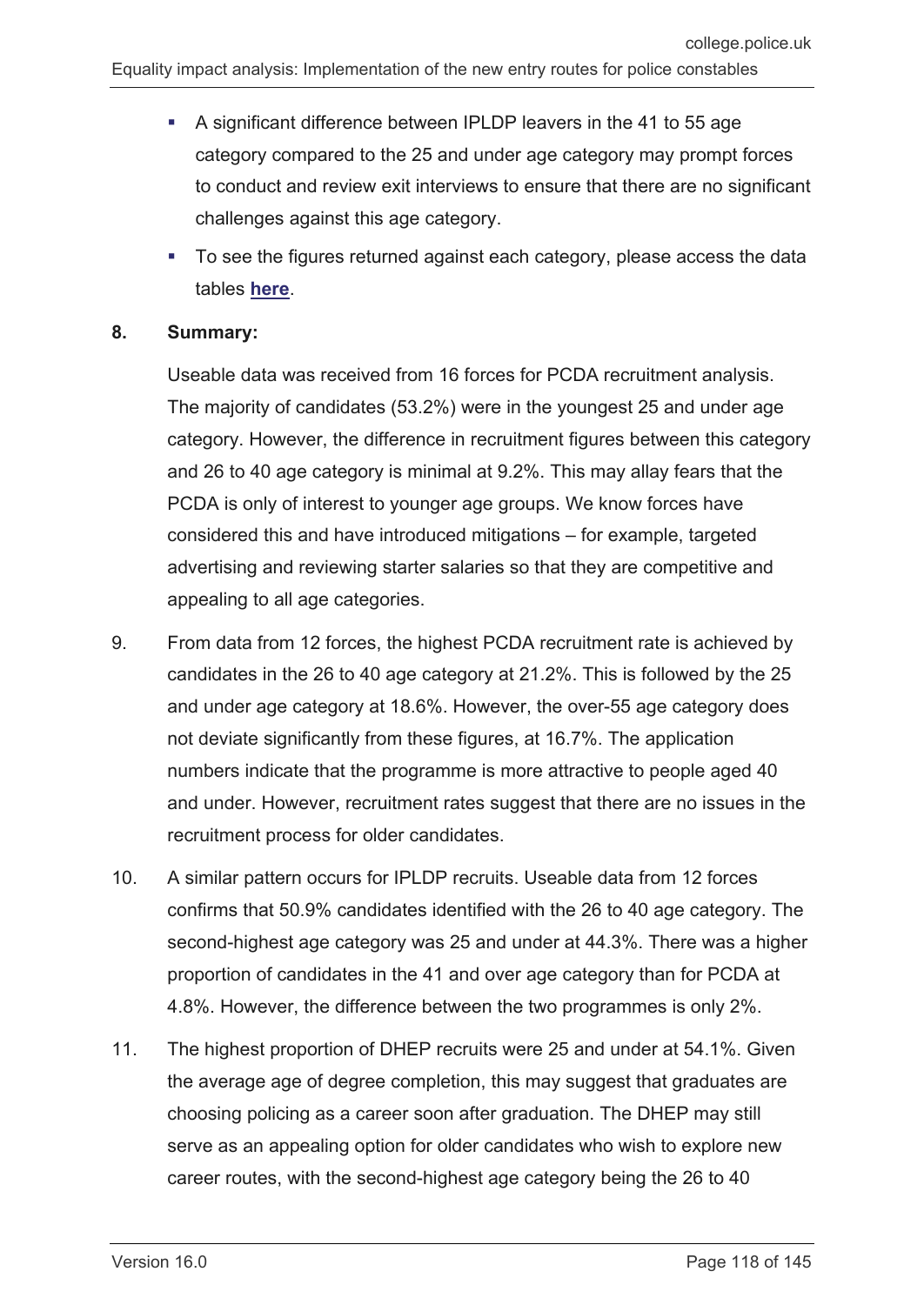category, at 43.1%. The lowest category was the 41 to 55 category representing only 2.8% of applications. Recruitment rate for this age category is low when compared to the 25 and under and 26 to 40 age categories at 9% compared to 24.3% and 24.6% respectively. Forces are encouraged to monitor the situation to ensure that the DHEP recruitment process does not pose any particular obstacles for applicants aged 41 and above.

- 12. The majority of PCDA leavers featured in the 25 and under age category. The useable data we received from ten forces indicated a high leaver proportion of 50%. This may be because of the demands of the programme. Alternatively, it may be because the role was not what the candidate had anticipated. Forces are encouraged to conduct exit interviews to understand reasons for leaving. Many forces are integrating 'immersion' events into both recruitment campaigns and PCDA implementation to help recruits acclimatise to a policing environment. Student feedback to forces tells us that these initiatives are extremely beneficial and may well support retention.
- 13. People over the age of 41 made up 68.6% of IPLDP leavers, compared to only 10.9% for PCDA. Only 4.1% of IPLDP leavers were in the 25 and under age category. As above, any analysis drawn from this differential is problematic, as the data may be affected by high numbers of long-serving officers leaving who may not have been recruited via IPLDP. Further analysis at a local level will uncover any particular issues that require mitigation.

## **Disability**

## **14. Key points:**

- **PCDA** had the highest proportion of recruits with a disability at 4.2%, compared to 2.8% for IPLDP recruits. The proportion of DHEP recruits with a disability was 3.9%.
- Leaver rates for PCDA and IPLDP were not dissimilar, with 4.3% of PCDA leavers having a disability compared to 3.6% of IPLDP leavers.
- Recruitment figures for PCDA, IPLDP and DHEP for disability are low and significantly under the national average of working adults with a disability. However, there are certain disabilities that preclude application to the service. Forces may wish to undertake a detailed analysis of which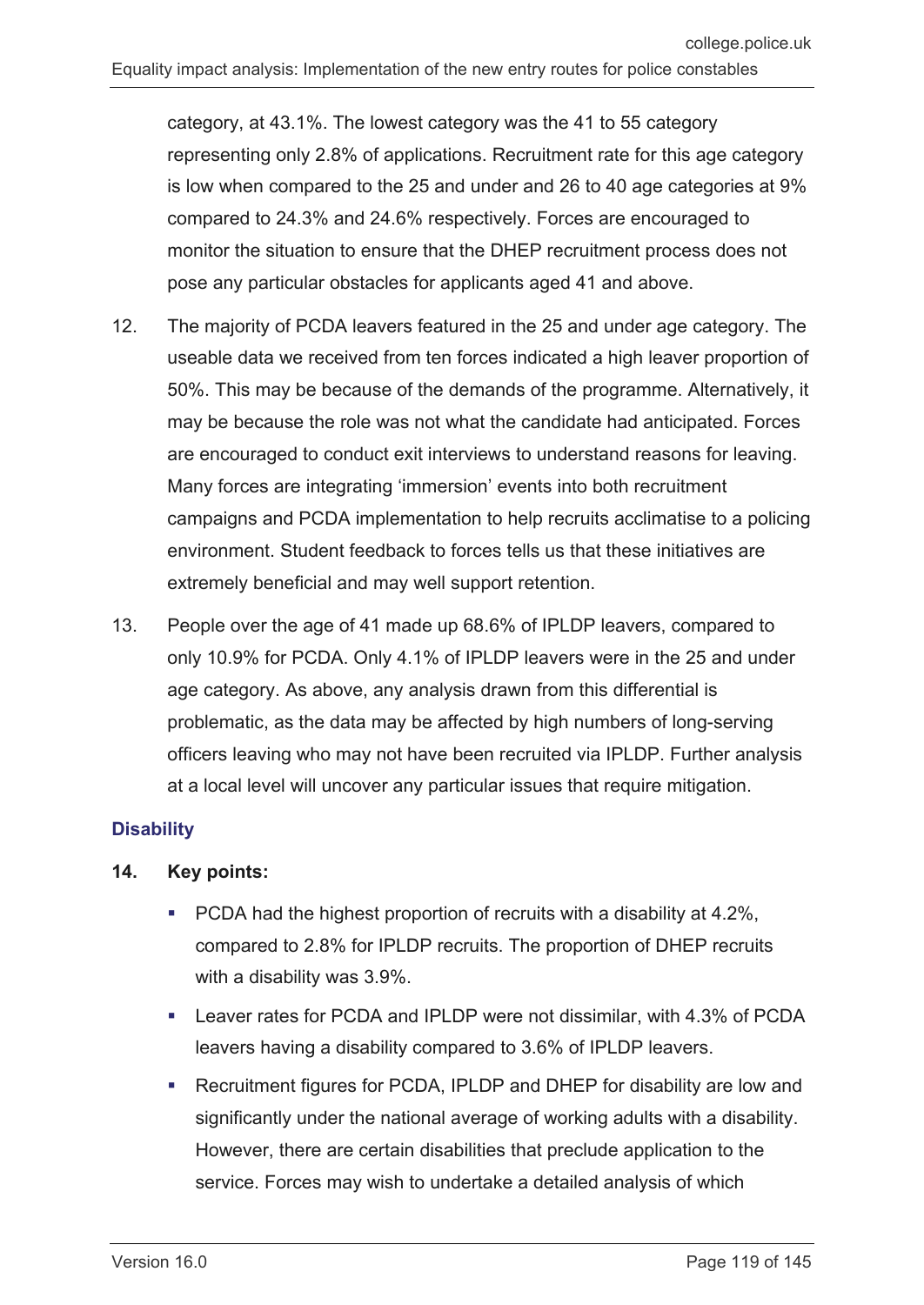disabilities are shared by their workforce to improve their understanding of this protected characteristic.

■ To see the figures returned against each category, please access the data tables **here**.

#### **15. Summary:**

Useable data was received from 17 forces for PCDA recruitment analysis. The majority of recruits did not have a disability at 85.7%. A total of 4.2% of recruits have a disability. A number of recruits did not disclose this information, with 1.8% choosing not to say and 8.4% choosing not to select any option. A total of 2.8% of IPLDP recruits have a disability. Difference in recruitment rate between 'disabled' and 'not disabled' categories is most marked for the DHEP at 4.8%. This was 1.5% for IPLDP and 0.7% for PCDA. A total of 3.9% of DHEP recruits have a disability.

- 16. Recruitment figures for all three programmes for disability are low and significantly under the national average of working adults with a disability  $(16\%)$ .<sup>[128](#page-119-0)</sup> There is currently no national figure for representation in the police workforce with which we can compare. There are certain disabilities that preclude someone from becoming a police constable, which has not changed with the introduction of the new entry routes. These figures and the high proportion of non-disclosure may, however, point to broader concerns around inclusion. Forces may wish to undertake a detailed analysis of which disabilities are shared by their workforce to allow for a meaningful comparative analysis with the national demographic and to improve their understanding of this protected characteristic.
- 17. Fewer than 4.4% of PCDA leavers have a disability, compared to 56.5% of leavers that did not have a disability. IPLDP leaver figures showed 3.6% of leavers having a disability, compared to 29.7% that did not have a disability.

-

<span id="page-119-0"></span><sup>&</sup>lt;sup>128</sup> Office for National Statistics. (2014). 'Disability Facts and Figures'. Available from gov.uk/government/publications/disability-facts-and-figures/disability-facts-and-figures [Accessed October 2020]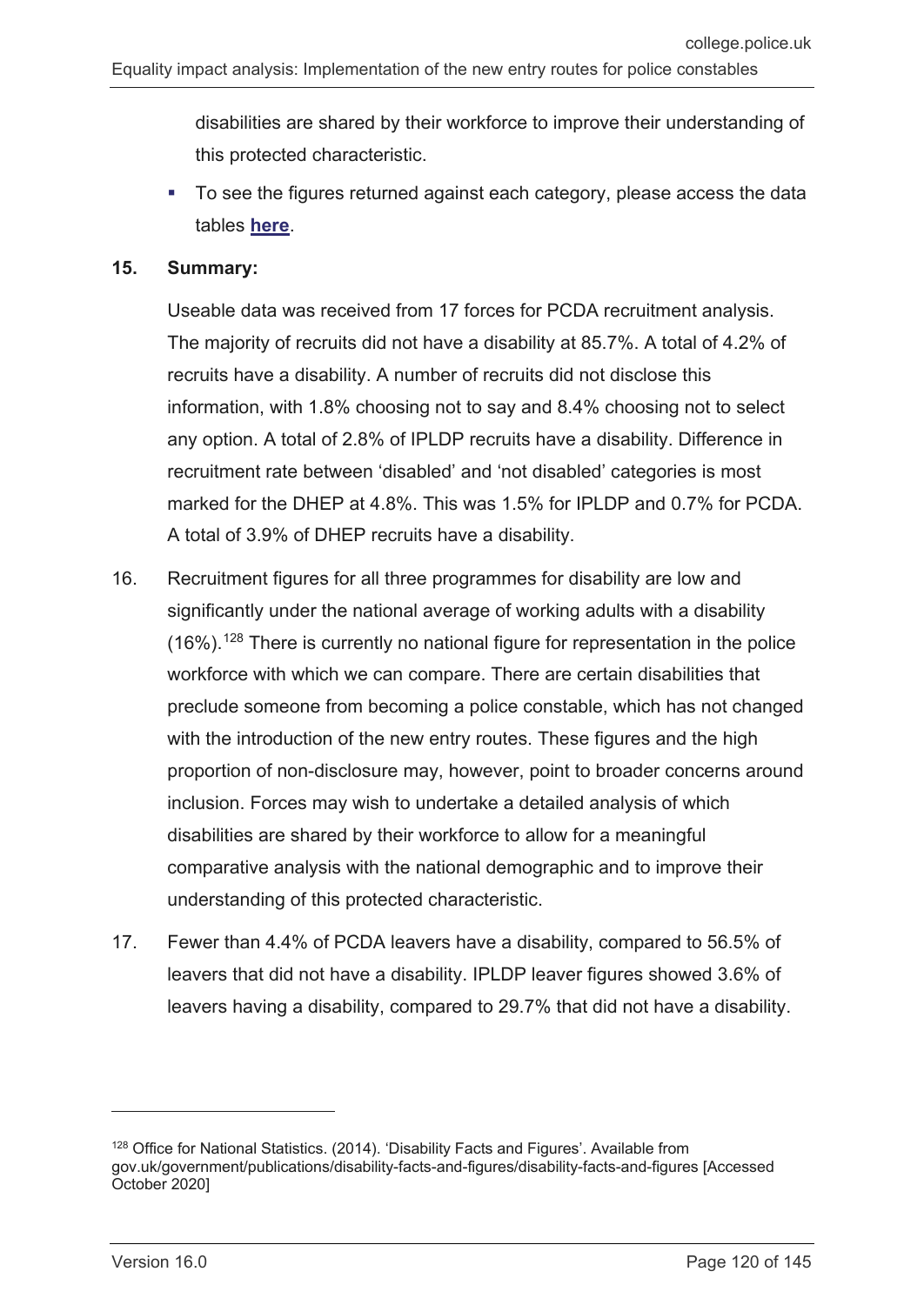For IPLDP, the greatest proportion of leavers chose not to share this information (66.5%).

### **Gender reassignment**

### **18. Key points:**

- The majority of candidates for the PCDA, IPLDP and DHEP programmes indicated that their gender identity was the same as the sex that they were assigned at birth.
- The PCDA had the highest number of recruits whose gender did not correspond with birth sex but the figure was only 0.2% higher than IPLDP. The figures are near the Stonewall best estimate on the proportion of the national population who identify as trans.
- **PCDA recruitment rates only showed a slight difference between those who** did and did not identify with their birth sex, at 0.8%.
- Comparing PCDA and IPLDP leaver figures do not indicate any issues with PCDA for this protected characteristic.
- To see the figures returned against each category, please access the data tables **here**.

#### **19. Summary:**

The majority of PCDA recruits at 55.8%, from useable data from 13 forces, identified their gender as male. A total of 31.3% of recruits identified as female. Figures were not dissimilar for IPLDP, with recruits identifying as female making up 37.1%, compared to 58.6% identifying as male. The figures were more balanced for DHEP, with 29.3% of recruits identifying as female, compared to 43.8% identifying as male.

20. For all three programmes, the majority of recruits said that their gender was the same as the sex they were assigned at birth. The programme with the highest number of people whose gender was not the same as the sex they were assigned at birth was IPLDP, with 0.6% of recruits selecting 'no'. The difference with PCDA was nominal with a figure of 0.6%. This suggests that any impact PCDA has on this protected characteristic is not dissimilar to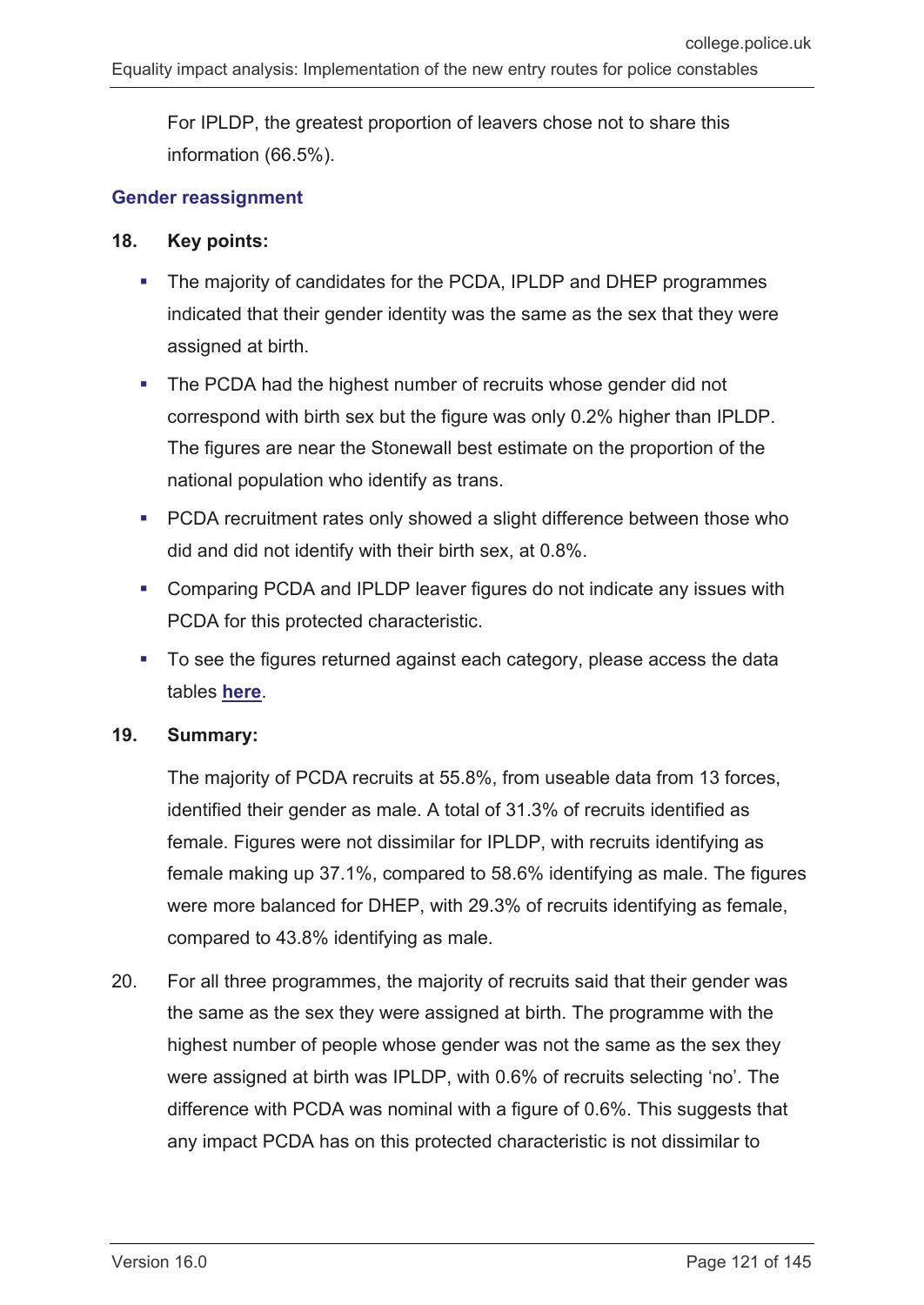IPLDP. However, data has been received from a limited number of forces and a larger database further along implementation will further our understanding.

- 21. Unfortunately, there is no Home Office workforce data for gender reassignment with which we could undertake comparative analysis. The recruitment totals featured do, however, align with the Stonewall estimate on the proportion of the national population who identify as trans  $(1\%)$ .<sup>[129](#page-121-0)</sup>
- 22. PCDA recruitment rates only showed slight differences between 'yes' and 'no' categories, with a difference of 0.8%. The difference was more marked for IPLDP, with those not identifying with the sex they were assigned at birth featuring the higher recruitment rate of 30.8%, compared to 18.4%. Unfortunately, there was no data available for DHEP.
- 23. Leaver figures do not indicate any issues for this protected characteristic. There were no PCDA leavers. A total of 2.4% of IPLDP leavers selected the 'no' category, compared to 24% who selected 'yes'. The majority of IPLDP leavers chose not to share any information.

## **Marriage and civil partnership**

### **24. Key points:**

- For IPLDP, PCDA and DHEP, the majority of recruits were not married or in a civil partnership.
- IPLDP recruits were more likely to be married than PCDA or DHEP recruits.
- The majority of IPLDP leavers were married, making up 58% of leavers overall.
- To see the figures returned against each category, please access the data tables **here**.

-

<span id="page-121-0"></span><sup>129</sup> Stonewall. (Unknown). 'The truth about trans' [internet]. Available from stonewall.org.uk/truthabout-

trans#:~:text=The%20best%20estimate%20at%20the,population%20of%20over%2060%20million. [Accessed October 2020]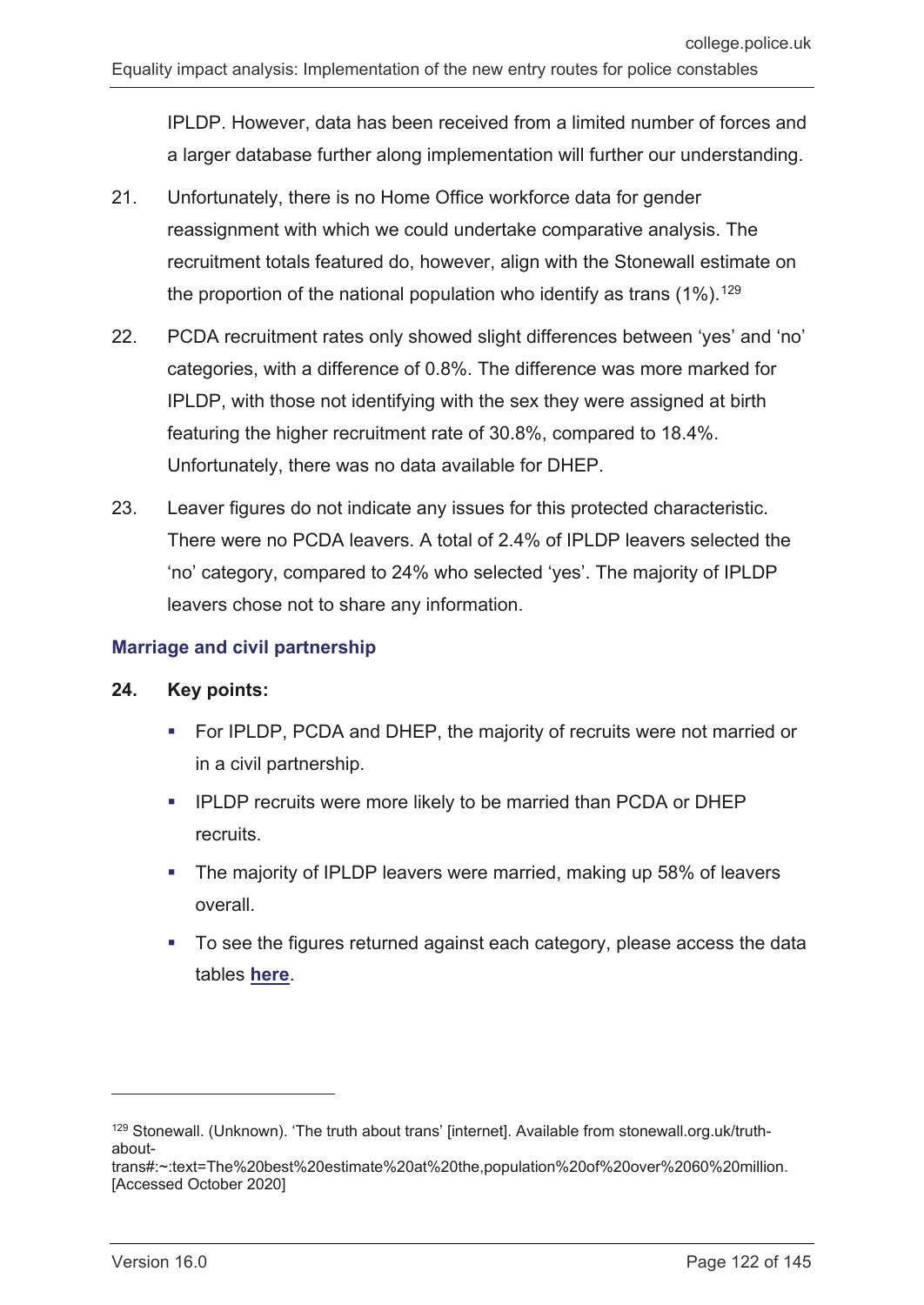## **25. Summary:**

The highest proportion of recruits were not married or in a civil partnership, accounting for 31.4% of PCDA recruits, 71.2% of IPLDP recruits and 43.1% of DHEP recruits. The highest proportion of married recruits was found against the IPLDP programme at 15.9%. Only 5.3% of PCDA and 5.3% of DHEP recruits were married.

26. There was not much leaver data returned for the PCDA or the DHEP programmes from which to draw analysis. For IPLDP, the majority of leavers were married, making up 58% of leavers overall. There may be parallels between the average age of marriage and the highest age category for IPLDP leavers in the 41 to 55 age category. A total of 35.3% of IPLDP leavers were not married or in a civil partnership.

## **Pregnancy and maternity**

27.

- **For PCDA and DHEP programmes, none of the recruits were either** pregnant or had given birth in the last 26 weeks.
- For PCDA, IPLDP and DHEP programmes, none of the leavers were either pregnant or had given birth in the last 26 weeks.
- Low figures against candidates recruited via IPLDP means that we are unable to disclose data without compromising the right to privacy.
- To see the figures returned against each category, please access the data tables **here**.

## **Race**

## **28. Key points:**

- The majority of PCDA recruits identified as White at 89.3%. The proportion of recruits who identified as Black, Asian and minority ethnic was 5.2%.
- The majority of IPLDP recruits identified as White at 89.6%. The proportion of recruits who identified as Black, Asian and minority ethnic was 5.6%.
- Data is limited and further analysis is still required. However, from this data set, the low differential between PCDA and IPLDP programmes suggests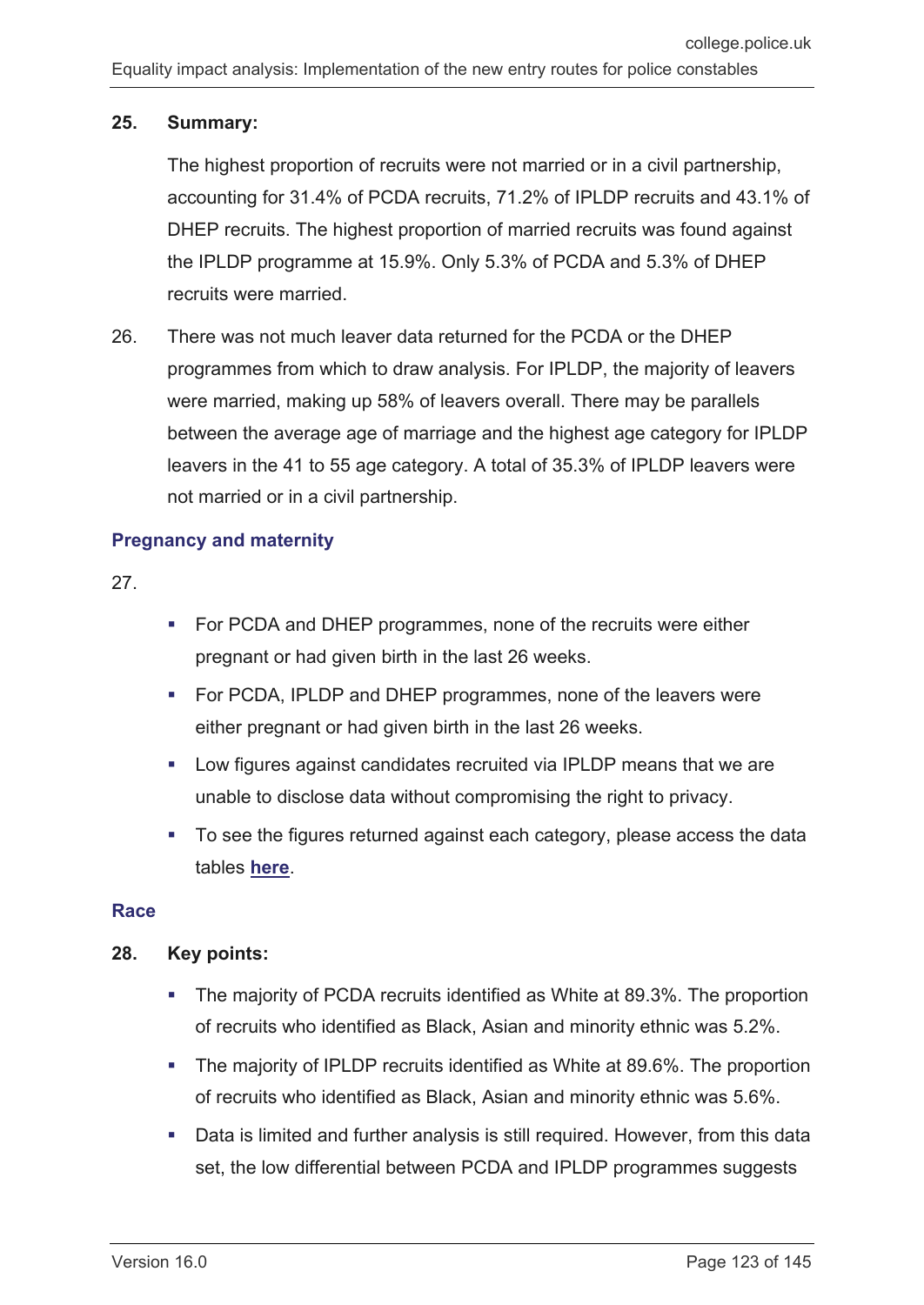that in comparison to IPLDP, PCDA does not have an adverse impact on ethnic minority groups.

- The majority of DHEP recruits identified as White at 88.9%. The proportion of recruits who identified as Black, Asian and minority ethnic was 7.4%.
- The figures returned against DHEP leavers were too small for us to draw any analysis.
- The majority of PCDA and IPLDP leavers identified as White English/Welsh/Scottish/Northern Irish/British at 87% and 89.5% respectively.
- To see the figures returned against each category, please access the data tables **here**.

### **29. Summary:**

Useable data was received from 17 forces for PCDA recruited analysis. The majority of recruits identified as White – English/Welsh/Scottish/Northern Irish/British at 86.3%. The total proportion of White recruits (including all White subsets) was 89.3%. In the Mixed category, the highest proportion of recruits identified with the Mixed – White and Asian subset at 1.1%. The total proportion of recruits who identified with the Mixed category (including all Mixed subsets) was 2.1%. The highest proportion of recruits under the Asian and Black categories identified as Asian – Pakistani, giving a total of 1.1%. The total proportion of recruits who identified as Asian, Black or Other ethnic group was 3%. To align with Home Office reporting, aggregating this with the total for the Mixed subsets provides a total of 5.2%. This is 4.8% less than the 10% of joiners who identified as Black, Asian and minority ethnic in the 2020 Home Office workforce data report.<sup>[130](#page-123-0)</sup> However, it is pertinent to note that this is a limited data set and we did not receive a data return from the MPS or GMP. Both forces were distinguished by the last national workforce report as

-

<span id="page-123-0"></span><sup>130</sup> Flatley J. (2020). 'Police Workforce, England and Wales, 31 March 2020' [internet]. Home Office Statistical Bulletin, July 20/20. London: Home Office. Available from assets.publishing.service.gov.uk/government/uploads/system/uploads/attachment\_data/file/905169/p olice-workforce-mar20-hosb2020.pdf [Accessed October 2020]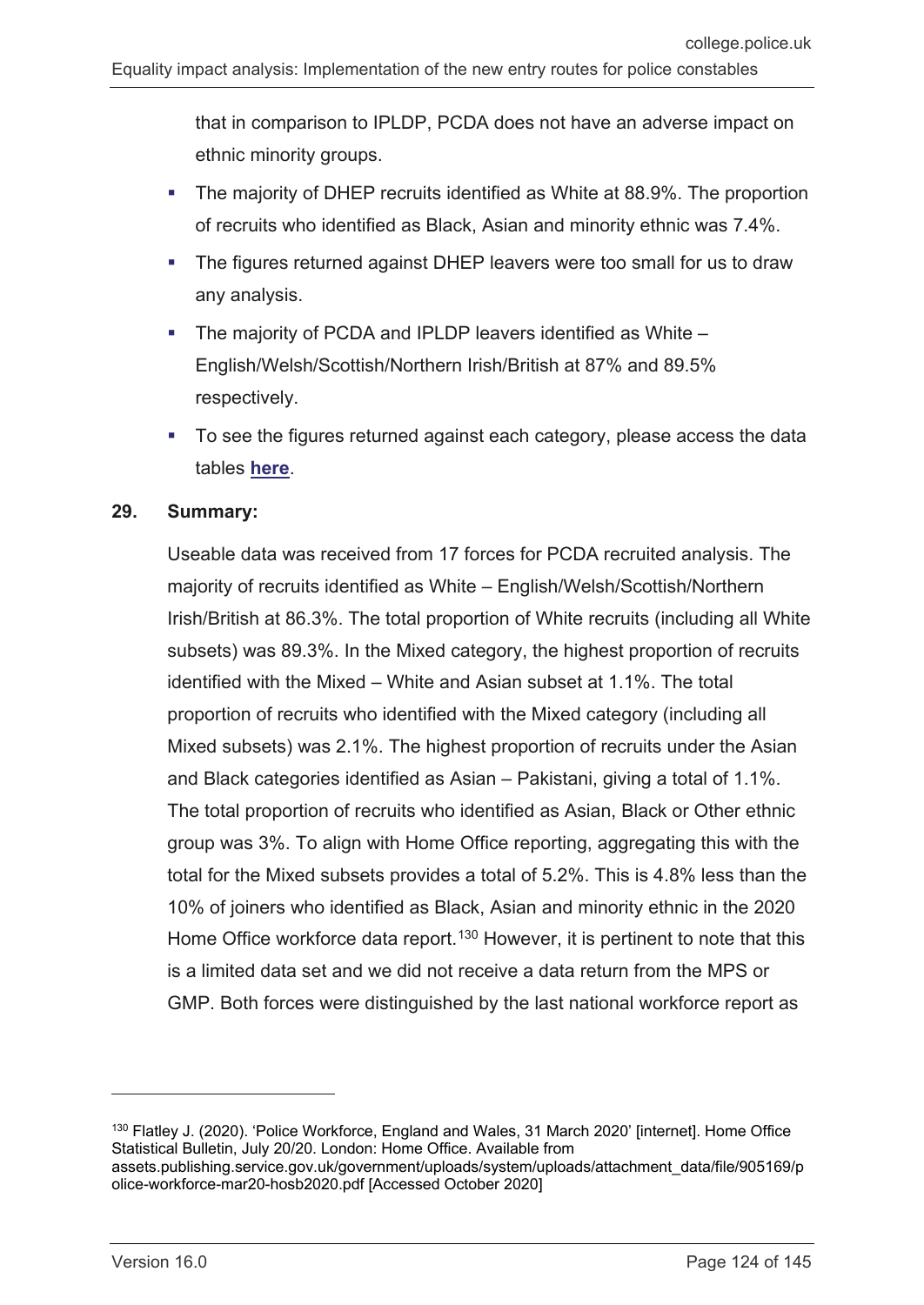forces who have had the highest level of Black, Asian and minority ethnic joiners. Their figures would have had a key bearing on the results here.

- 30. For the PCDA programme, the highest recruitment rate was for the White Irish subset at 56.3%. This was followed by the Black – Caribbean subset at 42.9%. The subsets with the lowest recruitment rates were the Mixed – White and Black African and Black – African subsets at 3.8% and 4.8% respectively. Forces may wish to review this at a local level to ensure that there are no obstacles against these groups.
- 31. For IPLDP analysis, useable data was received from 15 forces. The highest number of recruits identified as White – English/Welsh/Scottish/Northern Irish/British at 88%. The total proportion of White recruits (including all White subsets) was 89.6%.
- 32. In the Mixed category, the highest proportion of recruits identified with the Mixed – White and Black Caribbean subset at 1.3%. The total proportion of recruits who identified with the Mixed category (including all Mixed subsets) was 1.9%. This gives a difference of 0.2% between IPLDP and PCDA.
- 33. The highest proportion of recruits under the Asian category identified as Asian – Indian with a total of 1%. Recruitment total for the Asian – Pakistani category was the same for both PCDA and IPLDP, with 17 recruits. For IPLDP, the Asian subsets collated give a total of 2.5%.
- 34. The highest proportion of recruits under the Black category identified as Black – Caribbean, with a total of 0.3%. The total under the Black category is 0.6%. To align with Home Office reporting, aggregating the totals for Asian, Black, Mixed and Other subsets provides a total of 5.6%. This is slightly higher than the total for PCDA with a difference of 0.4%. Neither the PCDA nor IPLDP programmes recruited people who identified as White – Gypsy or Irish Traveller or Other – Arab. Forces may wish to review their processes and outreach to ensure that there are no obstacles against these groups.
- 35. The highest IPLDP recruitment rate was for the Other Any other ethnic group at 42.9%. This was followed by the White – English/Welsh/Scottish/Northern Irish/British subset at 10.3%. The subsets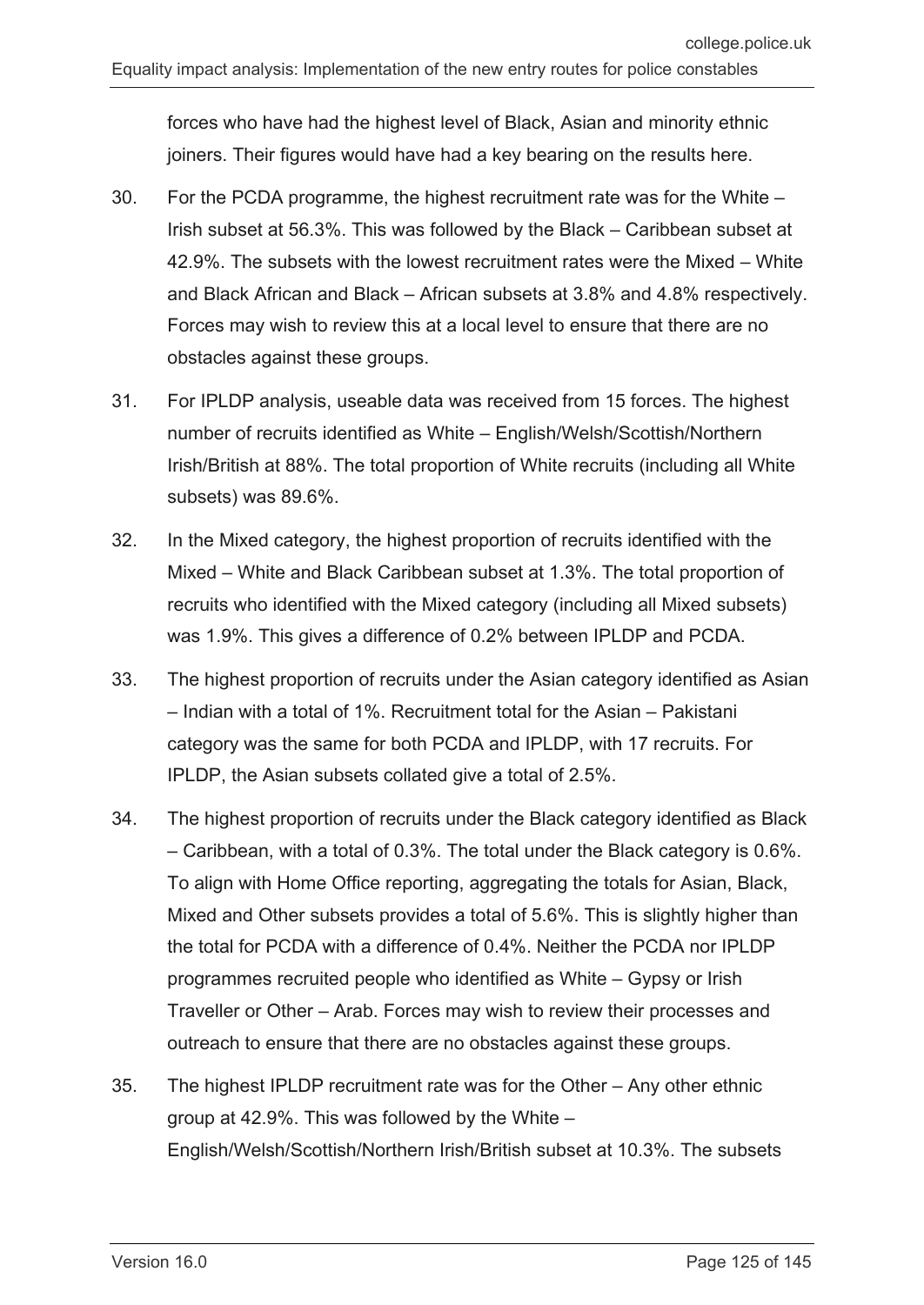with the lowest recruitment rates were the Asian – Bangladeshi and Mixed – White and Asian subsets with 0.8% and 0.9% respectively.

- 36. For DHEP analysis, useable data was received from seven forces. The highest number of recruits identified as White – English/Welsh/Scottish/Northern Irish/British at 85.5%. The second-highest was the Asian – Pakistani subset with 2.1%. Low figures meant that it was not possible to disclose all data by subset. To align with Home Office reporting, aggregating the totals for Asian, Black, Mixed and Other subsets provides a total of 7.4%. This is higher than the figures against these categories for either PCDA or IPLDP. It may suggest that DHEP is an appealing option for those who identify with an ethnic minority group.
- 37. The highest DHEP recruitment rate was for the Other Arab subset at 50.0%. This was followed by the White – Irish subset at 37.5%. The subsets with the lowest recruitment rates were the Mixed – White and Asian and Asian – Pakistani subsets with 12.5% and 17% respectively. The Mixed – White and Asian subset features twice in lowest recruitment rate analysis, having been flagged for both IPLDP and DHEP. This is something forces may wish to review further to ensure that there is no adverse impact against this group.
- 38. The majority of PCDA leavers identified as White English/Welsh/Scottish/Northern Irish/British at 87%. Leavers from all other ethnicities (including White – Any other White background) accounted for less than 10.8% of leavers overall. Figures against the White category were higher for IPLDP leavers, with a total of 91.8%. All other ethnicities accounted for 4.8%. Unfortunately, the figures returned against DHEP were too low for us to draw any analysis. Fewer than five people left across the White – Any other White background and Asian – Pakistani subsets.

## **Religion**

- **39. Key points:**
	- **FOR PCDA, IPLDP and DHEP, the majority of recruits did not identify with** any religion. The second-highest proportion of recruits identified as Christian.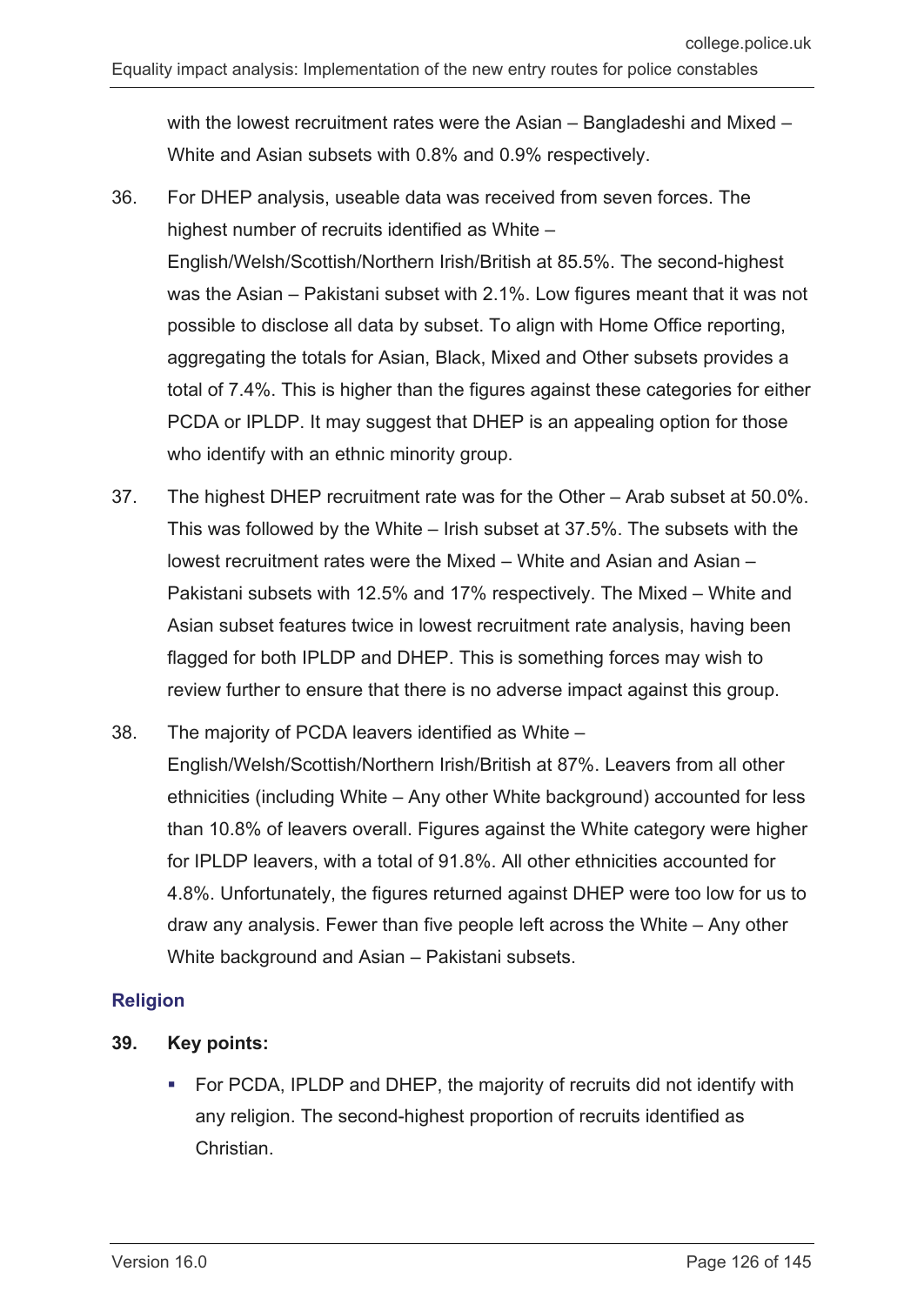- Similar data patterns emerged for PCDA and IPLDP recruits. However, the proportion of DHEP recruits who did not identify with 'no religion' or with Christianity was around 1.5% higher, at 5.8%.
- A total of 45.7% of PCDA leavers did not identify with a religion, compared to 17.4% who identified as Christian. Conversely, only 14.4% of IPLDP leavers did not identify with a religion, compared to 39% who identified as **Christian**
- Aggregating the figures for the Buddhist, Hindu, Jewish, Muslim, Sikh and 'any other religion' categories give totals of 4% for PCDA, 3.8% for IPLDP and 5.8% for DHEP.
- As with all protected characteristics, understanding disproportionality is supported by reviewing local demographic data. Forces are encouraged to undertake further reviews at a local level to ensure that mitigations are introduced to eliminate adverse impact.
- To see the figures returned against each category, please access the data tables **here**.

### **40. Summary:**

With useable data for PCDA analysis from 17 forces, the majority of PCDA recruits did not identify with a religion at 48.6%. The second-highest proportion of recruits identified as Christian at 22.8%. Other religions including Buddhism, Hinduism, Judaism, Islam, Sikhism and Any other religion accounted for 4% of recruits. The highest recruitment rate was for the Jewish subset at 50%, followed by Any other religion at 33.9%. The lowest recruitment rate subset was Sikhism at 4.5%. Forces may wish to undertake further analysis to ensure that there are no obstacles against this group.

41. The patterns emerging from the fifteen forces that returned data for IPLDP were similar. The highest proportion of recruits at 52.3% did not identify with a religion. The second-highest figure was for Christianity at 28.8%. Other religions including Buddhism, Hinduism, Judaism, Islam, Sikhism and all other religions accounted for 3.8% of recruits, a similar figure to that of PCDA. The lowest recruitment rate subset was Islam at 4.5%. A force area's local demographic will have a bearing on whether the figures against each religion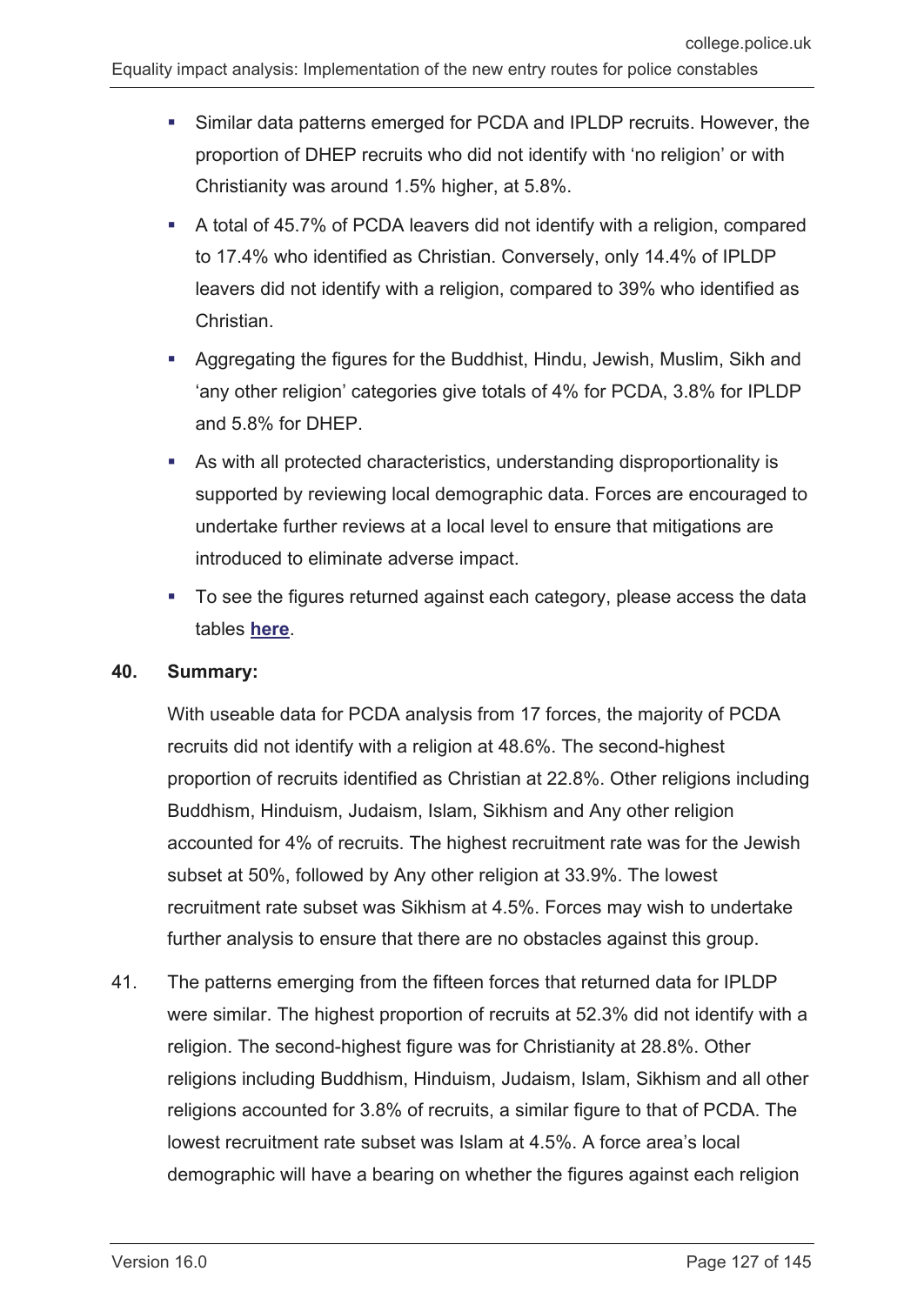are disproportionate. Forces are encouraged to undertake further investigation at a local level to understand if there are adverse impacts against particular faith groups that require mitigation.

- 42. Data for DHEP was received from seven forces. As with PCDA and IPLDP, the vast majority of recruits did not identify with a religion, at 49.5%. The second-highest proportion of recruits identified as Christian at 25.8%. However, the figure for all other religions accounted for 5.8%, higher than that of IPLDP or PCDA. The highest recruitment rate subset was Hinduism at 66.7%. The lowest recruitment subset was, like IPLDP, Islam at 13.3%. Further review by forces is encouraged across DHEP and all other entry routes, to ensure that policing is inclusive and a profession that is accessible to people of all religions and beliefs.
- 43. A total of 45.7% of PCDA leavers did not identify with a religion, compared to 17.4% who identified as Christian. For PCDA, the Buddhist, Hindu, Jewish, Muslim, Sikh and 'any other religion' categories accounted for less than 10.8% of leavers. For IPLDP, this figure was only 3.8%. The figures returned for DHEP were unfortunately too low for us to produce any analysis.

### **Sex**

### **44. Key points:**

- The proportion of male to female recruits was higher for PCDA, IPLDP and DHEP.
- The proportion of female recruits joining via DHEP (36.2%) was closer to the national workforce figure than either PCDA or IPLDP.
- Small differentials in recruitment rates between male and female recruits appeared for all programmes but were lowest for IPLDP and highest for PCDA. Forces are encouraged to monitor this further to ensure that this is not indicative of adverse impact.
- Male leavers for both PCDA and IPLDP far exceeded the proportion of female leavers, with males as much as two and a half times more likely to leave IPLDP.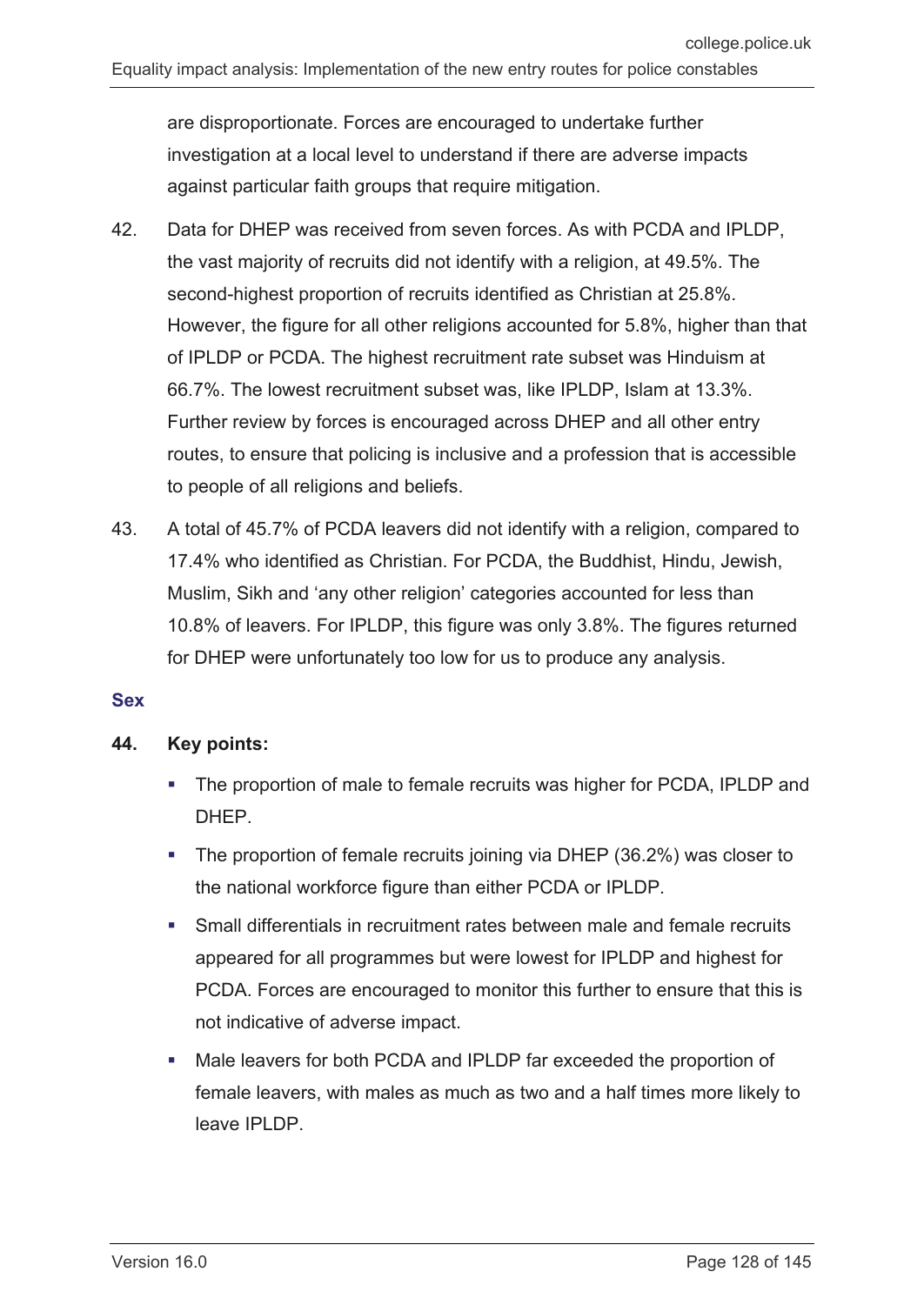• To see the figures returned against each category, please access the data tables **here**.

#### **45. Summary:**

Useable data for PCDA analysis was received from 11 forces. The majority of recruits identified as male at 47.1%. The proportion of female recruits was 25.5%, 11.5% less than national joiner figure of 37%. [131](#page-128-0) A total of 1.4% of recruits identified as intersex or 'other'. Recruitment rates were more favourable towards males at 19.4% compared to 15.9% for females, a difference of 3.5%.

- 46. The proportion of male recruits was also higher for IPLDP recruits, data for which we received from eight forces. Men accounted for 65.5% of recruits compared to 34.5% for females. The figure for females was 9% higher than that of PCDA recruits but 2.5% less than the national female joiner figure. Recruitment rates showed only a small difference of 0.9% between males and females, suggesting that there are no significant issues with equality of opportunity. No IPLDP recruits identified as intersex.
- 47. A similar trend emerges for DHEP recruits, with the proportion of male recruits at 51.6% compared to 36.2% for females. The DHEP-recruited figure for females is the nearest to the national figure, with only a 0.8% differential. Recruitment rates between male and female recruits showed a small differential of 1.8%. No DHEP recruits identified as intersex. The relatively high figure for 'no information given' for PCDA (26.1%) and DHEP (12.2%) programmes will have a bearing.
- 48. The proportion of male to female PCDA leavers is considerably higher, at 40.7% compared to 25.9%. There was a similar finding for IPLDP leavers, with there being two and a half times more male leavers than female. Fewer

-

<span id="page-128-0"></span><sup>131</sup> Flatley J. (2020). 'Police Workforce, England and Wales, 31 March 2020' [internet]. Home Office Statistical Bulletin, July 20/20. London: Home Office. Available from assets.publishing.service.gov.uk/government/uploads/system/uploads/attachment\_data/file/905169/p olice-workforce-mar20-hosb2020.pdf [Accessed October 2020]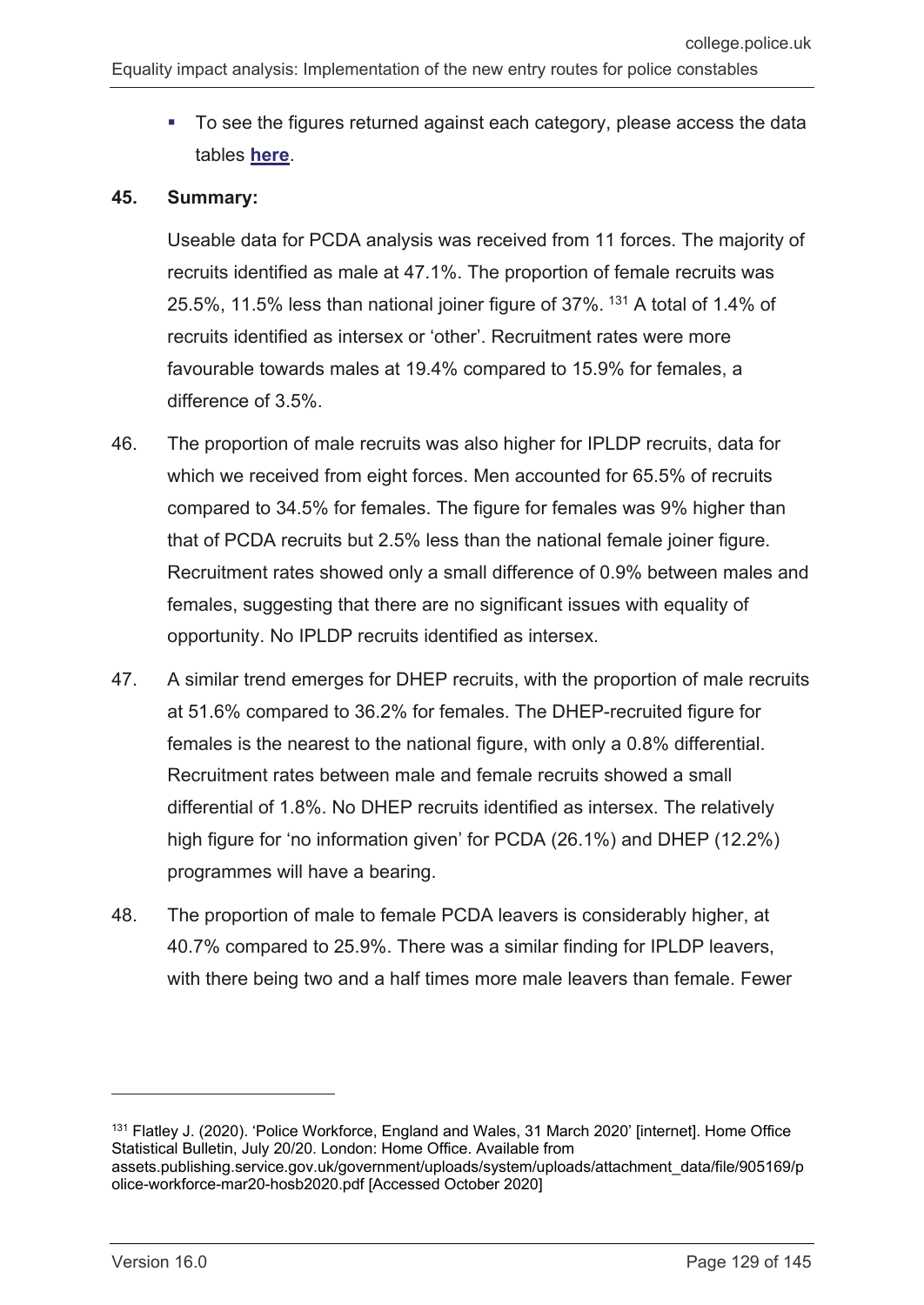than five IPLDP leavers who identified as intersex left the service. The figures returned for DHEP were too low for us to draw any useful analysis.

### **Sexual orientation**

### **49. Key points:**

- The majority of recruits for PCDA, IPLDP and DHEP identified as heterosexual or straight.
- Aggregating gay or lesbian, bisexual and 'other' categories provided totals of 7.8% for IPLDP, 8.6% for PCDA and 7.6% for DHEP.
- The highest recruitment rate across all programmes was for the bisexual category.
- The greatest proportion of PCDA, IPLDP and DHEP leavers identified as heterosexual or straight.
- To see the figures returned against each category, please access the data tables **here**.

#### **50. Summary:**

Useable data for PCDA analysis was received from 17 forces. The majority of recruits identified as heterosexual or straight at 73%. A total of 4% of recruits identified as gay or lesbian and a similar figure, 3.8%, identified as bisexual. Recruitment rates between categories do not show any significant issues related to equality of opportunity, with a 5.8% differential between the highest recruitment rate for people who identify as bisexual, at 22.2%, compared to those who identify as heterosexual or straight at 16.4%. The recruitment rate for people who identify as gay or lesbian was 19.1%. Unfortunately, there is no Home Office national workforce data with which to undertake comparative analysis.

51. Figures were very similar for IPLDP, with 77.8% of recruits identifying as heterosexual or straight. A total of 4.3% of recruits identified as gay or lesbian and 4.2% identified as bisexual. Recruitment rate differentials were even lower than that of PCDA at 3.7%. As with PCDA, the highest recruitment rate was for the bisexual category at 12.3%. The lowest figure was for the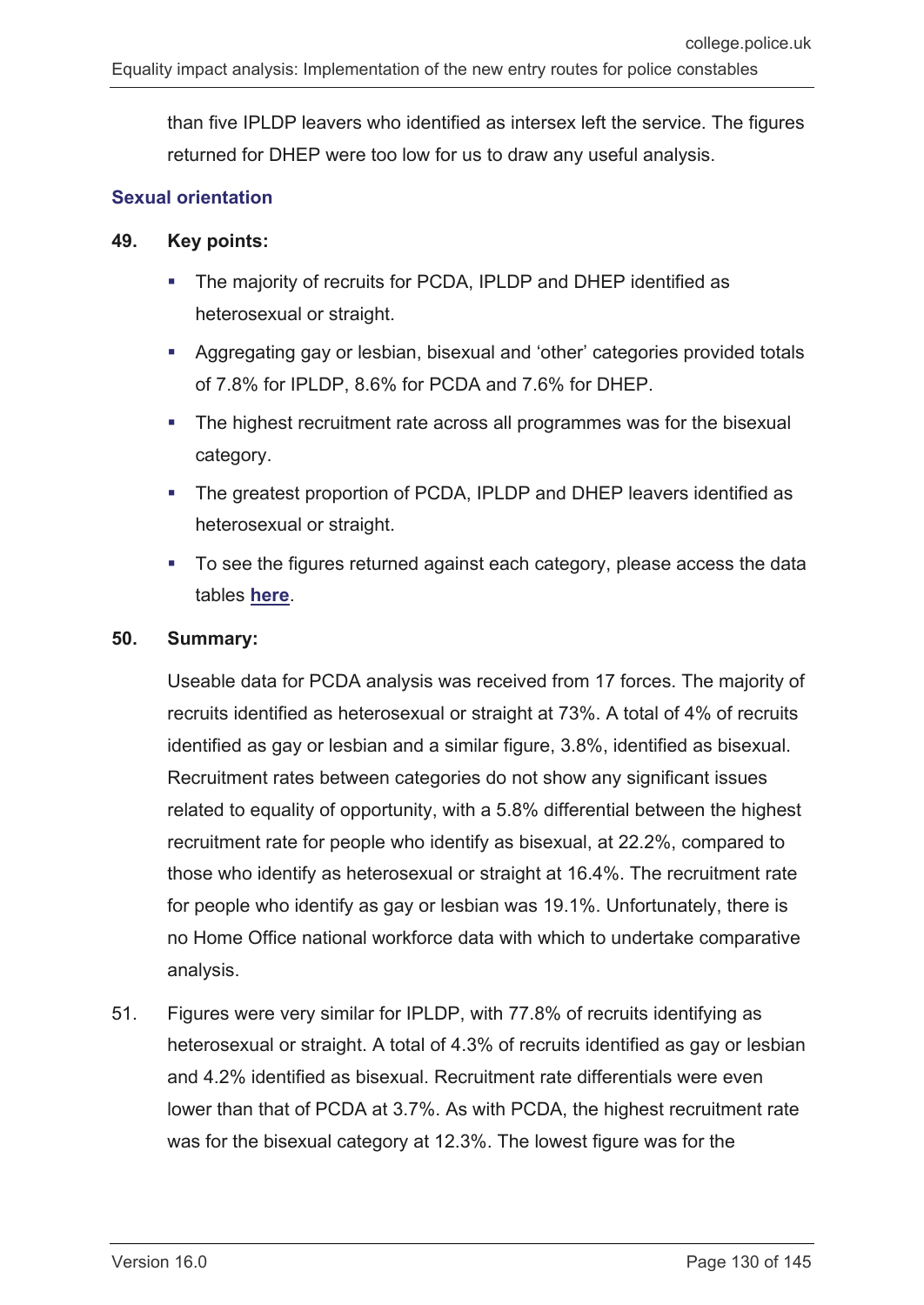heterosexual or straight category at 8.6%. The figure for the gay or lesbian category was 10.3%.

- 52. The highest proportion of DHEP recruits identified as heterosexual or straight at 82.3%. The second-highest figure was for the gay or lesbian category at 4.6%, followed by the bisexual category at 3%. Recruitment differentials were lower than both PCDA and IPLDP at 1.7%. As with the other programmes, the highest recruitment rate was for the bisexual category at 22.2%, only a 0.2% difference to the figure for the heterosexual or straight category. The lowest figure was for the gay or lesbian category at 20.5%.
- 53. The greatest proportion of PCDA leavers identified as heterosexual or straight at 89.1%. For IPLDP, a total of 77.8% of leavers identified as heterosexual or straight. Aggregating gay or lesbian, bisexual and 'other' categories produced a total of 8.6% for IPLDP, compared to only 2.2% for PCDA. A significant proportion of IPLDP leavers, 48.5%, did not give any information. Unfortunately, there was no information returned for DHEP.

## The PCDA evaluation

- 54. The College is conducting an evaluation of the PCDA. The evaluation aims to understand PCDA's delivery and outcomes in seven early-adopter forces.<sup>[132](#page-130-0)</sup> It will run until 2023 to ensure that the first cohort of recruits can be followed through to completion of the PCDA and into their first year as confirmed police constables. It serves as a four-year longitudinal survey of PCDA student officers and comparison with the IPLDP cohort.
- 55. The evaluation methodology included collecting data via an online survey sent to individuals on the PCDA and IPLDP entry routes. The survey was designed to collect data on the nine protected characteristics, as well as a range of other demographic characteristics. Out of 418 officers, 318 responded (response rate 76%). Data was available from 181 student officers on the PCDA and from 137 student officers concurrently on IPLDP. The following

 $\overline{a}$ 

<span id="page-130-0"></span><sup>&</sup>lt;sup>132</sup> Gwent, Nottinghamshire, Northamptonshire, Northumbria, South Wales, Staffordshire and West Midlands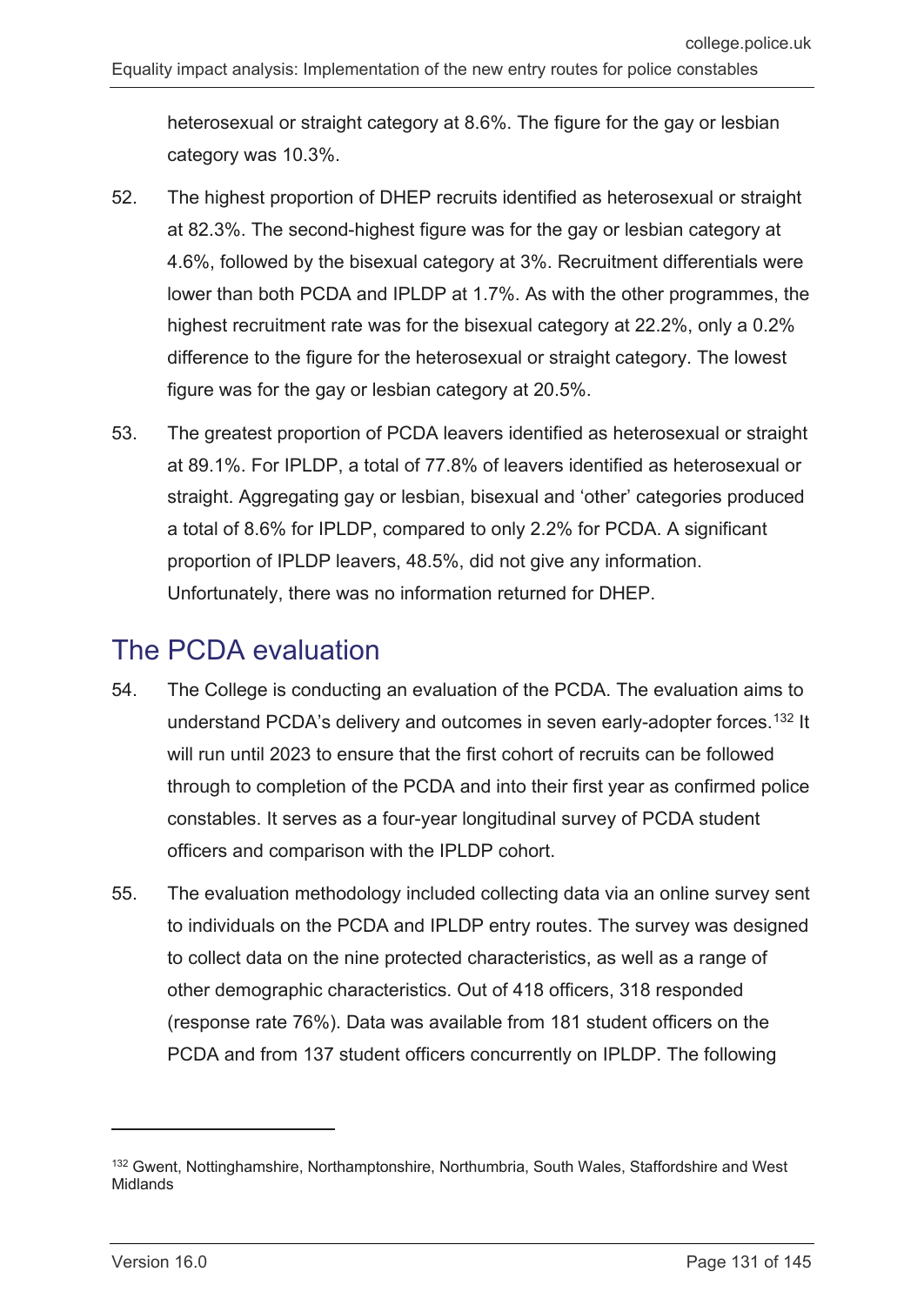table provides a summary of the protected characteristics of PCDA and IPLDP survey respondents. The evaluation report can be accessed **[online](https://whatworks.college.police.uk/Research/Documents/PCDA_evaluation.pdf)**.

56.

| <b>Protected characteristic</b>           | <b>PCDA</b><br><b>student</b><br>officers (%) | <b>IPLDP</b><br>student<br>officers (%) |
|-------------------------------------------|-----------------------------------------------|-----------------------------------------|
| Age                                       | $n = 181$                                     | $n = 137$                               |
| 18-24                                     | 44                                            | 28                                      |
| 25-34                                     | 46                                            | 58                                      |
| 35-44                                     | $\overline{7}$                                | 9                                       |
| 45-54                                     | $n < 5^{133}$                                 | $\overline{4}$                          |
| Prefer not to say                         | n <sub>5</sub>                                | $\overline{0}$                          |
| <b>Disability</b>                         | $n = 181$                                     | $n = 137$                               |
| <b>Disabled</b>                           | n <sub>5</sub>                                | $\overline{4}$                          |
| Not disabled                              | 96                                            | 94                                      |
| Prefer not to say                         | n<5                                           | n<5                                     |
| <b>Gender reassignment</b>                | $n = 181$                                     | $n = 137$                               |
| Gender identity same as given at<br>birth | 99                                            | 99                                      |
| <b>No</b>                                 | 0                                             | 0                                       |

 $\overline{a}$ 

<span id="page-131-0"></span><sup>133</sup> Where the number of respondents is less than five, the exact figures in this table are not reported to maintain anonymity.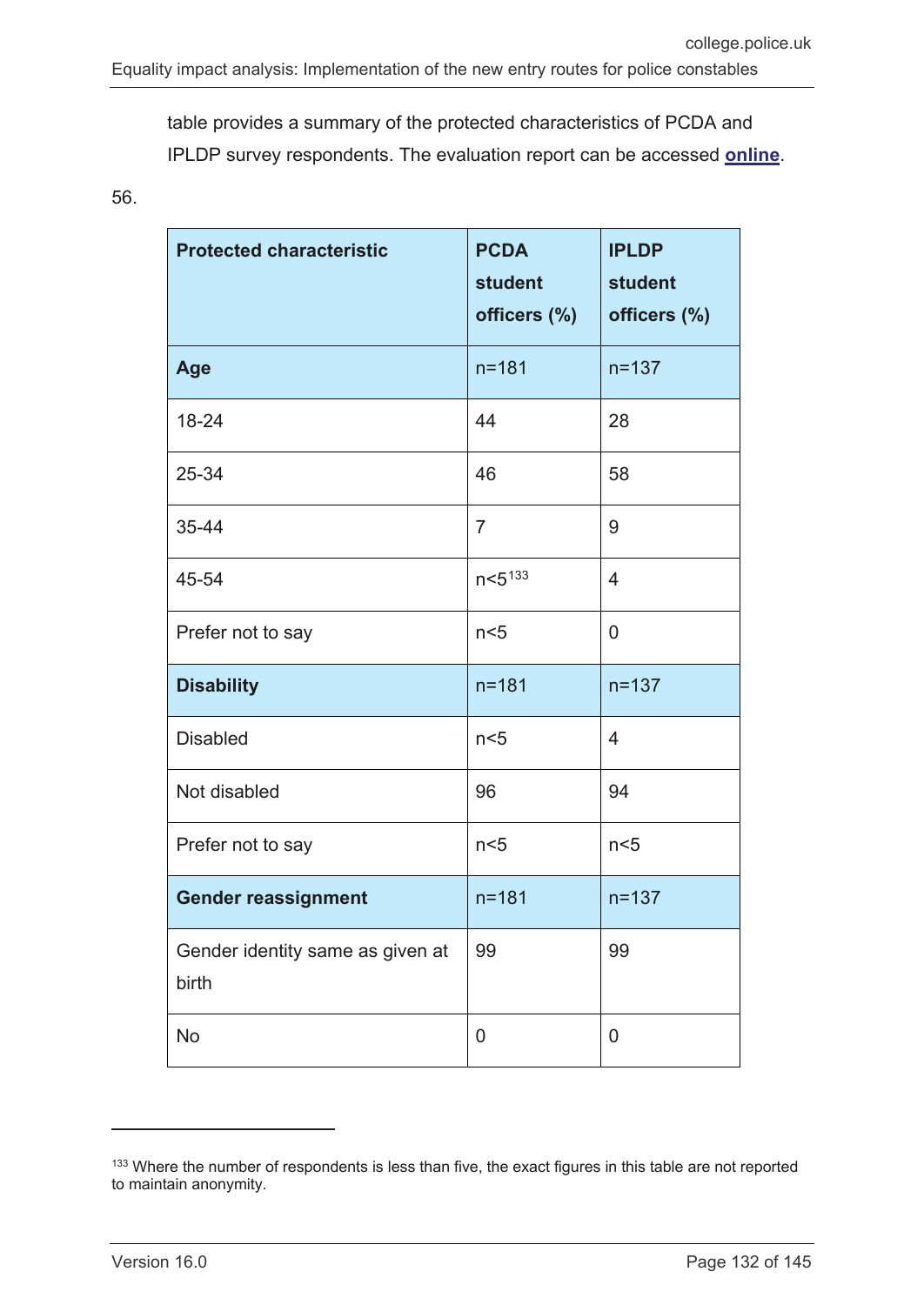| <b>Protected characteristic</b>            | <b>PCDA</b><br>student<br>officers (%) | <b>IPLDP</b><br>student<br>officers (%) |
|--------------------------------------------|----------------------------------------|-----------------------------------------|
| Prefer not to say                          | n <sub>5</sub>                         | n <sub>5</sub>                          |
| <b>Marriage and civil partnership</b>      | $n = 181$                              | $n = 137$                               |
| Single                                     | 52                                     | 45                                      |
| Cohabiting                                 | 25                                     | 24                                      |
| <b>Married</b>                             | 17                                     | 26                                      |
| Divorced or civil partnership<br>dissolved | n <sub>5</sub>                         | n <sub>5</sub>                          |
| Civil partnership                          | n <sub>5</sub>                         | n <sub>5</sub>                          |
| Prefer not to say                          | 4                                      | n <sub>5</sub>                          |
| <b>Pregnancy and maternity leave</b>       | $n = 181$                              | $n = 137$                               |
| No intended leave                          | 96                                     | 93                                      |
| <b>Maternity leave</b>                     | 0                                      | n <sub>5</sub>                          |
| <b>Paternity leave</b>                     | n <sub>5</sub>                         | $\overline{4}$                          |
| <b>Adoption leave</b>                      | 0                                      | 0                                       |
| Shared parental leave                      | 0                                      | 0                                       |
| Prefer not to say                          | n<5                                    | n<5                                     |
| <b>Ethnicity</b>                           | $n = 181$                              | $n = 137$                               |
| White                                      | 88                                     | 91                                      |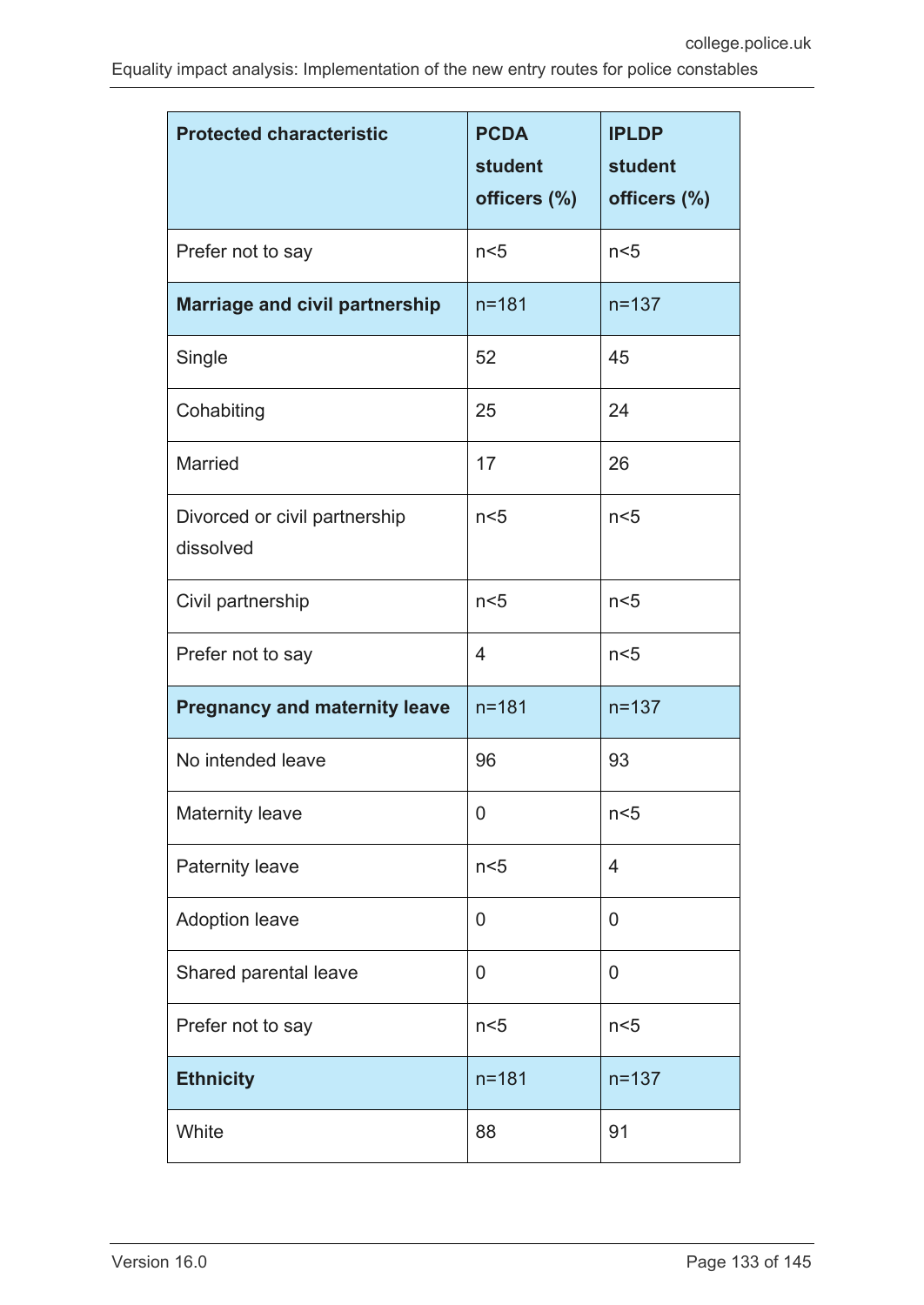| <b>Protected characteristic</b>  | <b>PCDA</b><br>student<br>officers (%) | <b>IPLDP</b><br>student<br>officers (%) |
|----------------------------------|----------------------------------------|-----------------------------------------|
| Black, Asian and minority ethnic | 10                                     | 8                                       |
| Prefer not to say                | n <sub>5</sub>                         | n <sub>5</sub>                          |
| <b>Religion</b>                  | $n = 181$                              | $n = 137$                               |
| No religion                      | 58                                     | 60                                      |
| Christian                        | 28                                     | 32                                      |
| <b>Muslim</b>                    | 6                                      | n <sub>5</sub>                          |
| Sikh                             | 0                                      | 0                                       |
| Jewish                           | $\mathbf 0$                            | 0                                       |
| Hindu                            | n <sub>5</sub>                         | 0                                       |
| <b>Buddhist</b>                  | n <sub>5</sub>                         | n<5                                     |
| Prefer not to say                | 8                                      | 5                                       |
| <b>Sex</b>                       | $n = 181$                              | $n = 137$                               |
| Female                           | 36                                     | 39                                      |
| Male                             | 63                                     | 61                                      |
| Prefer not to say                | n <sub>5</sub>                         | 0                                       |
| <b>Sexual orientation</b>        | $n = 181$                              | $n = 137$                               |
| Heterosexual/straight            | 90                                     | 88                                      |
| Gay or lesbian                   | 3                                      | 7                                       |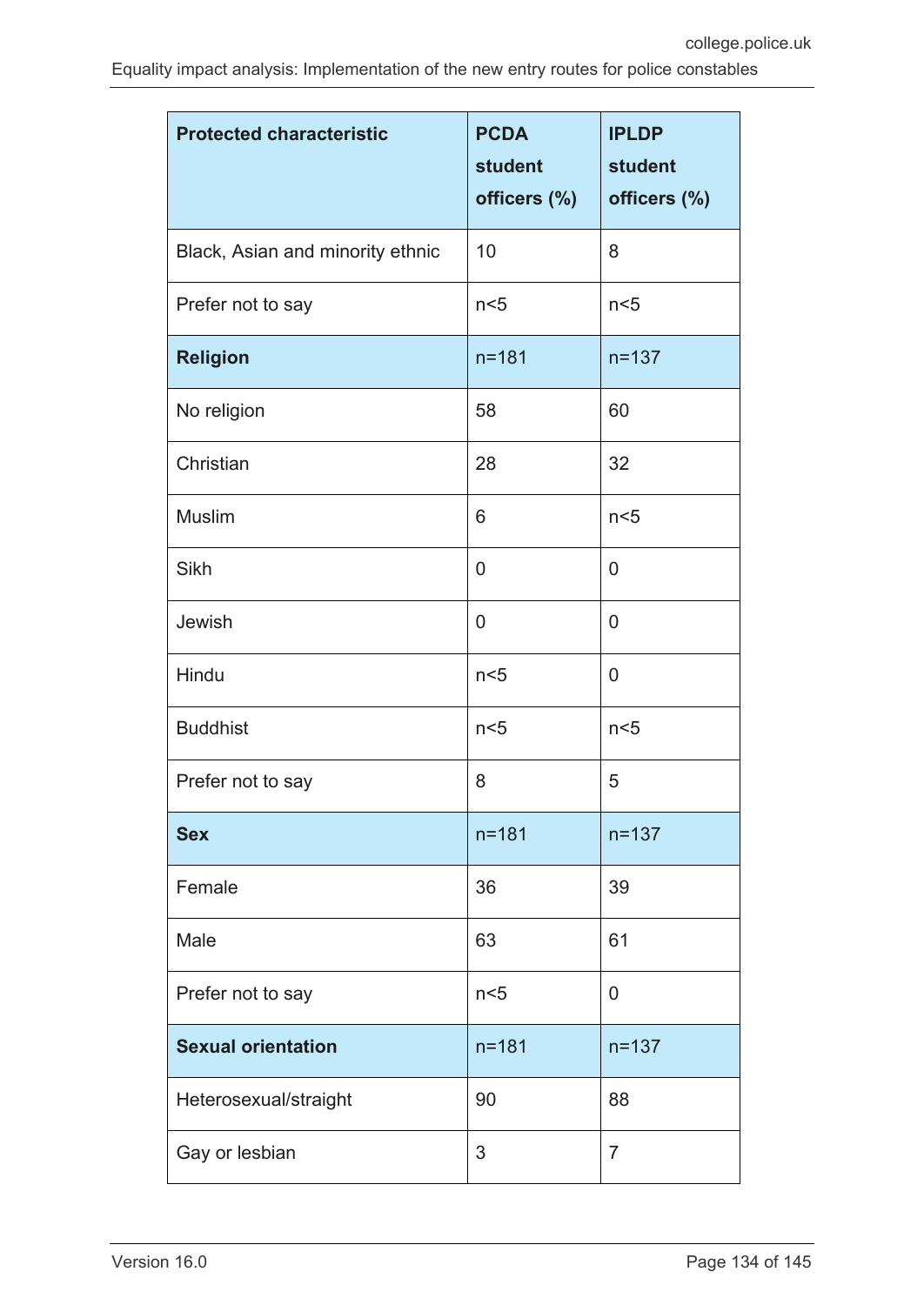| <b>Protected characteristic</b>    | <b>PCDA</b><br>student<br>officers (%) | <b>IPLDP</b><br>student<br>officers (%) |
|------------------------------------|----------------------------------------|-----------------------------------------|
| <b>Bisexual</b>                    | n <sub>5</sub>                         | n <sub>5</sub>                          |
| Prefer not to say                  | 5                                      | n <sub>5</sub>                          |
| <b>Total number of respondents</b> | 181                                    | 137                                     |

57. The following table provides a summary of other demographic characteristics collected from PCDA and IPLDP survey respondents.

| <b>Characteristic</b>                                         | <b>PCDA</b><br><b>student</b><br>officers (%) | <b>IPLDP</b><br>student<br>officers (%) |
|---------------------------------------------------------------|-----------------------------------------------|-----------------------------------------|
| <b>Caring responsibilities</b>                                | $n = 181$                                     | $n = 137$                               |
| Caring responsibilities                                       | 19                                            | 26                                      |
| No caring responsibilities                                    | 81                                            | 74                                      |
| <b>Highest level qualification on</b><br>entering the service | $n = 181$                                     | $n = 137$                               |
| Undergraduate degree and higher                               | 27                                            | 42                                      |
| Level 4/5                                                     | 14                                            | 15                                      |
| A levels and other Level 3                                    | 45                                            | 27                                      |
| <b>GCSEs and other Level 2</b>                                | 9                                             | 12                                      |
| Prefer not to say                                             | n<5                                           | n <sub>5</sub>                          |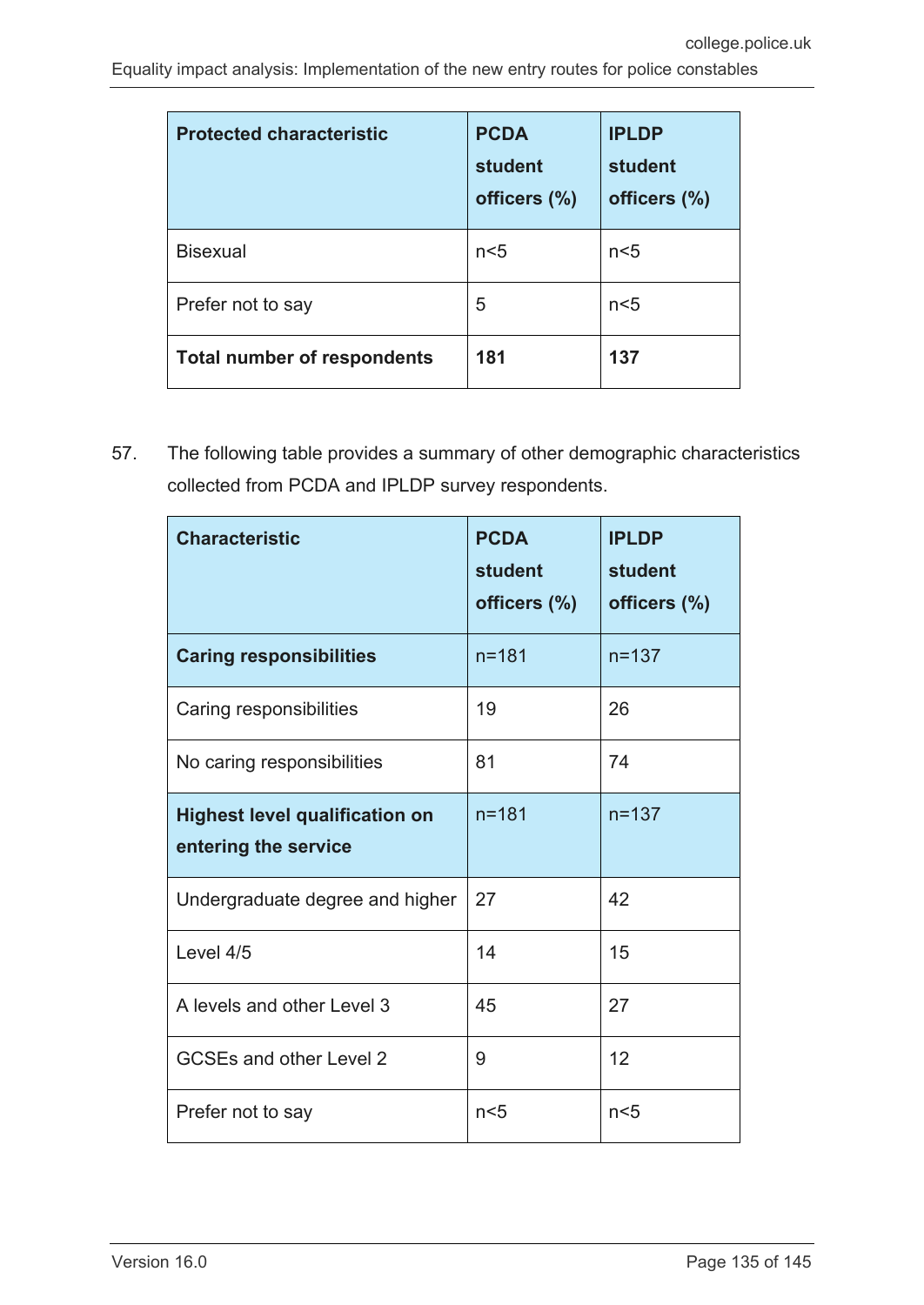| <b>Characteristic</b>                                                 | <b>PCDA</b><br>student<br>officers (%) | <b>IPLDP</b><br>student<br>officers (%) |
|-----------------------------------------------------------------------|----------------------------------------|-----------------------------------------|
| Other                                                                 | 3                                      | n <sub>5</sub>                          |
| Socioeconomic background -<br>parents' highest-level<br>qualification | $n = 181$                              | $n = 137$                               |
| One or both have a degree-level<br>qualification                      | 31                                     | 30                                      |
| Qualification below degree level                                      | 38                                     | 35                                      |
| No formal qualifications                                              | 11                                     | 9                                       |
| Don't know                                                            | 18                                     | 20                                      |
| N/A                                                                   | n <sub>5</sub>                         | n <sub>5</sub>                          |
| Prefer not to say                                                     | n <sub>5</sub>                         | 4                                       |
| Other                                                                 | 0                                      | n <sub>5</sub>                          |
| Socioeconomic background -<br>eligibility for free school meals       | $n = 180$                              | $n = 135$                               |
| Yes                                                                   | 18                                     | 19                                      |
| No                                                                    | 71                                     | 64                                      |
| Don't know                                                            | 8                                      | n <sub>5</sub>                          |
| N/A                                                                   | n <sub>5</sub>                         | 13                                      |
| Prefer not to say                                                     | n <sub>5</sub>                         | n <sub>5</sub>                          |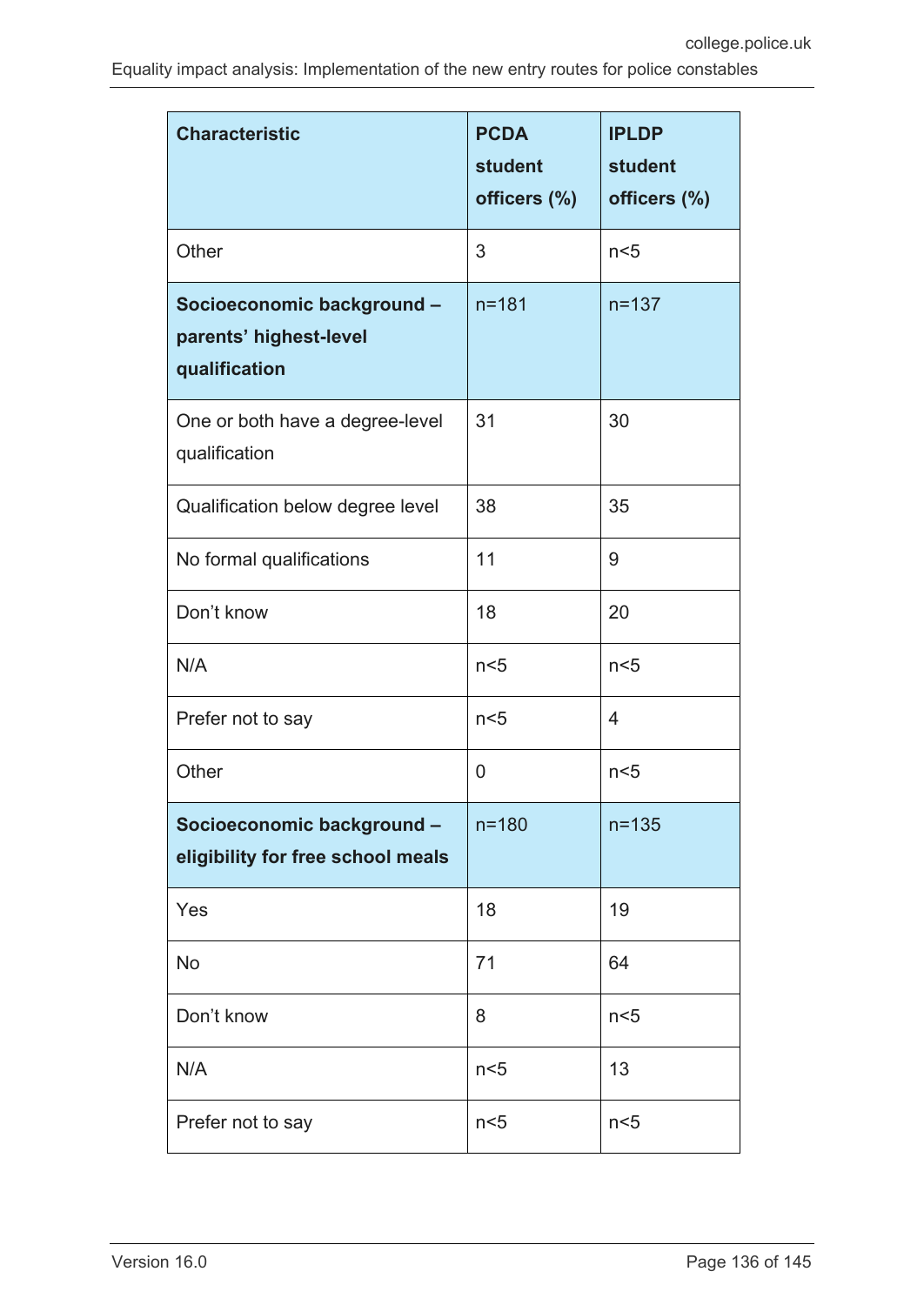| <b>Characteristic</b>                                                     | <b>PCDA</b><br><b>student</b><br>officers (%) | <b>IPLDP</b><br>student<br>officers (%) |
|---------------------------------------------------------------------------|-----------------------------------------------|-----------------------------------------|
| Socioeconomic background -<br>school type                                 | $n = 181$                                     | $n = 137$                               |
| State-run/funded - selective                                              | 14                                            | 18                                      |
| State-run/funded - non-selective                                          | 75                                            | 74                                      |
| Independent or fee-paying school<br>- bursary                             | 0                                             | n <sub>5</sub>                          |
| Independent or fee-paying school<br>- no bursary                          | n <sub>5</sub>                                | 0                                       |
| Attended school outside UK                                                | 3                                             | n <sub>5</sub>                          |
| Don't know                                                                | 3                                             | n <sub>5</sub>                          |
| Prefer not to say                                                         | n <sub>5</sub>                                | n <sub>5</sub>                          |
| Other                                                                     | n <sub>5</sub>                                | 0                                       |
| Socioeconomic background -<br>perceived lower socioeconomic<br>background | $n = 180$                                     | $n = 135$                               |
| Yes                                                                       | 20                                            | 10                                      |
| No                                                                        | 62                                            | 73                                      |
| Don't know                                                                | 14                                            | 10                                      |
| Prefer not to say                                                         | 4                                             | $\overline{7}$                          |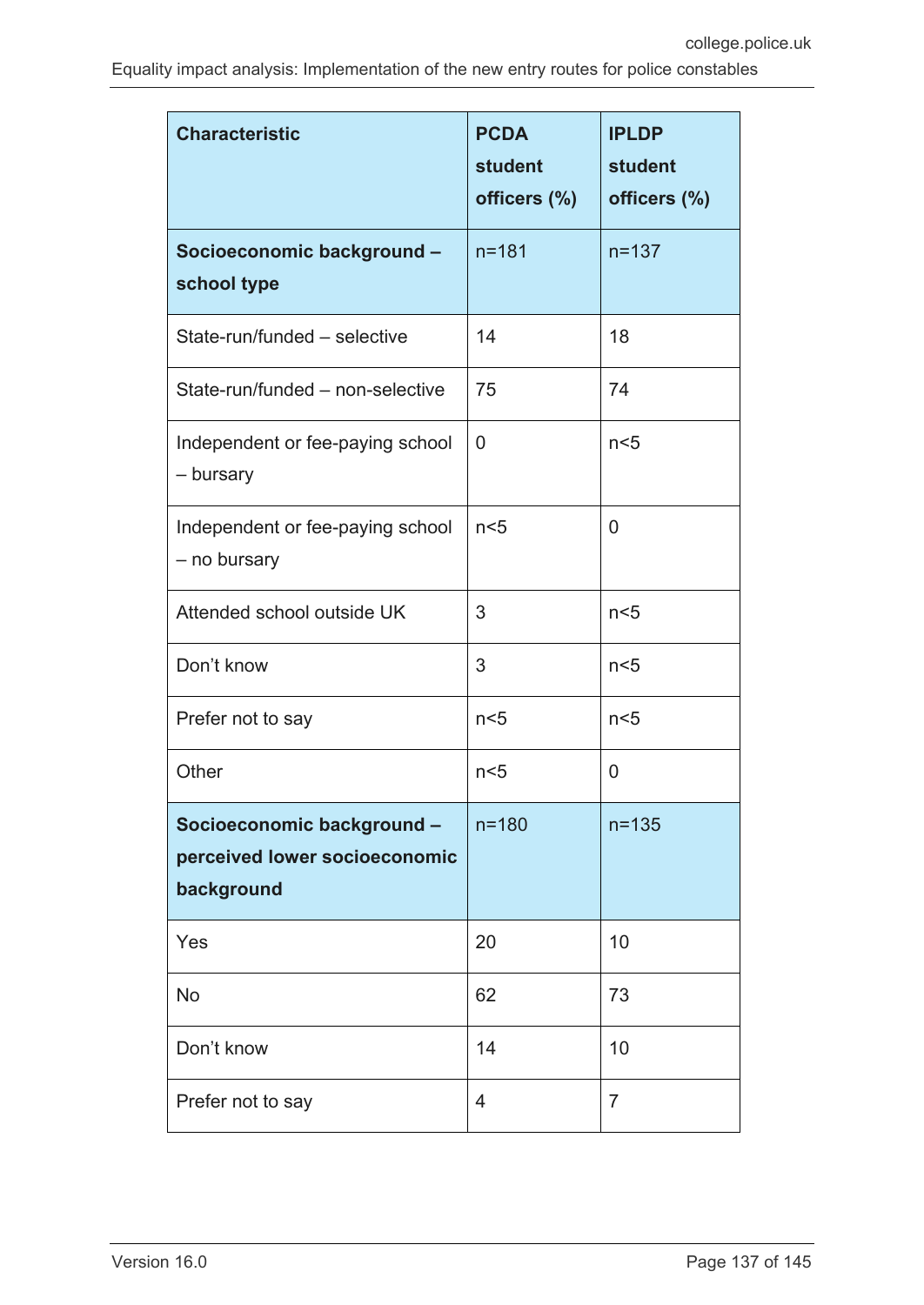| <b>Characteristic</b>            | <b>PCDA</b><br>student<br>officers (%) | <b>IPLDP</b><br>student<br>officers (%) |
|----------------------------------|----------------------------------------|-----------------------------------------|
| <b>Family member in policing</b> | $n = 180$                              | $n = 135$                               |
| Yes                              | 26                                     | 27                                      |
| <b>No</b>                        | 72                                     | 70                                      |
| Prefer not to say                | n <sub>5</sub>                         | n <sub>5</sub>                          |

- 58. The survey findings show that PCDA and IPLDP respondents across the seven forces were similar in the following characteristics: race, sex, socioeconomic background<sup>[134](#page-137-0)</sup> and the likelihood of having a family member in the police service. PCDA respondents tended to be younger than those on the IPLDP. IPLDP respondents had higher qualifications, were more often married and were slightly more likely to have caring responsibilities. In each case, this is likely to be in some part related to their older age profile. PCDA respondents with caring responsibilities were more often older and female.
- 59. It should be noted that the evaluation forces have mainly recruited into the PCDA from an existing pool of candidates, or without using targeted strategies to increase workforce diversity. Consequently, there is little difference in the demographic characteristics of those on the PCDA and the IPLDP.
- 60. This interim report used survey data collected at the beginning of the programme and PCDA interviews undertaken part way through the first year. As a longitudinal study, the evaluation will continue to track the experiences of those on the programme over the next three years. The second evaluation survey will give consideration to how a broader range of respondents

 $\overline{a}$ 

<span id="page-137-0"></span><sup>&</sup>lt;sup>134</sup> As measured by type of school attended, highest parental qualification and whether the respondent accessed free school meals.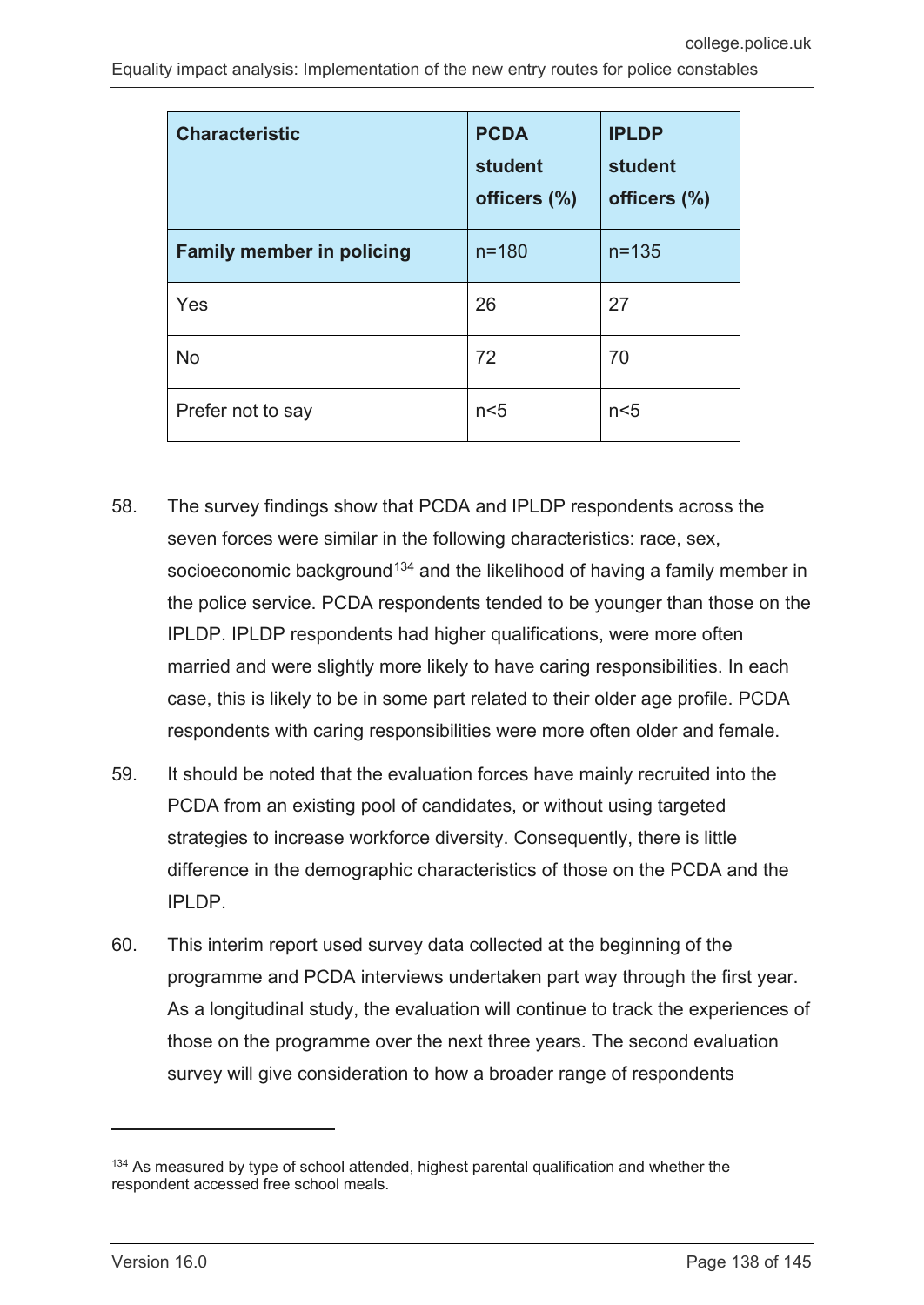experience the programme and will determine how prevalent the views expressed by interviewees are across the wider PCDA cohort. The second survey will also begin to determine whether there are any differences in attitudes and behaviours between those on the PCDA and IPLDP. The survey will also continue to monitor wellbeing.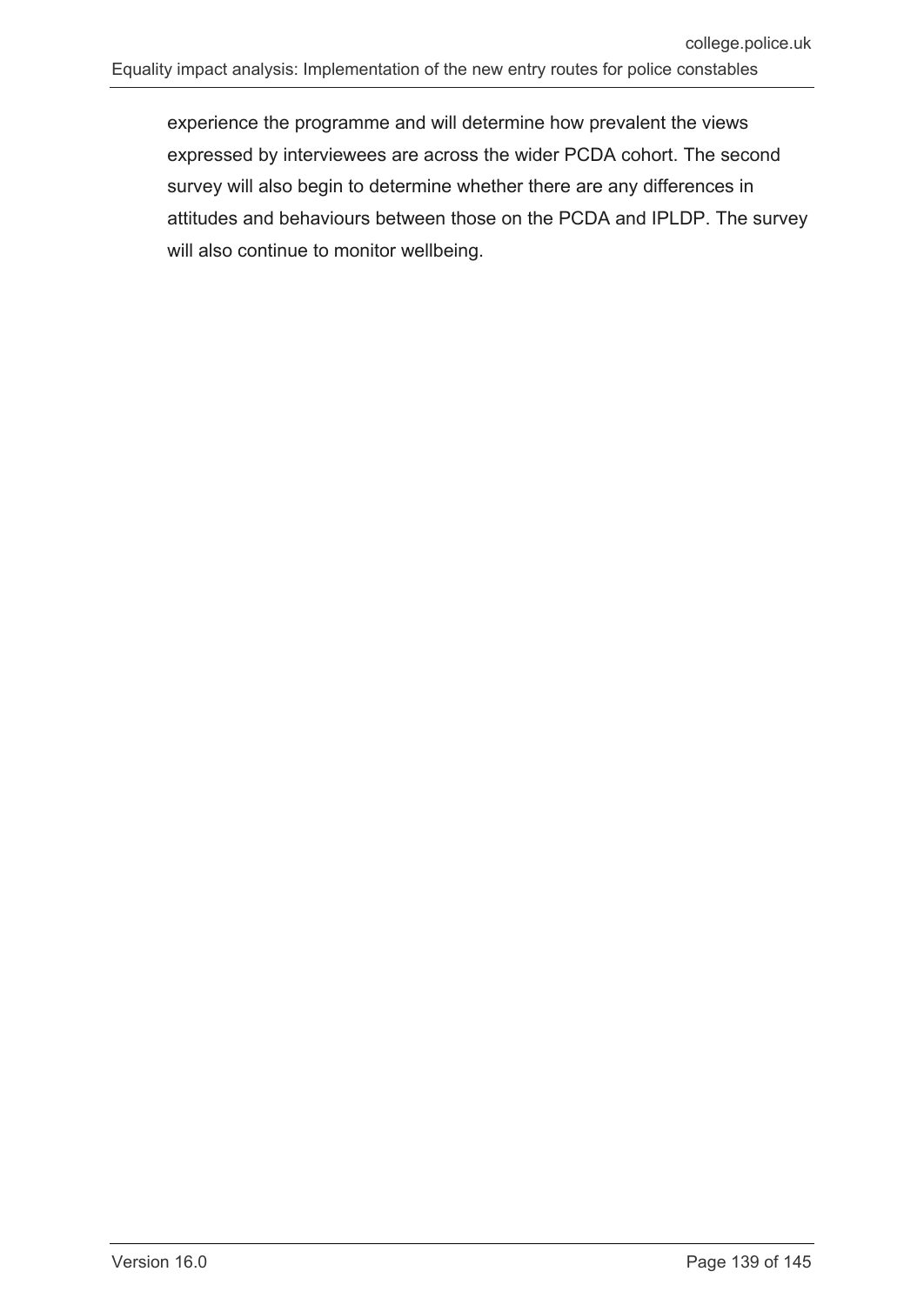# Appendix 5: Home Office Police Workforce Census entry route additions

<span id="page-139-0"></span>

| <b>Entry route</b>                                                         | Notes for completing the census                                                                                                                                                                                                                                                                                                                                                            |
|----------------------------------------------------------------------------|--------------------------------------------------------------------------------------------------------------------------------------------------------------------------------------------------------------------------------------------------------------------------------------------------------------------------------------------------------------------------------------------|
| <b>Initial Police Learning and</b><br><b>Development Programme (IPLDP)</b> | The original route into the service, which is gradually being replaced with the three new<br>entry routes but is still offered by some forces. Entry at constable rank.                                                                                                                                                                                                                    |
| <b>Police Constable Degree</b><br><b>Apprenticeship (PCDA)</b>             | An entry route that enables new recruits to join the police service on a three-year<br>professional degree apprenticeship. Delivered through a formal collaboration between a<br>police force and an education provider. Recruits achieve a Degree in Professional Policing<br>Practice, formally integrated into successful completion of the apprenticeship. Entry at<br>constable rank. |
| <b>Degree-Holder Entry Programmes</b><br>(DHEP)                            | A range of entry route programmes for degree-holders. On successful completion, recruits<br>achieve a Level 6 Graduate Diploma in Professional Policing Practice. Entry at constable<br>rank.                                                                                                                                                                                              |
| <b>Standard DHEP</b>                                                       | A two-year practice-based entry programme for degree-holders whose first degree can be<br>in any subject (apart from the Degree in Professional Policing). Delivered through a formal<br>collaboration between a force and an education provider. On successful completion,<br>recruits achieve a Level 6 Graduate Diploma in Professional Policing Practice.                              |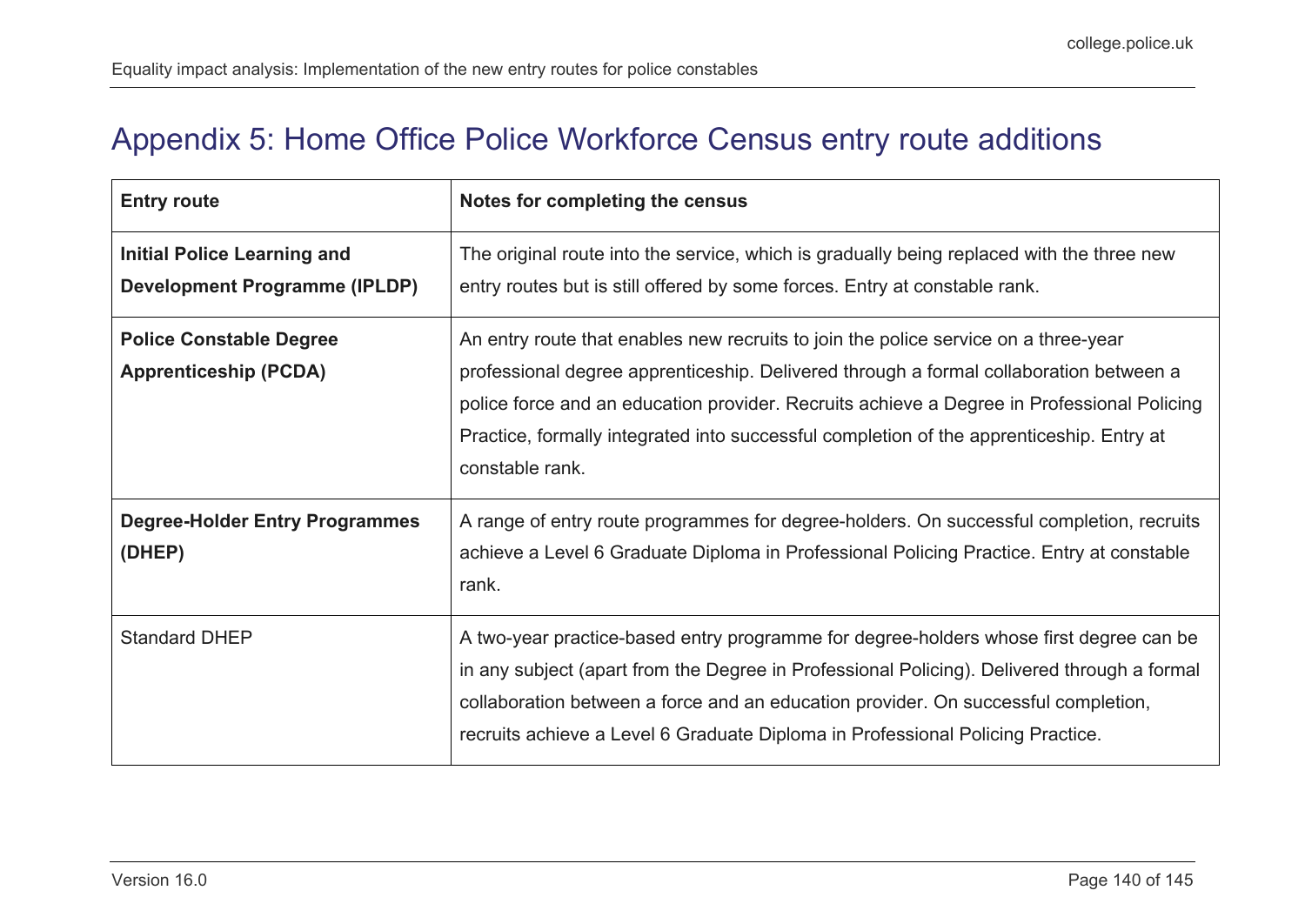| <b>Entry route</b>                                 | Notes for completing the census                                                                                                                                                                                                                                                                                                              |
|----------------------------------------------------|----------------------------------------------------------------------------------------------------------------------------------------------------------------------------------------------------------------------------------------------------------------------------------------------------------------------------------------------|
| <b>Detective DHEP</b>                              | As above, but providing a pathway into detective roles.                                                                                                                                                                                                                                                                                      |
| Police Now – detective programme                   | Degree holder programme delivered by Police Now in partnership with forces for detective<br>constable recruitment.                                                                                                                                                                                                                           |
| Police Now - neighbourhood<br>programme            | Degree holder programme delivered by Police Now in partnership with forces for<br>neighbourhood policing.                                                                                                                                                                                                                                    |
| Pre-join Degree in Professional<br><b>Policing</b> | An initial entry route into policing that involves the completion of a three-year Degree in<br>Professional Policing before a new officer joins the service. It may include the opportunity<br>for the student to gain some operational competence while undertaking the degree by<br>becoming a special constable. Entry at constable rank. |
| <b>Direct Entry</b>                                | Direct Entry points into the police service at the ranks of inspector and superintendent<br>delivered by the College of Policing with forces. Recruits will be trained over 18-24 months<br>depending on the programme.                                                                                                                      |
| <b>Direct Entry Inspector</b>                      | Direct Entry at inspector rank.                                                                                                                                                                                                                                                                                                              |
| <b>Direct Entry Superintendent</b>                 | Direct Entry at superintendent rank.                                                                                                                                                                                                                                                                                                         |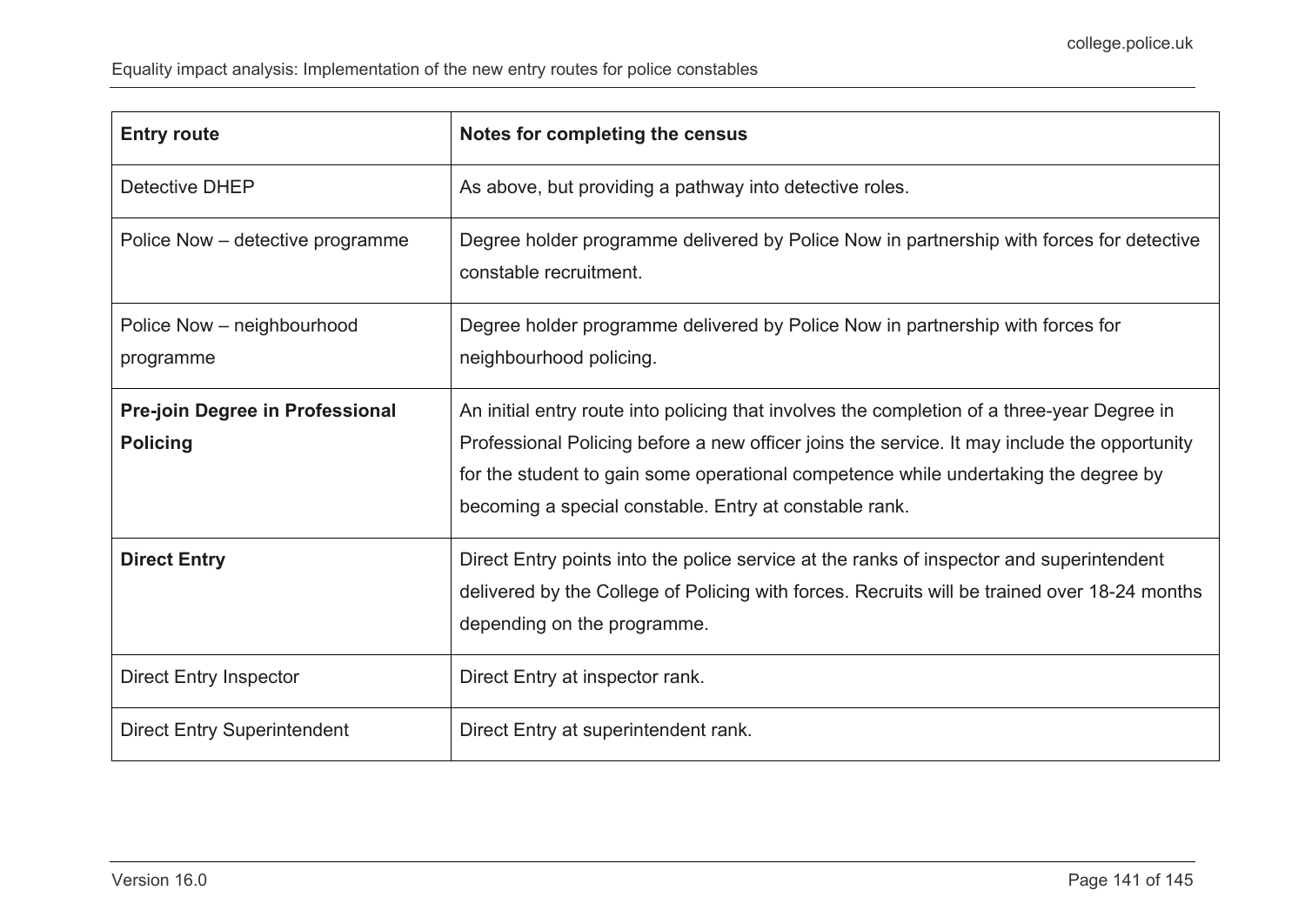| <b>Entry route</b>                                | Notes for completing the census                                                                                                                |
|---------------------------------------------------|------------------------------------------------------------------------------------------------------------------------------------------------|
| <b>Police Community Support Officer</b><br>(PCSO) | Two new PCSO entry routes have been developed – an apprenticeship and a non-<br>apprenticeship route, each leading to a level 4 qualification. |
| <b>PCSO Apprenticeship</b>                        | A one-year PCSO apprenticeship delivered by a force and educational partner.                                                                   |
| PCSO Non-Apprenticeship                           | Direct application, non-apprenticeship PCSO entry route.                                                                                       |
| <b>Other</b>                                      | Any other entry routes not covered.                                                                                                            |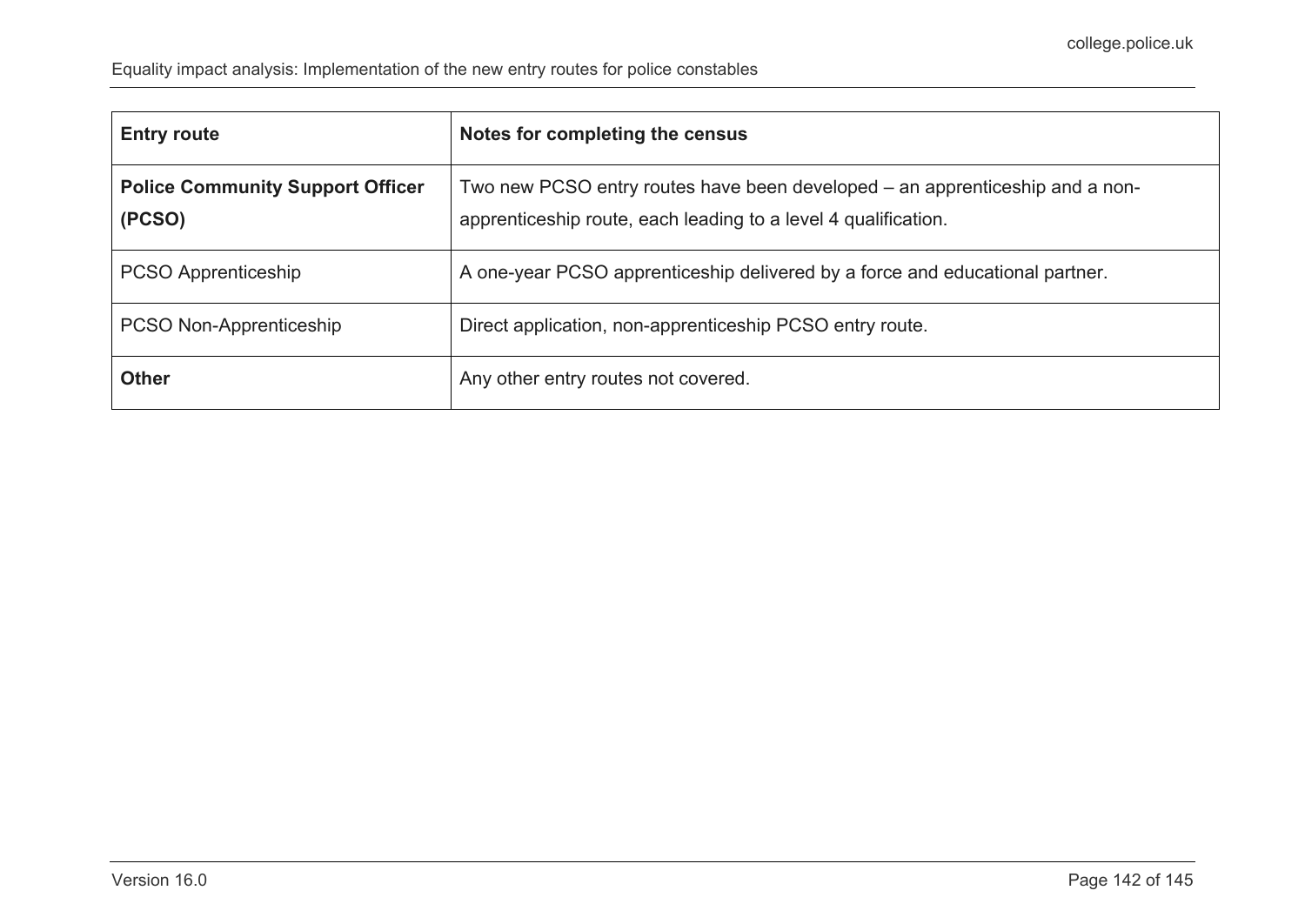# Appendix 6: Police Now data

## **Age**

|                                                                    | <b>Under 26</b><br>(%) | 26 to 40<br>(%) | 41 to 55<br>(%) | Over 55<br>(%) |
|--------------------------------------------------------------------|------------------------|-----------------|-----------------|----------------|
| Police Now -<br><b>Detective</b><br>Programme (NDP<br>$C1)$ (N=93) | 27.9                   | 68.8            | 3.2             | 0.0            |
| Police Now-<br>Neighbourhood<br>Programme<br>$(N=307)$             | 79.2                   | 20.5            | 0.3             | 0.0            |

## **Disability**

|                                                 | <b>No disability</b> | With a disability |
|-------------------------------------------------|----------------------|-------------------|
| Police Now - Detective<br>Programme (N=93)      | 100                  | 0                 |
| Police Now - Neighbourhood<br>Programme (N=307) | 96.4                 | 3.6               |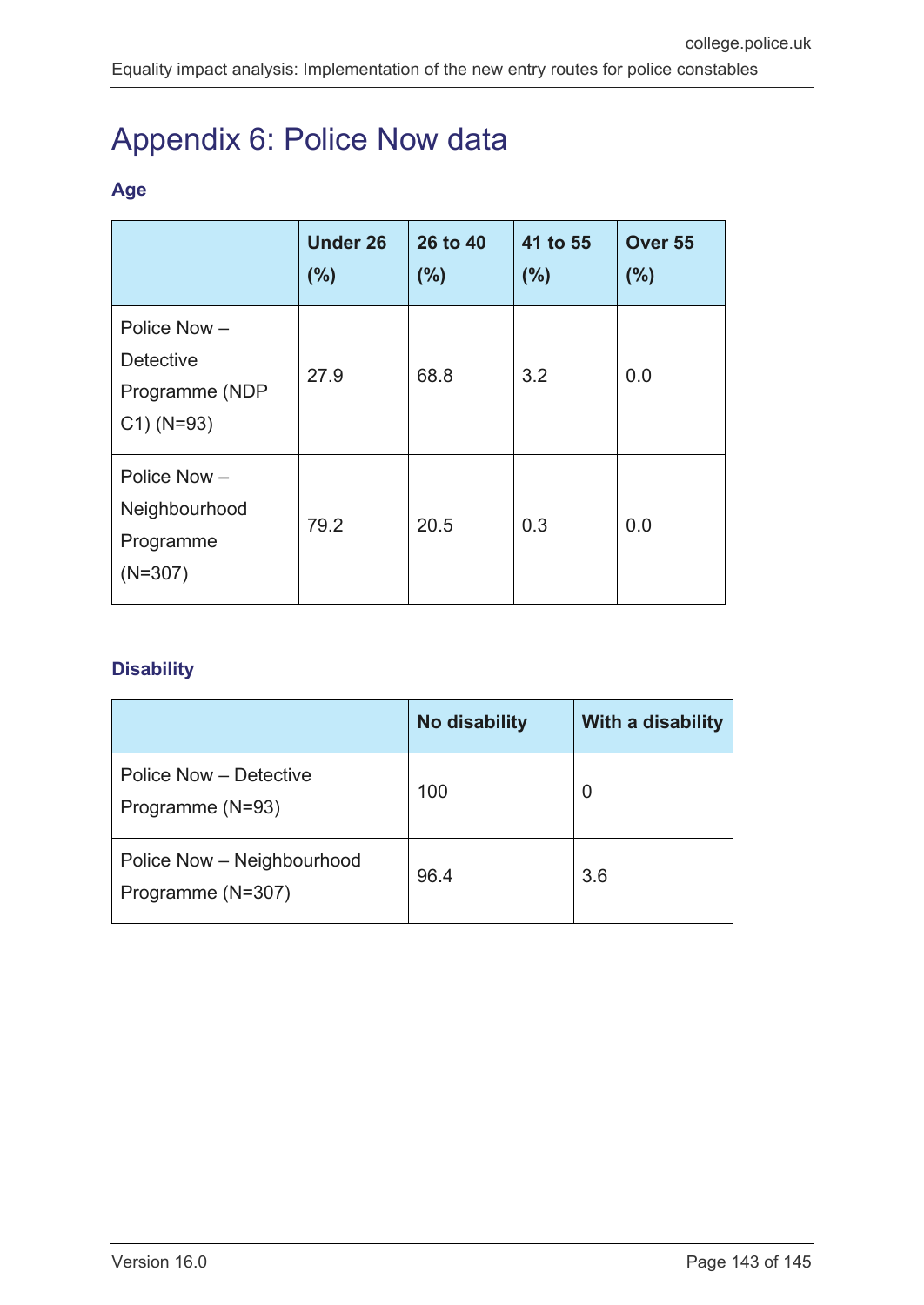## **Ethnicity**

|                                                          | <b>Asian</b><br>(%) | <b>Black</b><br>(%) | <b>Mixed</b><br>(%) | <b>Other</b><br>(%) | <b>Ethnic</b><br>minority<br>groups<br>total $(\%)$ | <b>White</b><br>(%) |
|----------------------------------------------------------|---------------------|---------------------|---------------------|---------------------|-----------------------------------------------------|---------------------|
| Police Now-<br><b>Detective</b><br>Programme<br>$(N=93)$ | 2.2                 | 2.2                 | 5.4                 | $\overline{0}$      | 9.7                                                 | 89.2                |
| Police Now -<br>Neighbourhood<br>$(N=307)$               | 11.7                | 0.97                | 4.6                 | 2.8                 | 17.3                                                | 81.1                |

## **Sex**

|                                                      | Female (%) | Male $(\%)$ |
|------------------------------------------------------|------------|-------------|
| Police Now - Detective<br>Programme (N=93)           | 61.3       | 38.7        |
| Police Now $-$<br>Neighbourhood<br>Programme (N=307) | 49.8       | 50.2        |